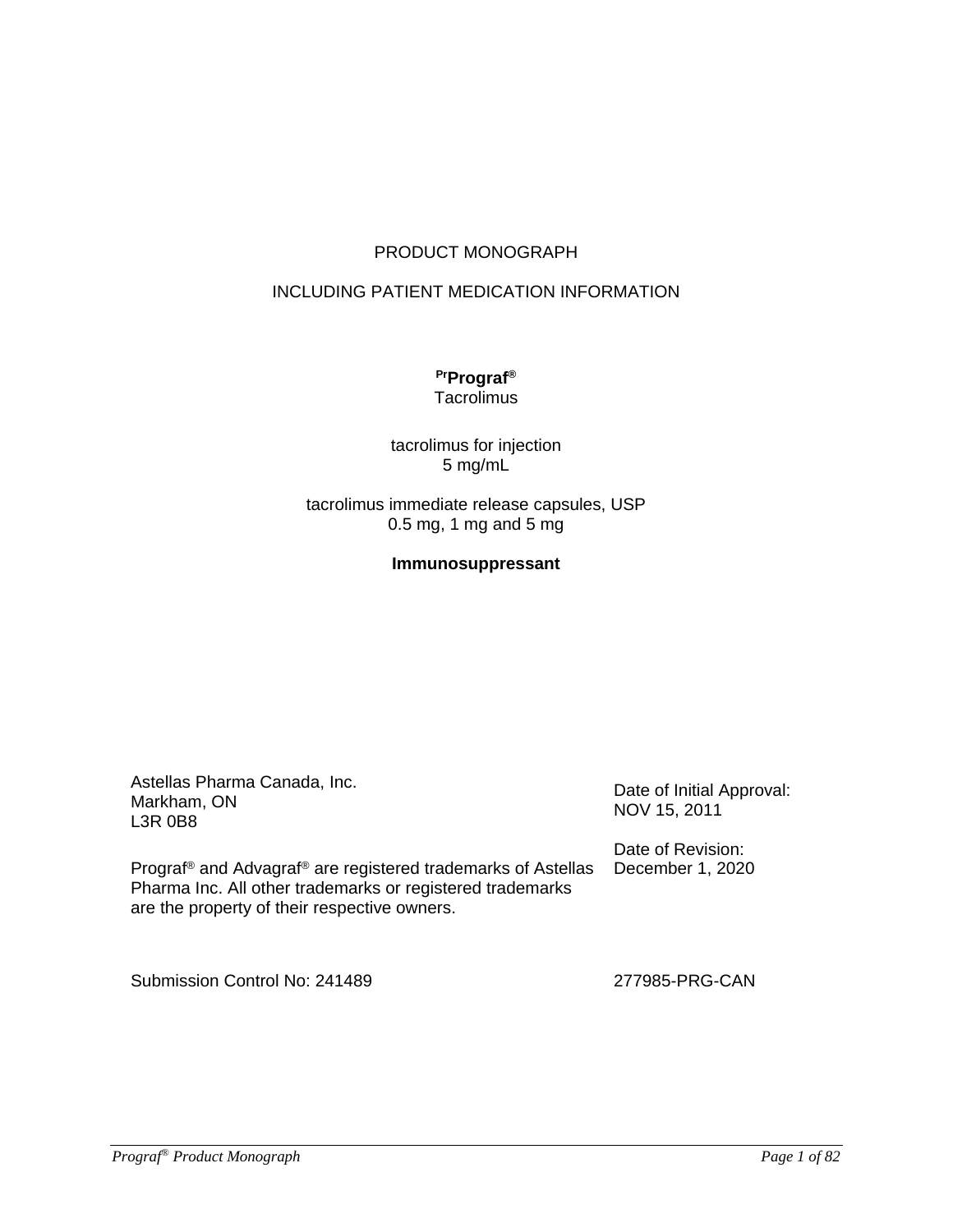# **TABLE OF CONTENTS**

| 1              | 1.1<br>1.2                                                                                          |  |
|----------------|-----------------------------------------------------------------------------------------------------|--|
| $\overline{2}$ |                                                                                                     |  |
| 3              |                                                                                                     |  |
| 4              | 4.1<br>4.2<br>4.3<br>4.4<br>4.5                                                                     |  |
| 5              |                                                                                                     |  |
| 6              | DOSAGE FORMS, STRENGTHS, COMPOSITION AND PACKAGING  10                                              |  |
| 7              | 7.1<br>7.1.1<br>7.1.2<br>7.1.3<br>7.1.4                                                             |  |
| 8              | 8.1<br>8.2<br>8.3<br>Abnormal Laboratory Findings: Hematologic, Clinical Chemistry and Other<br>8.4 |  |
|                | 8.5<br>8.6                                                                                          |  |
| 9              | 9.1<br>9.2<br>9.3<br>9.4<br>9.5<br>9.6                                                              |  |
| 10             | 10.1                                                                                                |  |
| 11             |                                                                                                     |  |
| 12             |                                                                                                     |  |
|                |                                                                                                     |  |
| 13             |                                                                                                     |  |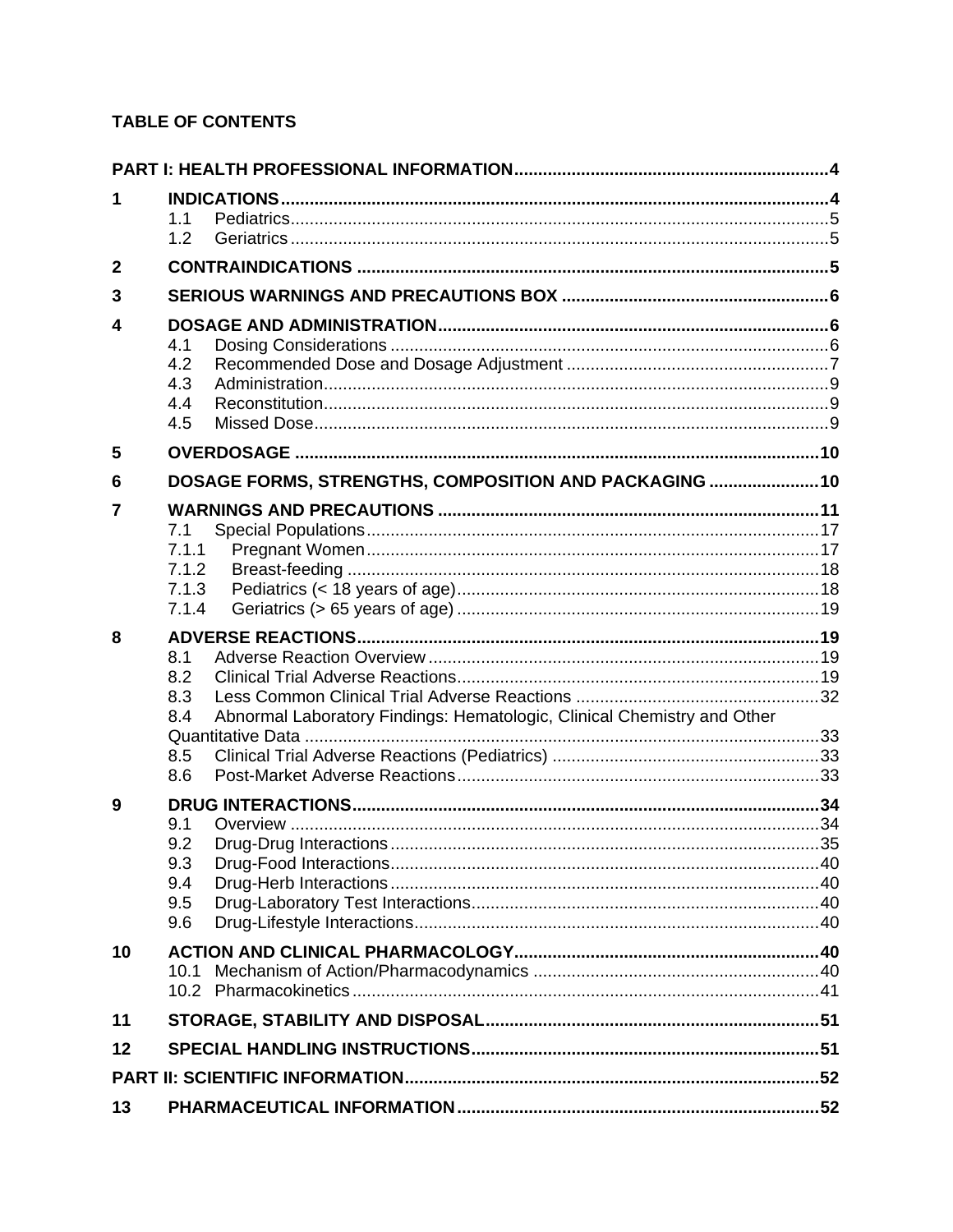| 14 |  |
|----|--|
| 15 |  |
| 16 |  |
|    |  |
|    |  |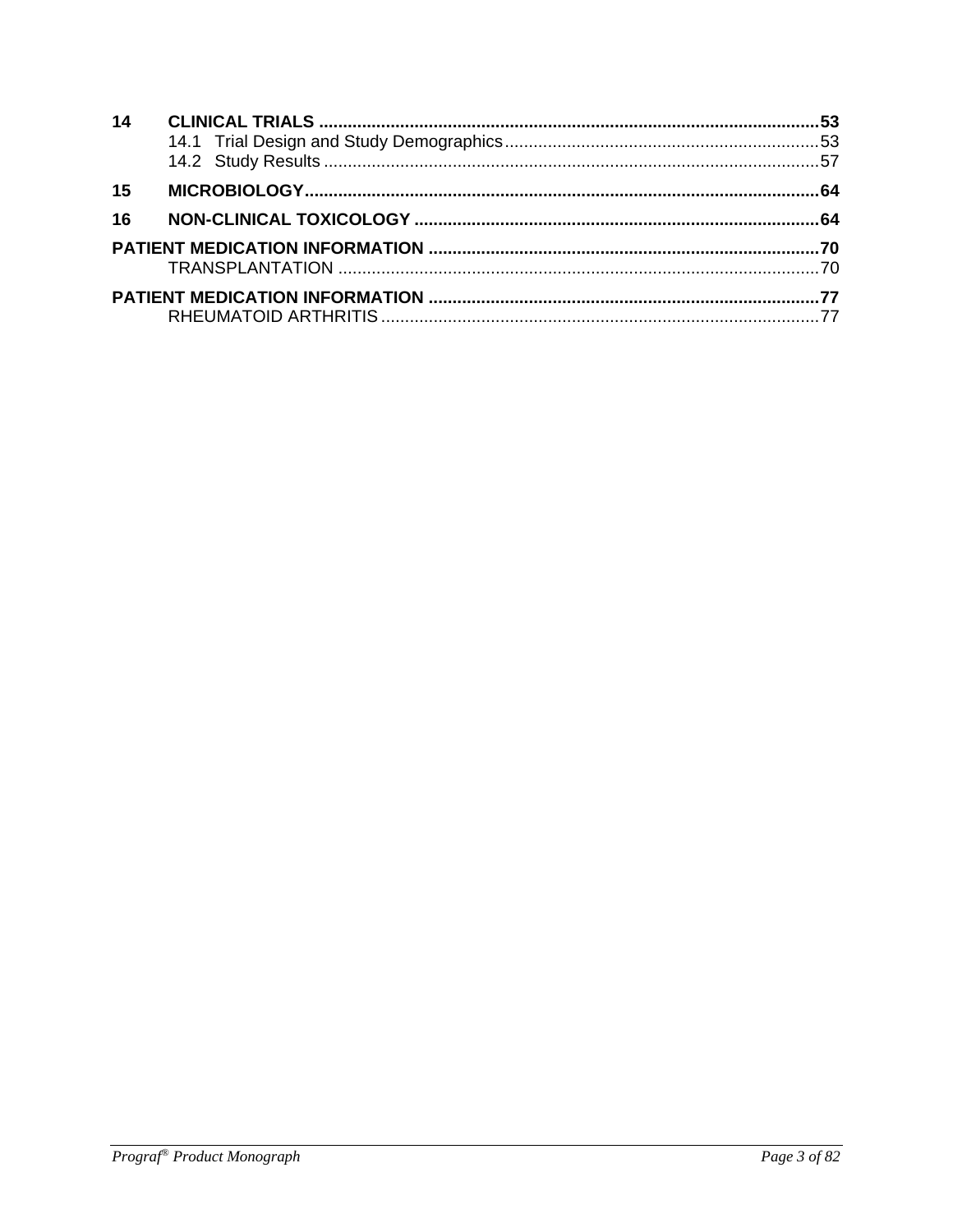### **PART I: HEALTH PROFESSIONAL INFORMATION**

#### **1 INDICATIONS**

#### **Transplantation**

Prograf® (tacrolimus) is indicated for:

- prophylaxis of organ rejection in patients receiving allogeneic liver, kidney or heart transplants.
- treatment of refractory rejection in patients receiving allogeneic liver or kidney transplants.

Prograf is to be used concomitantly with adrenal corticosteroids and other immunosuppressive agents. The safety and efficacy of the use of Prograf with sirolimus has not been established.

**Only physicians experienced in immunosuppressive therapy and management of organ transplant should prescribe Prograf (tacrolimus). Patients receiving the drug should be managed in facilities equipped and staffed with adequate laboratory and supportive medical resources. The physician responsible for maintenance therapy should have complete information requisite for the follow-up of the patient.**

#### **Rheumatoid Arthritis**

Prograf (tacrolimus immediate release capsules, USP) is indicated for:

• treatment of active rheumatoid arthritis in adult patients for whom disease modifying antirheumatic drug (DMARD) therapy is ineffective or inappropriate.

Prograf may be used as monotherapy or in combination with non-steroidal anti-inflammatory drugs (NSAIDs) and/or steroids, although the possibility of increased toxicity has not been fully explored (see Warnings and Precautions and Drug Interactions).

Combined use of Prograf with gold, penicillamine, hydroxychloroquine, sulfasalazine or azathioprine has not been studied.

There is currently insufficient data to support the concomitant use of Prograf and methotrexate.

**Careful monitoring of Prograf-treated patients is mandatory. Prograf should only be prescribed for rheumatoid arthritis by physicians experienced with the use of immunosuppressants.**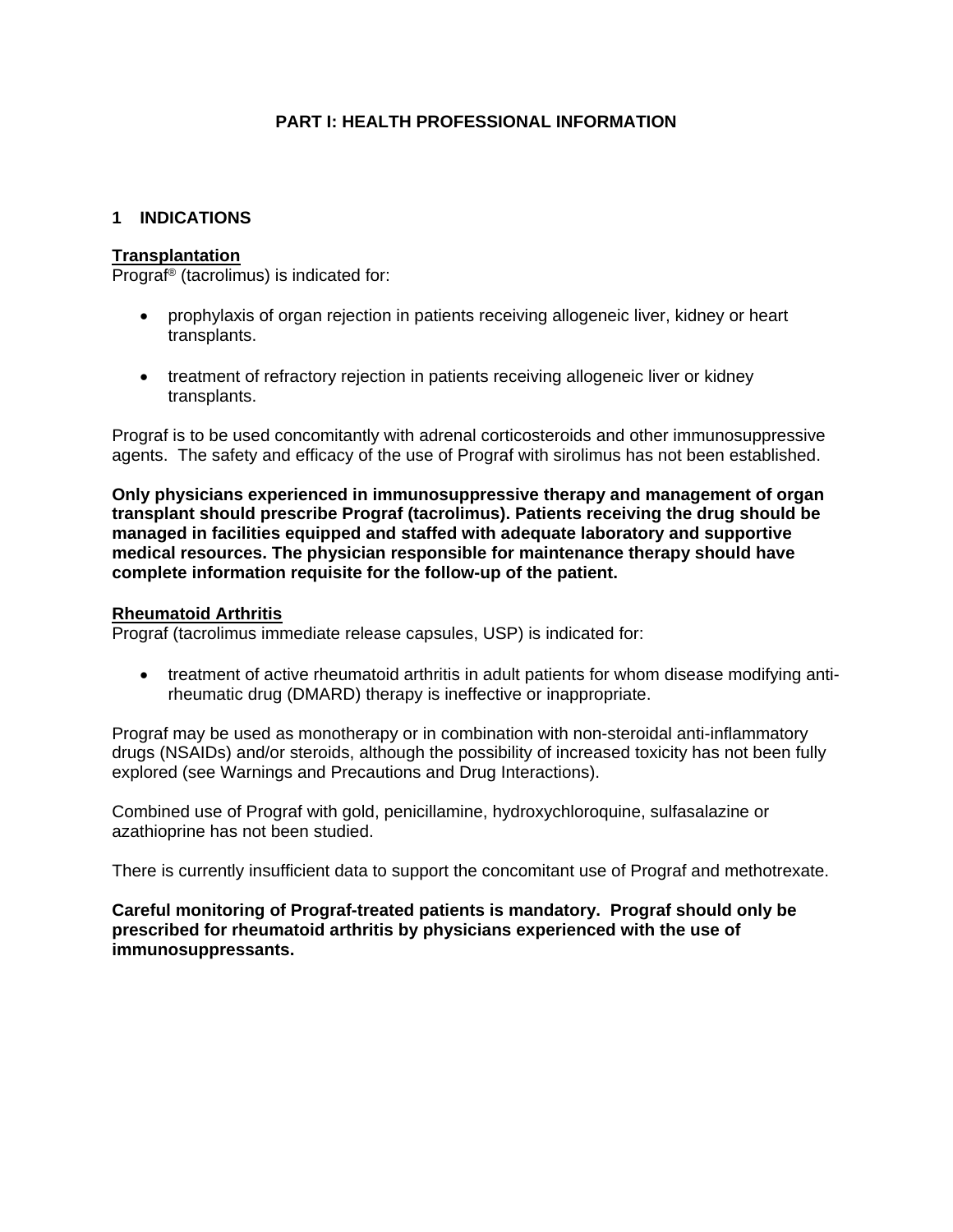### **1.1 Pediatrics**

**Pediatrics (< 18 years of age)**: Experience with Prograf in pediatric kidney and heart transplant patients is limited. Successful liver transplants have been performed in pediatric patients (ages 4 months up to 16 years) using Prograf, with the majority of these patients under 5 years of age (see Warnings and Precautions).

Prograf is not indicated for the use of rheumatoid arthritis in children younger than 18 years of age.

### **1.2 Geriatrics**

**Geriatrics (> 65 years of age):** The safety and efficacy of Prograf in patients older than 65 years of age has not been established.

## **2 CONTRAINDICATIONS**

Prograf (tacrolimus) is contraindicated in patients who are hypersensitive to this drug or to any ingredient in the formulation, including any non-medicinal ingredient, or component of the container. For a complete listing, see the **DOSAGE FORMS, COMPOSITION AND PACKAGING** sections.

Prograf (tacrolimus for injection) is contraindicated in patients with a hypersensitivity to HCO-60 (polyoxyl 60 hydrogenated castor oil).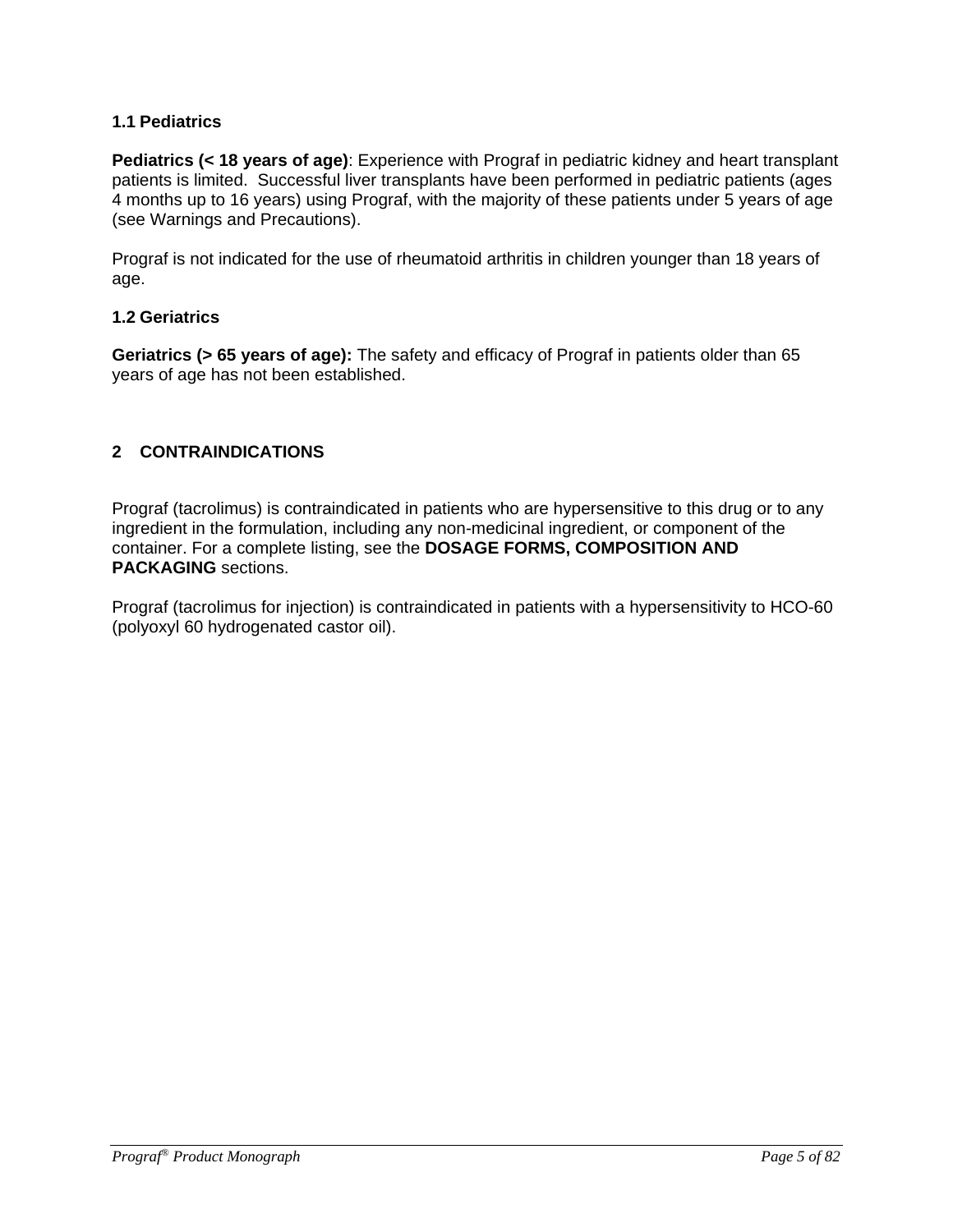### **3 SERIOUS WARNINGS AND PRECAUTIONS BOX**

# **Serious Warnings and Precautions** • Increased susceptibility to infection and the possible development of lymphoma and skin cancer may result from immunosuppression (see **WARNINGS AND PRECAUTIONS, Carcinogenesis and Mutagenesis**, and **Immune/Infection**). • **Transplant Patients** Only physicians experienced in immunosuppressive therapy and management of organ transplant patients should prescribe Prograf (tacrolimus). Patients receiving the drug should be managed in facilities equipped and staffed with adequate laboratory and supportive medical resources. The physician responsible for maintenance therapy should have complete information requisite for the follow-up of the patient and should be consulted if a patient is converted to an alternative formulation so that therapeutic drug monitoring can be instituted. • **Rheumatoid Arthritis** Careful monitoring of Prograf-treated patients is mandatory. Prograf should only be prescribed for rheumatoid arthritis by physicians experienced with the use of immunosuppressants. Prograf is indicated for the treatment of active rheumatoid arthritis in adult patients for whom disease-modifying anti-rheumatic drug (DMARD) therapy is ineffective or inappropriate.

# **4 DOSAGE AND ADMINISTRATION**

### **4.1 Dosing Considerations**

Due to intersubject variability following dosing with tacrolimus, individualization of the dosing regimen is necessary for optimal therapy.

Additional factors that may impact dosing include pre-existing conditions, such as renal or hepatic impairment, race, pediatric use and the concomitant use of other medications.

Prograf has been used in combination with azathioprine. Prograf has been used in combination with mycophenolate mofetil (MMF) in patients receiving deceased donor kidney transplants and heart transplants. Because of the risk of anaphylaxis, intravenous Prograf should be reserved for patients unable to take Prograf capsules orally.

Medication errors, including inadvertent, unintentional or unsupervised substitution of Prograf (immediate release) or Advagraf (extended-release) tacrolimus formulations, have been observed. This has led to serious adverse events, including graft rejection, or other side effects which could be a consequence of either under- or over-exposure to tacrolimus. Patients should be maintained on a single formulation of tacrolimus with the corresponding daily dosing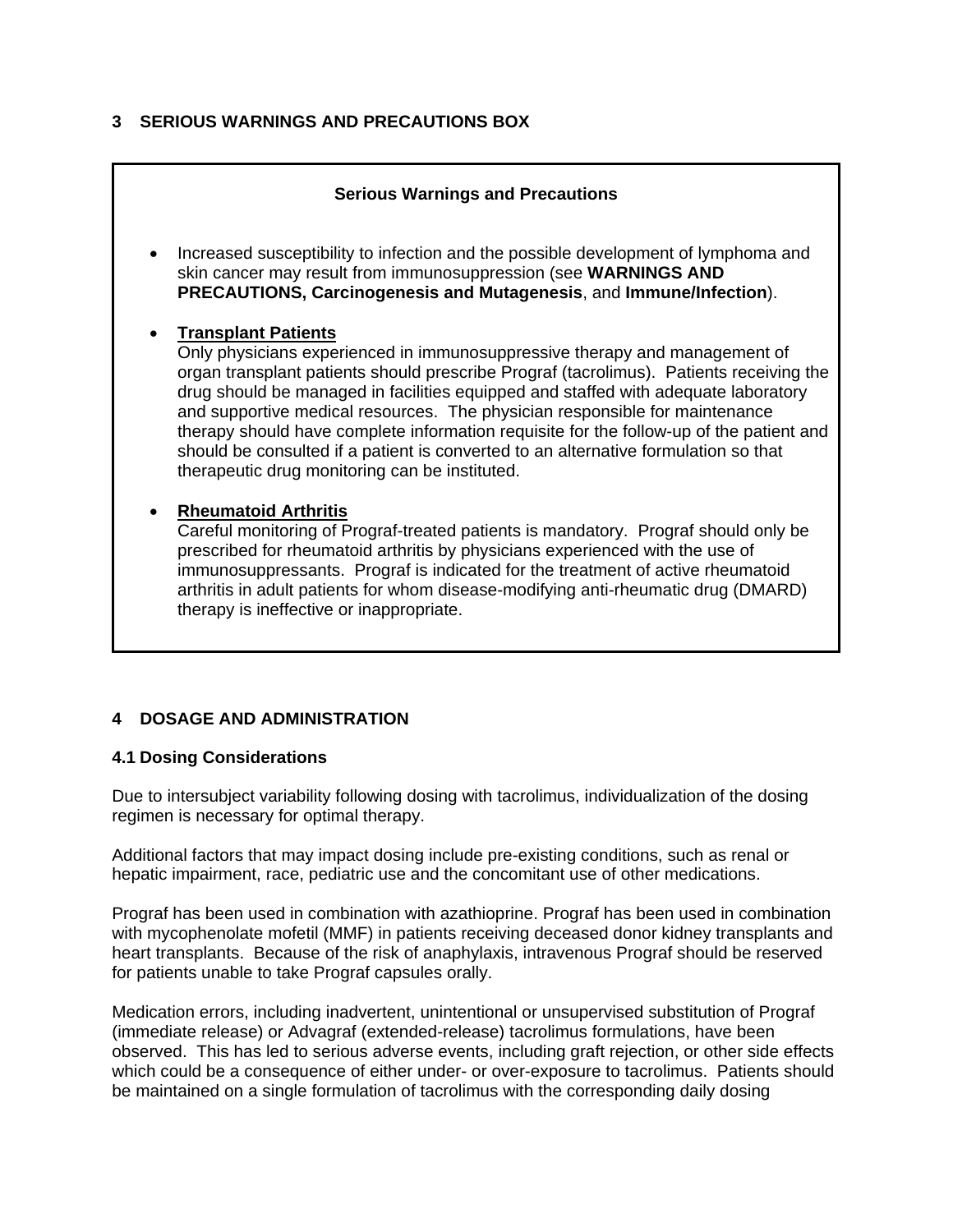regimen; alterations in formulation or regimen should only take place under the close supervision of a transplant specialist.

### **Following conversion to any alternative formulation, therapeutic drug monitoring must be performed and dose adjustments made to ensure that systemic exposure to tacrolimus is maintained.**

### **4.2 Recommended Dose and Dosage Adjustment**

Prograf (tacrolimus for injection) is <u>for intravenous (IV) use in transplant patients only</u>. **Anaphylactic reactions have occurred with injectables containing castor oil derivatives (see WARNINGS AND PRECAUTIONS).**

In patients unable to take oral Prograf (tacrolimus immediate release capsules, USP), therapy may be initiated with IV Prograf (tacrolimus for injection). The initial dose of Prograf should be administered no sooner than 6 hours after transplantation. The recommended starting dose of Prograf given intravenously is 0.01 mg/kg/day (heart) or 0.03 - 0.05 mg/kg/day (liver, kidney) as a continuous intravenous infusion (see Table 1). Adult patients should receive doses at the lower end of the dosing range. Concomitant adrenal corticosteroid therapy is recommended early post-transplantation.

Continuous intravenous infusion of Prograf (tacrolimus for injection) should be continued until the patient can tolerate oral administration of Prograf (tacrolimus immediate release capsules, USP)

### **Kidney Transplantation**

The recommended starting oral dose of Prograf is 0.2 - 0.3 mg/kg/day administered every 12 hours in two divided doses. The initial dose of Prograf may be administered within 24 hours of transplantation but should be delayed until renal function has recovered (as indicated, for example, by a serum creatinine  $\leq$  4 mg/dL). Black patients may require higher doses to achieve comparable blood levels. Dosage and typical tacrolimus whole blood trough concentrations are shown in the table below; blood concentration details are described under Warnings and Precautions.

### **Table 1: Recommended Tacrolimus Oral Dosing in Kidney Transplant Patients**

|                                           | <b>Dosage</b>                                        |
|-------------------------------------------|------------------------------------------------------|
| <b>Initial Oral Dose</b>                  | $0.2 - 0.3$ mg/kg/day                                |
| Dosing Regimen<br>two divided doses, q12h |                                                      |
|                                           | Typical tacrolimus whole blood trough concentrations |
| Month 1-3<br>Month 4-12                   | 7 - 20 ng/mL<br>$5 - 15$ ng/mL                       |

### **Liver Transplantation**

It is recommended that patients be converted from IV to oral Prograf as soon as oral therapy can be tolerated. This usually occurs within 2-3 days. The first dose of oral therapy should be given 8-12 hours after discontinuing the IV infusion. The recommended starting oral dose of Prograf capsules is 0.1-0.15 mg/kg/day administered in two divided daily doses every 12 hours.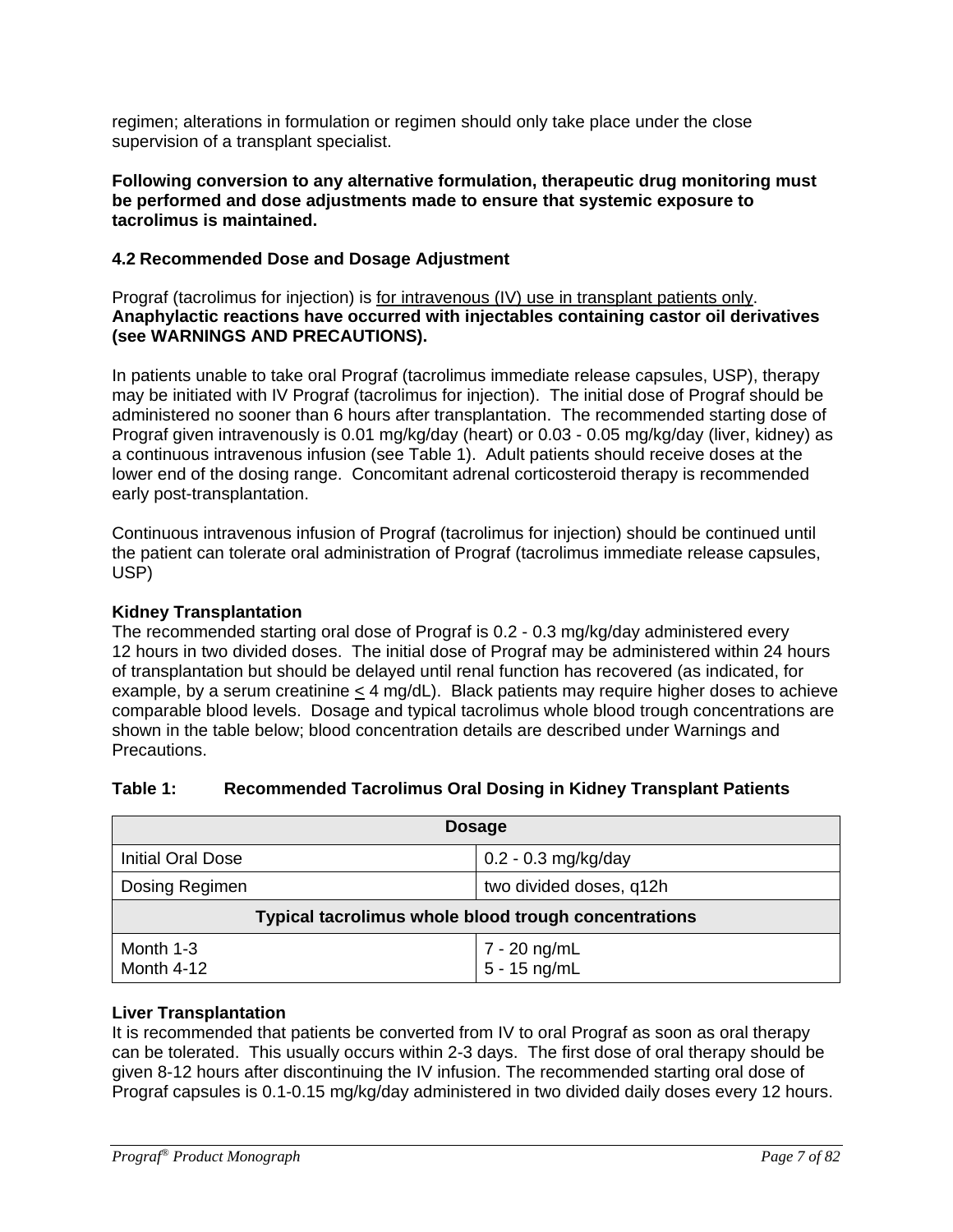The initial dose of Prograf should be administered no sooner than 6 hours after transplantation. Adult patients should receive doses at the lower end of the dosing range.

Some centres use lower Prograf doses during maintenance therapy post-transplantation. Dosing should be titrated based on clinical assessment of rejection and tolerability. Adjunct therapy with adrenal corticosteroids is recommended early post-transplant.

#### **Heart Transplantation**

The recommended starting oral dose of Prograf is 0.075 mg/kg/day administered every 12 hours in two divided doses. It is recommended that patients initiate oral therapy with Prograf capsules if possible. If IV therapy is necessary, conversion from IV to oral Prograf is recommended as soon as oral therapy can be tolerated. This usually occurs within 2-3 days. The initial dose of Prograf should be administered no sooner than 6 hours after transplantation. In a patient receiving an IV infusion, the first dose of oral therapy should be given 8-12 hours after discontinuing the IV infusion.

Dosing should be titrated based on clinical assessments of rejection and tolerability. Lower Prograf dosages may be sufficient as maintenance therapy. Adjunct therapy with adrenal corticosteroids is recommended early post-transplant.

#### **Rheumatoid Arthritis**

The recommended adult oral dose of Prograf is 3 mg, administered once a day. Regular monitoring of Prograf-treated patients for occurrence of adverse events is mandatory.

#### **Patients with Hepatic or Renal Dysfunction**

Due to the potential for nephrotoxicity, patients with renal or hepatic impairment should receive doses at the lowest value of the recommended intravenous and oral dosing ranges. Further reductions in dose below these ranges may be required.

#### **Conversion from Cyclosporine to Prograf**

Tacrolimus should not be used simultaneously with cyclosporine. Patients converted from cyclosporine to Prograf should receive the first Prograf dose no sooner than 24 hours after the last cyclosporine dose. Dosing may be further delayed in the presence of elevated cyclosporine levels.

#### **Conversion from Prograf to Cyclosporine**

Patients converted from Prograf to cyclosporine should receive the first cyclosporine dose no sooner than 24 hours after the last Prograf dose. Dosing may be further delayed in the presence of elevated tacrolimus levels.

#### **Pediatric Patients**

Pediatric liver transplantation patients without pre-existing renal or hepatic dysfunction have required and tolerated higher doses than adults to achieve similar blood concentrations. Therefore, it is recommended that therapy be initiated in pediatric patients at a starting IV dose of 0.03-0.05 mg/kg/day and a starting oral dose of 0.15-0.20 mg/kg/day. Dose adjustments may be required. Experience in pediatric kidney and heart transplantation patients is limited.

#### **Race**

Although a formal study to evaluate the pharmacokinetics of tacrolimus in Black transplant patients has not been conducted, a retrospective comparison of Black and Caucasian kidney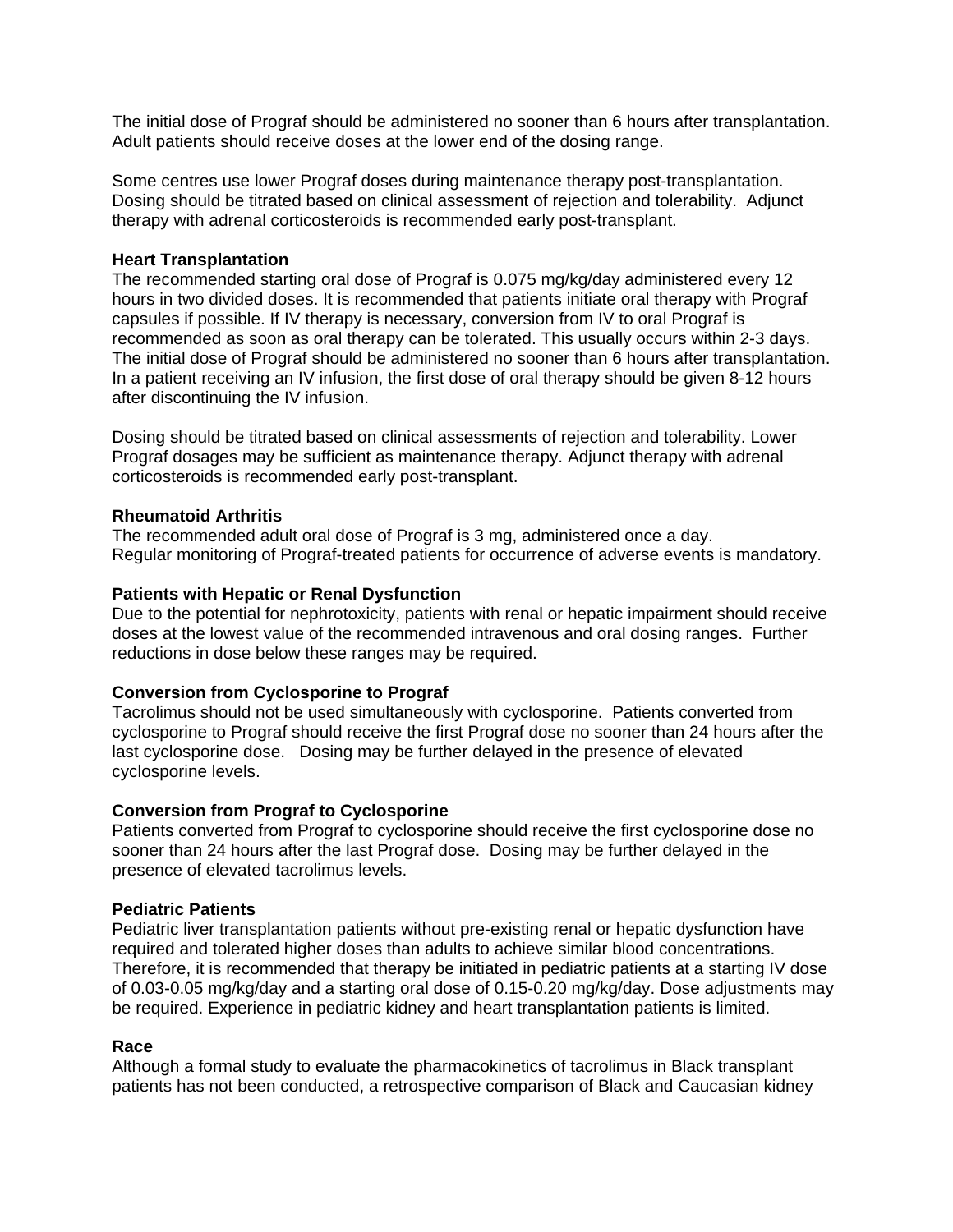transplant patients indicated that Black patients required higher tacrolimus doses to attain similar trough concentrations.

### **4.3 Administration**

### **Prograf (tacrolimus for injection) – Intravenous Administration**

Patients receiving Prograf intravenously (tacrolimus for injection) should be under continuous observation for at least the first 30 minutes following the start of the infusion and at frequent intervals thereafter. If signs or symptoms of anaphylaxis occur, the intravenous infusion should be stopped. An aqueous solution of epinephrine 1:1000 should be available at the bedside as well as a source of oxygen.

### **Prograf (tacrolimus immediate release capsules, USP) – Oral Administration**

Prograf (tacrolimus immediate release capsules, USP) should be administered whole and should not be cut, crushed or chewed. Prograf can be administered with or without food; however, doses should be administered in a consistent manner, with doses spaced evenly throughout the day.

Based on immunosuppressive effects of tacrolimus, inhalation or direct contact with skin or mucous membranes of injection solutions or powder contained in tacrolimus products should be avoided during preparation. If such contact occurs, wash the skin and eyes.

| Table 2:                    | Reconstitution of Prograf Injection 5 mg/mL         |                                                      |                                                 |
|-----------------------------|-----------------------------------------------------|------------------------------------------------------|-------------------------------------------------|
| <b>Vial Size</b>            | <b>Diluent to be Added</b><br>to Vial               | Approximate<br><b>Available Volume</b><br>in Ampoule | <b>Nominal Concentration</b><br>per mL          |
| 1 $mL$ (2 $mL$<br>capacity) | 0.9% Sodium Chloride<br>or 5% Dextrose<br>Injection | 1 mL                                                 | Dilute to between 0.004<br>mg/mL and 0.02 mg/mL |

### **4.4 Reconstitution**

Prograf (tacrolimus for injection) must be diluted with 0.9% Sodium Chloride Injection or 5% Dextrose Injection to a concentration between 0.004 mg/mL and 0.02 mg/mL prior to use. Diluted infusion solution should be stored in glass or polyethylene containers and should be discarded after 24 hours. The diluted infusion solution should not be stored in a PVC container due to poor stability and the potential for extraction of phthalates. In situations where more dilute solutions are utilized (e.g., pediatric dosing, etc.), PVC-free tubing should likewise be used to minimize the potential for significant drug adsorption onto the tubing. Parenteral drug products should be inspected visually for particulate matter and discoloration prior to administration, whenever solution and container permit. Due to the chemical instability of tacrolimus in alkaline media, Prograf injection should not be mixed or co-infused with solutions of pH 9 or greater (e.g., ganciclovir or acyclovir). Prograf injection is administered as a continuous intravenous infusion.

### **4.5 Missed Dose**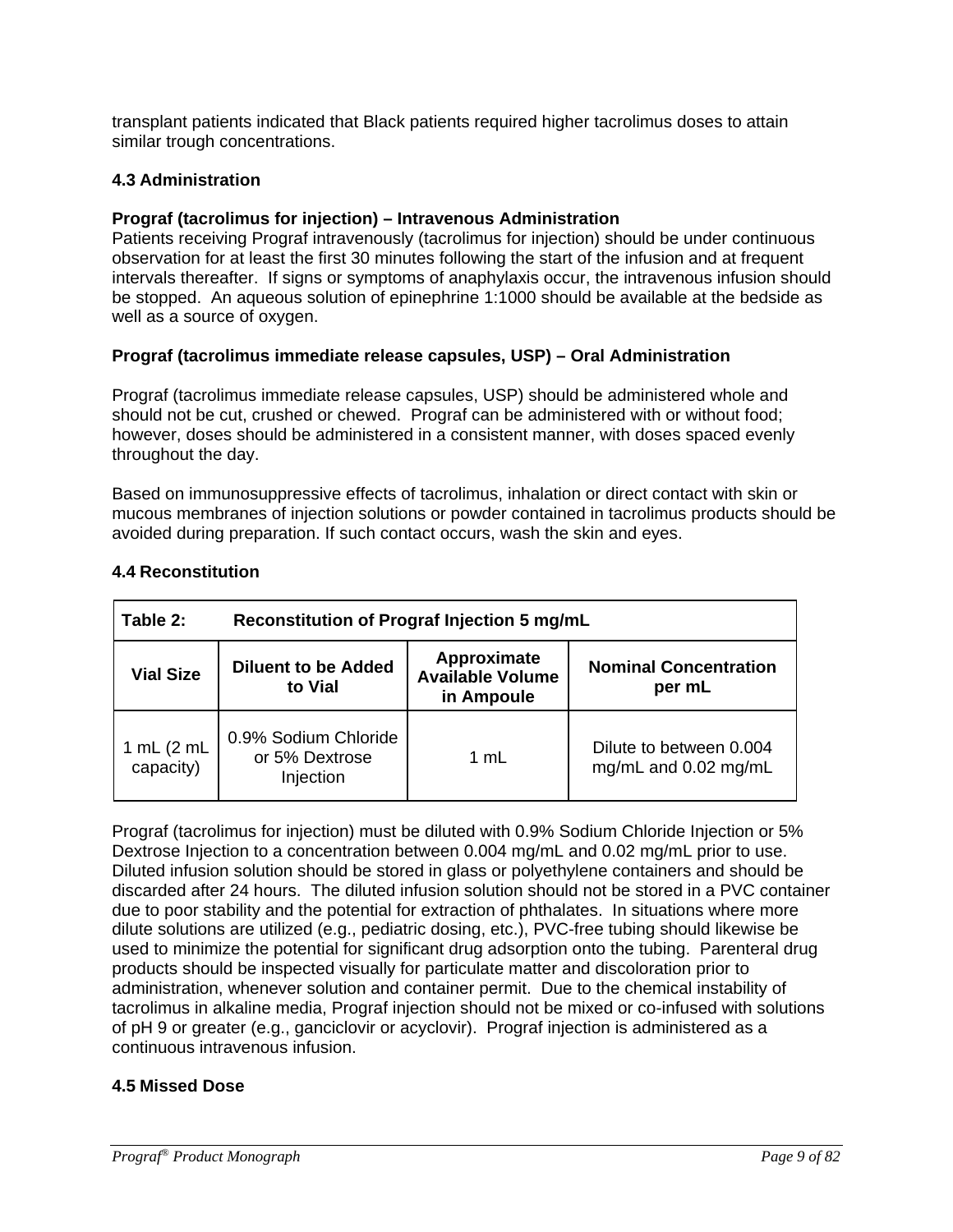### **Transplant and Rheumatoid Arthritis**

If a dose is missed, contact your physician or pharmacist immediately.

### **5 OVERDOSAGE**

For management of a suspected drug overdose, contact your regional poison control centre.

Limited overdosage experience is available. Acute overdosages of up to 30 times the intended dose have been reported. All patients recovered with no sequelae. Acute overdosage has been followed by adverse reactions consistent with those listed in the Adverse Reactions section, including mild elevations of renal function markers (creatinine), nausea, headache, hyperreflexia, oliguria, hypotension, tremor and elevations in liver enzymes. In one case, transient urticaria and lethargy were observed, and in another case, acute anuric renal insufficiency developed. Based on its high molecular weight, poor aqueous solubility and extensive erythrocyte and plasma protein binding, it is anticipated that tacrolimus is not dialyzable to any significant extent; there is no experience with charcoal hemoperfusion. The oral use of activated charcoal has been reported in treating acute overdoses, but experience has not been sufficient to warrant recommending its use. General supportive measures and treatment of specific symptoms should be followed in all cases of overdosage. In acute oral and intravenous toxicity studies, mortalities were seen at or above the following doses: in adult rats, 52X the recommended human oral dose: in immature rats, 16X the recommended oral dose, and in adult rats, 16X the recommended human intravenous dose (all based on body surface area corrections).

| Table 3 - Dosage Forms, Strengths, Composition and Packaging. |                                              |                                                                                                                                          |  |
|---------------------------------------------------------------|----------------------------------------------|------------------------------------------------------------------------------------------------------------------------------------------|--|
| Route of<br>Administration                                    | Dosage Form /<br><b>Strength/Composition</b> | <b>Non-medicinal Ingredients</b>                                                                                                         |  |
| oral                                                          | Capsules / 0.5 mg, 1 mg<br>and 5 mg          | croscarmellose sodium, ferric oxide, gelatin,<br>hydroxypropylmethylcellulose 2910, lactose,<br>magnesium stearate, titanium dioxide and |  |
| intravenous                                                   | Injection / 5 mg/mL                          | dehydrated alcohol, USP, 80% v/v and polyoxyl<br>60 hydrogenated castor oil (HCO-60), 200 mg                                             |  |

### **6 DOSAGE FORMS, STRENGTHS, COMPOSITION AND PACKAGING**

Prograf (tacrolimus) is available for oral administration as capsules (tacrolimus immediate release capsules, USP) containing the equivalent of 0.5 mg, 1 mg or 5 mg of anhydrous tacrolimus. Excipients include croscarmellose sodium, hydroxypropylmethylcellulose 2910, lactose and magnesium stearate. The 1 mg capsule shell contains gelatin and titanium dioxide and the 0.5 mg and 5 mg capsule shells contain gelatin, titanium dioxide and ferric oxide.

Prograf is also available as a sterile solution (tacrolimus for injection) containing the equivalent of 5 mg anhydrous tacrolimus in 1 mL for administration by intravenous infusion only. Each mL contains polyoxyl 60 hydrogenated castor oil (HCO-60), 200 mg, and dehydrated alcohol, USP, 80% v/v. Prograf for injection must be diluted to a concentration between 0.004 mg/mL and 0.02 mg/mL with 0.9% Sodium Chloride Injection or 5% Dextrose Injection before use. The diluted solution for infusion should be stored at 15-25°C in glass or polyethylene containers and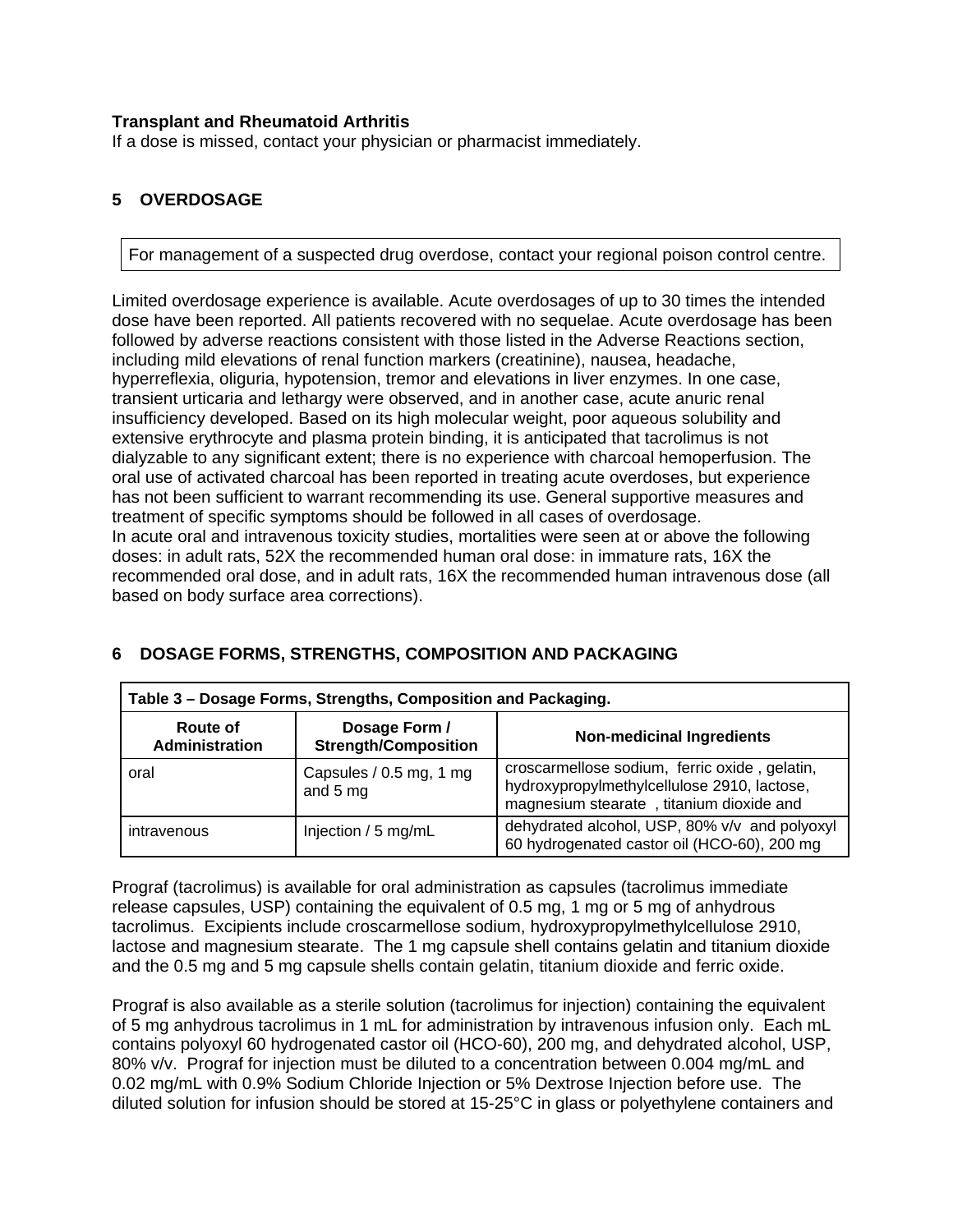should be discarded after 24 hours. The diluted solution for infusion should not be stored in a PVC container due to poor stability and the potential for extraction of phthalates. Parenteral drug products should be inspected visually for particulate matter and discoloration prior to administration, whenever solution and container permit.

### **Prograf (tacrolimus immediate release capsules, USP) 0.5 mg**

Oblong, light yellow, capsules imprinted with red "0.5 mg", on the capsule cap and " $\frac{1}{1607}$ " on the capsule body supplied in 100-count bottles or in blister packs of 100 capsules ( $10$  capsules per card).

### **Prograf (tacrolimus immediate release capsules, USP) 1 mg**

Oblong, white, capsules imprinted with red "I mg", on the capsule cap and " $f$  617" on the capsule body supplied in 100-count bottles or in blister packs of 100 capsules (10 capsules per card).

### **Prograf (tacrolimus immediate release capsules, USP) 5 mg**

Oblong, grayish/red, capsules imprinted with white "5 mg", on the capsule cap and " f 657" on the capsule body supplied in 100-count bottles or in blister packs of 100 capsules (10 capsules per card).

### **Prograf (tacrolimus for injection) 5 mg (for intravenous infusion)**

Supplied as a sterile colourless solution in l mL ampoules containing the equivalent of 5 mg of anhydrous tacrolimus per mL, in boxes of 10 ampoules.

### **7 WARNINGS AND PRECAUTIONS**

### Please see the **Serious Warnings and Precautions Box** at the beginning of **PART I: HEALTH PROFESSIONAL INFORMATION**.

### **General**

Tacrolimus is extensively metabolized by the mixed-function oxidase system, primarily the cytochrome P450 system (CYP3A). Since tacrolimus is metabolized mainly by the CYP3A enzyme systems, substances known to inhibit these enzymes may decrease the metabolism or increase bioavailability of tacrolimus with resultant increases in whole blood or plasma levels. Drugs known to induce these enzyme systems may result in an increased metabolism of tacrolimus or decreased bioavailability as indicated by decreased whole blood or plasma levels. Monitoring of blood levels and appropriate dosage adjustments in transplant patients are essential when such drugs are used concomitantly (see **DOSAGE AND ADMINISTRATION, Recommended Dose and Dose Adjustment**, and **DRUG INTERACTIONS**).

Prograf contains lactose and is not recommended for patients with rare hereditary disease of galactose intolerance, the Lapp lactase deficiency or glucose-galactose malabsorption.

### **For Transplant Patients**

**Patients receiving Prograf for injection should be under continuous observation for at least the first 30 minutes following the start of the infusion and at frequent intervals thereafter. If signs or symptoms of anaphylaxis occur, the infusion should be stopped. An aqueous solution of epinephrine 1:1000 should be available at the bedside as well as a source of oxygen.**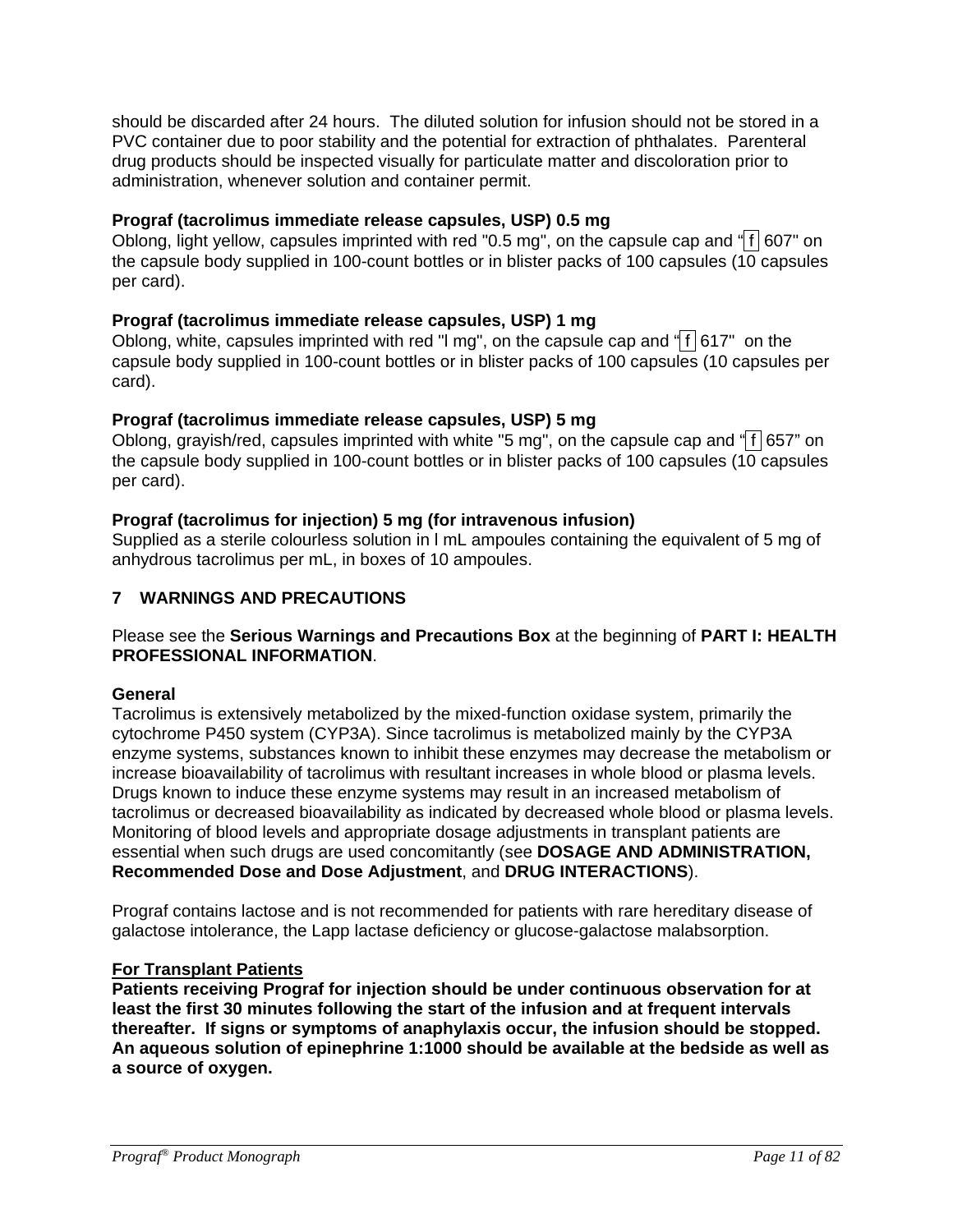Prograf, when given orally, is a twice-a-day formulation of tacrolimus. Prograf therapy requires careful monitoring by adequately qualified and equipped personnel. The medicinal product should only be prescribed, and changes in immunosuppressive therapy initiated, by physicians experienced in immunosuppressive therapy and the management of transplant patients.

Switching of Prograf (immediate release formulation) to Advagraf (extended release formulation) should be done under supervision of a transplant specialist. Inadvertent, unintentional or unsupervised switching of Prograf to Advagraf formulations of tacrolimus is unsafe. This can lead to graft rejection or increased incidence of side effects, including under- or overimmunosuppression, due to clinically relevant differences in systemic exposure to tacrolimus. Patients should be maintained on a single formulation of tacrolimus with the corresponding daily dosing regimen; alterations in formulation or regimen should only take place under the close supervision of a transplant specialist (see Dosage and Administration).

#### **Following conversion to any alternative formulation, therapeutic drug monitoring must be performed and dose adjustments made to ensure that systemic exposure to tacrolimus is maintained.**

#### **Carcinogenesis and Mutagenesis**

An increased incidence of malignancy is a recognized complication of immunosuppression in recipients of organ transplants. The most common forms of neoplasms are non-Hodgkin's lymphomas and carcinomas of the skin. As with other immunosuppressive therapies, the risk of developing lymphomas and other malignancies, particularly of the skin, may be higher in Prograf recipients than in the normal, healthy population. The risk appears to be related to the intensity and duration of immunosuppression rather than to the use of any specific agent.

Lymphoproliferative disorders associated with Epstein-Barr virus infection have been seen. It has been reported that reduction or discontinuation of immunosuppression may cause the lesions to regress (see Toxicology).

#### **Cardiovascular**

Hypertension is a common side effect of Prograf (tacrolimus) therapy (see Adverse Reactions). Mild or moderate hypertension is more frequently reported than severe hypertension. The incidence of hypertension decreases over time. Antihypertensive therapy may be required; the control of blood pressure can be accomplished with any of the common antihypertensive agents. Since tacrolimus may cause hyperkalemia, potassium-sparing diuretics should be avoided.

While calcium channel blocking agents can be effective in treating Prograf-associated hypertension, care should be taken since interference with tacrolimus metabolism may require a dosage reduction in the transplant patient (see Drug Interactions). Hypertension and hyperkalemia have also been noted in patients with rheumatoid arthritis. Tacrolimus should be discontinued in patients in whom hypertension and hyperkalemia cannot be controlled.

Heart failure, myocardial hypertrophy and arrhythmia have been reported in association with the administration of Prograf. Myocardial hypertrophy is generally manifested by echocardiographically demonstrated concentric increases in left ventricular posterior wall and interventricular septum thickness. Hypertrophy has been observed in infants, children and adults. This condition appears reversible in most cases following dose reduction or discontinuance of therapy. In a group of 20 transplant patients with pre- and post-treatment echocardiograms who showed evidence of myocardial hypertrophy, mean tacrolimus whole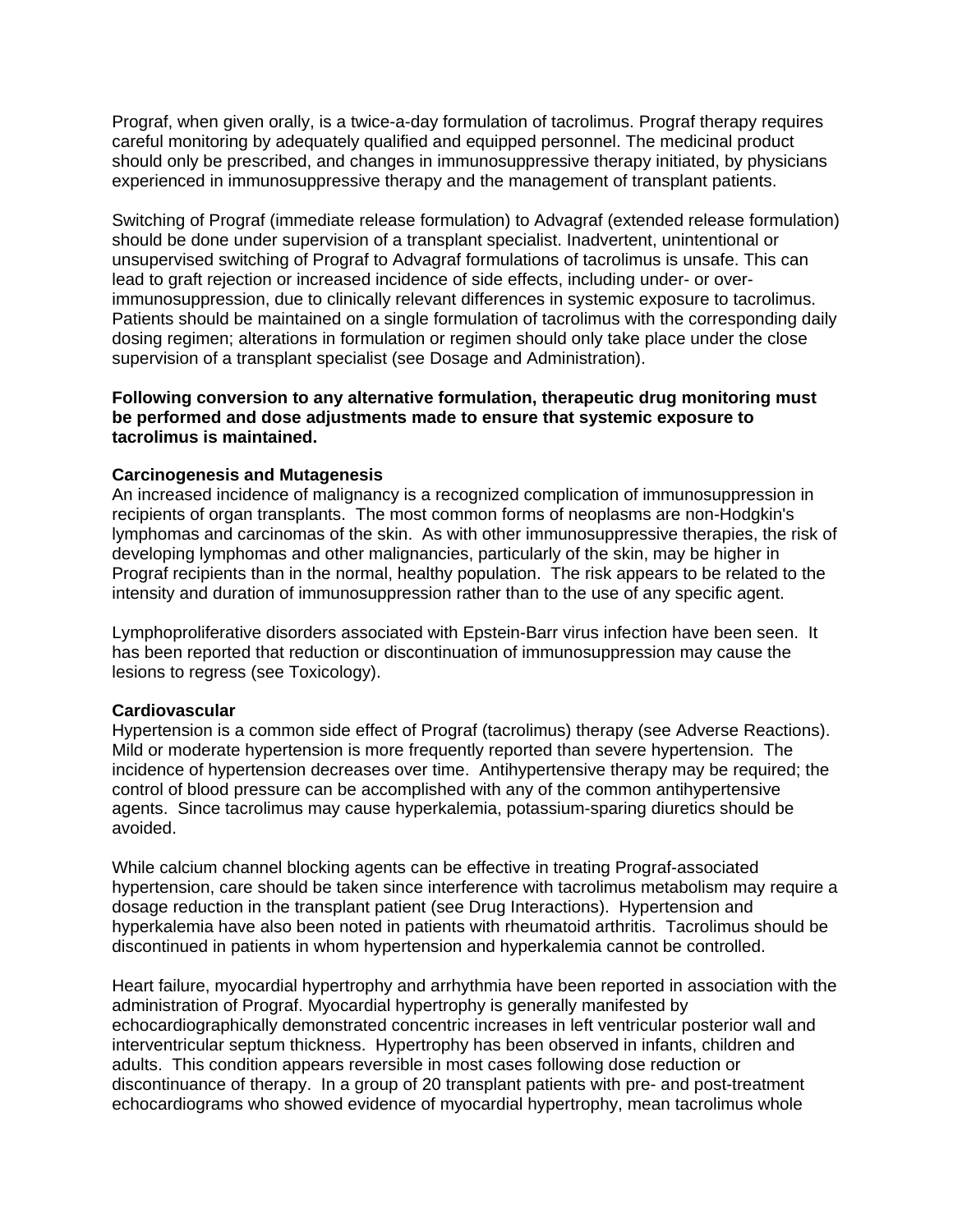blood concentrations during the period prior to diagnosis of myocardial hypertrophy ranged from 11 to 53 ng/mL in infants (N=10) age 0.4 to 2 years,  $4 - 46$  ng/mL in children (N=7) age 2 - 15 years and 11 - 24 ng/mL in adults (N=3) age 37 - 53 years.

Tacrolimus may prolong the QT interval and may cause Torsade de Pointes. Caution should be exercised in patients with known risk factors for QT prolongation (including, but not limited to, congenital or acquired QT prolongation and concomitant medications known to prolong the QT interval or known to increase tacrolimus exposure) (see Drug Interactions).

## **Driving and Operating Machinery**

Tacrolimus may cause visual and neurological disturbances. No studies have been performed on the effects of tacrolimus on the ability to drive and use machines.

### **Gastrointestinal**

Gastrointestinal perforation has been reported in patients treated with tacrolimus, although all cases were considered a complication of transplant surgery or were accompanied by infection, diverticulum, or malignant neoplasm. As gastrointestinal perforation may be serious or lifethreatening, appropriate medical/surgical management should be instituted promptly (see Adverse Reactions).

### **Hematologic**

Cases of pure red cell aplasia (PRCA) have been reported in patients treated with tacrolimus. A mechanism for tacrolimus-induced PRCA has not been elucidated. All patients reported risk factors for PRCA such as parvovirus B19 infection, underlying disease or concomitant medications associated with PRCA. If PRCA is diagnosed, discontinuation of tacrolimus should be considered.

### **Hepatic/Biliary/Pancreatic**

The use of Prograf in liver transplant recipients experiencing post-transplant hepatic impairment may be associated with increased risk of developing renal insufficiency related to high whole blood levels of tacrolimus. These patients should be monitored closely and dose adjustments should be considered. Some evidence suggests that the use of lower doses may be warranted in these patients. (See Dosage and Administration.)

Prograf was shown to cause new onset diabetes mellitus in clinical trials of kidney, liver, and heart transplantation. New onset diabetes after transplantation may be reversible in some patients. Black and Hispanic kidney transplant patients are at an increased risk. Blood glucose concentrations should be monitored closely in patients using Prograf (see Adverse Reactions).

Hyperglycemia, elevations in HbA<sub>1c</sub>, and overt diabetes have also been noted in rheumatoid arthritis patients treated with tacrolimus. Tacrolimus should be discontinued in patients in whom blood sugars cannot be controlled.

### **Immune/Infection**

A lymphoproliferative disorder (LPD) related to Epstein-Barr Virus (EBV) infection has been reported in immunosuppressed organ transplant recipients. The risk of LPD appears greatest in young children who are at risk for primary EBV infection while immunosuppressed, or who are switched to Prograf following long-term immunosuppression therapy. Experience on combining Prograf with immunosuppressive drugs other than adrenal corticosteroids, azathioprine and mycophenolate mofetil is limited because of the potency of Prograf and the risk of over immunosuppression and such combinations are not recommended.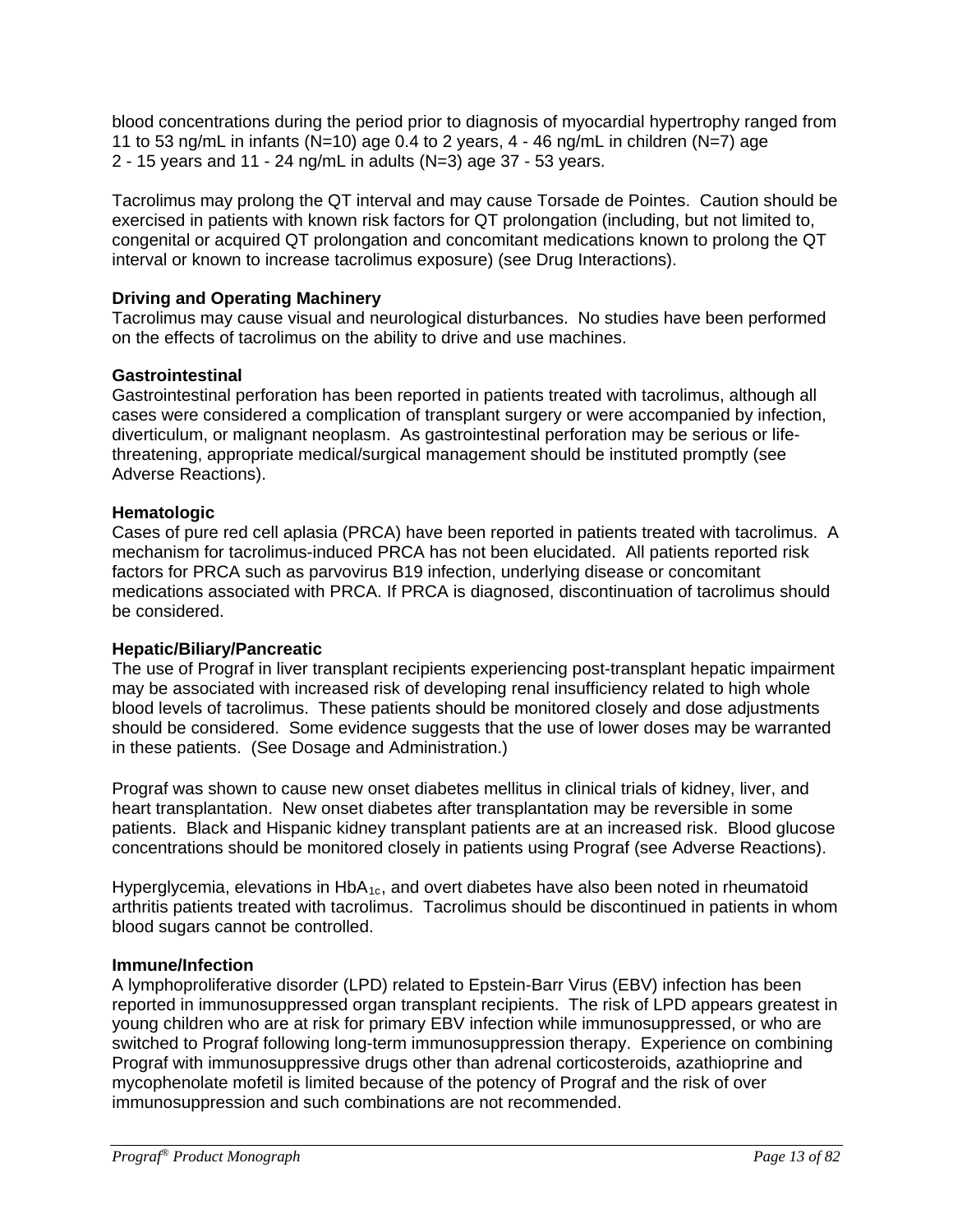Immunosuppressed patients are at increased risk of developing bacterial, viral, fungal, and protozoal infections, including infection reactivation (e.g. Hepatitis B reactivation) and opportunistic infections, including activation of latent viral infections. These include BK virus-associated nephropathy and JC virus-associated progressive multifocal leukoencephalopathy (PML) which have been observed in patients receiving tacrolimus. These infections are often related to a high immunosuppressive burden and may lead to serious or fatal conditions that physicians should consider in the differential diagnosis in immunosuppressed patients with deteriorating renal function or neurological symptoms.

A few patients receiving Prograf injection have experienced anaphylactic reactions. Although the exact cause of these reactions is not known, other drugs with castor oil derivatives in the formulation have been associated with anaphylaxis in a small percentage of patients. Because of this potential risk of anaphylaxis, Prograf injection should be reserved for patients who are unable to take Prograf capsules.

#### **Monitoring and Laboratory Tests**

Serum creatinine, potassium and fasting glucose should be assessed regularly. Routine monitoring of metabolic and hematologic systems should be performed as clinically warranted.

#### **Blood Level Monitoring in Transplant Patients**

Monitoring of tacrolimus blood levels in conjunction with other laboratory and clinical parameters is considered an essential aid to transplant patient management. During the immediate postoperative period, trough blood concentrations should be measured every 1-3 days. Tacrolimus doses are usually reduced in the post-transplant period. In patients with hepatic or renal dysfunction, or in those receiving or discontinuing concomitant interacting medications, more intensive monitoring may be required, since tacrolimus clearance may be affected under each of these circumstances. More frequent monitoring may also be required in patients early after transplantation since it is at this time patients experience the highest risk of rejection. Blood concentration monitoring is not a replacement for renal and liver function monitoring and tissue biopsies. Following discharge from the hospital, the frequency of patient monitoring will decrease with time post-transplant.

Although there is a lack of direct correlation between tacrolimus levels and drug efficacy, data from Phase II and III studies of kidney and liver transplant patients has shown an increasing incidence of adverse events with increasing trough blood concentrations. Most stable patients are maintained with 12 hour trough whole blood levels of 5 to 20 ng/mL. Long-term posttransplant patients often are maintained at the low end of this target range.

Two methods are available for the assay of tacrolimus: 1) microparticle enzyme immuno assay (MEIA) and 2) enzyme-linked immuno sorbent assay (ELISA). Both methods use the same monoclonal antibody for the tacrolimus parent compound. Whole blood is the matrix of choice and specimens should be collected into tubes containing ethylene diamine tetraacetic acid (EDTA) anti-coagulant. Heparin anti-coagulation is not recommended because of the tendency to form clots on storage. Samples which are not analyzed immediately should be stored in a refrigerator and assayed within 3 days; if samples are to be kept longer, they should be deep frozen at -20° C for up to 12 months.

#### **Kidney Transplantation**

Data from the U.S. and European Phase III studies indicate that trough concentrations of tacrolimus in whole blood, as measured by IMx®, were most variable during the first week of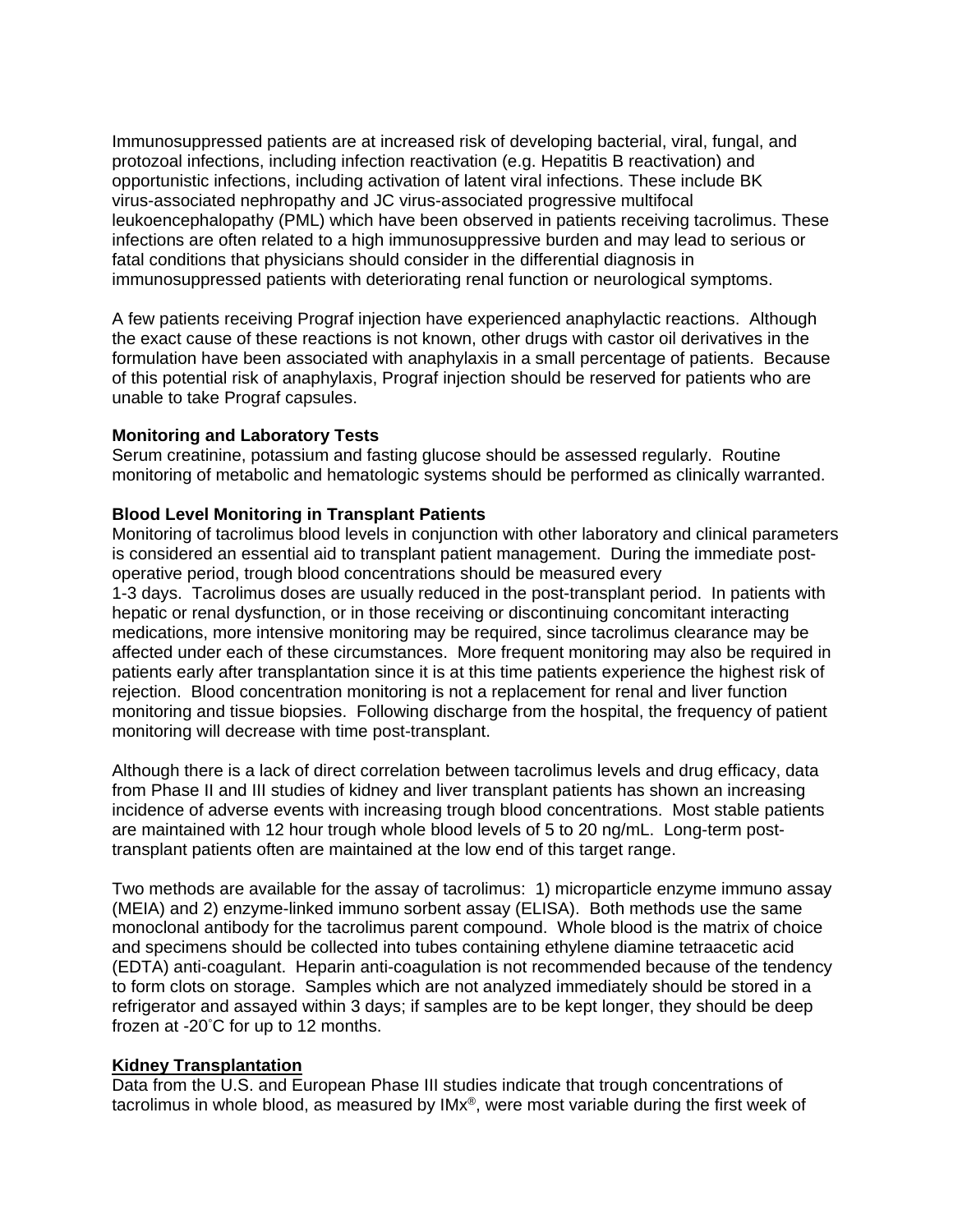dosing. During the first three months, 80% of the patients maintained trough concentrations between 7 - 20 ng/mL, and then between 5 - 15 ng/mL, through one year.

The relative risk of toxicity is increased with higher trough concentrations. Therefore, monitoring of whole blood trough concentrations is recommended to assist in the clinical evaluation of toxicity.

### **Liver Transplantation**

Data from the U.S. clinical trial show that tacrolimus whole blood concentrations, as measured by ELISA, were most variable during the first week post-transplantation. After this early period, the median trough blood concentrations, measured at intervals from the second week to one year post-transplantation, ranged from 9.8 ng/mL to 19.4 ng/mL.

### **Heart Transplantation**

Data from a European Phase III study indicates that trough concentrations of tacrolimus in whole blood, as measured by IMx®, were most variable during the first week of dosing. From 1 week to 3 months, 80% of patients maintained trough concentrations between 8 - 20 ng/mL and, from 3 months through 18 months, 80% of patients maintained trough concentrations between 6 - 18 ng/mL.

The relative risk of toxicity is increased with higher trough concentrations. Therefore, monitoring of whole blood trough concentrations is recommended to assist in the clinical evaluation of toxicity.

### **Blood Level Monitoring in Rheumatoid Arthritis Patients**

Prograf used in the treatment of rheumatoid arthritis patients, has resulted in a lower incidence rate of adverse events than previously seen in transplant patients. Trough blood levels of tacrolimus in this patient population have been demonstrated to be very close to the lower limit of quantitation in assays used to evaluate tacrolimus levels. The lower incidence rates of adverse events, as well as the lower levels of tacrolimus detected in rheumatoid arthritis patients, may be due to the lower daily dose of Prograf administered to this patient population. Consequently, monitoring tacrolimus trough levels in rheumatoid arthritis patients has not proven to be the most effective approach of managing this patient population. Management of these patients has proven to be effective based on the incidence of adverse events and monitoring serum creatinine levels. Current data further supports the fact that nephrotoxicity associated with Prograf is predictable and can be managed through the careful monitoring of serum creatinine, adjustments of concomitant medications, and if necessary, withdrawal of due to the treatment. Since Prograf can impair renal function, a reliable baseline level of serum creatinine should be established by at least two measurements prior to treatment. Serum creatinine should be monitored every 2 weeks during the first month of therapy and every four weeks for the next three months, then quarterly thereafter.

If serum creatinine is increased by more than 40% above baseline, the serum creatinine should be repeated in one week. If the repeated serum creatinine remains increased by more than 40% from baseline, dosing of Prograf should be interrupted for 14 days and the serum creatinine measurement should again be repeated. If the serum creatinine returns to a value less than a 40% increase from baseline, dosing with Prograf may be resumed. If the serum creatinine remains elevated by more than 40% from baseline, Prograf should be discontinued. These recommendations apply even if the patient's values still lie within the laboratory normal.

### **Neurologic**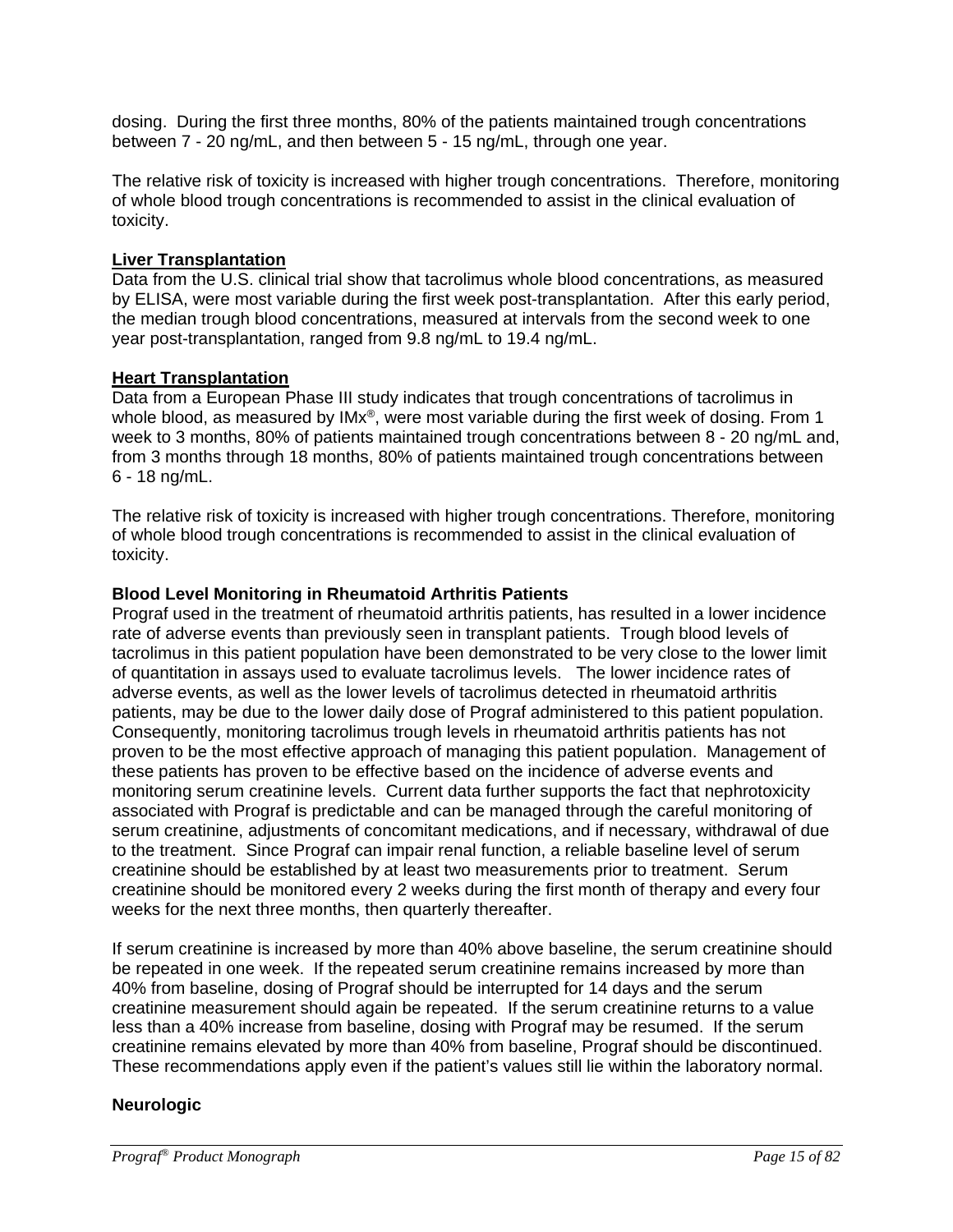Prograf may cause neurotoxicity, particularly when used at high doses.

Neurotoxicity, including tremor, headache, and other changes in motor function, mental status and sensory function were reported in approximately 55% of liver transplant recipients in the two randomized studies. Tremor occurred more often in Prograf-treated kidney transplant patients in the U.S. and European studies (54 and 35%, respectively), and heart transplant patients (15%) compared with cyclosporine-treated patients. The incidence of other neurological events in the two treatment groups in both kidney studies and heart transplant patients was similar. Tremor and headache have been associated with high whole blood concentrations of tacrolimus and may respond to dosage adjustment. Seizures have occurred in adult and pediatric patients receiving Prograf. Coma and delirium also have been associated with high plasma concentrations of tacrolimus.

Patients treated with tacrolimus have been reported to develop posterior reversible encephalopathy syndrome (PRES). Symptoms indicating PRES include headache, altered mental status, seizures and visual disturbances. Diagnosis should be confirmed by radiological procedure (e.g., MRI). If PRES is suspected or diagnosed, blood pressure and seizure control and immediate discontinuation of immunosuppression is advised. Most patients completely recover after appropriate measures are taken.

#### **Renal**

Prograf may cause nephrotoxicity, and the likelihood increases with higher blood levels.

Nephrotoxicity has been noted in approximately 52% and 57% of kidney transplantation patients and in 40% and 36% of liver transplantation patients receiving Prograf in the U.S. and European randomized trials, respectively, and in 59% of heart transplantation patients in a European randomized trial (see Adverse Reactions). More overt nephrotoxicity is seen early after transplantation, characterized by increasing serum creatinine and a decrease in urine output. Impaired renal function requires close monitoring and may necessitate Prograf dosage reduction. In patients with persistent elevations of serum creatinine who are unresponsive to dosage adjustments, consideration should be given to changing to other immunosuppressive therapy. Care should be taken in using tacrolimus with other nephrotoxic drugs. **In particular, to avoid excess nephrotoxicity, when switching patients from a cyclosporine-based regimen to a Prograf-based regimen, cyclosporine should be discontinued at least 24 hours prior to initiating Prograf. Prograf dosing may be further delayed in the presence of elevated cyclosporine levels (see Drug Interactions). When switching from tacrolimus to cyclosporine, tacrolimus should be discontinued for at least 24 hours before initiating the other medication.**

For patients with renal insufficiency, some evidence suggests that the use of lower doses may be warranted. (See Action and Clinical Pharmacology and Dosage and Administration.)

Mild to severe hyperkalemia was reported in 31% and 21% of kidney transplant patients and in 45% and 13% of liver transplant recipients treated with Prograf in the U.S. and European randomized trials, respectively, and in 8% of heart transplant recipients in a European randomized trial and may require treatment (see Adverse Reactions). **Serum potassium levels should be monitored. Potassium-sparing diuretics should not be used and high intake of potassium should be avoided during Prograf therapy (see Warnings and Precautions, Monitoring and Laboratory Tests).**

Hyperkalemia has also been noted in patients with rheumatoid arthritis. Tacrolimus should be discontinued in patients in whom hypertension and hyperkalemia cannot be controlled. The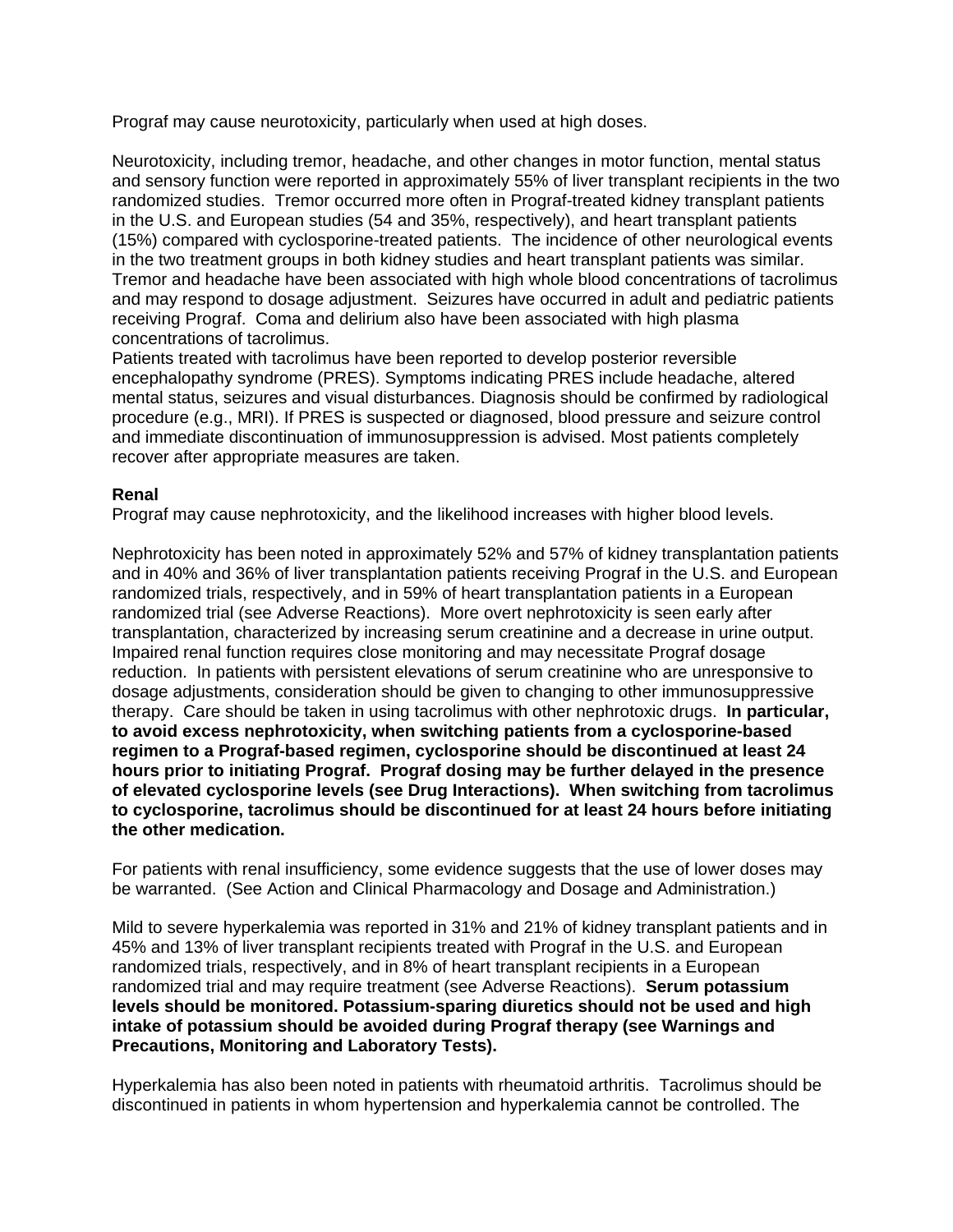adverse events associated with Prograf treatment in rheumatoid arthritis patients occurred at a lower rate of incidence than seen in transplant patients receiving Prograf. The majority of adverse events were mild or moderate in intensity, of limited duration and did not result in discontinuation of the study drug.

# **Sexual Health**

### **Reproduction**

In reproduction studies in rats and rabbits, adverse effects on the fetus were observed mainly at dose levels that were toxic to dams. However, in female rats dosed during organogenesis, embryo toxicity (expressed as reduced pup weights) was seen at a dose, which was one-third of the maternally toxic dose. At this same dose, when administered prior to mating and during gestation, tacrolimus was associated with adverse effects on female reproductive parameters and embryolethality. This dose was equivalent to 0.5X the clinical dose. (See Warnings and Precautions.)

# **7.1 Special Populations**

### **7.1.1 Pregnant Women**

Prograf should not be used during pregnancy unless the potential benefit to the mother outweighs potential risk to the fetus. There are no adequate and well-controlled studies in pregnant women. Tacrolimus is transferred across the placenta and infants exposed to tacrolimus in utero may be at risk of prematurity, birth defects/congenital anomalies, low birth weight, and fetal distress. The use of tacrolimus during pregnancy has been associated with preterm delivery, neonatal hyperkalemia and renal dysfunction.

Tacrolimus may increase hyperglycemia in pregnant women with diabetes (including gestational diabetes). Monitor maternal blood glucose levels regularly.

Tacrolimus may exacerbate hypertension in pregnant women and increase pre-eclampsia. Monitor and control blood pressure. Females and males of reproductive potential should consider the use of appropriate contraception prior to starting treatment with tacrolimus.

Tacrolimus at oral doses of 0.32 and 1.0 mg/kg during organogenesis in rabbits, was associated with maternal toxicity as well as an increase in incidence of abortions; these doses are equivalent to 0.33X and 1.0X (based on body surface area corrections) the recommended clinical dose (0.3 mg/kg). At the higher dose only, an increased incidence of malformations and developmental variations was also seen. Tacrolimus, at oral doses of 3.2 mg/kg during organogenesis in rats, was associated with maternal toxicity and caused an increase in late resorptions, decreased numbers of live births, and decreased pup weight and viability.

Tacrolimus, given orally at 1.0 and 3.2 mg/kg (equivalent to 0.5X and 1.5X), the recommended clinical dose based on body surface area corrections to pregnant rats after organogenesis and during lactation, was associated with reduced pup weights.

Tacrolimus, given orally at 1.0 mg/kg (0.5X the recommended clinical dose based on body surface area corrections) to male and female rats, prior to and during mating, as well as to dams during gestation and lactation, was associated with adverse effects on female reproduction and embryolethality. Effects on female reproductive function (parturition) and embryo lethal effects were indicated by a higher rate of pre-implantation loss and increased numbers of undelivered and nonviable pups. When given at 3.2 mg/kg (1.5X the recommended clinical dose based on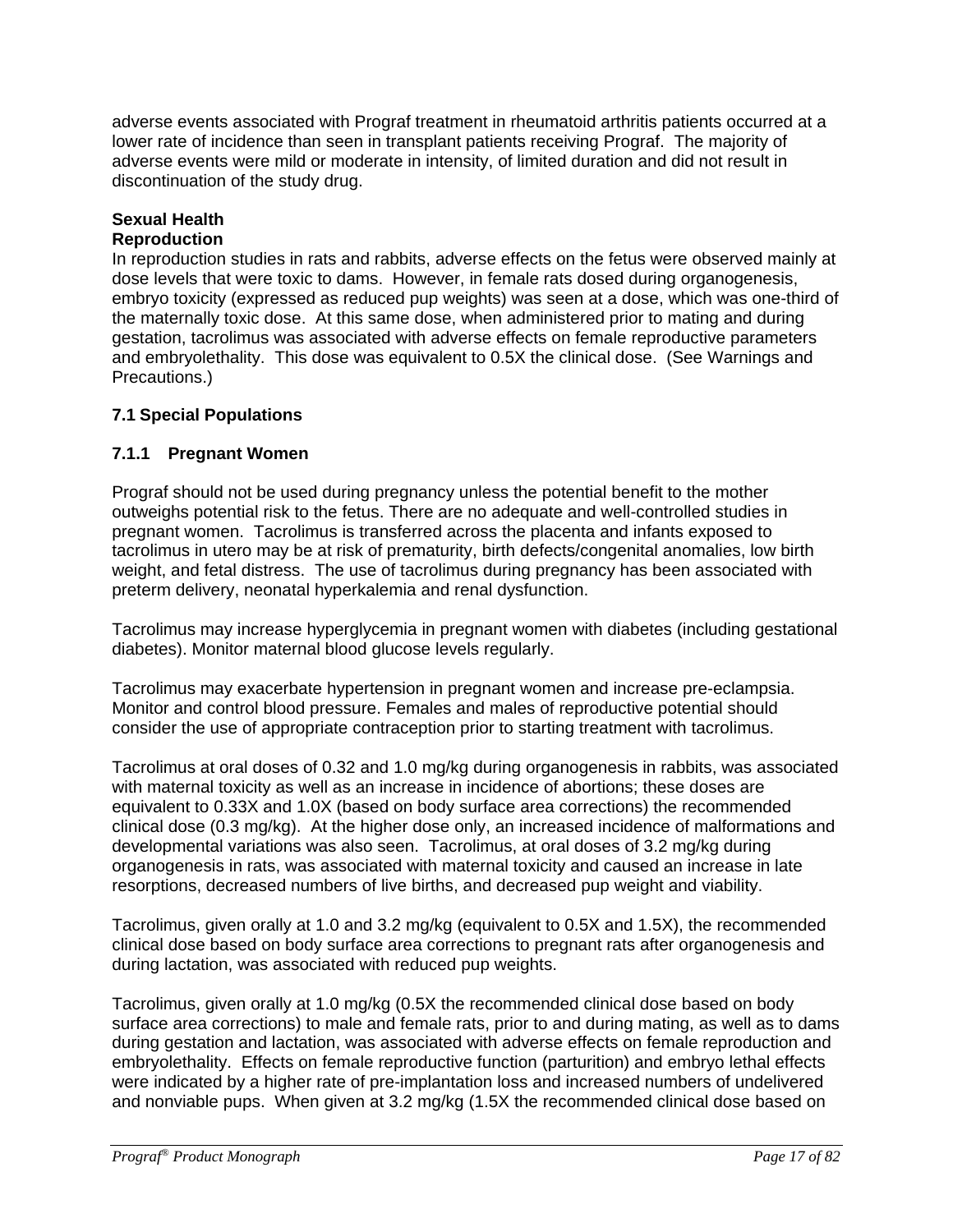body surface area correction), tacrolimus was associated with maternal and paternal toxicity as well as reproductive toxicity including marked adverse effects on estrous cycles, parturition, pup viability and pup malformations. Toxicities to parental rats were indicated by tremors and circling, as well as reduced weight gains and food consumption in males, and reduced food consumption during gestation and lactation in females. Adverse effects on reproductive parameters included: 1) increased copulatory intervals, 2) increased pre- and post-implantation loss of fetuses (resulting in smaller litter sizes), and 3) decreased numbers of dams delivering. No reduction in male or female fertility was evident. Adverse effects seen in pups were markedly reduced viability and a slight increase in the incidence of malformation (3 pups from 3 dams).

In experience reported by the University of Pittsburgh, eleven female transplant patients maintained on tacrolimus therapy throughout pregnancy delivered twelve babies, with one patient conceiving twice. These patients received tacrolimus from week one to 20 months prior to conception. Ten of the pregnancies were successful, four with C-sections. The neonates showed no growth retardation or congenital anomalies. Hyperkalemia was observed in the majority of babies, but resolved within 24-48 hours without adverse effects. Two babies (both premature 22 and 24 weeks) died shortly after birth. One pregnancy was complicated by diabetes, hypertension and proteinuria, the other by CMV infection requiring ganciclovir therapy. Additional information includes a report of one newborn who had temporary anuria associated with high cord blood tacrolimus concentration, however, renal function was normal within one week. Another reference reports on the successful pregnancy (normal healthy male) in a 28 year old female with bolus steroids and increased doses of tacrolimus for liver graft rejection. In this case, the cord blood plasma concentration was approximately one half that noted in maternal plasma.

# **7.1.2 Breast-feeding**

Tacrolimus is excreted in human milk. The effects of tacrolimus on the breastfed infant, or on milk production have not been assessed. As detrimental effects on the newborn cannot be excluded, women should not breastfeed while receiving tacrolimus.

# **7.1.3 Pediatrics (< 18 years of age)**

Heart failure, cardiomegaly and increased thickness of the myocardium have been reported in patients taking Prograf. Patients at risk for these effects are primarily children younger than 5 years undergoing liver "rescue", small bowel or multivisceral transplantation with trough whole blood tacrolimus levels exceeding 25 ng/mL. Also, these patients at risk often have experienced fluid overload, renal and/or hepatic dysfunction, hypertension and are receiving large doses of corticosteroids and other concomitant medications. Cardiovascular function for such patients should be carefully monitored. In addition, tacrolimus trough whole blood levels should be maintained below 25 ng/mL. If cardiac abnormalities develop, dose reduction or discontinuation of Prograf should be considered in cases where the perceived risk to the patient outweighs the benefit.

The two randomized active-controlled trials of Prograf in primary liver transplantation included 56 pediatric patients. Thirty-one patients were randomized to Prograf and 25 to cyclosporinebased therapies. Additionally, a minimum of 120 pediatric patients (median age 22.5 months) who underwent 122 liver transplants were studied in an uncontrolled published trial of tacrolimus in living related donor liver transplantation. Pediatric patients generally required higher doses of Prograf to maintain blood trough concentrations of tacrolimus similar to adult patients (see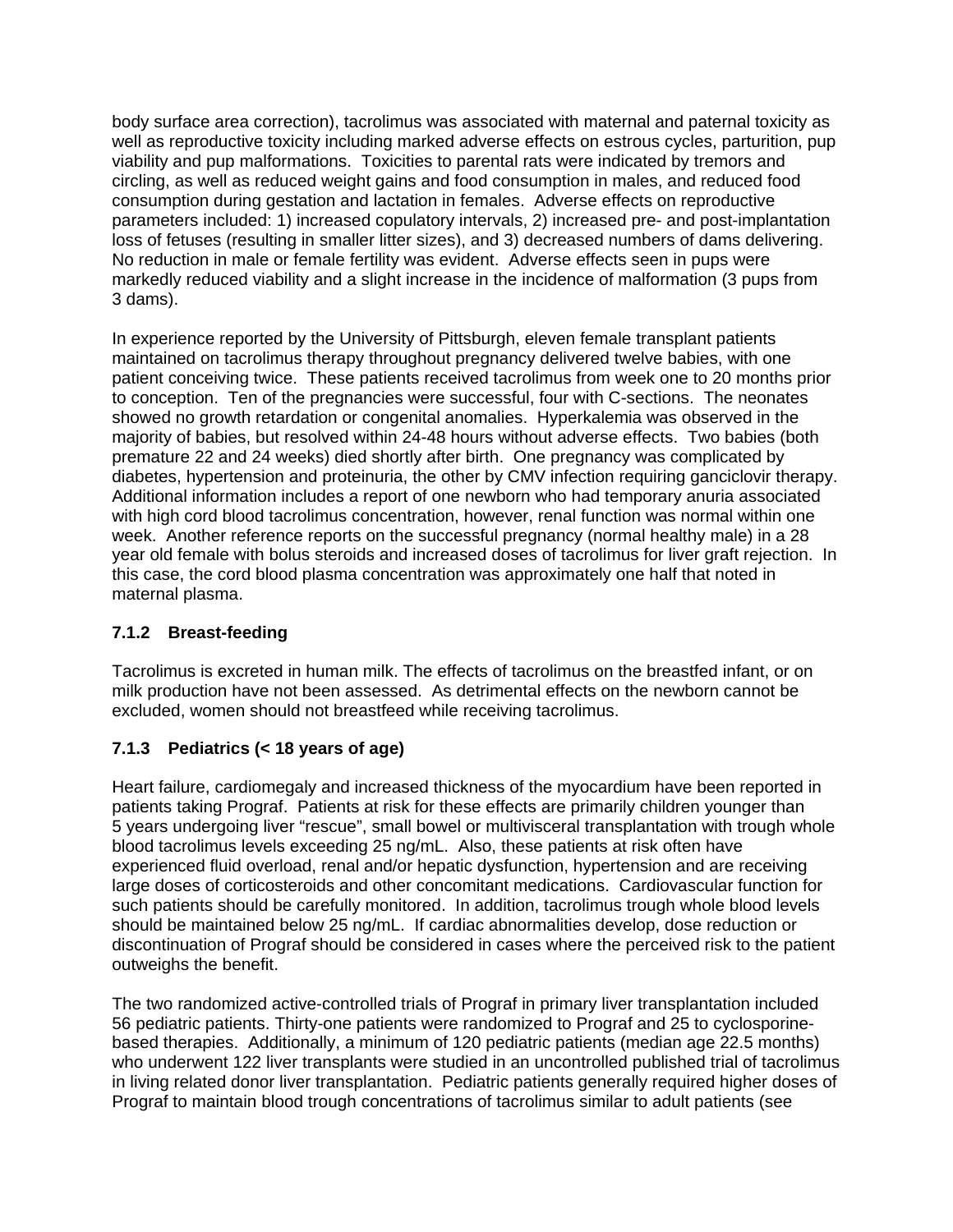Dosage and Administration). This is thought to be a result of age-related differences in the oxidative capacity of the cytochrome P450 enzyme system (CYP3A) used to metabolize tacrolimus.

### **7.1.4 Geriatrics (> 65 years of age)**

No formal studies have been performed to evaluate the effect of Prograf specifically in the geriatric patient population.

### **8 ADVERSE REACTIONS**

#### **8.1 Adverse Reaction Overview**

#### **Kidney Transplantation**

The most common adverse reactions reported were infection, tremor, hypertension, decreased renal function, constipation, diarrhea, headache, abdominal pain and insomnia. Many of these adverse reactions were mild and responded to a reduction in dosage. Insulin-dependent posttransplant diabetes mellitus (PTDM) was related to increased whole blood trough concentrations of tacrolimus and higher doses of corticosteroids. The median time to onset of PTDM was 68 days.

#### **Liver Transplantation**

The principal adverse reactions of Prograf (tacrolimus) are tremor, headache, diarrhea, hypertension, nausea, and renal dysfunction. These occur with oral and intravenous administration of Prograf and may respond to a reduction in dosing. Diarrhea was sometimes associated with other gastrointestinal complaints such as nausea and vomiting. Hyperkalemia and hypomagnesemia have occurred in patients receiving Prograf therapy. Hyperglycemia has been noted in many patients; some may require insulin therapy.

#### **Heart Transplantation**

The more common adverse reactions in Prograf-treated heart transplant recipients were kidney function abnormal, hypertension, diabetes mellitus, CMV infection, tremor, hyperglycemia, leukopenia, infection, and hyperlipemia.

#### **Rheumatoid Arthritis**

The adverse events associated with Prograf treatment in rheumatoid arthritis patients occurred at a lower rate of incidence than seen in transplant patients receiving Prograf. The majority of adverse events were mild or moderate in intensity, of limited duration and did not result in discontinuation of the study drug.

### **8.2 Clinical Trial Adverse Reactions**

Because clinical trials are conducted under very specific conditions, the adverse reaction rates observed in the clinical trials may not reflect the rates observed in practice and should not be compared to the rates in the clinical trials of another drug. Adverse reaction information from clinical trials is useful for identifying drug-related adverse events and for approximating rates.

#### **Kidney Transplantation**

The incidence of adverse events was determined in two randomized Phase III comparative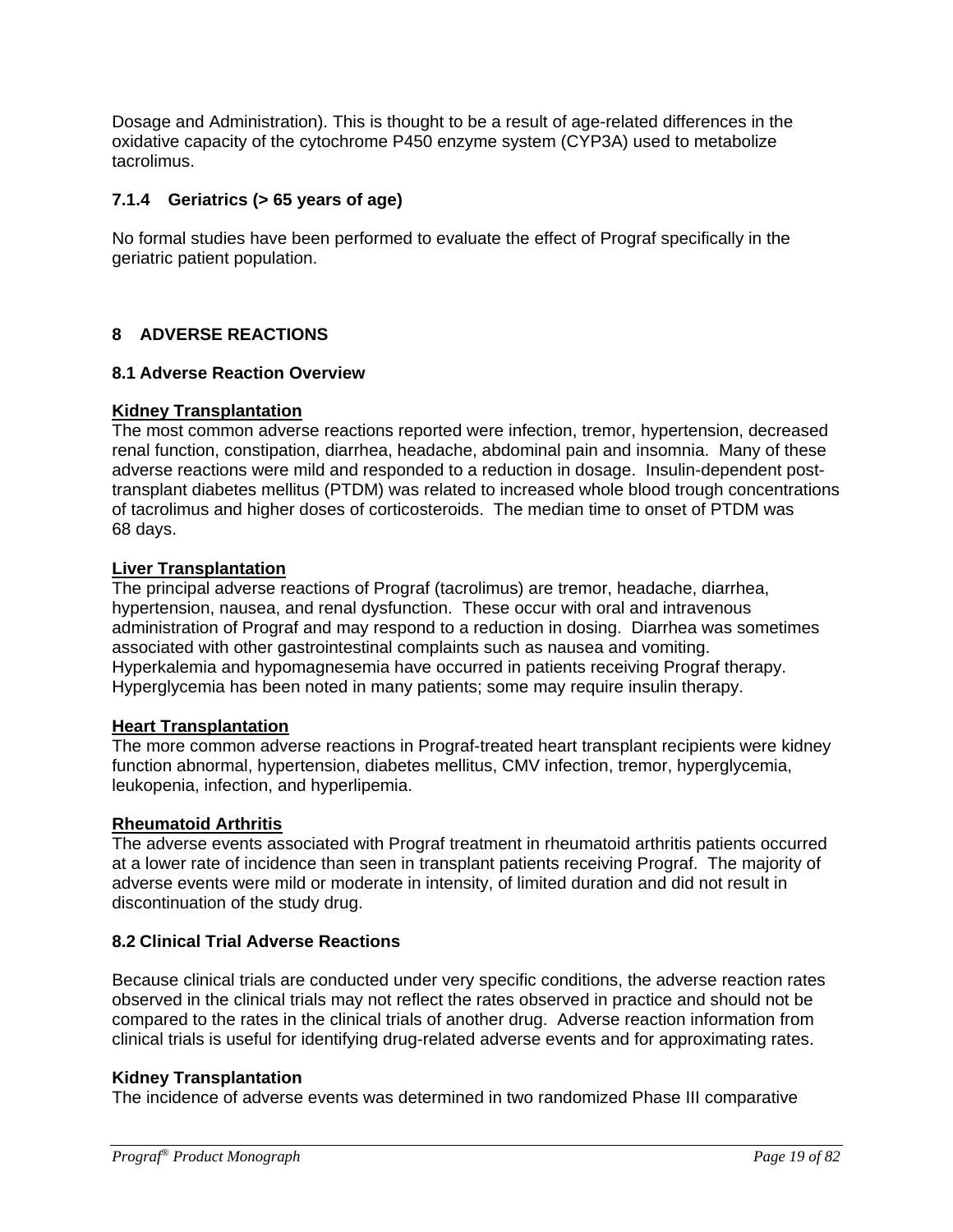kidney transplant studies involving 508 patients receiving Prograf and 352 patients receiving cyclosporine. Adverse events that occurred in ≥ 15% of Prograf-treated patients (combined study results) are presented below for the two controlled trials in kidney transplantation: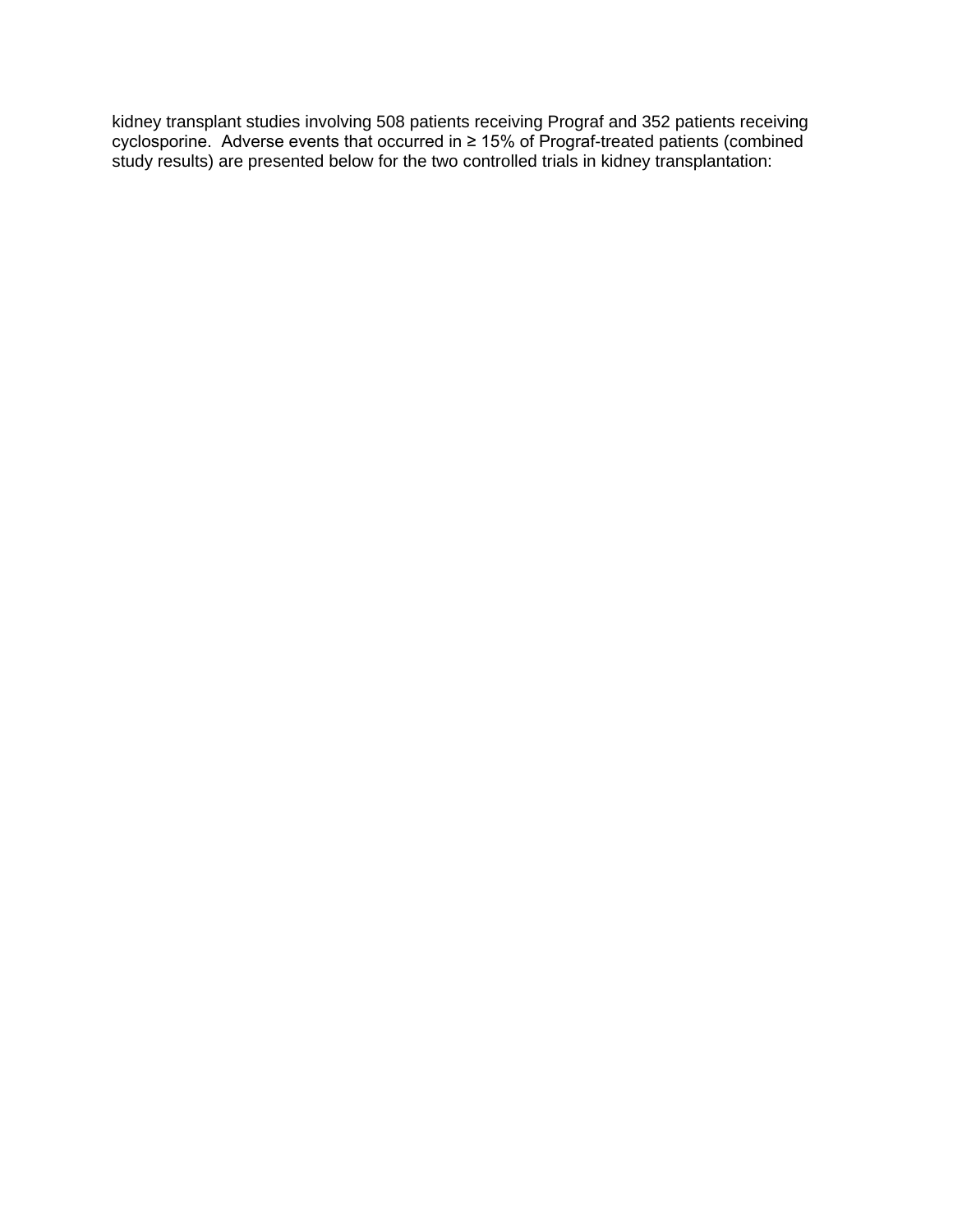|                                    |                      | <b>U.S. STUDY</b>   |                      | <b>EUROPEAN STUDY</b> |
|------------------------------------|----------------------|---------------------|----------------------|-----------------------|
| <b>Body System</b>                 | Prograf<br>$N = 205$ | CBIR**<br>$N = 207$ | Prograf<br>$N = 303$ | CBIR**<br>$N = 145$   |
| <b>Nervous System</b>              | %                    | %                   | %                    | $\%$                  |
| Tremor*                            | 54                   | 34                  | 35                   | 12                    |
| Headache *                         | 44                   | 38                  | 21                   | 14                    |
| Insomnia                           | 32                   | 30                  | 24                   | 26                    |
| <b>Gastrointestinal</b>            |                      |                     |                      |                       |
| Diarrhea                           | 44                   | 41                  | 22                   | 10                    |
| Nausea                             | 38                   | 36                  | 17                   | 16                    |
| Constipation                       | 35                   | 43                  | 31                   | 35                    |
| Vomiting                           | 29                   | 23                  | 13                   | 8                     |
| Dyspepsia                          | 28                   | 20                  | 16                   | 13                    |
| Cardiovascular                     |                      |                     |                      |                       |
| Hypertension *                     | 50                   | 52                  | 37                   | 39                    |
| <b>Urogenital</b>                  |                      |                     |                      |                       |
| Creatinine increased *             | 45                   | 42                  | 35                   | 21                    |
| <b>Metabolic and Nutritional</b>   |                      |                     |                      |                       |
| Hypophosphatemia                   | 49                   | 53                  | 3                    | 5                     |
| Hypomagnesemia                     | 34                   | 17                  | 4                    | 1                     |
| Hyperkalemia *                     | 31                   | 32                  | 21                   | 16                    |
| Diabetes mellitus *                | 24                   | 9                   | 12                   | $\overline{2}$        |
| Hyperglycemia *                    | 22                   | 16                  | 16                   | $\overline{7}$        |
| <b>Hemic and Lymphatic</b>         |                      |                     |                      |                       |
| Anemia                             | 30                   | 24                  | 18                   | 17                    |
| Leukopenia                         | 15                   | 17                  | 17                   | 15                    |
| Body as a Whole                    |                      |                     |                      |                       |
| Infection                          | 45                   | 49                  | 76                   | 75                    |
| Peripheral edema                   | 36                   | 48                  | 16                   | 16                    |
| Asthenia                           | 34                   | 30                  | $\overline{7}$       | 4                     |
| Abdominal pain                     | 33                   | 31                  | 27                   | 23                    |
| Pain                               | 32<br>29             | 30<br>29            | 21<br>8              | 23<br>9               |
| Fever<br><b>Respiratory System</b> |                      |                     |                      |                       |
|                                    | 22                   | 18                  | 12                   | $\overline{11}$       |
| Dyspnea                            |                      |                     |                      |                       |
| <b>Musculoskeletal</b>             |                      |                     |                      |                       |
| Arthralgia                         | $\overline{25}$      | $\overline{24}$     | $\overline{9}$       | $\overline{10}$       |

#### **Table 4: Kidney transplantation: Treatment-Emergent Adverse Events Occurring in ≥ 15% of Prograf-treated Patients**

\*See Warnings and Precautions \*\* Cyclosporine-based immunosuppressive regimen.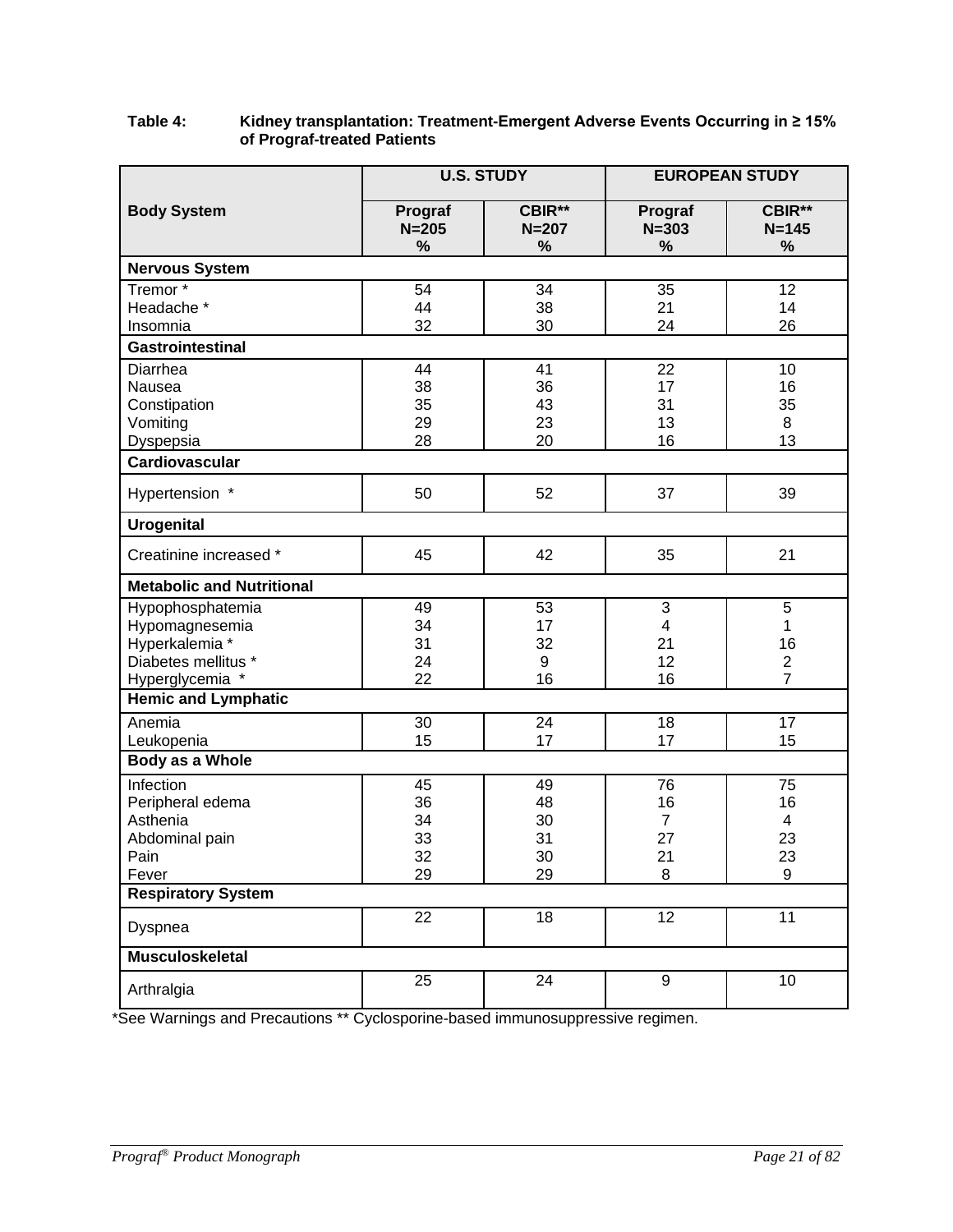Tacrolimus has been studied in combination with azathioprine and steroids (triple therapy) in recipients of kidney transplants. In a Phase II European trial, tacrolimus triple therapy was administered to 31 adults receiving deceased donor kidney transplants. Within six weeks posttransplant, there were no deaths or graft losses. Six patients (19.4%) experienced acute rejection, with one patient experiencing corticosteroid-resistant rejection. Three patients (9.7%) developed transient hyperglycemia, but no patient required long-term therapy for diabetes. Other adverse events reported frequently included infections (51.6%), minor neurological disorders (54.8%), and hypertension (48.8%) (Transpl Int 1995;8:86-90.). The University of Pittsburgh has studied double therapy (tacrolimus and steroids) compared to triple therapy in 204 adult recipients of kidney transplants between August 1991 and October 1992. (Clin Transplantation 1994;8:508-515). The one year actuarial patient and graft survival of double therapy were 95 and 90% versus 91 and 82% for triple therapy (p=NS). The incidence of rejection was significantly lower with triple therapy in deceased donor recipients (39% versus 58%) but not significantly different in recipients from living related donors. New onset diabetes was seen in 20.2% of double therapy patients versus 7.7% of triple therapy patients. A U.S. Phase II trial studied 92 adult recipients of deceased donor kidney transplants randomized to three target whole blood concentration ranges of tacrolimus. All patients received antilymphoblast globulin induction with azathioprine and steroids followed by tacrolimus triple therapy initiated within 2 weeks post-transplant. With follow-up to six weeks post-transplant, there were no patient deaths, and one graft loss. The incidence of rejection was 14% combining all tacrolimus treatment groups. Adverse events requiring dose reduction were significantly associated with target tacrolimus blood concentrations (36%-62%).

Data on the safety and efficacy of tacrolimus in combination with immunosuppressants other than steroids in liver transplant patients is more limited. In the European multicentre liver transplant study, many patients received azathioprine or ATG/ALG when tacrolimus therapy was withheld. Seven patients received azathioprine in combination with tacrolimus and steroids. Of these 7 patients, one died and one lost their graft in the first year post-transplant.

#### **Liver Transplantation**

The incidence of adverse events reported in two randomized comparative liver transplant trials was determined in 514 patients receiving tacrolimus and steroids and 515 patients receiving a cyclosporine-based regimen (CBIR). The proportion of patients reporting more than one adverse event was 99.8% in the tacrolimus group and 99.6% in the CBIR group. Precautions must be taken when comparing the incidence of adverse events in the U.S. study to that in the European Study. The 12 month post-transplant information from the U.S. study and from the European study is presented below. The two studies included different patient populations and patients were treated with immunosuppressive regimens of differing intensities. Adverse events reported in ≥ 15% of tacrolimus patients (combined study results) are presented below for the two controlled trials in liver transplantation.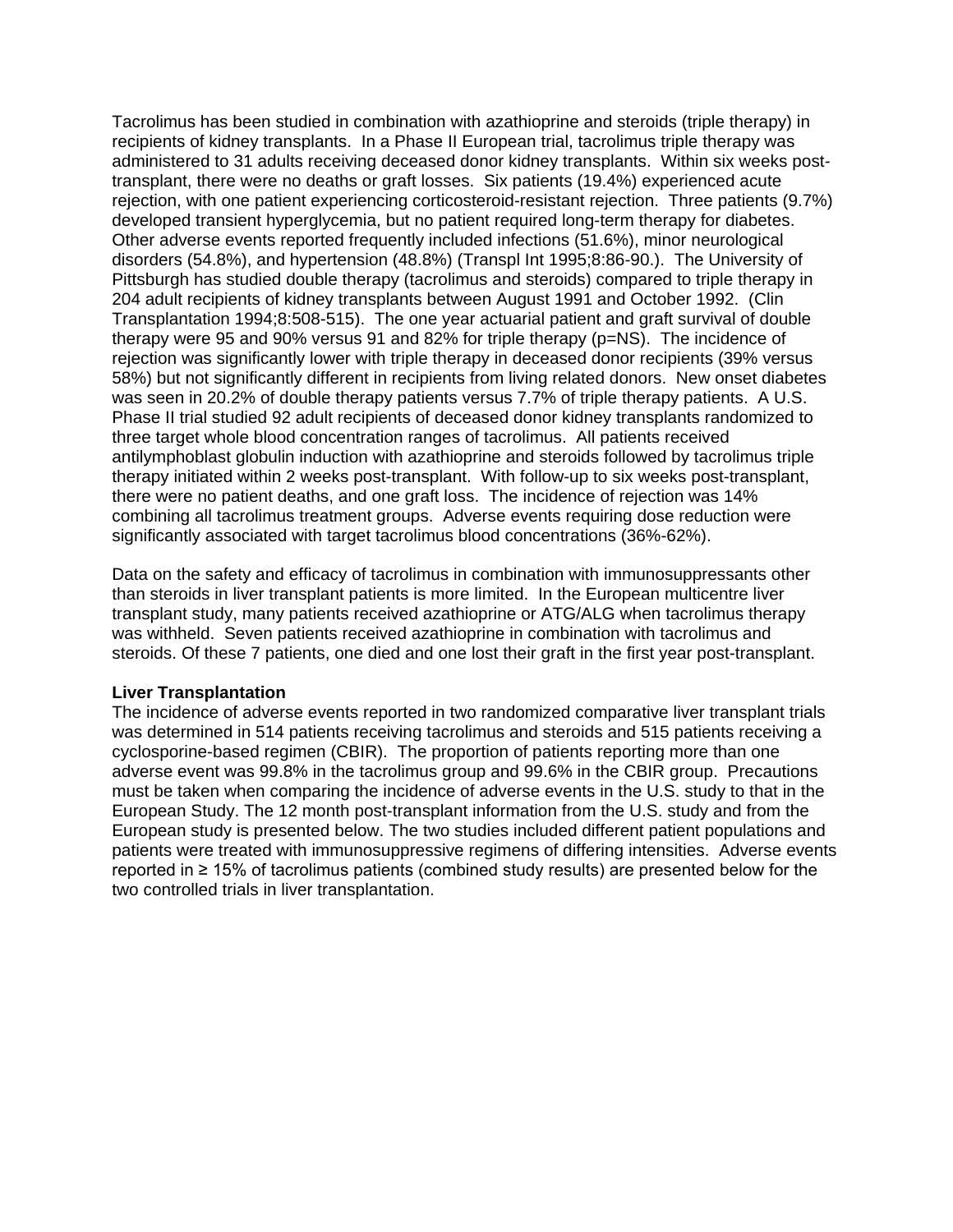#### **Table 5: Liver Transplantation: Treatment-Emergent Adverse Events Occurring in ≥ 15% of Prograf-treated Patients**

|                                  |           | <b>U.S. STUDY</b> |                | <b>EUROPEAN STUDY</b> |
|----------------------------------|-----------|-------------------|----------------|-----------------------|
| <b>Body System</b>               | Prograf   | <b>CBIR*</b>      | Prograf        | CBIR*                 |
|                                  | $N = 250$ | $N = 250$         | $N = 264$      | $N = 265$             |
|                                  | %         | %                 | %              | %                     |
| <b>Nervous System</b>            |           |                   |                |                       |
| Headache                         | 64        | 60                | 37             | 26                    |
| Tremor                           | 56        | 46                | 48             | 32                    |
| Insomnia                         | 64        | 68                | 32             | 23                    |
| Paresthesia                      | 40        | 30                | 17             | 17                    |
| <b>Gastrointestinal</b>          |           |                   |                |                       |
| Diarrhea                         | 72        | 47                | 37             | 27                    |
| Nausea                           | 46        | 37                | 32             | 27                    |
| Constipation                     | 24        | 27                | 23             | 21                    |
| <b>LFT Abnormal</b>              | 36        | 30                | 6              | 5                     |
| Anorexia                         | 34        | 24                | $\overline{7}$ | 5                     |
| Vomiting                         | 27        | 15                | 14             | 11                    |
| <b>Cardiovascular</b>            |           |                   |                |                       |
| Hypertension                     | 47        | 56                | 38             | 43                    |
| <b>Urogenital</b>                |           |                   |                |                       |
| <b>Kidney Function Abnormal</b>  | 40        | 27                | 36             | 23                    |
| <b>Creatinine Increased</b>      | 39        | 25                | 24             | 19                    |
| Hyperkalemia                     | 45        | 26                | 13             | 9                     |
| Hypokalemia                      | 29        | 34                | 13             | 16                    |
| <b>BUN Increased</b>             | 30        | 22                | 12             | 9                     |
| <b>Urinary Tract Infection</b>   | 16        | 18                | 21             | 19                    |
| Oliguria                         | 18        | 15                | 19             | 12                    |
| <b>Metabolic and Nutritional</b> |           |                   |                |                       |
| Hyperglycemia                    | 47        | 38                | 33             | 22                    |
| Hypomagnesemia                   | 48        | 45                | 16             | 9                     |
| Peripheral Edema                 | 26        | 26                | 12             | 14                    |
| <b>Hemic and Lymphatic</b>       |           |                   |                |                       |
| Anemia                           | 47        | 38                | $\sqrt{5}$     | $\mathbf{1}$          |
| Leukocytosis                     | 32        | 26                | 8              | 8                     |
| Thrombocytopenia                 | 24        | 20                | 14             | 19                    |
| Body as a Whole                  |           |                   |                |                       |
| Abdominal pain                   | 59        | 54                | 29             | 22                    |
| Pain                             | 63        | 57                | 24             | 22                    |
| Fever                            | 48        | 56                | 19             | 22                    |
| Asthenia                         | 52        | 48                | 11             | $\overline{7}$        |
| <b>Back Pain</b>                 | 30        | 29                | 17             | 17                    |
| <b>Ascites</b>                   | 27        | 22                | $\overline{7}$ | 8                     |
| <b>Respiratory System</b>        |           |                   |                |                       |
| <b>Pleural Effusion</b>          | 30        | 32                | 36             | 35                    |
| Atelectasis                      | 28        | 30                | 5              | 4                     |
| Dyspnea                          | 29        | 23                | 5              | 4                     |
| <b>Skin and Appendages</b>       |           |                   |                |                       |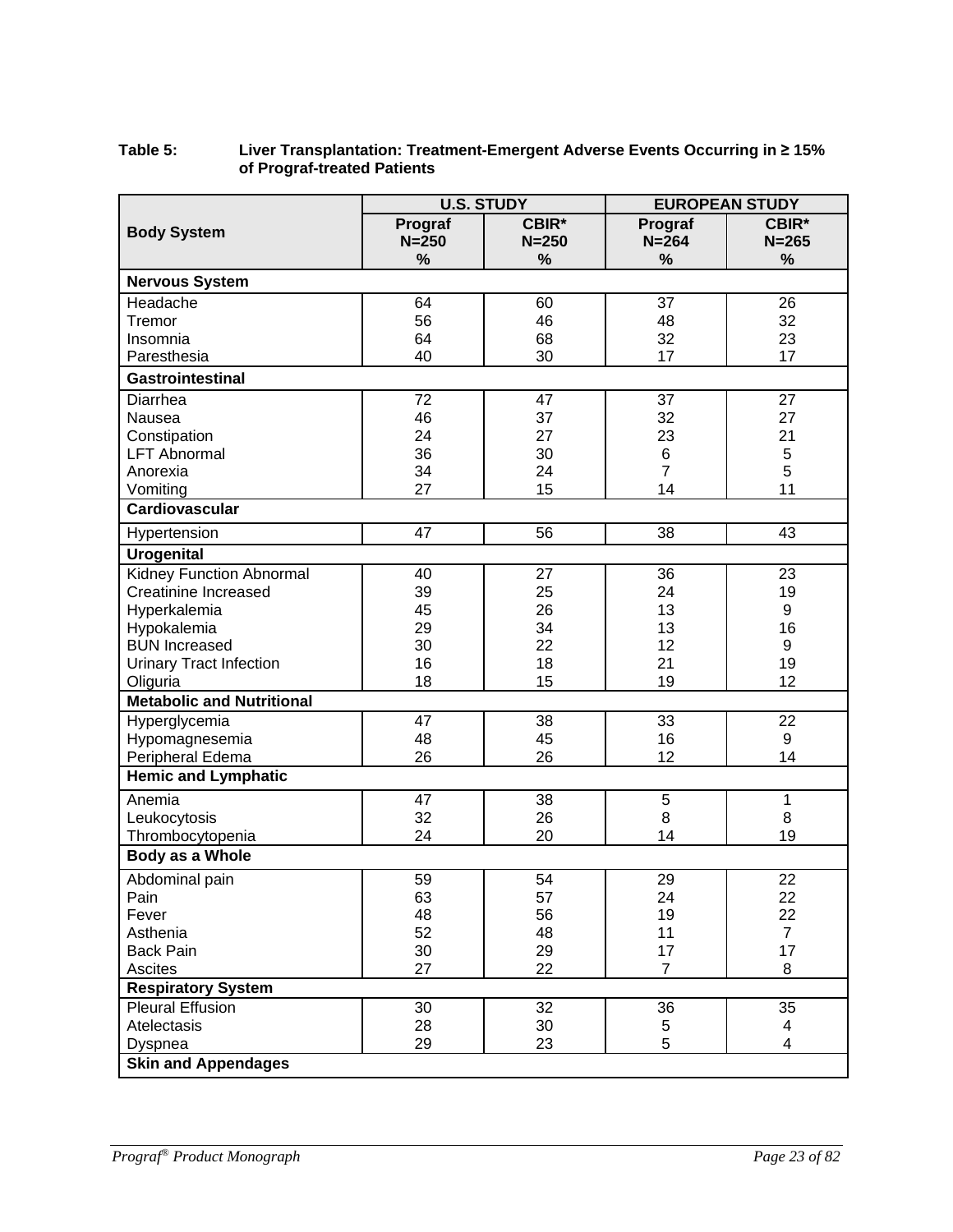#### **Table 5: Liver Transplantation: Treatment-Emergent Adverse Events Occurring in ≥ 15% of Prograf-treated Patients**

|                    | <b>U.S. STUDY</b>    |                    | <b>EUROPEAN STUDY</b> |                           |
|--------------------|----------------------|--------------------|-----------------------|---------------------------|
| <b>Body System</b> | Prograf<br>$N = 250$ | CBIR*<br>$N = 250$ | Prograf<br>$N = 264$  | <b>CBIR*</b><br>$N = 265$ |
|                    | %                    | %                  | $\%$                  | %                         |
| Pruritus           | 36                   | 20                 | 15                    |                           |
| Rash               | 24                   | 19                 | 10                    |                           |

\* Cyclosporine-based immunosuppressive regimen.

#### **Heart Transplantation**

The more common adverse reactions in Prograf-treated heart transplant recipients were kidney function abnormal, hypertension, diabetes mellitus, CMV infection, tremor, hyperglycemia, leukopenia, infection, and hyperlipemia.

Adverse events in heart transplant patients in the European trial are presented below:

#### **Table 6: Heart Transplantation: Treatment-Emergent Adverse Events Occurring in ≥ 15% of Prograf-Treated Patients**

| <b>COSTART Body System</b>                 | Prograf   | <b>CBIR</b> |
|--------------------------------------------|-----------|-------------|
| <b>COSTART Term</b>                        | $N = 157$ | $N = 157$   |
|                                            | %         | %           |
| <b>Cardiovascular System</b>               |           |             |
| <b>Hypertension (see Precautions)</b>      | 62        | 69          |
| Pericardial effusion                       | 15        | 14          |
| Body as a Whole                            |           |             |
| <b>CMV</b> Infection                       | 32        | 30          |
| Infection                                  | 24        | 21          |
| <b>Metabolic and Nutritional Disorders</b> |           |             |
| Hyperlipemia                               | 18        | 27          |
| Diabetes Mellitus (see Warnings)           | 26        | 16          |
| Hyperglycemia (see Warnings)               | 23        | 17          |
| <b>Hemic and Lymphatic System</b>          |           |             |
| Leukopenia                                 | 48        | 39          |
| Anemia                                     | 50        | 36          |
| <b>Urogenital System</b>                   |           |             |
| Kidney Function Abnormal (see              | 56        | 57          |
| Warnings)                                  | 16        | 12          |
| <b>Urinary Tract Infection</b>             |           |             |
| <b>Respiratory System</b>                  |           |             |
| <b>Bronchitis</b>                          | 17        | 18          |
| <b>Nervous System</b>                      |           |             |
| Tremor (see Warnings)                      | 15        | 6           |

The incidence of hyperlipidemia or hypercholesterolemia as an adverse event at any time during the 18 month study was significantly lower in the tacrolimus group (45/157, 28.7%) than in the cyclosporine group  $(63/157, 40.1\%)$  ( $p = 0.043$ , Fisher's exact test).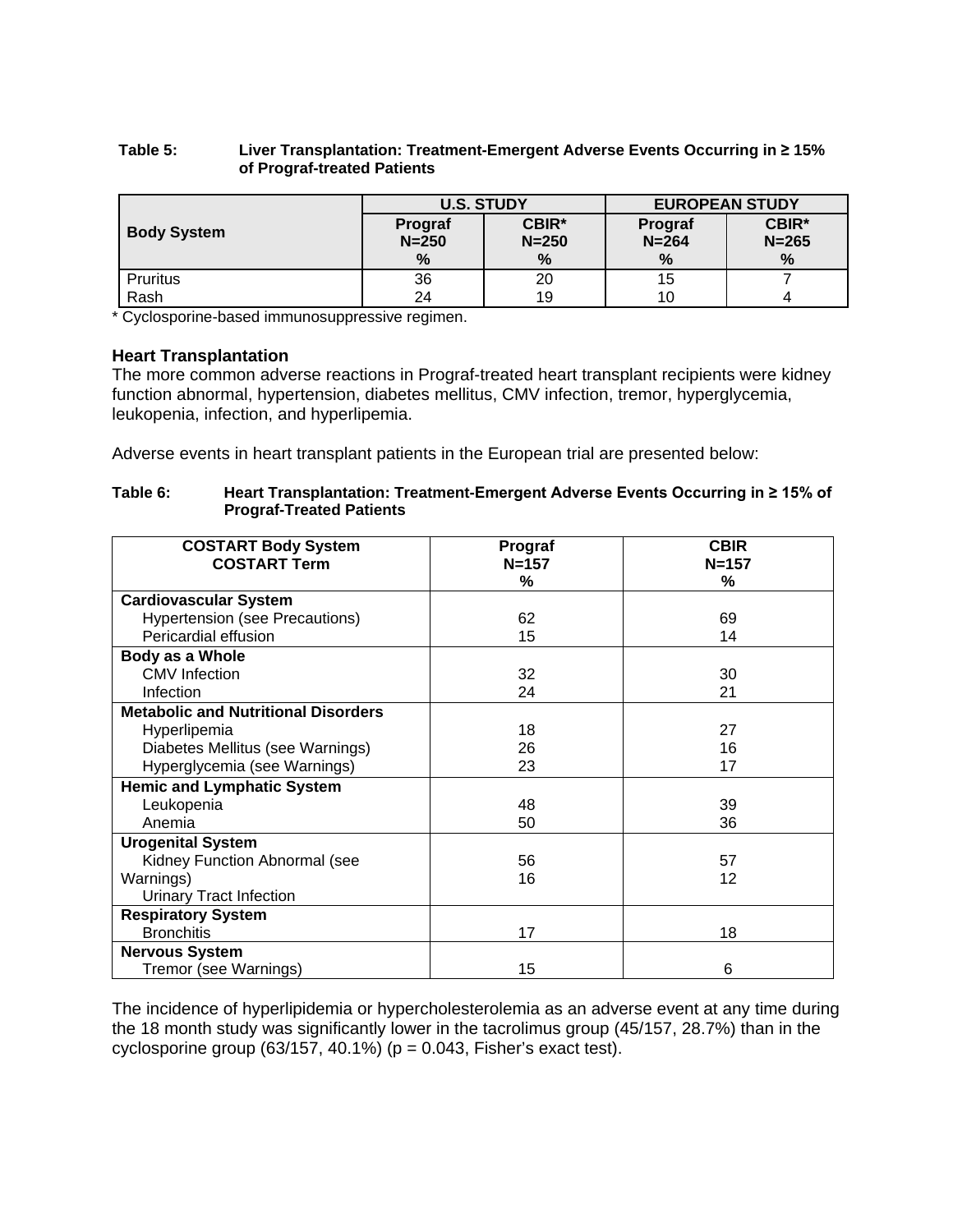In the US study, mean serum creatinine levels at 1 year post-transplant were significantly lower in the tacrolimus/MMF group compared with those in either the cyclosporine/MMF group  $(p = 0.002,$  one-way ANOVA) or the tacrolimus/sirolimus group  $(p = 0.020,$  one-way ANOVA).

### **Rheumatoid Arthritis**

In a long-term study of rheumatoid arthritis patients receiving Prograf treatment, the adverse events seen in this patient population were similar in nature to those previously reported for patients receiving liver or kidney transplants. In this study, as well as two other studies, the incidence of treatment-emergent adverse events seen in the rheumatoid arthritis patient, has a lower incidence of occurrence than seen in the transplant patient.

A summary of treatment-emergent adverse events experienced by at least 5% of patients in any treatment group is presented in the following tables.

#### **Table 7: Summary of Common Treatment-Emergent Adverse Events (≥ 5%) in Rheumatoid Arthritis Patients**

|                                            |                               | Phase II Study FK506RA-001              |                                         |                                |
|--------------------------------------------|-------------------------------|-----------------------------------------|-----------------------------------------|--------------------------------|
| <b>Body System</b>                         | <b>Placebo</b><br>$N=71$<br>% | Prograf 1 mg<br>$N=69$<br>$\frac{0}{0}$ | Prograf 3 mg<br>$N=64$<br>$\frac{0}{0}$ | Prograf 5 mg<br>$N=64$<br>$\%$ |
| Body as a Whole                            |                               |                                         |                                         |                                |
| Flu Syndrome                               | 19.7                          | 26.1                                    | 20.3                                    | 15.6                           |
| Accidental Injury                          | 1.4                           | 10.1                                    | 3.1                                     | 7.8                            |
| <b>Abdominal Pain</b>                      | 4.2                           | 7.2                                     | 9.4                                     | 9.4                            |
| Asthenia                                   | 4.2                           | 2.9                                     | 4.7                                     | 6.3                            |
| <b>Allergic Reaction</b>                   | 2.8                           | 5.8                                     | 6.3                                     | 1.6                            |
| Infection                                  | 2.8                           | 1.4                                     | 6.3                                     | 1.6                            |
| <b>Digestive System</b>                    |                               |                                         |                                         |                                |
| Diarrhea                                   | 11.3                          | 11.6                                    | 15.6                                    | 28.1                           |
| Nausea                                     | 5.6                           | 15.9                                    | 18.8                                    | 14.1                           |
| Dyspepsia                                  | 7.0                           | 17.4                                    | 20.3                                    | 9.4                            |
| Vomiting                                   | 1.4                           | 7.2                                     | 6.3                                     | 6.3                            |
| Gastroenteritis                            | 1.4                           | 4.3                                     | 7.8                                     | 7.8                            |
| <b>Nervous System</b>                      |                               |                                         |                                         |                                |
| Headache                                   | 11.3                          | 10.1                                    | 20.3                                    | 15.6                           |
| Tremor                                     | 0                             | 4.3                                     | 3.1                                     | 21.9                           |
| Paresthesia                                | 1.4                           | 2.9                                     | 3.1                                     | 9.4                            |
| Anxiety                                    | 1.4                           | 1.4                                     | 1.6                                     | 10.9                           |
| <b>Cardiovascular</b>                      |                               |                                         |                                         |                                |
| Hypertension                               | 4.2                           | 5.8                                     | 3.1                                     | 4.7                            |
| Migraine                                   | 2.8                           | 1.4                                     | 6.3                                     | 3.1                            |
| Vasodilatation                             | $\Omega$                      | 2.9                                     | 1.6                                     | 6.3                            |
| <b>Respiratory System</b>                  |                               |                                         |                                         |                                |
| Pharyngitis                                | 2.8                           | 10.1                                    | 3.1                                     | $\overline{3.1}$               |
| <b>Sinusitis</b>                           | 0                             | 4.3                                     | 7.8                                     | 3.1                            |
| Dyspnea                                    | 0                             | 5.8                                     | 0                                       | 1.6                            |
| <b>Metabolic and Nutritional Disorders</b> |                               |                                         |                                         |                                |
| <b>Creatinine Increased</b>                | 0                             | 2.9                                     | 3.1                                     | 6.3                            |
| <b>Musculoskeletal System</b>              |                               |                                         |                                         |                                |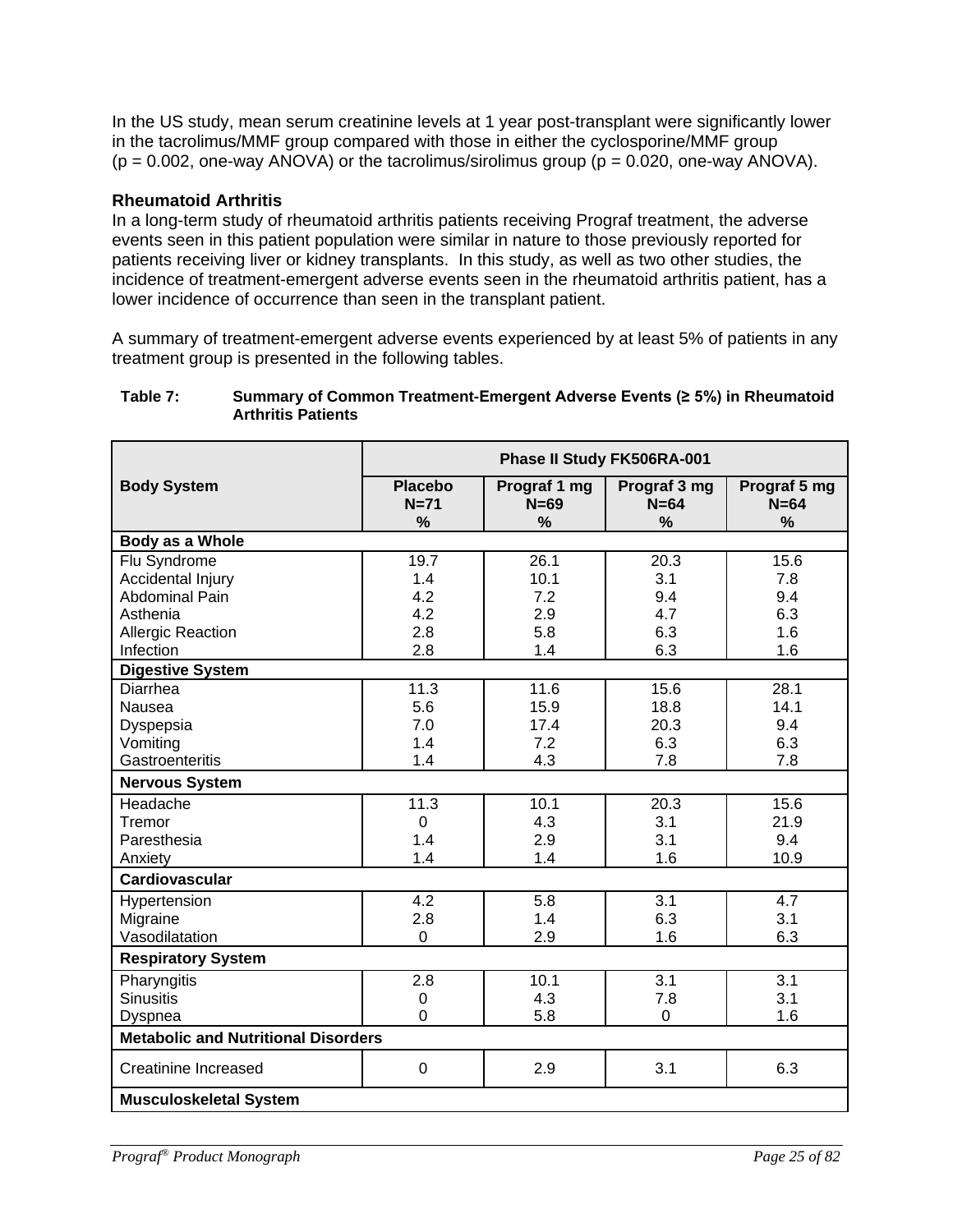| Table 7: | Summary of Common Treatment-Emergent Adverse Events (≥ 5%) in Rheumatoid |
|----------|--------------------------------------------------------------------------|
|          | <b>Arthritis Patients</b>                                                |

|                                | Phase II Study FK506RA-001    |                                |                                |                             |
|--------------------------------|-------------------------------|--------------------------------|--------------------------------|-----------------------------|
| <b>Body System</b>             | <b>Placebo</b><br>$N=71$<br>% | Prograf 1 mg<br>$N=69$<br>$\%$ | Prograf 3 mg<br>$N=64$<br>$\%$ | Prograf 5 mg<br>$N=64$<br>% |
| Arthralgia                     | 5.6                           | 5.8                            | 4.7                            | 4.7                         |
| <b>Urogenital System</b>       |                               |                                |                                |                             |
| <b>Urinary Tract Infection</b> | 1.4                           | 0                              | 12.5                           | 9.4                         |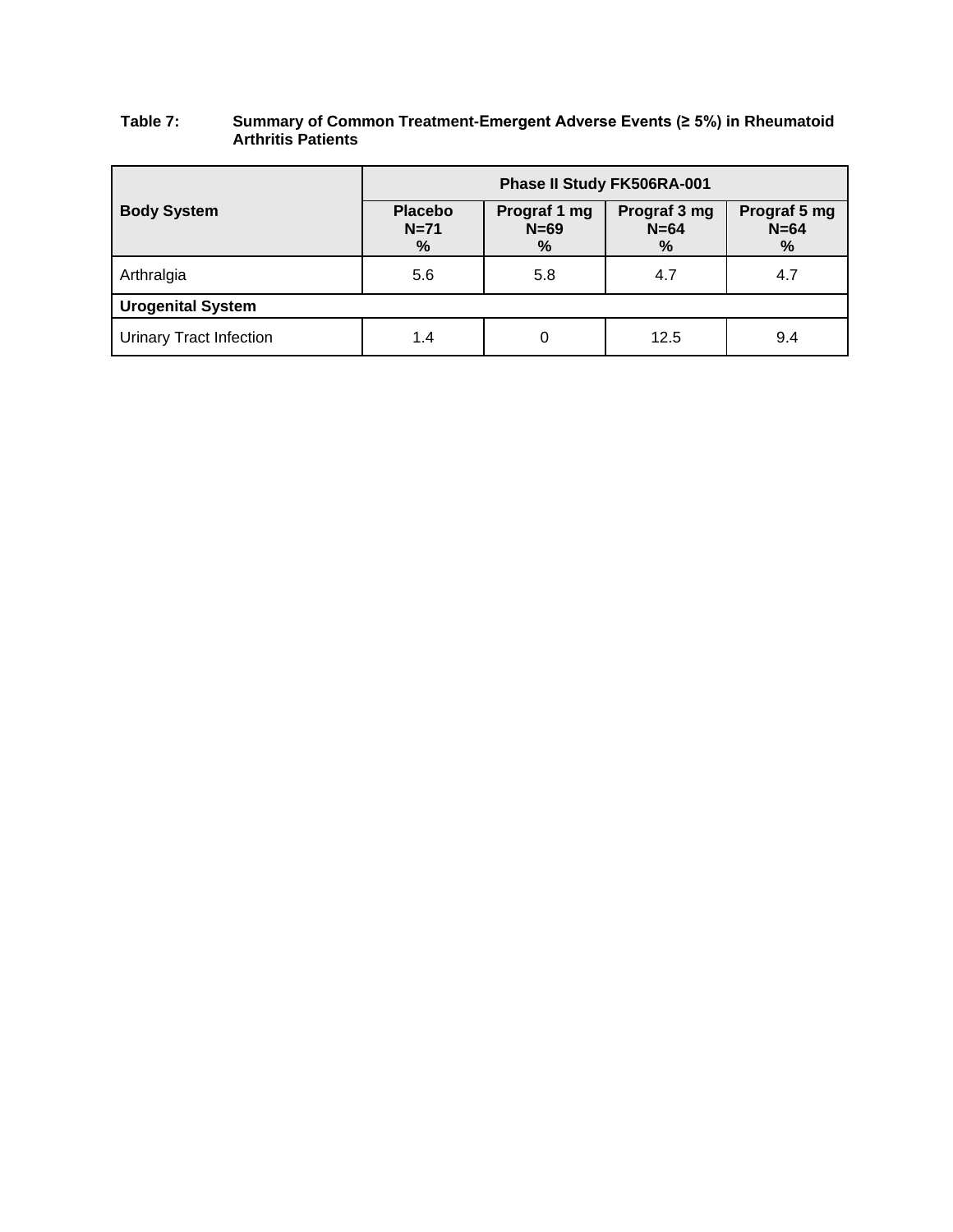#### **Table 8: Phase III Studies: Summary of Common Treatment-Emergent Adverse Events (≥ 5%) in Rheumatoid Arthritis Patients**

|                                                                                                        | <b>Study 98-0-049</b>                   |                                            |                                            | <b>Study 98-0-51</b>                     |
|--------------------------------------------------------------------------------------------------------|-----------------------------------------|--------------------------------------------|--------------------------------------------|------------------------------------------|
| <b>Body System</b>                                                                                     | <b>Placebo</b><br>$N = 157$<br>%        | Prograf 2 mg<br>$N = 154$<br>$\frac{0}{0}$ | Prograf 3 mg<br>$N = 153$<br>$\frac{9}{6}$ | Prograf 3 mg<br>$N = 896$<br>%           |
| Body as a Whole                                                                                        |                                         |                                            |                                            |                                          |
| Flu Syndrome<br>Accidental Injury<br><b>Abdominal Pain</b><br>Asthenia<br><b>Back Pain</b><br>Insomnia | 16.6<br>5.1<br>4.5<br>3.2<br>2.5<br>5.1 | 16.2<br>7.8<br>6.5<br>4.5<br>3.2<br>3.9    | 16.3<br>6.5<br>7.8<br>8.5<br>4.6<br>2.6    | 26.2<br>8.7<br>13.5<br>8.5<br>6.4<br>4.2 |
| <b>Digestive System</b>                                                                                |                                         |                                            |                                            |                                          |
| Diarrhea<br>Nausea<br>Dyspepsia<br>Vomiting                                                            | 5.1<br>6.4<br>3.2<br>1.3                | 13.0<br>11.7<br>11.0<br>2.6                | 13.7<br>10.5<br>6.5<br>5.2                 | 19.9<br>14.6<br>13.1<br>6.6              |
| <b>Nervous System</b>                                                                                  |                                         |                                            |                                            |                                          |
| Headache<br><b>Dizziness</b><br>Tremor                                                                 | 8.9<br>3.8<br>1.9                       | 8.4<br>4.5<br>4.5                          | 9.2<br>7.2<br>8.5                          | 15.1<br>7.1<br>10.5                      |
| <b>Cardiovascular</b>                                                                                  |                                         |                                            |                                            |                                          |
| Hypertension                                                                                           | 4.5                                     | 5.8                                        | 7.8                                        | 8.5                                      |
| <b>Respiratory System</b>                                                                              |                                         |                                            |                                            |                                          |
| Pharyngitis<br><b>Sinusitis</b>                                                                        | 2.5<br>3.2                              | 6.5<br>4.5                                 | 2.0<br>3.9                                 | 5.5<br>6.0                               |
| <b>Skin and Appendages</b>                                                                             |                                         |                                            |                                            |                                          |
| Rash                                                                                                   | 6.4                                     | 7.1                                        | 3.3                                        | 6.8                                      |
| <b>Metabolic and Nutritional Disorders</b>                                                             |                                         |                                            |                                            |                                          |
| <b>Creatinine Increased</b>                                                                            | 1.9                                     | 1.9                                        | 6.5                                        | 6.7                                      |
| <b>Musculoskeletal System</b>                                                                          |                                         |                                            |                                            |                                          |
| Cramps                                                                                                 | 0                                       | 2.6                                        | 5.2                                        | 5.6                                      |
| <b>Urogenital System</b>                                                                               |                                         |                                            |                                            |                                          |
| <b>Urinary Tract Infection</b>                                                                         | 2.5                                     | 3.2                                        | 4.6                                        | 5.9                                      |

The overall incidence of treatment-emergent adverse events for any treatment group for the three studies (RA-001, 049, and 051) ranged from 72.0% to 90.6%. In the placebo-controlled studies (RA-001 and 049), the overall incidence of treatment-emergent adverse events for the tacrolimus-treated groups was significantly different from placebo. In the tacrolimus-treated groups, the most common adverse events seen across the three studies were flu syndrome, diarrhea, nausea, abdominal pain, dyspepsia, and tremor.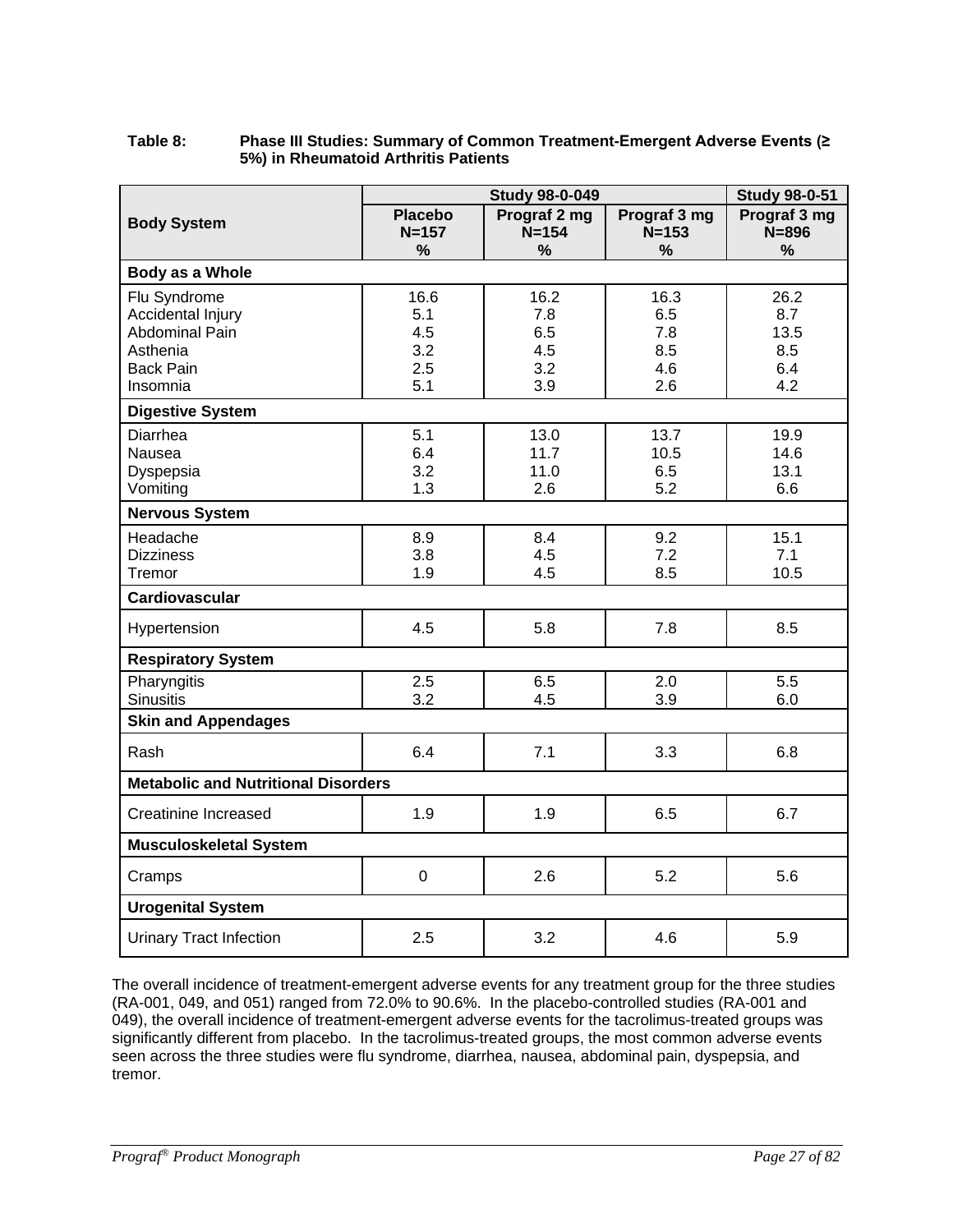In the case of gastrointestinal events, the incidence of diarrhea in the tacrolimus-treated groups in the three studies varied from 13.0% to 28.1%, with incidence increasing with dose. Tacrolimus 5 mg/day in the RA-001 study elicited the highest incidence of diarrhea (28.1%); the next highest incidence of diarrhea was 19.9% in the 3 mg/day group in the 051 study. The incidences of diarrhea in the tacrolimus 5 mg/day group in the RA-001 study, and in the 2 mg and 3 mg groups in the 049 study were significantly different from placebo. Nausea was seen in the tacrolimus-treated groups with incidences of 10.5% to 18.8%. Only the incidence of nausea in the tacrolimus 3 mg/day group in the RA-001 study was significantly different from placebo, and the incidence did not increase with an increasing dose. Dyspepsia was observed in the tacrolimus-treated groups with incidences of 6.5% to 20.3%. In the three studies, the incidence of dyspepsia in patients taking 3 mg tacrolimus/day were 6.5% (049), 13.1% (051), and 20.3% (RA-001). The incidences of dyspepsia in the 2 mg tacrolimus/day group in the 049 study and in the tacrolimus 3 mg/day group in the RA-001 study were significantly different from placebo. No increase in incidence was seen with increasing dose in any study. Abdominal pain was reported in the tacrolimus-treated groups with incidences of 6.5% to 13.5%. There was no increase in incidence with increasing doses, and there was no significant difference from placebo in either placebo-controlled study.

The incidence of vasodilatation in the tacrolimus-treated groups varied from 1.6% to 6.3%. There was an increased incidence of vasodilatation with higher doses of tacrolimus. The incidences of vasodilatation in the tacrolimus 3 mg/day group in the 049 study and in the tacrolimus 5 mg/day group in the RA-001 study were significantly different from placebo.

Tremor occurred in the tacrolimus-treated groups with incidences of 3.1% to 21.9%. The incidence of tremor increased with an increasing dose, and in the tacrolimus 5 mg/day group in the RA-001 study, the incidence of tremor (21.9%) was more than twice the incidence of tremor seen with tacrolimus 3 mg/day in any of the three studies. The incidences of tremor in the tacrolimus 3 mg/day group in the 049 study and in the tacrolimus 5 mg/day group in the RA-001 study were significantly different from placebo. Paresthesia was seen in the tacrolimus-treated groups with incidences of 2.6% to 9.4%. The incidence of paresthesia increased with increasing dose, and in the tacrolimus 5 mg/day group in the RA-001 study, the incidence of paresthesia (9.4%) was more than twice the incidence of tremor seen with tacrolimus 3 mg/day in any of the three studies. The incidence of paresthesia in the tacrolimus 5 mg/day group in the RA-001 study was significantly different from placebo.

The incidence of urinary tract infections in the tacrolimus-treated groups varied from 3.2% to 12.5%. The incidence of urinary tract infection in the tacrolimus 3 mg/day group in the RA-001 study was significantly different from placebo; however, the incidence did not increase with increasing doses. The incidence of flu-like syndrome in the tacrolimus-treated groups ranged from 15.6% to 26.2%. There was no increase in incidence with larger doses, and no difference from placebo in any tacrolimus-treated group. The incidence of other infections was between 1.6% and 3.3% in the tacrolimus-treated groups. Increasing dose did not influence the incidence of infection, and there was no difference seen from placebo.

Comparisons of patient subpopulations were performed on data from patients in the 051 study, all of whom received tacrolimus 3 mg/day. In general, the incidence of adverse events was similar in patients < 65 years of age and  $\geq$  65 years of age, in patients with and without hypertension, in patients with and without hyperlipidemia, and in patients with and without diabetes.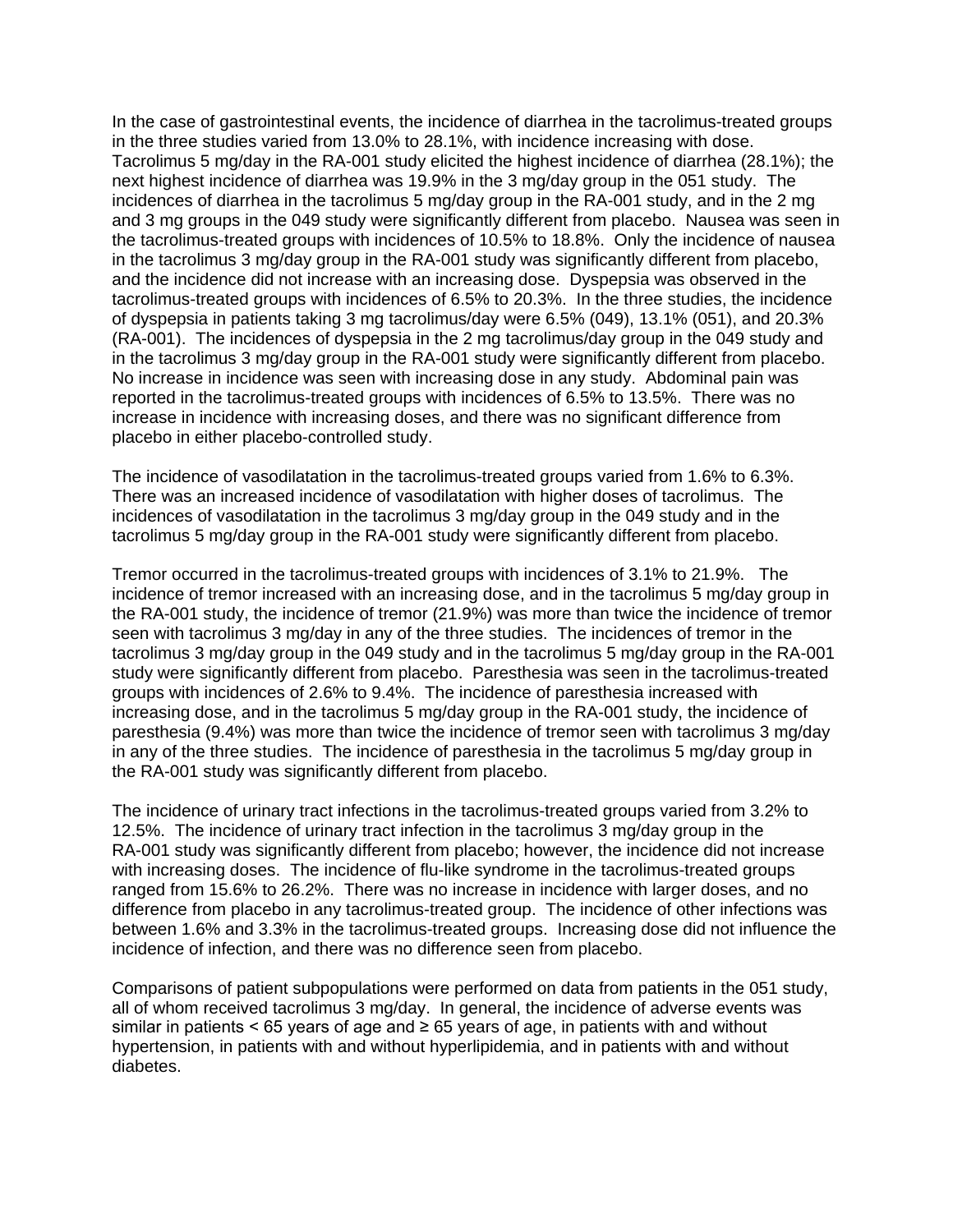A total of 213 patients (23.8%) were at least 65 years of age at study entry. The overall incidence of adverse events for patients ≥ 65 years of age (86.9%) was similar to that for patients < 65 years of age (88.7%). There were no notable differences between patients  $\geq 65$ years of age and those < 65 years of age for the incidence of any specific adverse events. The more common adverse events occurring in at least 10% of patients  $\geq 65$  years of age were flu syndrome (18.3%), diarrhea (16.9%), tremor (15.0%), nausea (13.6%), headache (12.7%), accidental injury (12.2%), hypertension (12.2%), dyspepsia (11.7%), and abdominal pain (11.3%). For patients < 65 years of age, the more common adverse events occurring in at least 10% of patients were flu syndrome (28.7%), diarrhea (20.8%), headache (15.8%), nausea (14.9%), abdominal pain (14.2%), and dyspepsia (13.5%). The incidences of tremor, accidental injury, and hypertension among these patients were 9.1%, 7.6%, and 7.3%, respectively.

Three hundred fifty patients (39.1%) had a history of hypertension at the time they entered the study. The overall incidence of adverse events for patients with a history of hypertension (91.1%) was similar to that for patients without a history of hypertension (86.4%). Among adverse events reported for at least 5% of patients with a history of hypertension, the incidences of bronchitis (6.9%) and peripheral edema (6.0%) were more than twice the incidences (3.1% and 2.4%, respectively) reported for patients without a history of hypertension. The more common adverse events occurring in at least 10% of patients with a history of hypertension were flu syndrome (26.9%), diarrhea (18.3%), nausea (15.7%), headache (13.4%), dyspepsia (13.1%), tremor (13.1%), abdominal pain (13.1%), and hypertension (11.7%). For patients without a history of hypertension, the more common adverse events occurring in at least 10% of patients were flu syndrome (25.8%), diarrhea (20.9%), headache (16.1%), nausea (13.9%), abdominal pain (13.7%), and dyspepsia (13.0%). The incidences of tremor and hypertension among these patients were 8.8% and 6.4%, respectively.

A total of 271 patients (30.2%) had a history of hyperlipidemia at the time they entered the study. The overall incidence of adverse events for patients with a history of hyperlipidemia (92.6%) was similar to that for patients without a history of hyperlipidemia (86.4%). There were no notable differences between patients with a history of hyperlipidemia and those without a history of hyperlipidemia for the incidence of any specific adverse events. The more common adverse events occurring in at least 10% of patients with a history of hyperlipidemia were flu syndrome (26.2%), diarrhea (18.1%), nausea (15.9%), dyspepsia (14.0%), headache (12.9%), tremor (12.2%), abdominal pain (11.8%), and asthenia (10.3%). For patients without a history of hyperlipidemia, the more common adverse events occurring in at least 10% of patients were flu syndrome (26.2%), diarrhea (20.6%), headache (16.0%), abdominal pain (14.2%), nausea (14.1%), and dyspepsia (12.6%). The incidences of tremor and asthenia among these patients were 9.8% and 7.7%, respectively. Hypercholesterolemia and hyperlipemia were reported as adverse events in 3.0% and 2.2%, respectively, of patients with a history of hyperlipidemia, and in 1.4% and 1.0%, respectively, of patients without a history of hyperlipidemia.

Seventy-five patients (8.4%) had a history of diabetes at the time of study entry. The overall incidence of adverse events for patients with a history of diabetes (89.3%) was similar to that for patients without a history of diabetes (88.2%). Among adverse events reported for at least 5% of patients with a history of diabetes, the incidences of urinary tract infection (13.3%), hyperglycemia (9.3%), and infection (8.0%) were more than twice the incidences (5.2%, 1.8%, and 2.9%, respectively) reported for patients without a history of diabetes, and the incidence of headache (6.7%) in patients with a history of diabetes was less than half the incidence (15.8%) reported for patients without a history of diabetes. The more common adverse events occurring in at least 10% of patients with a history of diabetes were flu syndrome (26.7%), diarrhea (18.7%), tremor (17.3%), dyspepsia (16.0%), urinary tract infection (13.3%), nausea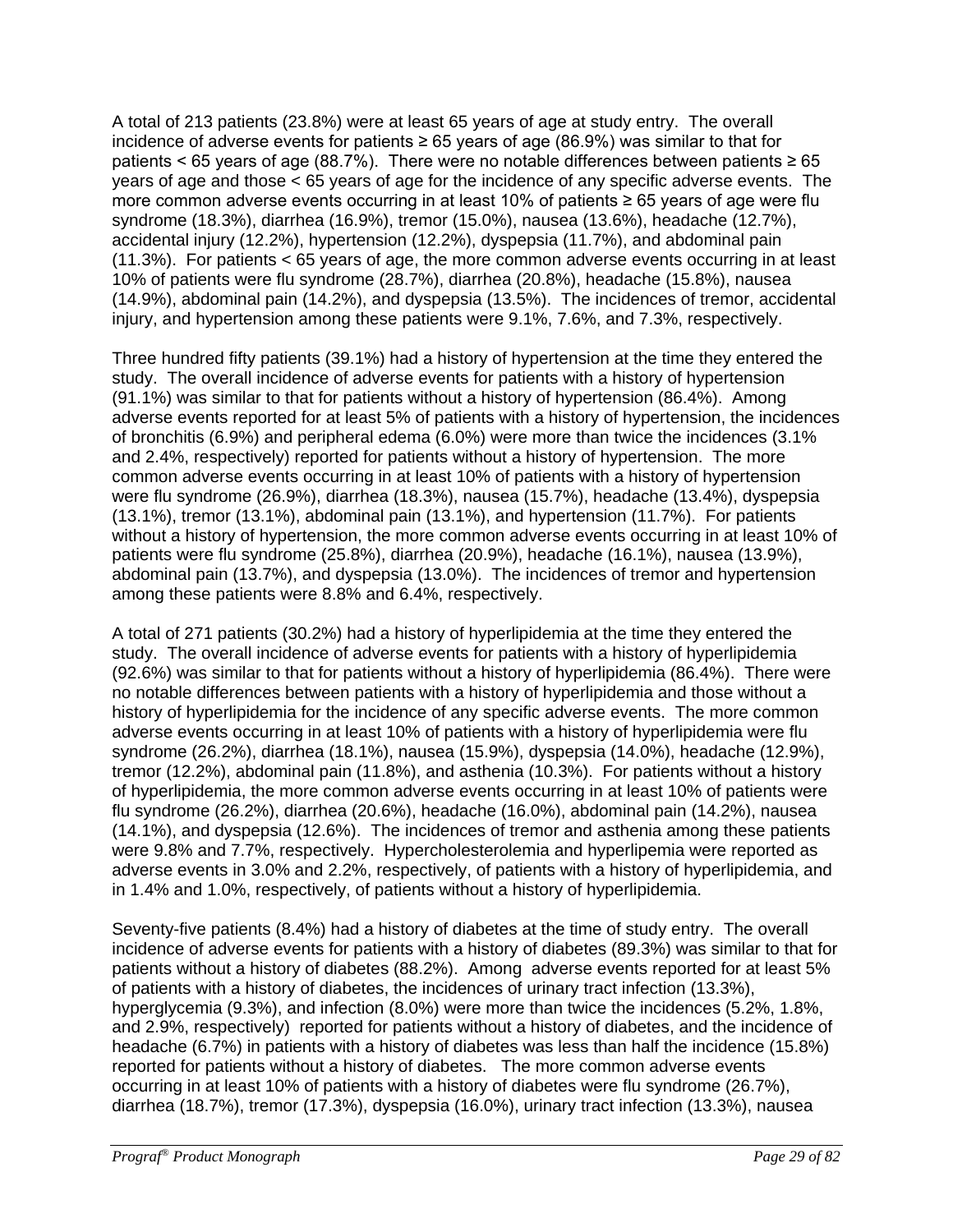(13.3%), and hypertension (12.0%). The incidences of headache and abdominal pain among these patients were 6.7% and 8.0% respectively. For patients without a history of diabetes, the more common adverse events occurring in at least 10% of patients were flu syndrome (26.2%), diarrhea (20.0%), headache (15.8%), nausea (14.7%), abdominal pain (14.0%), and dyspepsia (12.8%). The incidences of tremor and urinary tract infection among these patients were 9.9% and 5.2%, respectively.

In some Rheumatoid Arthritis patients, an increase in serum creatinine levels has been detected. In the long-term safety study (98-0-051), in which patients were treated with Prograf for up to 18 months, 65.5% of all patients who had increases in serum creatinine  $\geq 30\%$  to  $\leq$ 40% above baseline had levels return to baseline during the study. For the remaining patients, creatinine levels either did not return to baseline or no documentation of follow-up levels was available. Patients with increases in serum creatinine levels ≥ 40% above baseline, had their levels return to baseline in 56.3% of all patients. These included patients who continued study drug therapy and patients who discontinued study drug therapy during the recovery period. For those patients whose creatinine levels returned to baseline, the median time to return to baseline creatinine levels was 40.5 days for patients with  $\geq$  30% to < 40% increase from baseline and 32.0 days for patients with ≥ 40% increases from baseline.

In Study FK506RA-001, patients who experienced an increase from baseline in serum creatinine levels of  $\geq 30\%$  and < 40%, 50% of the patients in the placebo group, 80% of patients in the 1 mg Prograf treatment group, 89% in the 3 mg Prograf treatment group and 78% of patients in the 5 mg Prograf treatment group experienced a return to baseline serum creatinine levels within 56 days for placebo-treated patients, 33 days for patients treated with 1 mg Prograf, 29 days for those treated with 3 mg and 57 days for those treated with 5 mg.

In those patients experiencing a serum creatinine increase of ≥ 40% above baseline, 50% of placebo-treated patients, 20% of the 1 mg treated patients, 75% of the patients treated with 3 mg Prograf and 31% of patients treated with 5 mg Prograf experienced a subsequent return to baseline creatinine levels. The duration of time for serum creatinine levels to return to baseline for this patient population occurred sooner than those patients experiencing a serum creatinine increase of ≥ 30% and < 40%. Patients treated with placebo demonstrated a return to baseline of serum creatinine levels within 28 days, an average of 6 days for patients treated with 1 mg, 20 days for those treated with 3 mg and 38 days for those treated with 5 mg. There were however, eight of nine patients with elevated creatinine levels (>40%) who discontinued the study. These patients had creatinine values return to below a 40% increase from baseline and within normal limits (0.7-1.4 mg/dL) post discontinuation, with one patient lost to follow-up.

In study 98-0-049, of those patients who experienced an increase from baseline in creatinine of ≥ 30% to < 40%, 63.6% of these patients in the placebo treatment group, 50.0% of patients in the 2 mg Prograf treatment group, and 77.8% of patients in the 3 mg Prograf treatment group, experienced a documented subsequent return to baseline creatinine values, within 36 days for placebo-treated patients, 43 days for 2 mg treated patients and 41 days for 3 mg patients treated with Prograf. For those patients with a  $\geq$  40% increase from baseline, 33.3% of patients in the placebo treatment group, 53.3% of patients in the 2 mg Prograf treatment group, and 45.5% of patients in the 3 mg Prograf treatment group experienced a documented subsequent return to baseline creatinine values. Serum creatinine levels in this patient population returned to baseline levels sooner than patients who experienced an increase from baseline of ≥ 30% to < 40%. Patients with a serum creatinine increase > 40% demonstrated a return to baseline at 20 days for placebo-treated patients, 33 days for patients treated with 2 mg and 38 days for those patients treated with 3 mg Prograf per day. The remaining patients either had creatinine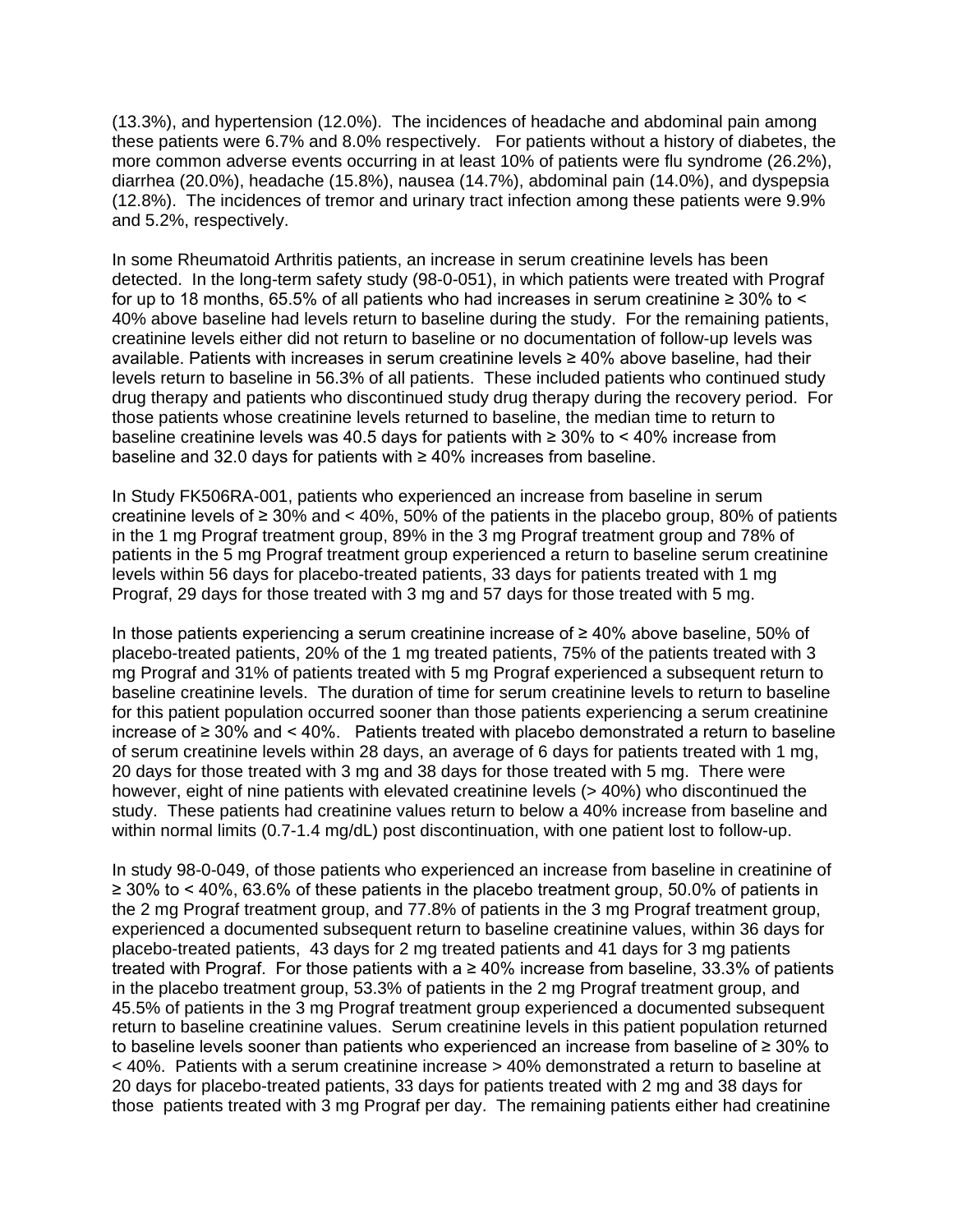levels that did not return to baseline during the follow-up period or were not monitored for return to baseline values.

For 88.5% (139/157) of placebo-treated patients, 87.0% (134/154) of patients treated with 2 mg/day Prograf and 86.3% (132/153) of patients treated with 3 mg/day Prograf, creatinine levels were within the normal range at baseline, and remained within the normal range throughout the study. In total, four patients – all treated with 3 mg Prograf – discontinued treatment as a result of a reported adverse event of increased serum creatinine.

| Table 9: | Number of Patients with at Least a 30% Baseline Increase in Serum Creatinine |
|----------|------------------------------------------------------------------------------|
|          | that Returned to Baseline                                                    |

|                               | Increase in Serum Creatinine Levels Above Baseline |                 |  |  |  |
|-------------------------------|----------------------------------------------------|-----------------|--|--|--|
| <b>Evaluated Study Groups</b> | $≥ 30\%$ to < 40%††                                | $≥ 40%$ ††      |  |  |  |
| <b>Study 98-0-051</b>         |                                                    |                 |  |  |  |
| Combined De Novo† (n=685)     | 46/78 (59.0%)                                      | 90/177 (50.8%)  |  |  |  |
| 2 mg $\uparrow$ (n=103)       | 8/11 (72.7%)                                       | 20/37 (54.1%)   |  |  |  |
| $3$ mg <sup>*</sup> (n=108)   | 20/24 (83.3%)                                      | 37/47 (78.7%)   |  |  |  |
| Total (n=896)                 | 74/113 (65.5%)                                     | 147/261 (56.3%) |  |  |  |
| Study FK506RA-001             |                                                    |                 |  |  |  |
| Placebo (n=71)                | 1/2(50%)                                           | 2/4 (50%)       |  |  |  |
| 1 mg $(n=69)$                 | 4/5 (80%)                                          | 1/5(20%)        |  |  |  |
| 3 mg $(n=64)$                 | 8/9 (88.9%)                                        | 9/12(75%)       |  |  |  |
| 5 mg $(n=64)$                 | 7/9 (77.8%)                                        | 4/13 (30.8%)    |  |  |  |
| <b>Study 98-0-049</b>         |                                                    |                 |  |  |  |
| Placebo (n=157)               | 7/11 (63.6%)                                       | 5/15 (33.3%)    |  |  |  |
| 2 mg $(n=154)$                | 16/30 (53.3%)<br>4/8 (50%)                         |                 |  |  |  |
| 3 mg $(n=153)$                | 20/44 (45.5%)<br>7/9 (77.8%)                       |                 |  |  |  |

Patient base: Full analysis set; all patients who received at least one dose of the study drug in study 98-0- 051.†All *de novo* patients for study 98-0-051, all patients from study FK506RA-001, and all placebo rollover patients from study 98-0-049. ‡All 2 mg tacrolimus rollover patients from study 98-0-049. †† Percent increase from baseline during treatment. A patient could have been represented in both percentage increase groups if their creatinine increased, returned to baseline levels, and subsequently increased into the other percentage increase group. \*All 3 mg tacrolimus rollover patients from study 98- 0-049.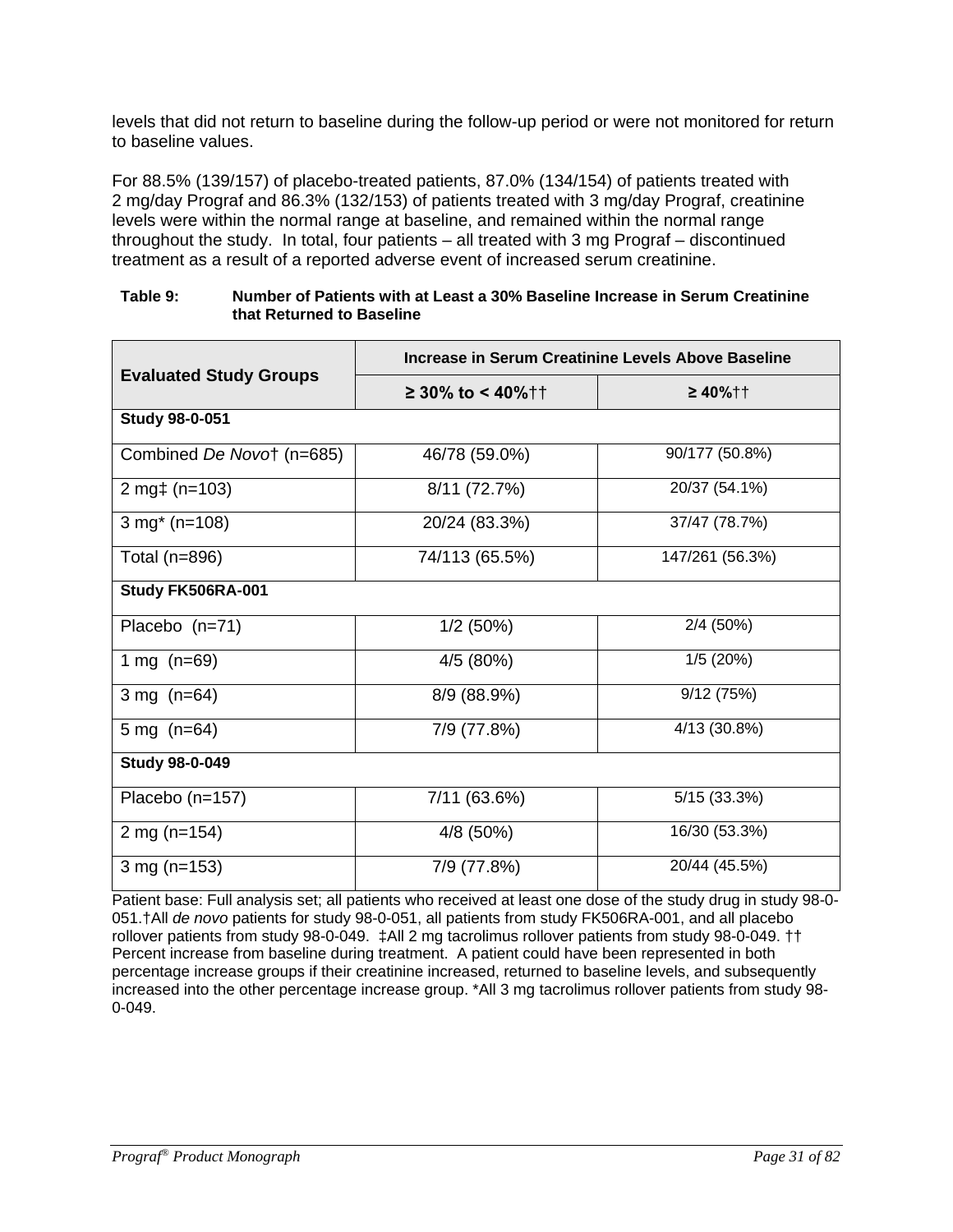#### **8.3 Less Common Clinical Trial Adverse Reactions**

The following adverse events were reported in either liver, kidney, and/or heart transplant recipients who were treated with tacrolimus in clinical trials.

**Body as a Whole:** abdomen enlarged, abscess, accidental injury, allergic reaction, back pain, cellulitis, chills, fall, feeling abnormal, flu syndrome, generalized edema, hernia, mobility decreased, peritonitis, photosensitivity reaction, sepsis, temperature intolerance, ulcer, pain;

**Cardiovascular:** abnormal ECG, angina pectoris, arrhythmia, atrial fibrillation, atrial flutter, bradycardia, cardiac fibrillation, cardiopulmonary failure, cardiovascular disorder, chest pain, congestive heart failure, deep thrombophlebitis, echocardiogram abnormal, electrocardiogram QRS complex abnormal, electrocardiogram ST segment abnormal, heart rate decreased, heart failure, hemorrhage, hypotension, postural hypotension, peripheral vascular disorder, phlebitis, syncope, tachycardia, thrombosis, vasodilatation;

**Endocrine System:** (See Warnings and Precautions) diabetes mellitus, Cushing's Syndrome;

**Gastrointestinal:** anorexia, cholangitis, cholestatic jaundice, dyspepsia, duodenitis, dysphagia, esophagitis, flatulence, gastritis, gastrointestinal hemorrhage, gastroesophagitis, GGT increase, GI disorder, GI perforation, granulomatous liver disease, hepatitis, ileus, increased appetite, jaundice, liver damage, liver function test abnormal, esophagitis ulcerative, oral moniliasis, pancreatic pseudocyst, rectal disorder, stomatitis;

**Hemic/Lymphatic:** coagulation disorder, ecchymosis, febrile neutropenia, hematocrit increased, hemoglobin abnormal, hypochromic anemia, leukopenia, prothrombin decreased, leukocytosis, polycythemia, serum iron decreased, thrombocytopenia;

**Metabolic/Nutritional:** acidosis, alkaline phosphatase increased, alkalosis, AST (SGOT) increased, ALT (SGPT) increased, bicarbonate decreased, bilirubinemia, BUN increased, dehydration, edema, GGT increased, gout, healing abnormal, hypercalcemia, hypercholesterolemia, hyperlipemia, hypertriglyceridemia, hyperphosphatemia, hyperuricemia, hypocalcemia, hypervolemia, hypoglycemia, hypokalemia, hypophosphatemia, hyponatremia, hypoproteinemia, lactic dehydrogenase increase, weight gain;

**Musculoskeletal:** arthralgia, muscle spasms, generalized spasm, joint disorder, leg cramps, myalgia, myasthenia, osteoporosis, pain in extremity including Calcineurin-Inhibitor Induced Pain Syndrome (CIPS);

**Nervous System:** (See Warnings and Precautions) abnormal dreams, agitation, amnesia, anxiety, confusion, crying, convulsion, depression, dizziness, elevated mood, emotional lability, encephalopathy, hemorrhagic stroke, hallucinations, hypertonia, incoordination, monoparesis, myoclonus, nerve compression, nervousness, neuralgia, neuropathy, paralysis flaccid, paresthesia, psychomotor skills impaired, psychosis, quadriparesis, somnolence, thinking abnormal, vertigo, writing impaired;

**Respiratory System:** asthma, bronchitis, cough increased, emphysema, hiccups, lung disorder, lung function decreased, pharyngitis, pneumothorax, pneumonia, pulmonary edema, respiratory disorder, rhinitis, sinusitis, voice alteration;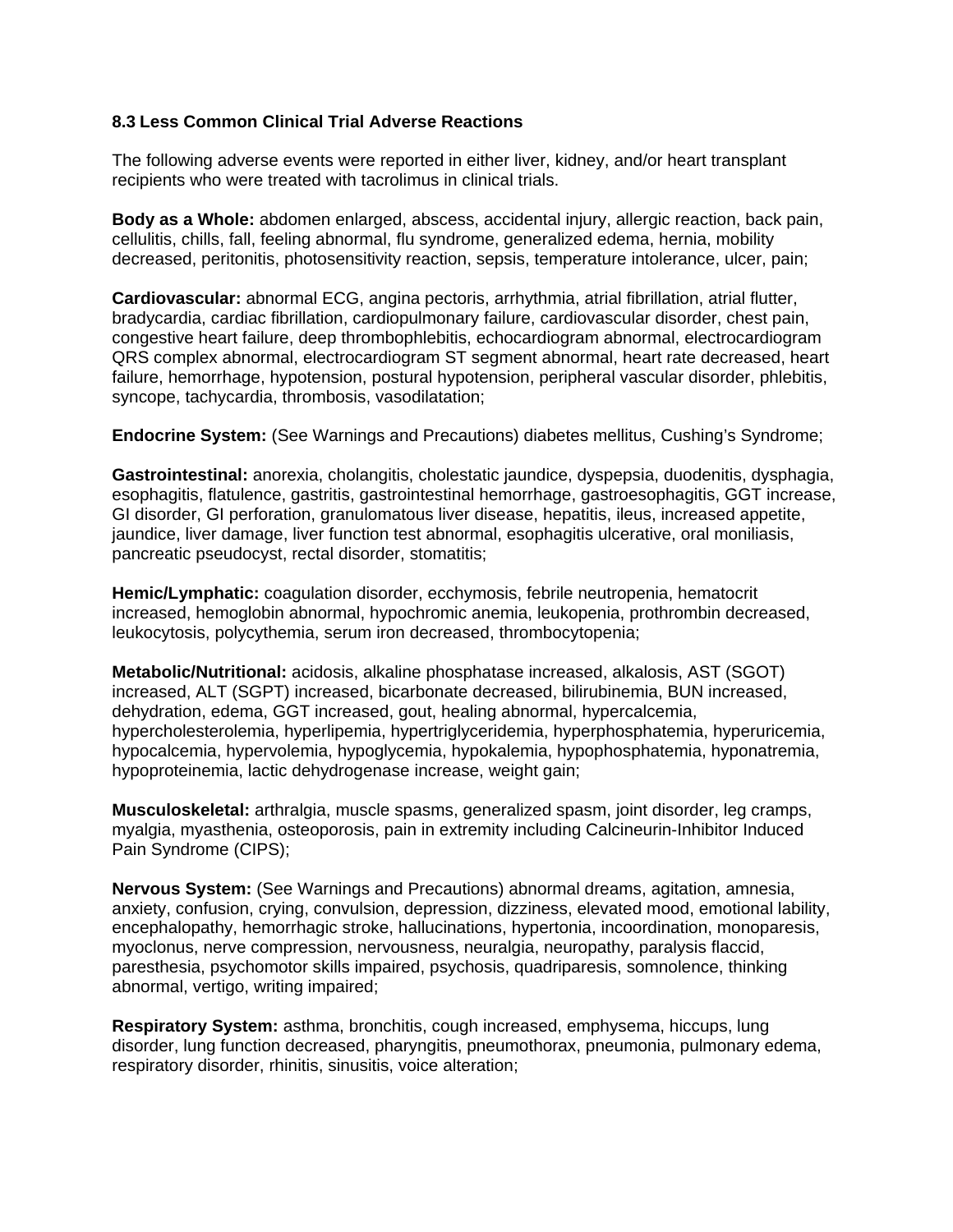**Skin & Appendages:** acne, alopecia, exfoliative dermatitis, fungal dermatitis, herpes simplex, herpes zoster, hirsutism, pruritus, rash, neoplasm skin benign, skin discolouration, skin disorder, skin ulcer, sweating.

**Special Senses:** abnormal vision, amblyopia, ear pain, otitis media, tinnitus;

**Urogenital:** (See Warnings and Precautions) acute kidney failure, albuminuria, BK nephropathy, bladder spasms, cystitis, dysuria, hematuria, hydronephrosis, kidney failure, kidney tubular necrosis, nocturia, oliguria, pyuria, toxic nephropathy, urge incontinence, urinary frequency, urinary tract infection, urinary incontinence, urinary retention, vaginitis;

The following nervous system adverse events were also reported at a frequency (< 3%): acute brain syndrome (0.2%), coma (2.1%), delirium (1.2%), dysarthria (0.4%), dystonia (0.4%), encephalopathy (2.5%), flaccid paralysis (0.4%), hemiplegia (0.8%), nystagmus (0.8%), paralysis (0.4%) and stupor (0.2%).

### **8.4 Abnormal Laboratory Findings: Hematologic, Clinical Chemistry and Other Quantitative Data**

Refer to Warnings and Precautions (Hepatic, Renal, and Monitoring and Laboratory Tests).

### **8.5 Clinical Trial Adverse Reactions (Pediatrics)**

Not Applicable

### **8.6 Post-Market Adverse Reactions**

The following adverse events have been reported from worldwide marketing experience with Prograf. Because these events are reported voluntarily from a population of uncertain size, are associated with concomitant diseases and multiple drug therapies and surgical procedures, it is not always possible to reliably estimate their frequency or establish a causal relationship to drug exposure. Decisions to include these events in labeling are typically based on one or more of the following factors: (1) seriousness of the event, (2) frequency of the reporting, or (3) strength of causal connection to the drug:

**Cardiovascular:** cardiac arrhythmia, cardiac arrest, electrocardiogram T wave abnormal, flushing, myocardial infarction, myocardial ischemia, QT prolongation with or without Torsade de Pointes, venous thrombosis deep limb, ventricular extrasystoles, ventricular fibrillation;

**Gastrointestinal:** bile duct stenosis, colitis, enterocolitis, gastrooesophageal reflux disease, hepatic cytolysis, hepatic necrosis, hepatocellular injury, hepatotoxicity, impaired gastric emptying, liver fatty, mouth ulceration, pancreatitis hemorrhagic, pancreatitis necrotizing, stomach ulcer, venoocclusive liver disease;

**Hemic/Lymphatic:** agranulocytosis, disseminated intravascular coagulation, febrile neutropenia, hemolytic anemia, neutropenia, pancytopenia, pure red cell aplasia, thrombocytopenic purpura, thrombotic thrombocytopenic purpura;

**Metabolic/Nutritional:** glycosuria, amylase increased, weight decreased;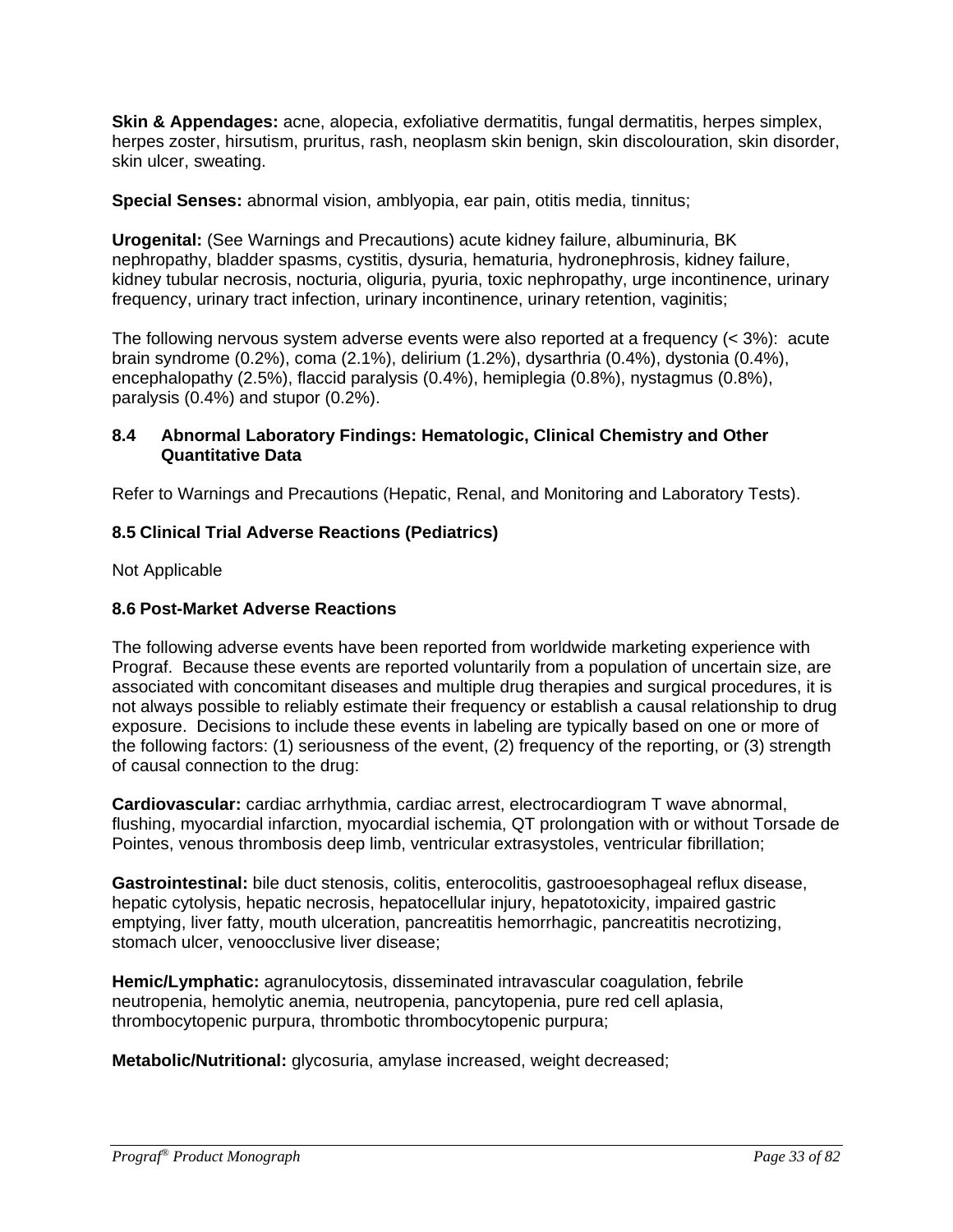**Miscellaneous:** feeling of body temperature change, feeling jittery, hot flushes, multi-organ failure, primary graft dysfunction;

**Nervous system:** brachial plexopathy, carpal tunnel syndrome, cerebral infarction, hemiparesis, leukoencephalopathy, mental disorder, mutism, peripheral nerve lesion, posterior reversible encephalopathy syndrome (PRES), progressive multifocal leukoencephalopathy (PML), quadriplegia, speech disorder, polyneuropathy, neuropathy peripheral, peripheral sensory neuropathy, mononeuropathy multiplex;

**Respiratory:** acute respiratory distress syndrome, interstitial lung disease (predominantly in rheumatoid arthritis), lung infiltration, respiratory distress, respiratory failure;

**Skin:** Stevens-Johnson syndrome, toxic epidermal necrolysis;

**Special Senses:** blindness, blindness cortical, hearing loss including deafness, optic neuropathy, photophobia;

**Urogenital:** acute renal failure, cystitis hemorrhagic, hemolytic-uremic syndrome, micturition disorder.

There have been rare spontaneous reports of myocardial hypertrophy associated with clinically manifested ventricular dysfunction in patients receiving Prograf therapy (see Warnings and Precautions).

### **9 DRUG INTERACTIONS**

### **9.1 Overview**

Tacrolimus is extensively metabolized by the mixed-function oxidase system, primarily the cytochrome P450 system (CYP3A). Tacrolimus dose reductions and prolongation of dosing interval may be required in order to maintain similar tacrolimus exposure when co-administered with strong CYP3A4 inhibitor. Drugs known to induce these enzyme systems may result in an increased metabolism of tacrolimus or decreased bioavailability as indicated by decreased whole blood or plasma concentrations, thereby potentially requiring dose increases in order to maintain similar tacrolimus exposure when co-administered with strong CYP3A4 inducers (Refer to Table 10). Close monitoring of tacrolimus blood levels, renal function and other side effects (including ECG monitoring for QT prolongation) is strongly recommended when administered with strong CYP3A4 inhibitors (see **DOSAGE AND ADMINISTRATION, Recommended Dose and Dose Adjustment**, and **WARNINGS AND PRECAUTIONS, General**).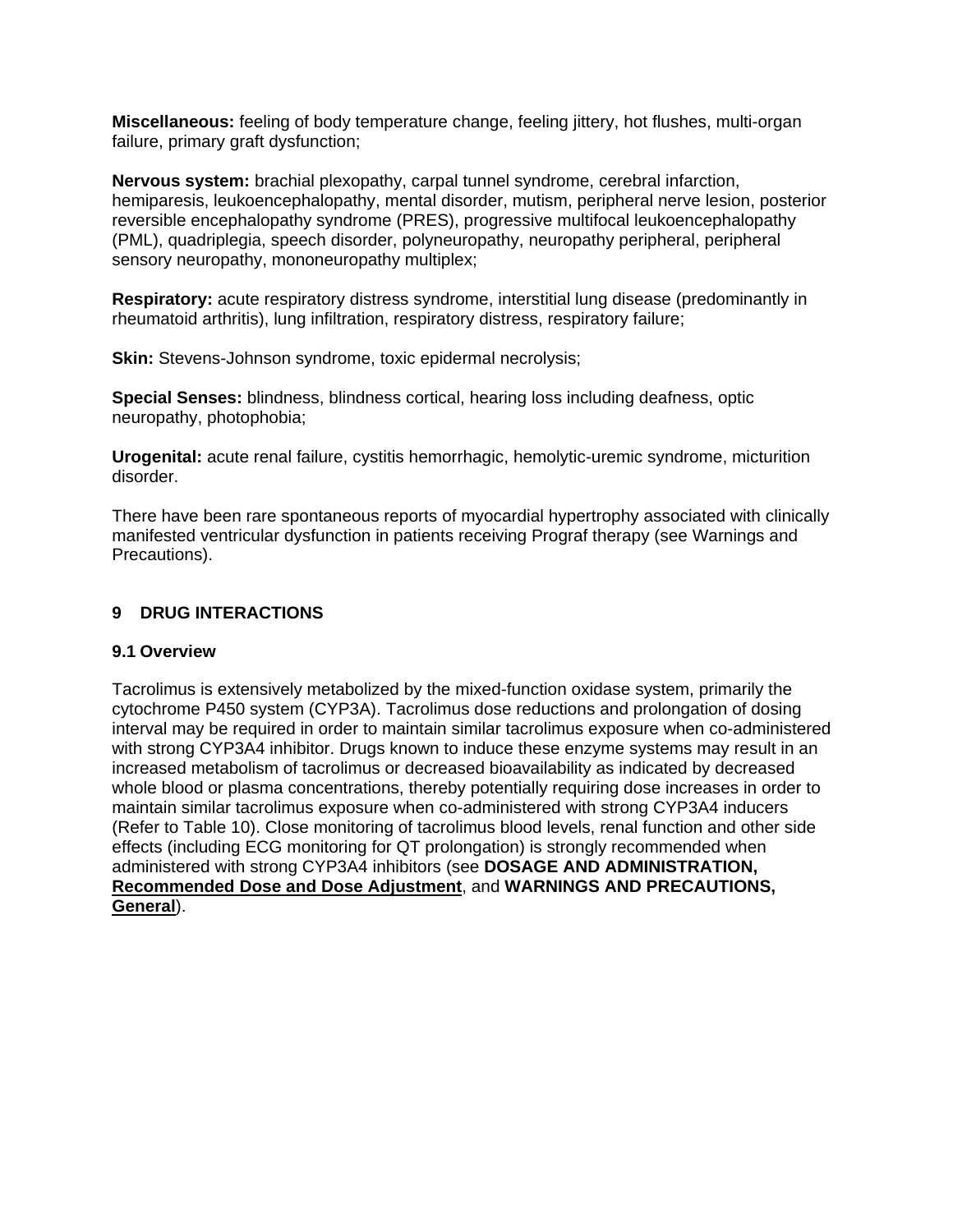### **9.2 Drug-Drug Interactions**

### **Drug Interactions Potentially Affecting Renal Function**

Due to the potential for additive or synergistic impairment of renal function, care should be taken when administering Prograf with drugs that may be associated with renal dysfunction. These include, and are not limited to, aminoglycosides, amphotericin B, ganciclovir, acyclovir and cisplatin. NSAIDs may interact with Prograf causing deteriorations in blood pressure (BP) control and serum creatinine levels. The half-life of cyclosporine has been shown to increase when tacrolimus is given simultaneously. Initial clinical experience with Prograf and cyclosporine resulted in additive/synergistic nephrotoxicity when both agents were coadministered. For these reasons, the combined administration of cyclosporine and tacrolimus is not recommended and care should be taken when administering tacrolimus to patients who have previously received cyclosporine. Patients switched from cyclosporine to Prograf should receive the first Prograf dose no sooner than 24 hours after the last cyclosporine dose. Dosing may be further delayed in the presence of elevated cyclosporine levels.

### **Drug Interactions Potentially Affecting Tacrolimus Blood Concentrations**

Since tacrolimus is metabolized mainly by the cytochrome P450 3A enzyme systems, substances known to inhibit these enzymes may decrease the metabolism or increase bioavailability of tacrolimus with resultant increases in whole blood or plasma levels. Drugs known to induce these enzyme systems may result in an increased metabolism of tacrolimus or decreased bioavailability as indicated by decreased whole blood or plasma levels.

Rapid increase in tacrolimus level may occur when co-administered with CYP3A4 inhibitors. Early, within the first few days of co-administration, and frequent continued monitoring of tacrolimus blood levels, as well as monitoring for renal function, for QT prolongation with ECG, and for other side effects is strongly recommended.

Monitoring of blood levels and appropriate dosage adjustments in transplant patients are essential when such drugs (Table 10) are used concomitantly with Prograf.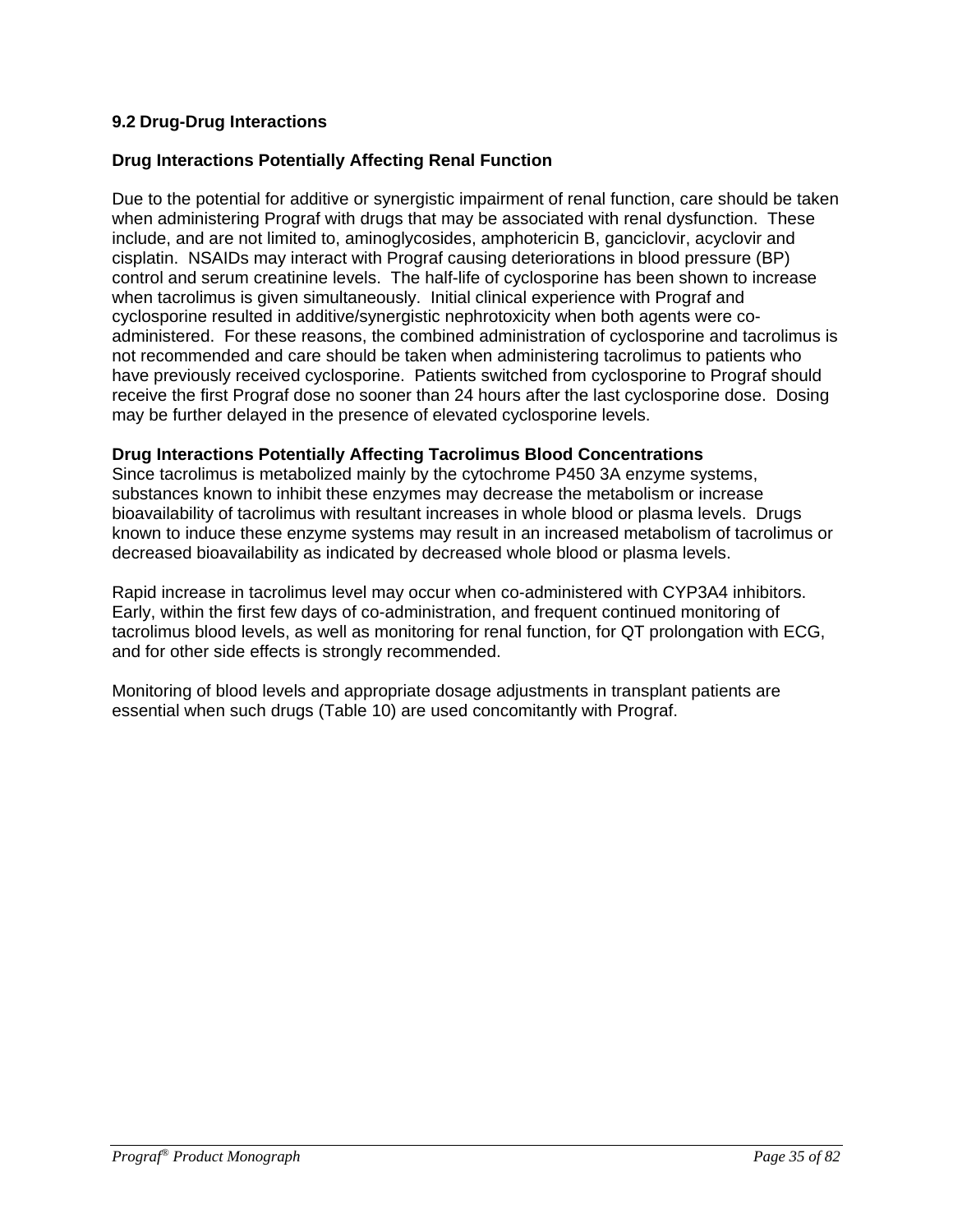| Table 10:<br><b>Established or Potential Drug-Drug Interactions</b>                                                                 |                  |                                                        |                                                                                                                                                                                                                                                                                                                                                                                                                                                                                                                                                                                                                                                                                                                                                                                                                                                                                                                                                                                                      |  |
|-------------------------------------------------------------------------------------------------------------------------------------|------------------|--------------------------------------------------------|------------------------------------------------------------------------------------------------------------------------------------------------------------------------------------------------------------------------------------------------------------------------------------------------------------------------------------------------------------------------------------------------------------------------------------------------------------------------------------------------------------------------------------------------------------------------------------------------------------------------------------------------------------------------------------------------------------------------------------------------------------------------------------------------------------------------------------------------------------------------------------------------------------------------------------------------------------------------------------------------------|--|
| <b>Concomitant Drug</b><br>Class:<br><b>Drug Name</b>                                                                               | <b>Reference</b> | <b>Effect on</b><br><b>Concentration</b><br>of Prograf | <b>Comment</b>                                                                                                                                                                                                                                                                                                                                                                                                                                                                                                                                                                                                                                                                                                                                                                                                                                                                                                                                                                                       |  |
| Antacid:<br>magnesium-<br>aluminium-hydroxide                                                                                       | <b>CT</b>        | ↑ Prograf                                              | In a single-dose crossover study in healthy volunteers,<br>co-administration of tacrolimus and magnesium-<br>aluminium-hydroxide resulted in a 21% increase in the<br>mean tacrolimus AUC and a 10% decrease in the<br>mean tacrolimus $C_{\text{max}}$ relative to tacrolimus<br>administration alone.                                                                                                                                                                                                                                                                                                                                                                                                                                                                                                                                                                                                                                                                                              |  |
| Anti-Arrhythmic Agent:<br>amiodarone <sup>†</sup>                                                                                   | $\mathsf T$      | ↑ Prograf                                              | The concomitant use of Prograf with amiodarone may<br>lead to increased levels of tacrolimus and/or a<br>potential pharmacodynamic interaction based on<br>displacement of amiodarone from its plasma protein<br>binding site.<br><sup>†</sup> When co-administered with amiodarone dose,<br>adjustment may be required in most patients                                                                                                                                                                                                                                                                                                                                                                                                                                                                                                                                                                                                                                                             |  |
| Azole antifungals:<br>ketoconazole <sup>+</sup>                                                                                     | <b>CT</b>        | ↑ Prograf                                              | In a study of 24 healthy male volunteers, co-<br>administration of two 2 mg Prograf doses with<br>ketoconazole (400 mg/day) increased the mean<br>AUC <sub>inf</sub> and C <sub>max</sub> of tacrolimus by 723% and 250%,<br>respectively.<br>In a study of 6 normal volunteers, a significant<br>increase in tacrolimus oral bioavailability (14 $\pm$ 5% vs<br>$30 \pm 8\%$ ) was observed with concomitant<br>administration of ketoconazole (200 mg), a strong<br>CYP3A4 and P-glycoprotein inhibitor. The apparent<br>clearance of oral tacrolimus during ketoconazole<br>administration was significantly decreased compared<br>to tacrolimus alone (0.430+0.129 L/hr/kg vs.<br>0.148+0.043 L/hr/kg). Overall, clearance of IV<br>tacrolimus was not significantly changed by<br>ketoconazole co-administration, although it was highly<br>variable between patients.<br><sup>†</sup> When co-administered with ketoconazole, a dose<br>adjustment of tacrolimus is required in most patients. |  |
| Azole antifungals,<br>cont'd:<br>clotrimazole<br>fluconazole <sup>+</sup><br>itraconazole <sup>+</sup><br>voriconazole <sup>+</sup> | T                | ↑ Prograf                                              | The concomitant use of Prograf with azole antifungals<br>that are strong or moderate CYP3A4 and P-<br>glycoprotein inhibitors (e.g. itraconazole, fluconazole,<br>voriconazole) might lead to an increased Prograf<br>concentration.<br><sup>†</sup> When co-administered with fluconazole, itraconazole<br>and voriconazole, a dose adjustment of tacrolimus is<br>required in most patients.                                                                                                                                                                                                                                                                                                                                                                                                                                                                                                                                                                                                       |  |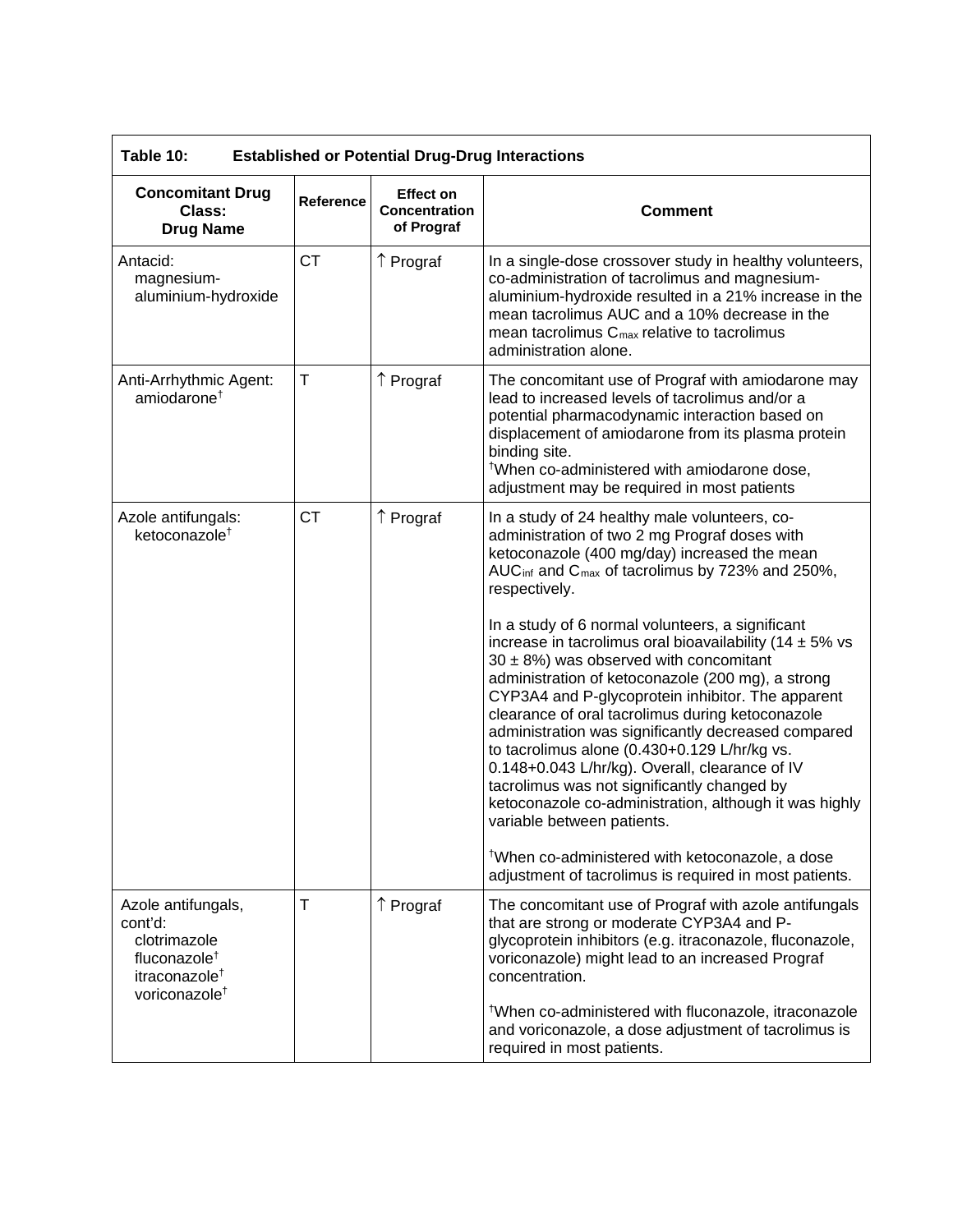| Table 10:<br><b>Established or Potential Drug-Drug Interactions</b>                                                                                |              |                                                        |                                                                                                                                                                                                                                                                                                                                                                                                                                                                                                                                                                                                                                                                                                                                                                |  |
|----------------------------------------------------------------------------------------------------------------------------------------------------|--------------|--------------------------------------------------------|----------------------------------------------------------------------------------------------------------------------------------------------------------------------------------------------------------------------------------------------------------------------------------------------------------------------------------------------------------------------------------------------------------------------------------------------------------------------------------------------------------------------------------------------------------------------------------------------------------------------------------------------------------------------------------------------------------------------------------------------------------------|--|
| <b>Concomitant Drug</b><br>Class:<br><b>Drug Name</b>                                                                                              | Reference    | <b>Effect on</b><br><b>Concentration</b><br>of Prograf | <b>Comment</b>                                                                                                                                                                                                                                                                                                                                                                                                                                                                                                                                                                                                                                                                                                                                                 |  |
| Calcium channel<br>blockers:<br>diltiazem<br>nicardipine<br>nifedipine<br>verapamil                                                                | T            | ↑ Prograf                                              | Co-administration of substrates and/or inhibitors of<br>CYP3A4 and P-glycoprotein with Prograf might<br>increase blood concentrations of tacrolimus.                                                                                                                                                                                                                                                                                                                                                                                                                                                                                                                                                                                                           |  |
| <b>GI Prokinetic Agents:</b><br>cisapride*<br>metoclopramide                                                                                       | $\mathsf T$  | ↑ Prograf                                              | Co-administration of Prograf with substrates of<br>CYP3A4 might increase blood concentrations of<br>tacrolimus.                                                                                                                                                                                                                                                                                                                                                                                                                                                                                                                                                                                                                                                |  |
| Macrolide antibiotics:<br>erythromycin <sup>†</sup><br>clarithromycin‡<br>troleandomycin                                                           | $\mathsf{T}$ | ↑ Prograf                                              | Co-administration of Prograf with substrates and/or<br>inhibitors of CYP3A4 and P-glycoprotein might<br>increase blood concentrations of tacrolimus.<br>‡ Cases have been reported in which a sharp rise in<br>tacrolimus levels occurred very rapidly, as early as<br>within 1-3 days after co-administration with<br>clarithromycin despite an immediate reduction of<br>tacrolimus dose. Early, within the first few days of co-<br>administration, and frequent continued monitoring of<br>tacrolimus whole blood trough levels within 1-3 days is<br>strongly recommended when co-administered with<br>strong CYP3A4 inhibitors.<br><sup>†</sup> When co-administered with erythromycin, a dose<br>adjustment of tacrolimus is required in most patients. |  |
| Proton pump inhibitor:<br>lansoprazole<br>omeprazole                                                                                               | $\mathsf T$  | ↑ Prograf                                              | Lansoprazole and omeprazole (CYP2C19 and<br>CYP3A4 substrate, inhibitor) may potentially inhibit<br>CYP3A4-mediated metabolism of tacrolimus and<br>thereby substantially increase tacrolimus whole blood<br>concentrations, especially in transplant patients who<br>are intermediate or poor CYP2C19 metabolizers, as<br>compared to those patients who are efficient<br>CYP2C19 metabolizers.                                                                                                                                                                                                                                                                                                                                                               |  |
| Other drugs:<br>bromocriptine<br>cimetidine<br>chloramphenicol<br>cyclosporine<br>danazol<br>ethinyl estradiol<br>methylprednisolone<br>nefazodone | T            | ↑ Prograf                                              | Co-administration of Prograf with substrates and/or<br>inhibitors of CYP3A4 and P-glycoprotein might<br>increase blood concentrations of tacrolimus.                                                                                                                                                                                                                                                                                                                                                                                                                                                                                                                                                                                                           |  |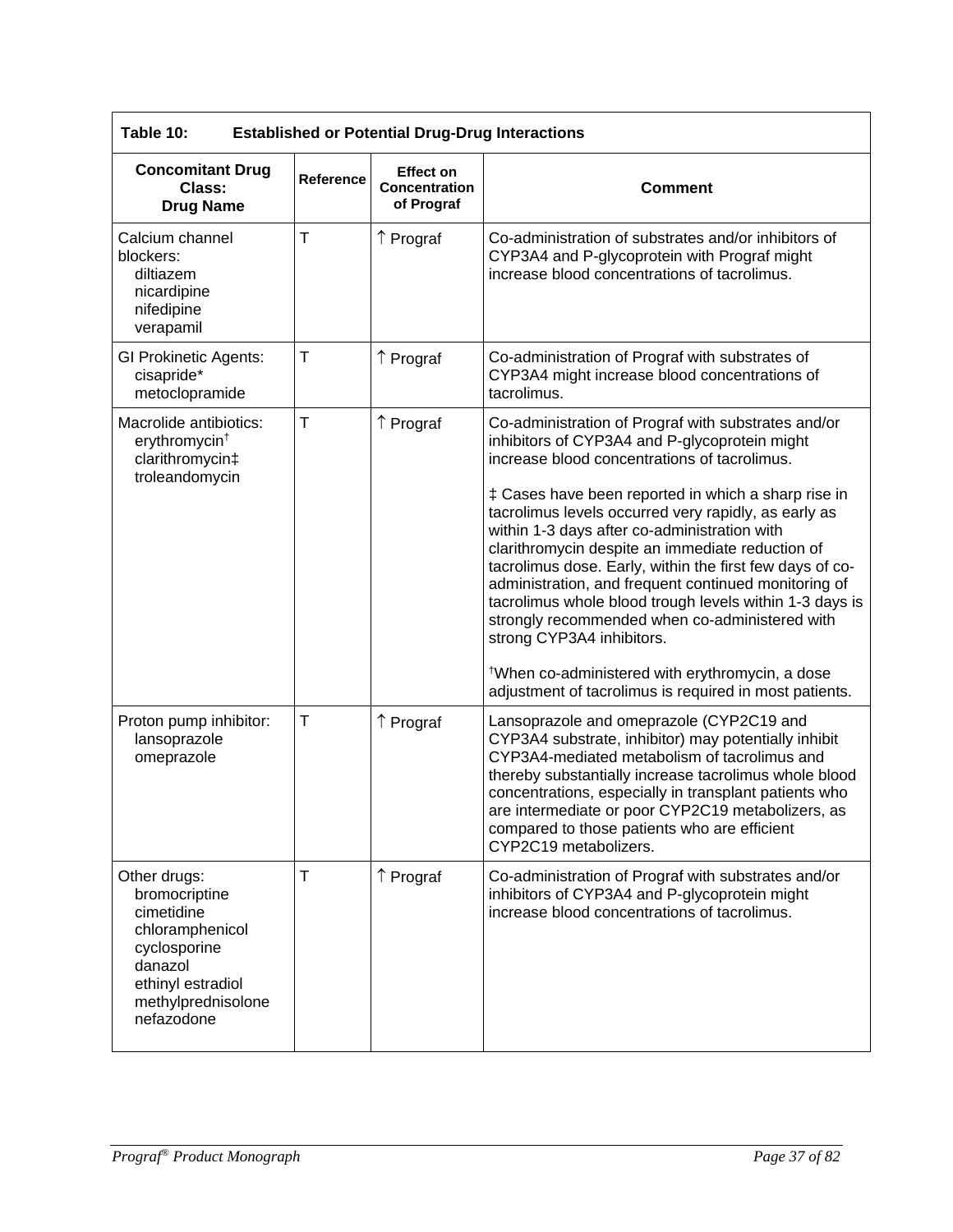| Table 10:<br><b>Established or Potential Drug-Drug Interactions</b>                       |           |                                                        |                                                                                                                                                                                                                                                                                                                                                                                                                                                                                                                                                                                                                                                                                                                                                                                                                                            |  |
|-------------------------------------------------------------------------------------------|-----------|--------------------------------------------------------|--------------------------------------------------------------------------------------------------------------------------------------------------------------------------------------------------------------------------------------------------------------------------------------------------------------------------------------------------------------------------------------------------------------------------------------------------------------------------------------------------------------------------------------------------------------------------------------------------------------------------------------------------------------------------------------------------------------------------------------------------------------------------------------------------------------------------------------------|--|
| <b>Concomitant Drug</b><br>Class:<br><b>Drug Name</b>                                     | Reference | <b>Effect on</b><br><b>Concentration</b><br>of Prograf | <b>Comment</b>                                                                                                                                                                                                                                                                                                                                                                                                                                                                                                                                                                                                                                                                                                                                                                                                                             |  |
| Protease Inhibitors:<br>boceprevir<br>nelfinavir<br>ritonavir<br>saquinavir<br>telaprevir | <b>CT</b> | ↑ Prograf                                              | Interaction studies with drugs used in HIV/HCV<br>therapy have not been conducted. However, care<br>should be exercised when drugs that are metabolized<br>by CYP3A4 (for example, but not limited to boceprevir,<br>nelfinavir, ritonavir, saquinavir, telaprevir) are<br>administered concomitantly with tacrolimus. In a single<br>dose study in 9 healthy volunteers, coadministration of<br>tacrolimus (0.5 mg single dose) with telaprevir (750<br>mg TID for 13 days) increased tacrolimus dose-<br>normalized C <sub>max</sub> by 9.3-fold and AUC by 70-fold. In a<br>single dose study in 12 subjects, coadministration of<br>tacrolimus (0.5 mg single dose) with boceprevir (800<br>mg three times daily for 11 days) increased tacrolimus<br>C <sub>max</sub> by 9.9-fold and AUC by 17-fold compared to<br>tacrolimus alone. |  |
|                                                                                           |           |                                                        | Based on a clinical study of 5 liver transplant<br>recipients, co-administration of tacrolimus<br>(administration as Prograf [immediate release<br>formulation]) with nelfinavir increased blood<br>concentrations of tacrolimus significantly and, as a<br>result, a reduction in the tacrolimus dose by an<br>average of 16-fold was needed to maintain mean<br>trough tacrolimus blood concentrations of 9.7 ng/mL.                                                                                                                                                                                                                                                                                                                                                                                                                     |  |
|                                                                                           |           |                                                        | Thus, frequent monitoring of tacrolimus blood<br>concentrations and appropriate dosage adjustments<br>are essential when used concomitantly with protease<br>inhibitors.                                                                                                                                                                                                                                                                                                                                                                                                                                                                                                                                                                                                                                                                   |  |
| Cytomegalovirus (CMV)<br>antivirals:<br>letermovir                                        | <b>CT</b> | ↑ Prograf                                              | Co-administration of Prograf with letermovir may result<br>in clinically relevant increases in the plasma<br>concentrations of Prograf. Monitor blood<br>concentrations and if needed make appropriate<br>dosage adjustments when letermovir is used<br>concomitantly with tacrolimus.                                                                                                                                                                                                                                                                                                                                                                                                                                                                                                                                                     |  |
| Anticonvulsants:<br>carbamazepine<br>phenobarbital<br>phenytoin <sup>†</sup>              | т         | $\downarrow$ Prograf                                   | Co-administration of Prograf with inducers of CYP3A4<br>and P-glycoprotein might decrease blood<br>concentrations of tacrolimus.<br><sup>†</sup> When co-administered with phenytoin, a dose<br>adjustment of tacrolimus is required in most patients.                                                                                                                                                                                                                                                                                                                                                                                                                                                                                                                                                                                     |  |
| Anti-Infectives:<br>rifampicin <sup>t</sup>                                               | <b>CT</b> | $\downarrow$ Prograf                                   | In a study of 28 healthy male volunteers, co-<br>administration of two 5 mg Prograf doses with<br>rifampicin (600 mg/day) decreased mean AUC <sub>inf</sub> and<br>$C_{\text{max}}$ of tacrolimus by 62% and 24%, respectively.                                                                                                                                                                                                                                                                                                                                                                                                                                                                                                                                                                                                            |  |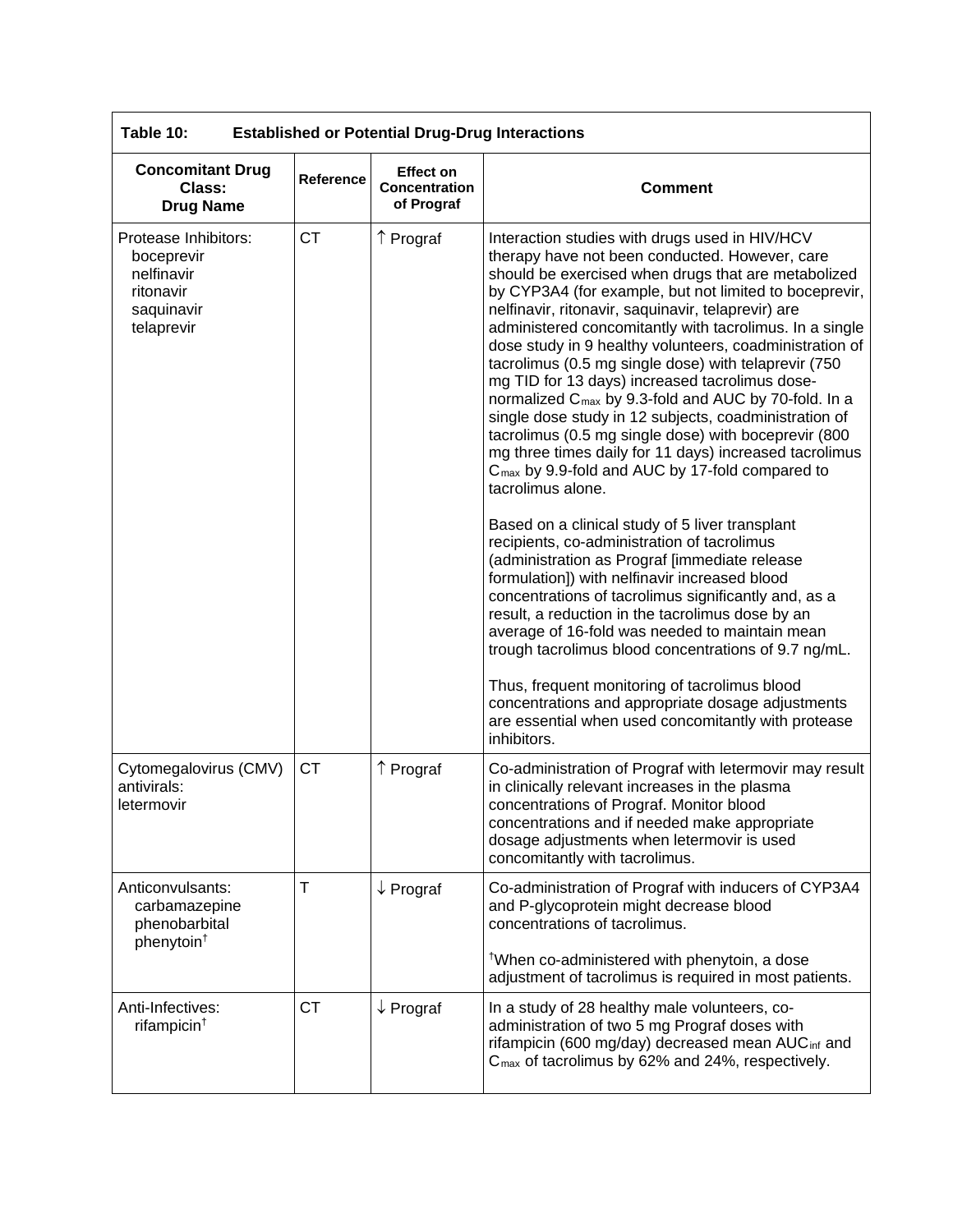| Table 10:<br><b>Established or Potential Drug-Drug Interactions</b>     |             |                                                        |                                                                                                                                                                                                                                                                                                                                                                                                                                                                                                                                                                                                                                                                                                                                                                                                                                                                              |  |
|-------------------------------------------------------------------------|-------------|--------------------------------------------------------|------------------------------------------------------------------------------------------------------------------------------------------------------------------------------------------------------------------------------------------------------------------------------------------------------------------------------------------------------------------------------------------------------------------------------------------------------------------------------------------------------------------------------------------------------------------------------------------------------------------------------------------------------------------------------------------------------------------------------------------------------------------------------------------------------------------------------------------------------------------------------|--|
| <b>Concomitant Drug</b><br>Class:<br><b>Drug Name</b>                   | Reference   | <b>Effect on</b><br><b>Concentration</b><br>of Prograf | <b>Comment</b>                                                                                                                                                                                                                                                                                                                                                                                                                                                                                                                                                                                                                                                                                                                                                                                                                                                               |  |
|                                                                         |             |                                                        | In a study of 6 normal volunteers, a significant<br>decrease in tacrolimus oral bioavailability (14 $\pm$ 6% vs<br>$7 \pm 3$ %) was observed with concomitant administration<br>of rifampicin (600 mg), a strong CYP3A4 and P-<br>glycoprotein inducer. In addition, there was a<br>significant increase in tacrolimus clearance (0.036 ±<br>0.008 L/hr/kg vs. 0.053 $\pm$ 0.010 L/hr/kg) with<br>concomitant rifampicin administration. In a study of 9<br>normal volunteers, concomitantly administered 10 mL<br>doses of aluminum hydroxide or milk of magnesia<br>antacids did not affect the rate and extent of<br>absorption of orally administered tacrolimus, as<br>indicated by C <sub>max</sub> , T <sub>max</sub> and AUC <sub>0-t</sub> .<br><sup>†</sup> When co-administered with rifampicin, a dose<br>adjustment of tacrolimus is required in most patients. |  |
| Anti-infectives, cont'd:<br>caspofungin<br>rifabutin                    | $\mathsf T$ | $\downarrow$ Prograf                                   | Co-administration of Prograf with inducers of CYP3A4<br>and P-glycoprotein might decrease blood<br>concentrations of tacrolimus.                                                                                                                                                                                                                                                                                                                                                                                                                                                                                                                                                                                                                                                                                                                                             |  |
| Calcineurin inhibitor:<br>sirolimus                                     | <b>CT</b>   | $\downarrow$ Prograf                                   | Following 14 days co-administration of tacrolimus and<br>sirolimus (2 mg/day or 5 mg/day; a substrate for both<br>CYP3A4 and P-glycoprotein) in stable renal transplant<br>patients, tacrolimus AUC and C <sub>min</sub> decreased<br>approximately 30% relative to tacrolimus alone. Mean<br>tacrolimus AUC <sub>0-12</sub> and C <sub>min</sub> following co-<br>administration of 1 mg/day of sirolimus decreased<br>approximately 3% and 11%, respectively. The safety<br>and efficacy of the use of tacrolimus with sirolimus has<br>not been established.                                                                                                                                                                                                                                                                                                              |  |
| Direct-acting antiviral<br>(DAA):<br>Sofosbuvir                         | T           | ↓or↑<br>Tacrolimus                                     | The pharmacokinetics of tacrolimus may be impacted<br>by changes in liver function during DAA therapy,<br>related to clearance of HCV virus. Impact on<br>tacrolimus concentration may vary depending on the<br>combination of DAA drugs used. A close monitoring<br>and potential dose adjustment of tacrolimus is<br>warranted to ensure continued efficacy and safety.                                                                                                                                                                                                                                                                                                                                                                                                                                                                                                    |  |
| Herbal preparation:<br>St. John's Wort                                  | T           | $\downarrow$ Prograf                                   | St. John's Wort (Hypericum perforatum) induces<br>CYP3A4 and P-glycoprotein. Since tacrolimus is a<br>substrate for CYP3A4, there is the potential that the<br>use of St. John's Wort in patients receiving Prograf<br>could result in reduced tacrolimus levels.                                                                                                                                                                                                                                                                                                                                                                                                                                                                                                                                                                                                            |  |
| Schisandra<br>sphenanthera<br>extracts<br>*No longer marketed in Canada | T           | ↑ Prograf<br>$\overline{CT}$ = Clinical Trial          | Co-administration of Prograf with substrates and/or<br>inhibitors of CYP3A4 and P-glycoprotein might<br>increase blood concentrations of tacrolimus.<br>$T = Theoretical$                                                                                                                                                                                                                                                                                                                                                                                                                                                                                                                                                                                                                                                                                                    |  |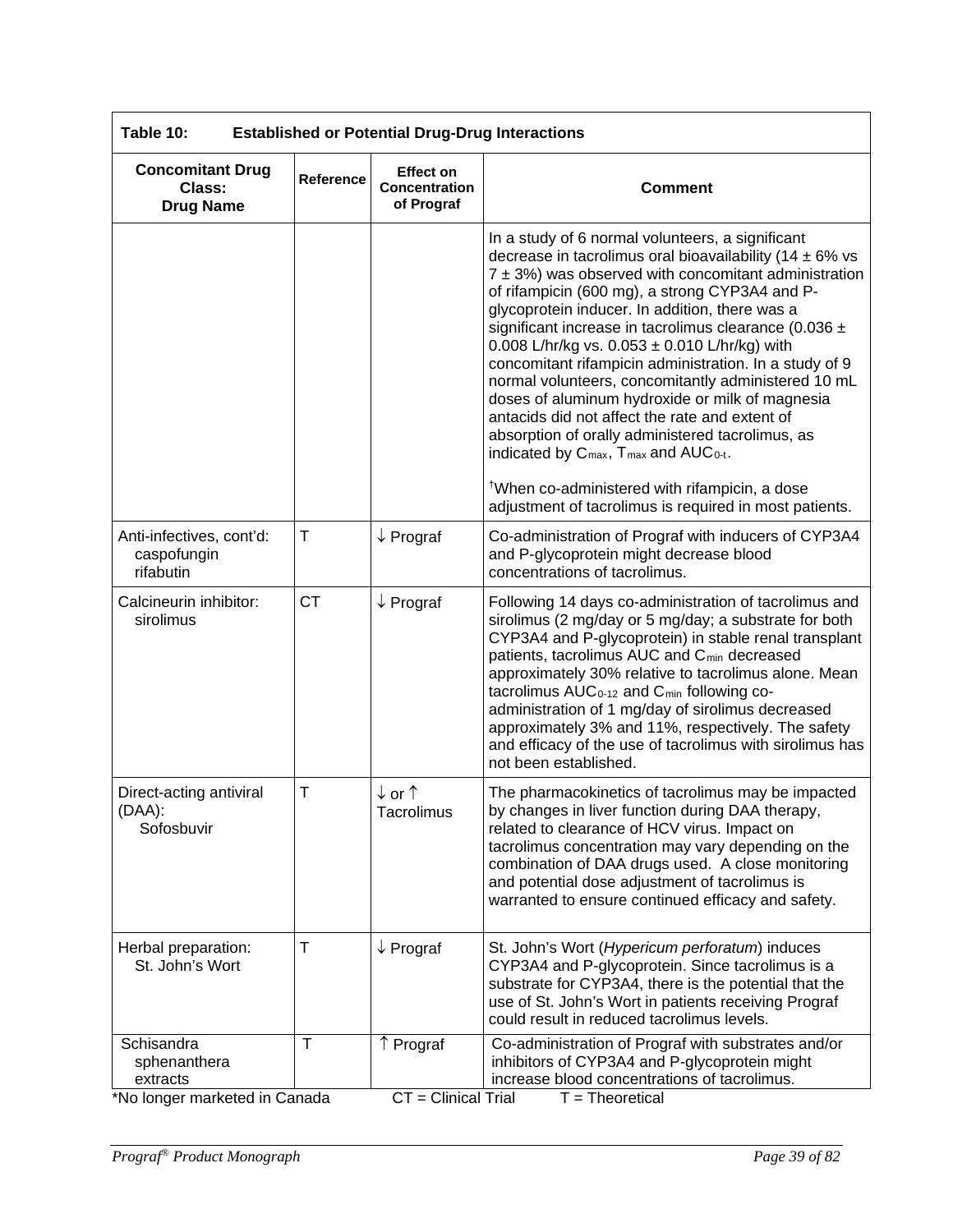### **Lack of Drug Interaction with Prograf**

At a given mycophenolate mofetil (MMF) dose, mycophenolic acid (MPA) exposure is higher with Prograf co-administration than with cyclosporine co-administration due to the inhibitory action of cyclosporine on biliary excretion of MPA-glucuronide by MRP-2 and the resulting reduction in enterohepatic recirculation of MPA. As a result, exposure to MPA when mycophenolate mofetil is given in combination with cyclosporine is approximately 30-40% lower than that observed when given alone or with tacrolimus. No effect on enterohepatic MPAglucuronide recirculation is exerted by tacrolimus; thus, clinicians should be aware that there is a potential for increased MPA exposure after crossover from cyclosporine to tacrolimus in patients concomitantly receiving MMF or mycophenolate sodium (MPS). Conversely, there is a potential for decreased MPA exposure after crossover from tacrolimus to cyclosporine in patients concomitantly receiving MMF or MPS. Therapeutic drug monitoring of MPA is recommended.

### **Prograf and Vaccinations**

Immunosuppressants may affect vaccination. Therefore, during treatment with Prograf, vaccination may be less effective. The use of live vaccines should be avoided; live vaccines may include, but are not limited to: measles, mumps, rubella, oral polio, BCG, yellow fever and TY 21a typhoid.

### **9.3 Drug-Food Interactions**

Grapefruit juice affects P450 3A-mediated metabolism and should be avoided.

### **9.4 Drug-Herb Interactions**

St. John's Wort (*Hypericum perforatum*) induces CYP3A4 and P-glycoprotein. Since tacrolimus is a substrate for CYP3A4, there is the potential that the use of St. John's Wort in patients receiving Prograf could result in reduced tacrolimus levels.

Schisandra sphenanthera extracts inhibit CYP3A4 and P-glycoprotein and may increase blood concentrations of tacrolimus.

### **9.5 Drug-Laboratory Test Interactions**

Interactions with laboratory tests have not been established.

### **9.6 Drug-Lifestyle Interactions**

As with other immunosuppressive agents, owing to the potential risk of malignant skin changes, exposure to sunlight and ultraviolet (UV) light should be limited by wearing protective clothing and using sunscreen with a high protection factor.

### **10 ACTION AND CLINICAL PHARMACOLOGY**

### **10.1 Mechanism of Action/Pharmacodynamics**

Tacrolimus, the active ingredient in Prograf, is a macrolide immunosuppressant produced by *Streptomyces tsukubaensis.*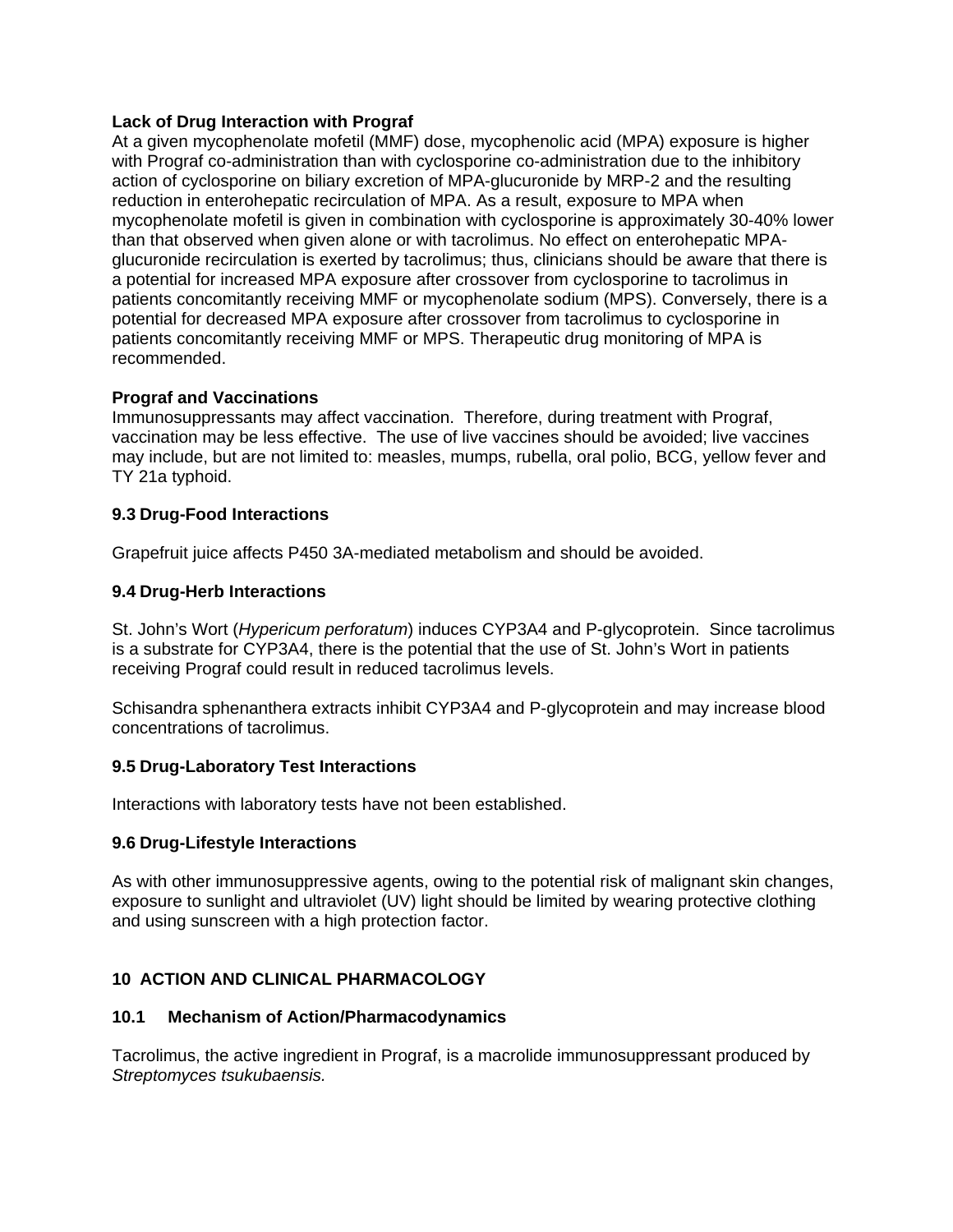Tacrolimus prolongs the survival of the host and transplanted graft in animal transplant models of liver, kidney, heart, bone marrow, small bowel and pancreas, lung and trachea, skin, cornea and limb.

Tacrolimus has been demonstrated to suppress some humoral immunity and, to a greater extent, cell-mediated reactions such as allograft rejection, delayed type hypersensitivity, Freund's adjuvant arthritis, experimental allergic encephalomyelitis and graft-versus-host disease in several animal species.

Tacrolimus inhibits T-lymphocyte activation, although the exact mechanism of action is not known. The minimum inhibitory tissue culture level of tacrolimus that prevents antigen stimulation of T-lymphocytes is 0.1 nM - 0.3 nM. Experimental evidence suggests that tacrolimus binds to an intracellular protein, FKBP-12. A complex of tacrolimus-FKBP-12, calcium, calmodulin and calcineurin is then formed and the phosphatase activity of calcineurin inhibited. This effect may prevent the generation of nuclear factor of activated T-cells (NF-AT), a nuclear component thought to initiate the gene transcription for the formation of lymphokines (interleukin-2, gamma interferon). The net result is the inhibition of T-lymphocyte activation (i.e., immunosuppression).

### **10.2 Pharmacokinetics**

Tacrolimus activity is primarily due to the parent drug. After oral administration, absorption of tacrolimus into the systemic circulation from the gastrointestinal tract is incomplete and can be variable. Elimination of tacrolimus is via hepatic metabolism with a mean terminal elimination half-life of 18.8 hours in kidney transplant patients, 11.7 hours in liver transplant patients, 23.6 hours in heart transplant patients receiving a single intravenous dose of Prograf and 34.2 hours in healthy volunteers following intravenous administration. In rheumatoid arthritis patients, the administration of a single intravenous and oral dose of Prograf produced a mean terminal elimination half-life of 34.9 and 35.2 hrs respectively.

In transplant patients, the intersubject variability in tacrolimus pharmacokinetics has resulted in the need for the dosing regimen to be individualized. Dosing individualization can be achieved by therapeutic drug monitoring of tacrolimus blood concentrations and evaluation of clinical status (see Dosage and Administration). Pharmacokinetic data indicate that whole blood concentrations rather than plasma concentrations serve as the more appropriate sampling compartment to describe tacrolimus pharmacokinetics.

**Absorption:** Absorption of tacrolimus from the gastrointestinal tract after oral administration is incomplete and can be variable. Mean  $(\pm S.D.)$  pharmacokinetic parameters of tacrolimus in whole blood after oral administration to volunteers in two studies are presented in the following table.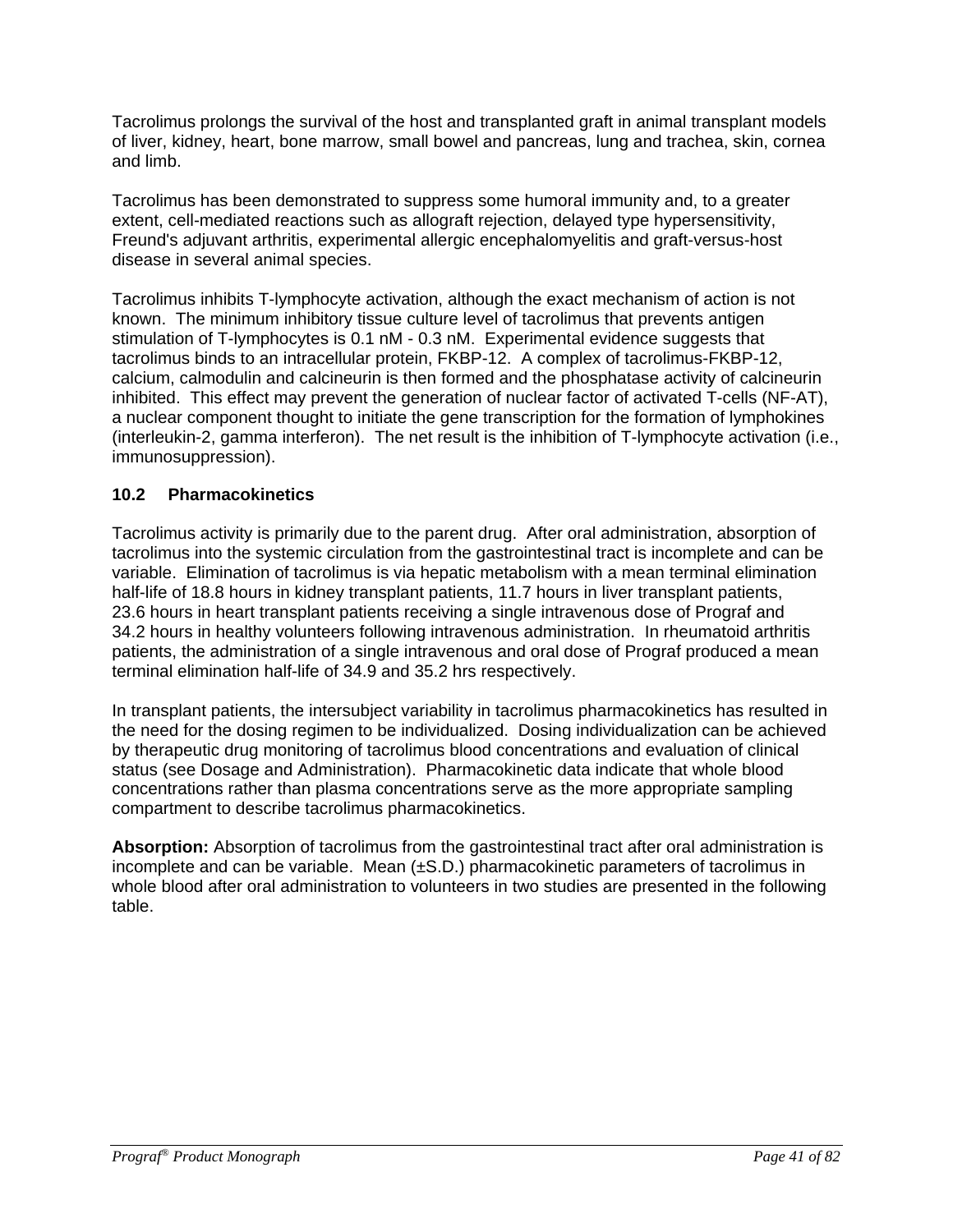| <b>Parameter</b>             | <b>Bioequivalence Study</b> | <b>Pharmacokinetic Study</b> |                      |
|------------------------------|-----------------------------|------------------------------|----------------------|
| Age                          |                             | 19-53 yrs                    | 19-50 yrs            |
| Number                       | 62                          | 59                           | 16                   |
| Dose                         | 5 x 1 mg single<br>dose     | 1 x 5 mg single dose         | 5 x 1 mg single dose |
| Absolute Bioavailability (%) |                             |                              | $17.8 \pm 5.0$       |
| $C_{\text{max}}$ (ng/mL)     | $25.2 \pm 9.7$              | $26.5 \pm 10.8$              | $29.7 \pm 7.2$       |
| $T_{\text{max}}$ (hr)        | $1.2 \pm 0.4$               | $1.4 \pm 0.6$                | $1.6 \pm 0.7$        |
| AUC 0-t (ng•hr/mL)           | $196 \pm 93$ <sup>+</sup>   | $209 \pm 97$ <sup>+</sup>    | $243 \pm 73$ † †     |
| <b>†AUC (0-72)</b>           |                             | <b>†† AUC (0-120)</b>        |                      |

#### **Table 11: Mean (±S.D.) Pharmacokinetic Parameters of Tacrolimus in Whole Blood after Oral Administration**

The 1 mg and 5 mg dose strengths of tacrolimus capsules are bioequivalent as indicated in the table above.

### **Bioequivalence Study 0.5 mg Capsule**

An open-label, four period, four sequence, randomized crossover study was done to determine the bioequivalence of the 0.5 mg Prograf capsule to the 1 mg Prograf capsule. In two periods of the study, a single dose of 6 x 0.5 mg capsules were consumed by healthy volunteers. In the two other periods of the study, 3 x 1 mg capsules were consumed in a single dose. The pharmaceutical parameters derived from this bioequivalence study are outlined in the table below.

| Table 12:                            | Bioequivalence of the 0.5 mg Prograf (tacrolimus) Capsule to the 1 mg Prograf<br>(tacrolimus) Capsule in Healthy Volunteers: From Measured and Log<br>Transformed Data, Uncorrected for Potency, Geometric Mean, Arithmetic Mean<br>(CV %) |                                      |                 |                                    |                                |  |
|--------------------------------------|--------------------------------------------------------------------------------------------------------------------------------------------------------------------------------------------------------------------------------------------|--------------------------------------|-----------------|------------------------------------|--------------------------------|--|
| <b>Parameter</b>                     |                                                                                                                                                                                                                                            | <b>Test</b><br>(6 X 0.5 mg capsules) |                 | Reference<br>$(3 x 1 mg$ capsules) | % Ratio of<br><b>Geometric</b> |  |
|                                      | A <sub>1</sub>                                                                                                                                                                                                                             | A2                                   | <b>B1</b>       | <b>B2</b>                          | <b>Means</b>                   |  |
| <b>AUCT</b><br>$(ng\cdot h/mL)$      | $140 \pm 52.4$                                                                                                                                                                                                                             | $122 \pm 40.1$                       | $133 \pm 53.9$  | $125 \pm 46.5$                     | 102.6                          |  |
| AUC <sub>1</sub><br>$(ng\cdot h/mL)$ | $168 \pm 66.3$                                                                                                                                                                                                                             | $148 \pm 50.4$                       | $160 \pm 70.9$  | $152 \pm 62.1$                     | 102.9                          |  |
| $C_{\text{max}}$<br>(ng/mL)          | $20.3 \pm 6.94$                                                                                                                                                                                                                            | $18.7 \pm 6.55$                      | $19.0 \pm 6.91$ | $18.7 \pm 6.43$                    | 103.4                          |  |
| $T_{\text{max}}$ *(h)                | $1.4 \pm 0.61$                                                                                                                                                                                                                             | $1.3 \pm 0.44$                       | $1.4 \pm 0.51$  | $1.5 \pm 0.50$                     | 92.5                           |  |
| $T_{1/2}$ <sup>*</sup> (h)           | $34.4 \pm 9.12$                                                                                                                                                                                                                            | $35.4 \pm 11.1$                      | $32.6 \pm 7.86$ | $35.8 \pm 9.10$                    | 102.2                          |  |

\*expressed as arithmetic mean (CV%) only. A1 and A2 refer to data from two different study periods for test drug. B1 and B2 refer to data from two different study periods for reference drug.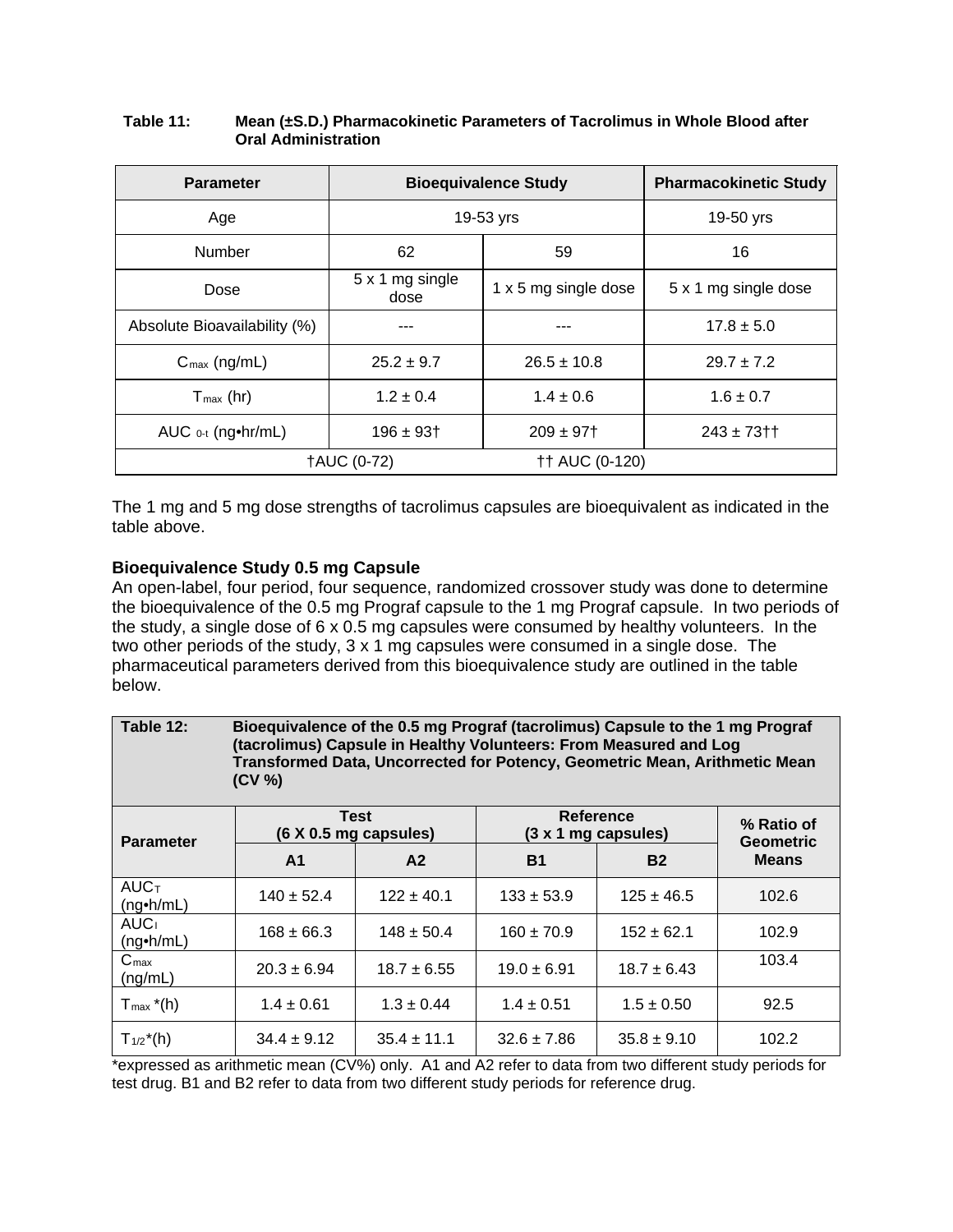#### **Table 13: Bioequivalence of the 0.5 mg Prograf (tacrolimus) Capsule to the 1 mg Prograf (tacrolimus) Capsule in Healthy Volunteers: Corrected for Potency, Geometric Mean**

| <b>Parameter</b>                    | Test               | <b>Reference</b>   | % Ratio of Geometric<br><b>Means</b> |
|-------------------------------------|--------------------|--------------------|--------------------------------------|
| $AUC$ <sub>T</sub> (ng $\Box$ h/mL) | 121.1 <sup>a</sup> | 116.3 <sup>a</sup> | 104.2                                |
| $AUC_1$ (ng $\Box h/mL$ )           | $145.5^{\circ}$    | 139.2 <sup>a</sup> | 104.5                                |
| $C_{\text{max}}$ (ng/mL)            | 18.1 <sup>a</sup>  | $17.3^a$           | 105.0                                |

Potency corrections made using potencies of 100.8% for the 0.5 mg capsule and 102.3% for the 1.0 mg capsule.

aValues calculated using LS Means of log-transformed data.

In 26 kidney transplant patients, peak concentrations  $(C_{\text{max}})$  were achieved at approximately 1-3 hours. The absorption half-life of tacrolimus in 17 liver transplant patients averaged 0.6 hours (S.D. 1.0 hour) with peak concentrations (C<sub>max</sub>) in blood and plasma being achieved at approximately 1.5-3.5 hours. In rheumatoid arthritis patients, peak concentrations ( $C_{\text{max}}$ ) were achieved within 1.3 hours. Mean ( $\pm$  S.D.) pharmacokinetic parameters of tacrolimus in whole blood after initial dose in adult kidney and liver transplant patients and in rheumatoid arthritis patients are presented in the table below: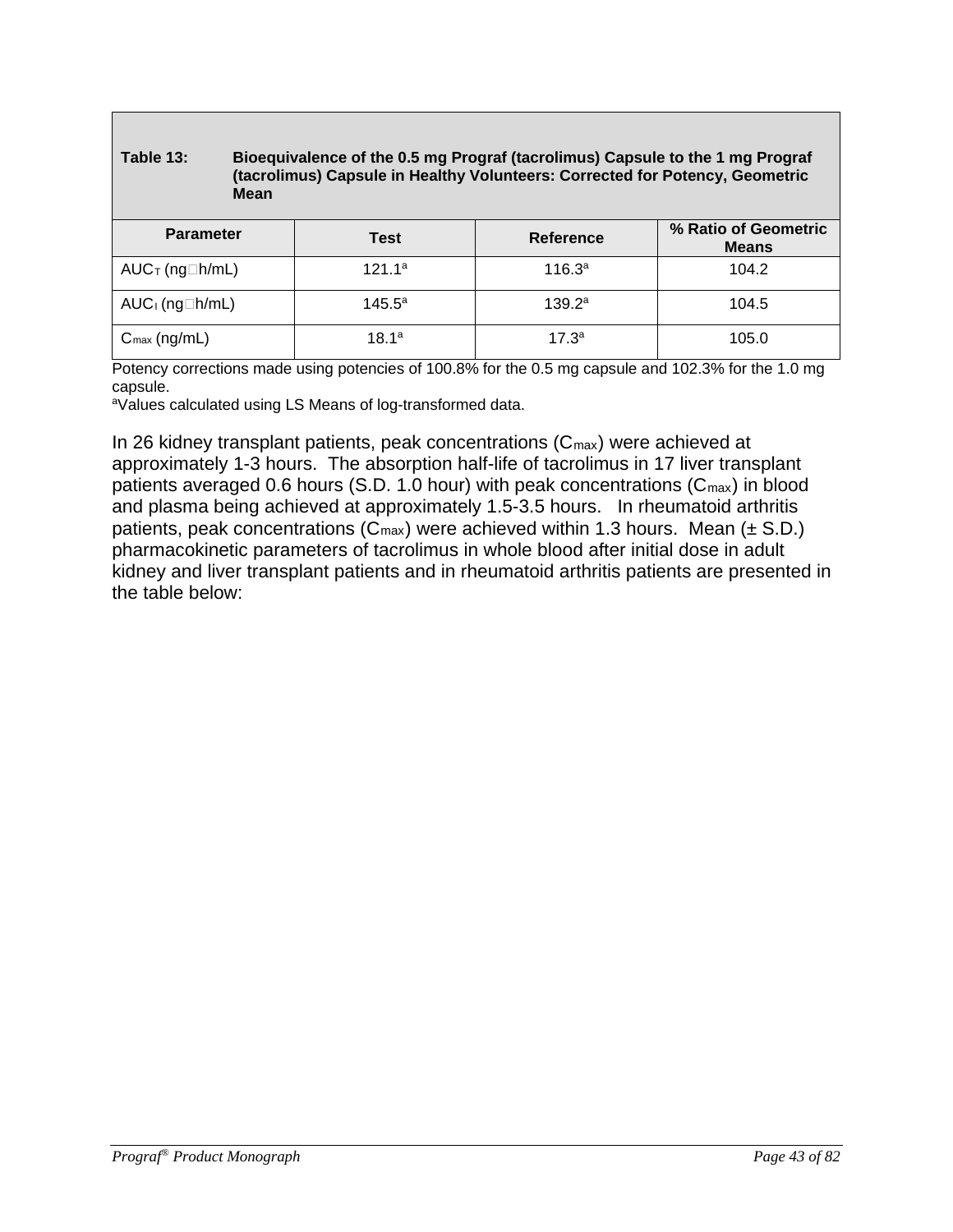| Table 14: | Mean (±S.D.) Pharmacokinetic Parameters of Tacrolimus in Whole Blood after |
|-----------|----------------------------------------------------------------------------|
|           | Initial Dose in Adult Transplant and Rheumatoid Arthritis Patients         |

|                                                       |    |                                                           |                             | <b>Pharmacokinetic Parameters</b> |                          |  |
|-------------------------------------------------------|----|-----------------------------------------------------------|-----------------------------|-----------------------------------|--------------------------|--|
| Population                                            | N  | <b>Route(Dose)</b>                                        | C <sub>max</sub><br>(ng/mL) | $T_{\text{max}}$<br>(hr)          | <b>AUC</b><br>(ng-hr/mL) |  |
| <b>Kidney</b><br><b>Transplant</b><br><b>Patients</b> | 26 | IV<br>(0.02)<br>mg/kg/12hr)                               | <b>NA</b>                   | <b>NA</b>                         | 294§±262                 |  |
|                                                       |    | PO<br>(0.2)<br>mg/kg/day)                                 | $19.2 \pm 10.3$             | 3.0                               | 203§±42                  |  |
|                                                       |    | PO<br>(0.3)<br>mg/kg/day)                                 | $24.2 \pm 15.8$             | 1.5                               | 288§±93                  |  |
| Liver<br><b>Transplant</b><br><b>Patients</b>         | 17 | IV<br>(0.05)<br>mg/kg/12hr)                               | <b>NA</b>                   | <b>NA</b>                         | <b>NA</b>                |  |
|                                                       |    | PO<br>(0.3)<br>mg/kg/day)                                 | 68.5±30.0                   | $2.3 + 1.5$                       | 519§±179                 |  |
| <b>Heart</b><br><b>Transplant</b><br><b>Patients</b>  | 11 | IV<br>(0.01)<br>mg/kg/day as<br>a continuous<br>infusion) | <b>NA</b>                   | <b>NA</b>                         | 954¶±334                 |  |
|                                                       | 11 | P <sub>O</sub><br>(0.075)<br>mg/kg/day)                   | $24.9 \pm 7.72$             | 1.0                               | 175††±49.8               |  |
| Rheumatoid<br><b>Arthritis</b><br><b>Patients</b>     | 12 | PO<br>(3 X 1 mg)<br>single dose)                          | 19.64±6.32                  | $1.3 + 0.58$                      | 192.88±86.42             |  |

PO: oral; IV: intravenous; NA: not available. §AUC<sub>o-inf</sub>; ¶AUC <sub>0-t</sub>;  $\uparrow$ †AUC<sub>0-12</sub>

The absolute bioavailability of tacrolimus is approximately 17% in kidney transplant patients, 22% in adult liver transplant patients, 34% in pediatric liver transplant patients, and approximately 25% in rheumatoid arthritis patients. In healthy volunteers, the absolute bioavailability of tacrolimus was found to be approximately 18% (previous table).

Food Effects: The rate and extent of tacrolimus absorption is greatest under fasted conditions. The presence and composition of food decreased both the rate and extent of tacrolimus absorption when administered to healthy volunteers: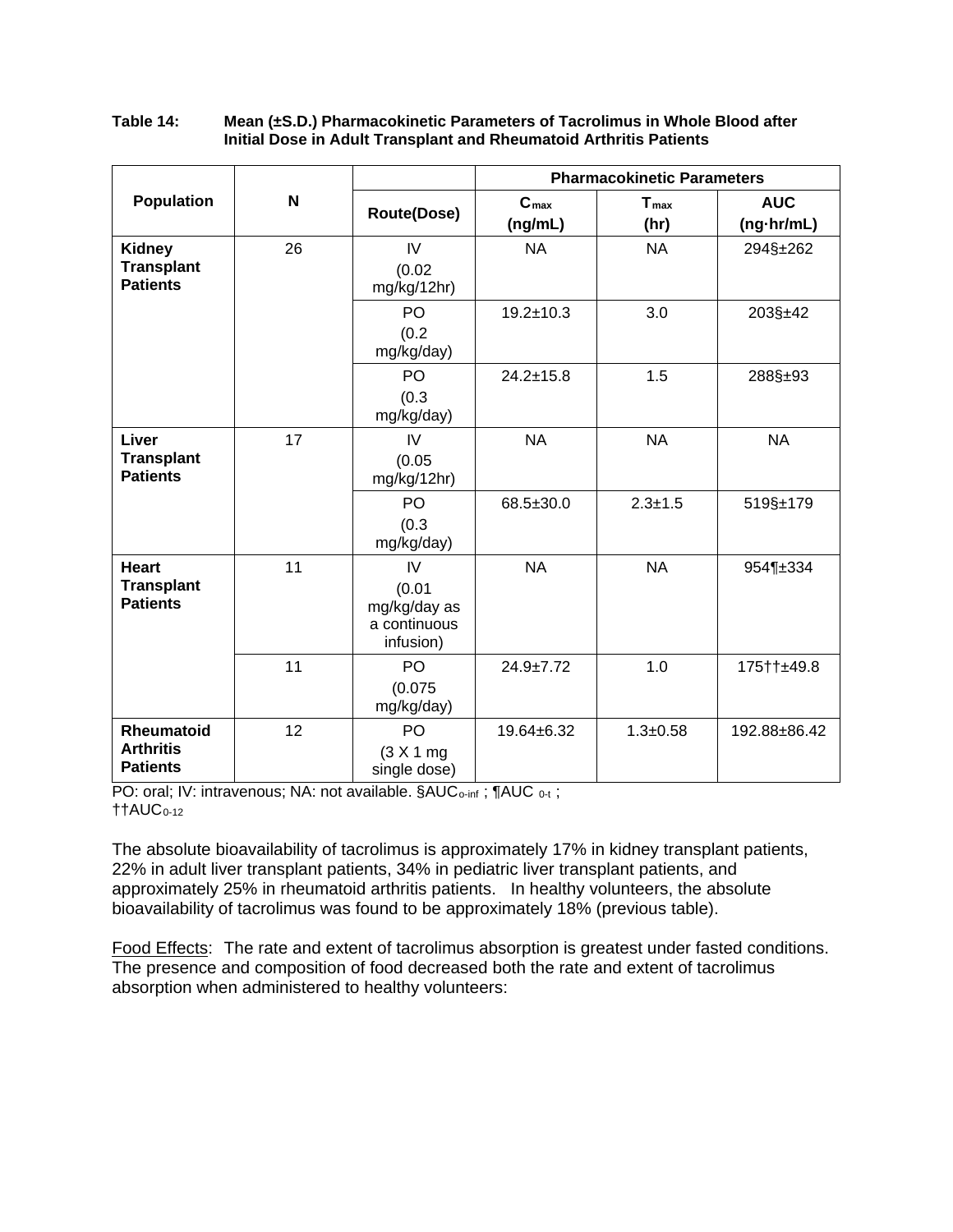| <b>Parameter</b>         | Fasted ( $n=15$ ) | High Carbohydrate*<br>$(n=15)$ | High Fat** ( $n=15$ ) |
|--------------------------|-------------------|--------------------------------|-----------------------|
| $C_{\text{max}}$ (ng/mL) | $25.6 \pm 11.4$   | $9.0 \pm 3.8$                  | $5.9 \pm 2.3$         |
| $T_{max}$ (hr)           | $1.4 \pm 0.6$     | $3.2 \pm 1.1$                  | $6.5 \pm 3.0$         |
| $AUC_{0-t}$ (ng•hr/mL)   | $233 \pm 121$     | $168 \pm 59$ <sup>+</sup>      | $147 \pm 56$ †        |

#### **Table 15: Food Effects on the Rate and Extent of Tacrolimus Absorption in Healthy Volunteers**

 $*$  668 kcal ( $\overline{4\%}$  fat; 85% carbohydrate)  $*$  848 kcal (46% fat, 39% carbohydrate)  $\dagger$  AUC (0-96) The effect was most pronounced with the high-fat meal: mean area under the curve (AUC  $_{0.96}$ ) and  $C_{\text{max}}$  were decreased 37% and 77%, respectively;  $T_{\text{max}}$  was lengthened 5-fold. The highcarbohydrate meal decreased AUC<sub>0-96</sub> and C<sub>max</sub> by 28% and 65%, respectively.

The effect of food was also studied in 11 liver transplant patients. Prograf was administered in the fasted state or 15 minutes after a breakfast of known fat content (34% of 400 total calories). The results indicate that the presence of food reduces the absorption of tacrolimus in these patients (decrease in AUC and  $C_{\text{max}}$  and increase in  $T_{\text{max}}$ ). The relative oral bioavailability (whole blood) was reduced by 27.0  $(\pm 18.2)$ % compared to administration in the fasting state.

In healthy volunteers, the time of the meal also affected tacrolimus bioavailability. Relative to the fasted state, there was little effect on tacrolimus bioavailability when administered one hour prior to a high-fat breakfast, whereas bioavailability (both extent and rate of absorption) was greatly reduced when the drug was administered immediately or 1.5 hours after the meal. When given immediately following the meal,  $C_{\text{max}}$  was reduced 71%, AUC<sub>0-96</sub> was reduced by 39%, and  $T_{\text{max}}$  was delayed 1.6 hours relative to the fasting condition. When administered 1.5 hours following the meal,  $C_{\text{max}}$  was reduced 63%, AUC<sub>0-96</sub> was reduced 39%, and  $T_{\text{max}}$  was delayed 1.4 hours relative to the fasted condition.

In fasted healthy volunteers given a single dose, the absorption of tacrolimus was proportional to dose; see table below.

|                                 | <b>Dose</b>                 |                             |                   |  |  |
|---------------------------------|-----------------------------|-----------------------------|-------------------|--|--|
| <b>Parameter</b>                | 3 <sub>mg</sub><br>$n = 18$ | 7 <sub>mg</sub><br>$n = 18$ | 10 mg<br>$n = 18$ |  |  |
| $C_{\text{max}}$ (ng/mL)        | $14.5 \pm 5.8$              | $31.2 \pm 10.1$             | $45.1 \pm 15.0$   |  |  |
|                                 | $14.5 \pm 5.8^*$            | $13.4 \pm 4.3^*$            | $13.5 \pm 4.5^*$  |  |  |
| $T_{\text{max}}$ (hr)           | $1.4 \pm 0.4$               | $1.4 \pm 0.5$               | $1.3 \pm 0.4$     |  |  |
| AUC $0.96$ (ng $\bullet$ hr/mL) | $131 \pm 77$                | $303 \pm 138$               | $420 \pm 166$     |  |  |
|                                 | $131 \pm 77$ *              | $130 \pm 59*$               | $126 \pm 50^*$    |  |  |

**Table 16: Absorption of Tacrolimus in Fasted Healthy Volunteers**

\*Adjusted to 3 mg dose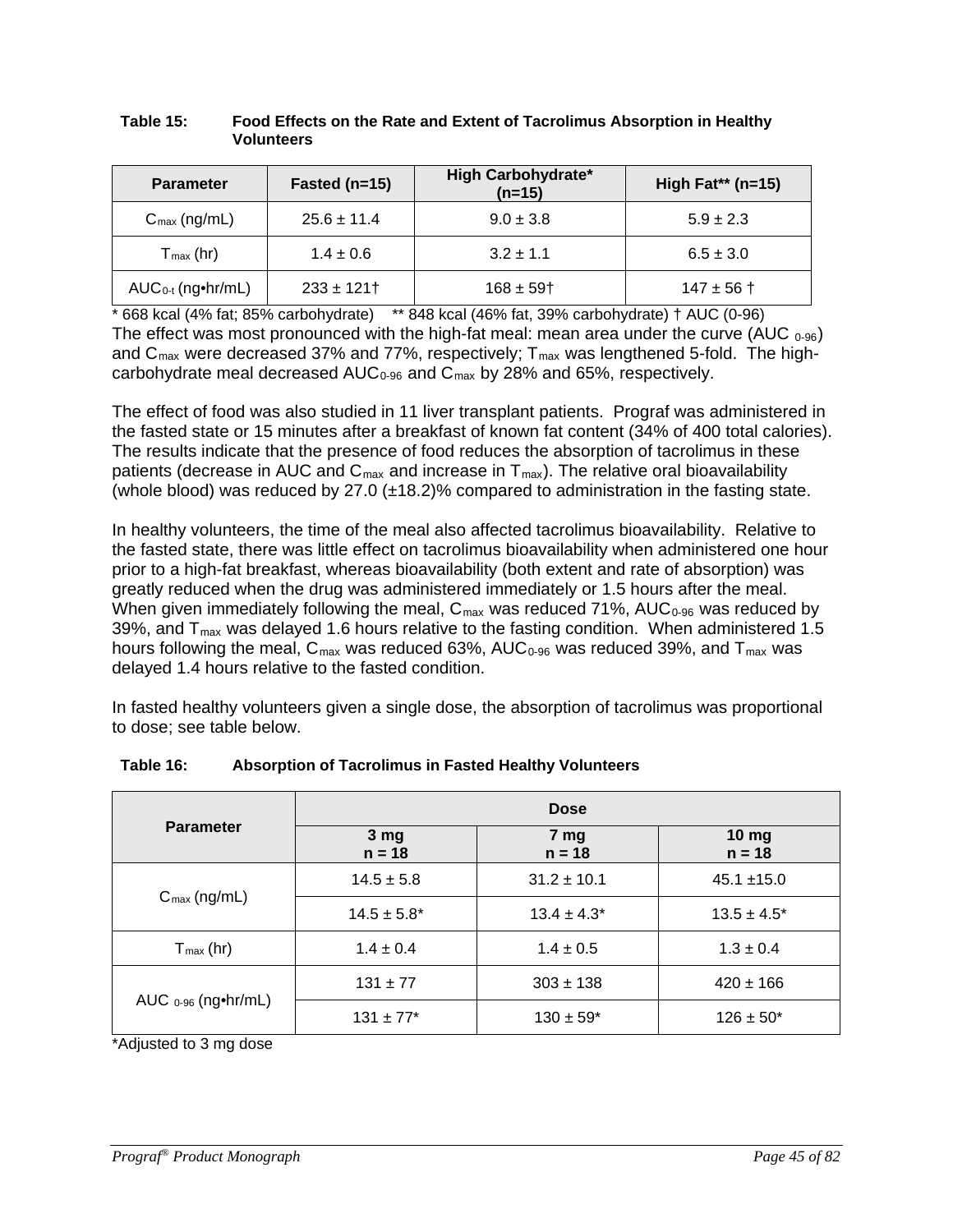**Distribution:** The apparent volume of distribution (based on whole blood concentrations) of tacrolimus is approximately 1.41, 1.91 , 0.85 and 2.37 L/kg in kidney transplant patients, healthy volunteers, adult liver transplant patients and adult rheumatoid arthritis patients, respectively (refer to table below).

| <b>Parameter</b>            | <b>Volunteers</b><br>$(n=8)$ | <b>Kidney</b><br><b>Transplant</b><br>Patients (n=26) | Liver<br><b>Transplant</b><br><b>Patients</b><br>(Adults, n=17) | <b>Heart</b><br><b>Transplant</b><br>Patients (n=11) | <b>Rheumatoid</b><br><b>Arthritis</b><br><b>Patients (Adults,</b><br>$n=12$ |
|-----------------------------|------------------------------|-------------------------------------------------------|-----------------------------------------------------------------|------------------------------------------------------|-----------------------------------------------------------------------------|
| Mean IV<br>Dose             | 0.025 mg/kg/4<br>hr          | 0.02 mg/kg/4 hr                                       | $0.05$ mg/kg/12<br>hr                                           | 0.01 mg/kg/day<br>as a continuous<br>infusion        | 0.015 mg/kg/4 hr                                                            |
| V(L/kg)                     | $1.91 \pm 0.31$              | $1.41 \pm 0.66$                                       | $0.85 \pm 0.3$                                                  | NА                                                   | $2.37 \pm 0.45$                                                             |
| CI<br>(L/hr/kg)<br>$\cdots$ | $0.040 \pm 0.009$            | $0.083 \pm 0.050$                                     | $0.053 \pm 0.017$                                               | $0.051 \pm 0.015$                                    | $0.049 \pm 0.014$                                                           |

| Table 17: | Volume of Distribution and Clearance in Transplant and Rheumatoid Arthritis |
|-----------|-----------------------------------------------------------------------------|
|           | <b>Patients</b>                                                             |

NA: not available

The plasma protein binding of tacrolimus is approximately 99% and is independent of concentration over a range of 5-50 ng/mL. Tacrolimus is bound to proteins, mainly albumin and alpha-1-acid glycoprotein, and has a high level of association with erythrocytes. The distribution of tacrolimus between whole blood and plasma depends on several factors, such as hematocrit, temperature at the time of plasma separation, drug concentration, and plasma protein concentration. In a U.S. study, the ratio of whole blood concentration to plasma concentration ranged from 12 to 67 (mean 35).

In 18 kidney transplant patients, tacrolimus trough concentrations from 3 to 30 ng/mL measured at 10-12 hours post dose  $(C_{min})$ , correlated well with the AUC<sub>0-12</sub> (correlation coefficient 0.93). In 24 liver transplant patients over a concentration range of 10 to 60 ng/mL, the correlation coefficient was 0.94. In 25 heart transplant patients, the correlation coefficient was 0.89 after an oral dose of 0.075 or 0.15 mg/kg/day at steady-state.

**Metabolism:** Tacrolimus is extensively metabolized by the mixed-function oxidase system, primarily the cytochrome P450 enzyme system (CYP3A). A metabolic pathway leading to the formation of 8 possible metabolites has been proposed. Demethylation and hydroxylation were identified as the primary mechanisms of biotransformation in vitro. The major metabolite identified in incubations with human liver microsomes is 13-demethyl tacrolimus. In in vitro studies, a 31-demethyl metabolite has been reported to have the same activity as tacrolimus; the 13-demethyl, 15-demethyl and 15- and 31- double-demethylated metabolites were shown to retain an activity of less than 10%.

**Elimination:** The clearance of tacrolimus is 0.040, 0.083, 0.042 and 0.049 L/hr/kg in healthy volunteers, adult kidney transplant patients, adult liver transplant patients, and adult rheumatoid arthritis patients, respectively. In man, less than 1% of the dose administered is excreted unchanged in urine.

#### **Human Studies**

*In vitro*, several drugs have been shown to inhibit the metabolism of tacrolimus by human liver microsomes. Conversely, tacrolimus has been shown to inhibit the metabolism of other drugs (e.g., CyA). *In vivo*, the metabolism of tacrolimus is presumably by hepatic P4503A4.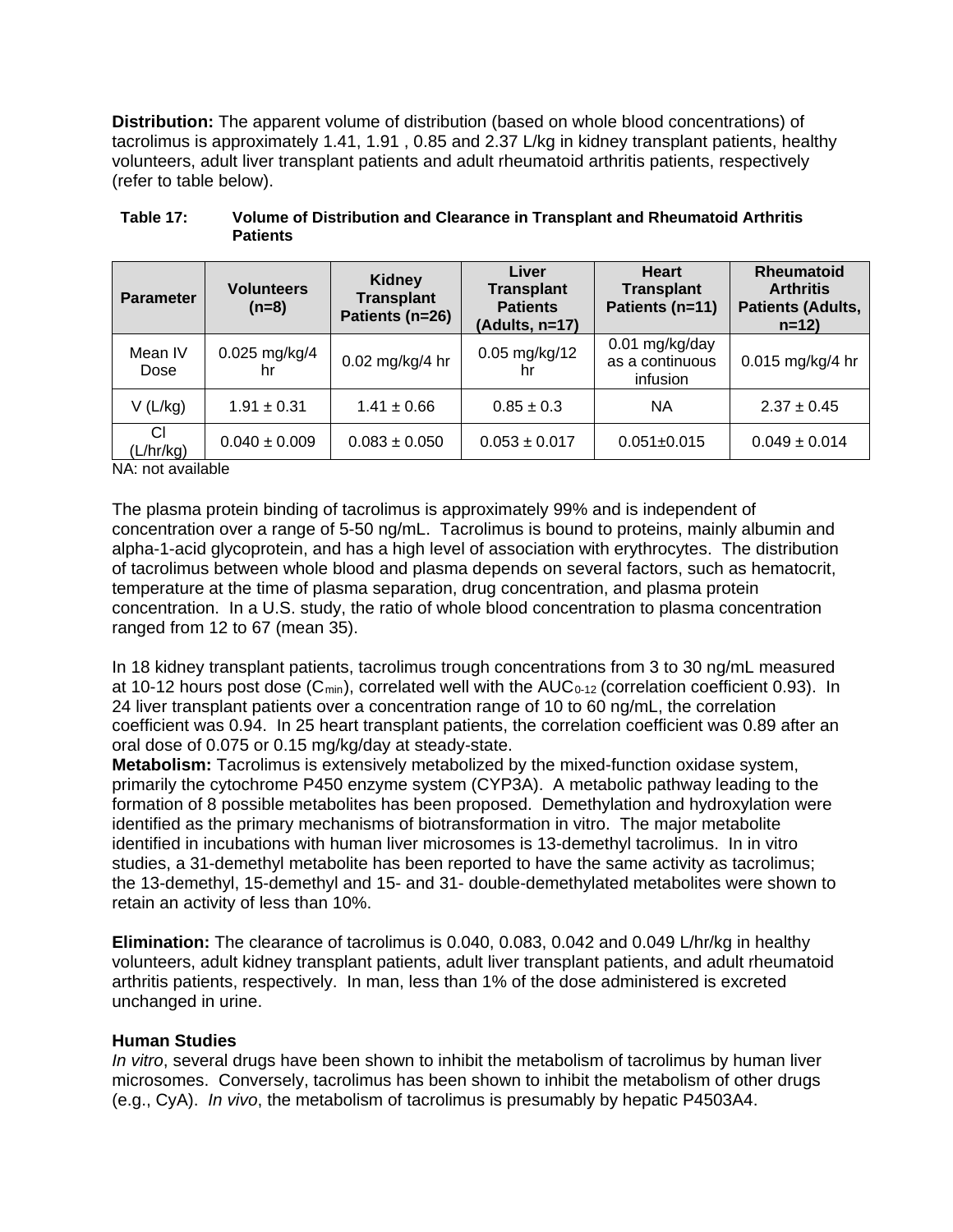Therefore, there is a potential for a drug-drug interaction between tacrolimus and other drugs that are substrates for this P450 isozyme.

Five healthy volunteers received a single IV infusion of 0.03 mg/kg of tacrolimus. The mean (SD) pharmacokinetic parameters for whole blood concentrations were: half-life, 17.6 (4.6) h; volume of distribution, 0.63 (0.15) L/kg; and clearance, 0.032 (0.008) L/h/kg. The mean pharmacokinetic parameters for plasma concentrations were: half-life, 43.4 (14.7) h; volume of distribution, 16.9 (6.7) L/kg; and clearance, 0.43 (0.15) L/h/kg.

| Table 18: | Mean Pharmacokinetic Parameters for Tacrolimus Whole Blood Concentrations in |
|-----------|------------------------------------------------------------------------------|
|           | <b>Healthy Volunteers</b>                                                    |

| <b>Component</b> | $T_{1/2}$ (h) | $V_d(L)$ | $V_d$ (L/kg) | CI(L/h) | Cl (L/h/kg) |
|------------------|---------------|----------|--------------|---------|-------------|
| <b>Blood</b>     | 17.6          | 47.6     | 0.63         | 2.4     | 0.032       |
| Plasma           | 43.4          | 1303     | 16.9         | 33.6    | 0.43        |

The administration of tacrolimus did not result in clinically significant immunosuppression in the subjects. Four of the 5 subjects experienced decreases in creatinine clearance that returned to normal within 2-9 days post-dose. The average creatinine clearance decreased from 110 mL/min at baseline to 90 mL/min between 12-48 hours post-dose. There were no clinically significant changes observed during 24-hour electrocardiogram monitoring.

The following pharmacokinetic parameters were calculated following the first IV dose of FK506 in kidney transplant patients: Elimination half-life  $(T_{\%})$ , area under the concentration-time curve from 0 to 12 hours ( $AUC_{0-12}$ ), area under the concentration-time curve from 0 to infinity (AUC<sub>0-∞</sub>), total body clearance (Cl), and volume of distribution at steady-state (V<sub>ss</sub>).

| Table 19: | Mean Pharmacokinetic Parameters for Tacrolimus Whole Blood Concentrations |
|-----------|---------------------------------------------------------------------------|
|           | following the Initial IV Dose of FK506 in Kidney Transplant Patients      |

| <b>Component</b> | $T_{1/2}$<br>(h) | (L/h/kg)        | $V_{ss}$<br>(L/kg) | $AUC_{0-12}$<br>(ng.h/mL) | $AUC_{0-\infty}$<br>(ng.h/mL) |
|------------------|------------------|-----------------|--------------------|---------------------------|-------------------------------|
| <b>Blood</b>     | $8.04 \pm 4.88$  | $0.12 \pm 0.05$ | $1.0 \pm 0.36$     | $481.0 \pm 129$           | $755.0 \pm 297$               |
| Plasma           | $6.86 \pm 2.92$  | $4.29 \pm 2.1$  | $29.2 \pm 15.8$    | $20.0 \pm 19.5$           | $25.3 \pm 20.9$               |

The following pharmacokinetic parameters were calculated following maintenance oral dosing with FK506 in kidney transplant patients: bioavailability (BA), time to maximum concentration  $(T_{max})$ , maximum blood/plasma concentration  $(C_{max})$ , plasma/blood concentration before dosing  $(C<sub>0h</sub>)$ , and plasma/blood concentration 12 hours after dosing  $(C<sub>12h</sub>)$ .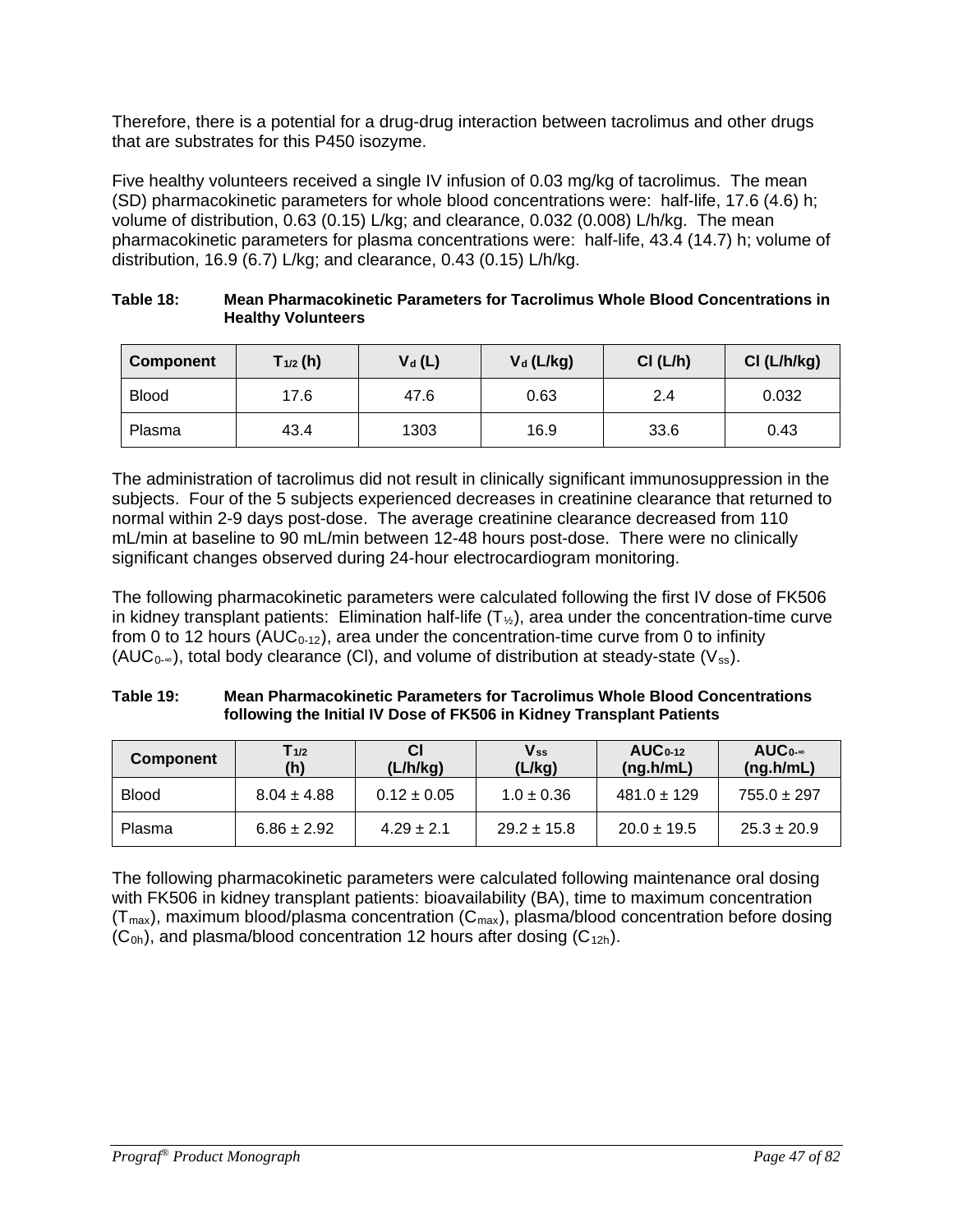#### **Table 20: Mean Pharmacokinetic Parameters for Tacrolimus Whole Blood Concentrations following the Maintenance Oral Dosing of FK506 in Kidney Transplant Patients**

| <b>Component</b> | BA<br>(9/6)     | l max<br>(h)  | $C_{\text{max}}$<br>(ng/mL) | Co <sub>h</sub><br>(ng/mL) | C <sub>12h</sub><br>(ng/mL) |
|------------------|-----------------|---------------|-----------------------------|----------------------------|-----------------------------|
| <b>Blood</b>     | $20.0 \pm 17.8$ | $4.2 \pm 2.9$ | $44.0 \pm 4.2$              | $15.0 \pm 10$              | $16.0 \pm 12$               |
| Plasma           | $17.3 \pm 12.0$ | $3.1 \pm 2.4$ | $1.4 + 1.7$                 | $0.4 \pm 0.1$              | $0.4 \pm 0.2$               |

There were great individual differences among the IV and oral pharmacokinetic parameters. However,  $C_{0h}$  and  $C_{12h}$  in whole blood and plasma from each patient following oral dosing were almost identical. It was suggested that steady-state was obtained upon repeated dosing.

In a prospective, multicentre study, 37 kidney transplant patients received 0.075 mg/kg IV infused over 4 hours twice daily, and were converted to oral tacrolimus at a dose of 0.3 mg/kg/day in two divided doses when they were able to tolerate oral medication. The results of this study suggested that if the range of trough whole blood tacrolimus levels is maintained between 15 and 20 ng/mL, the incidence of adverse events is decreased. Maintaining optimal therapeutic levels may also decrease the incidence of rejection. Results suggested that tacrolimus is better monitored with whole blood than with plasma, and that patient's trough tacrolimus levels in whole blood be maintained at 20 ng/mL for the initial 2 weeks following transplantation, then decreased to trough blood levels of 15 ng/mL for the next 12 weeks.

In an open-labelled study to evaluate the effect of hepatic dysfunction on the pharmacokinetics of tacrolimus, patients with and without liver impairment received 0.15 mg/kg IV tacrolimus over 1 to 2 hours and 0.15 mg/kg oral tacrolimus. The effect of T-tube clamping on the oral absorption of tacrolimus at 0.15 mg/kg was studied in 5 liver transplant patients, who had a duct-to-duct biliary reconstruction with a T-tube stent. In patients with moderate to severe hepatic dysfunction, the elimination half-life of tacrolimus was increased and the total body clearance was decreased, resulting in higher daily trough plasma concentrations. The bioavailability increased following oral administration of tacrolimus to hepatically impaired patients. Bile did not alter the absorption of tacrolimus. Dosage adjustments may be necessary for patients with severe hepatic impairment, but not for those patients with mild impairment.

The clearance of tacrolimus is independent of renal function; less than 1% is recovered unchanged in the urine. However, reducing the dose of tacrolimus may be necessary with deterioration of renal function in order to reduce the potential nephrotoxic effects of the drug.

Studies showed that as the dose of tacrolimus increased, a dose-proportional increase in AUC and  $C<sub>max</sub>$  resulted. However, a large interpatient variability was observed. Whole blood and plasma trough concentrations taken 10-12 hours after oral administration of tacrolimus ( $C_{min}$ ) correlated well with the AUC<sub>0-12h</sub>  $r = 0.93$ -0.98, demonstrating that C<sub>min</sub> is an accurate indicator of overall patient exposure to drug.

Children ≤ 12 years of age required approximately twice the adult IV and oral doses to attain similar tacrolimus plasma trough concentrations following liver transplantation.

Tacrolimus concentrations measured by EIA have been shown to correlate well with those determined by HDLC-MS assay specific for the parent compound,  $(r = 0.86 - 0.93)$ , indicating that EIA provides a reliable measure of tacrolimus concentrations.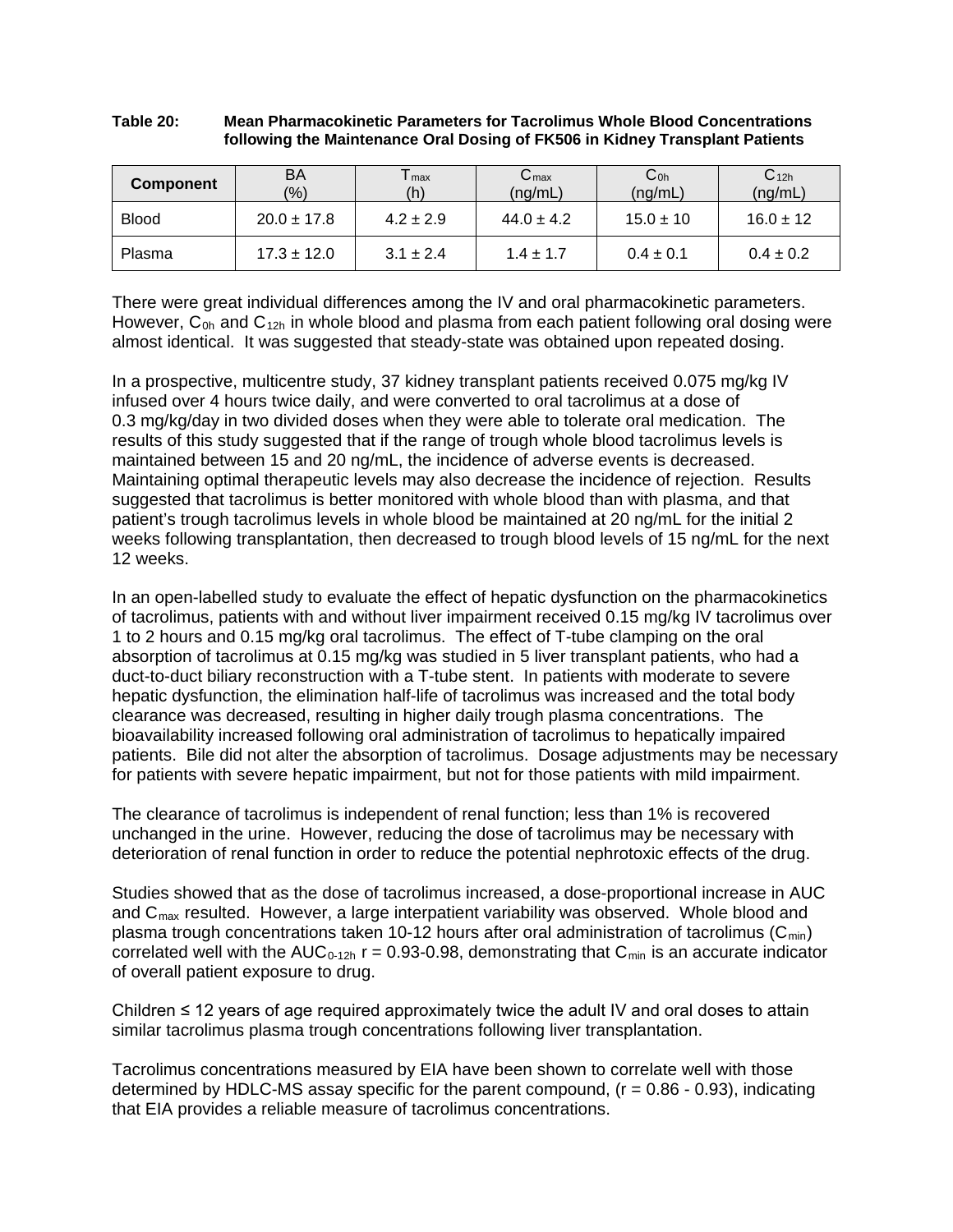### **Special Populations and Conditions**

**Pediatrics:** A study in liver transplantation has been conducted in sixteen pediatric patients (age range: 0.7-13.2 years). A mean terminal elimination half-life of 11.5 hours was determined following an intravenous dose of 0.037 mg/kg/day in twelve patients; the volume of distribution was 2.6 L/kg, whereas clearance was 0.135 L/hr/kg. In nine patients receiving capsule formulation, a mean  $C_{\text{max}}$  of 48.4 ng/mL was attained at a mean  $T_{\text{max}}$  of 2.7 hours following an oral dose of 0.152 mg/kg as Prograf capsules. The AUC (0-72 hr) was 337 ng•hr/mL. The absolute bioavailability was 31%.

Whole blood trough concentrations from 31 pediatric patients (less than 12 years old) showed that pediatric patients need higher doses than adults to achieve similar tacrolimus trough concentrations, suggesting that the pharmacokinetic characteristics of tacrolimus are different in pediatric patients compared to adults (see Dosage and Administration).

**Geriatrics:** The pharmacokinetics of tacrolimus has not been established in the geriatric population.

**Sex:** A formal study to evaluate the effect of gender on tacrolimus pharmacokinetics has not been conducted; however, there was no differences noted in dosing by gender in the kidney transplant trial. A retrospective comparison of pharmacokinetics in healthy volunteers, and in kidney and liver transplant patients, indicated no gender-based differences.

**Ethnic origin:** A formal study to evaluate the pharmacokinetic disposition of tacrolimus in Black transplant patients has not been conducted; however, a retrospective comparison of Black and Caucasian kidney transplant patients indicated that Black patients required higher tacrolimus doses to attain similar trough concentrations. (See Dosage and Administration.)

**Hepatic Insufficiency:** Tacrolimus pharmacokinetics have been determined in six patients with mild hepatic dysfunction (mean Pugh score: 6.2) following single intravenous and oral administrations. The pharmacokinetic parameters obtained were as follows: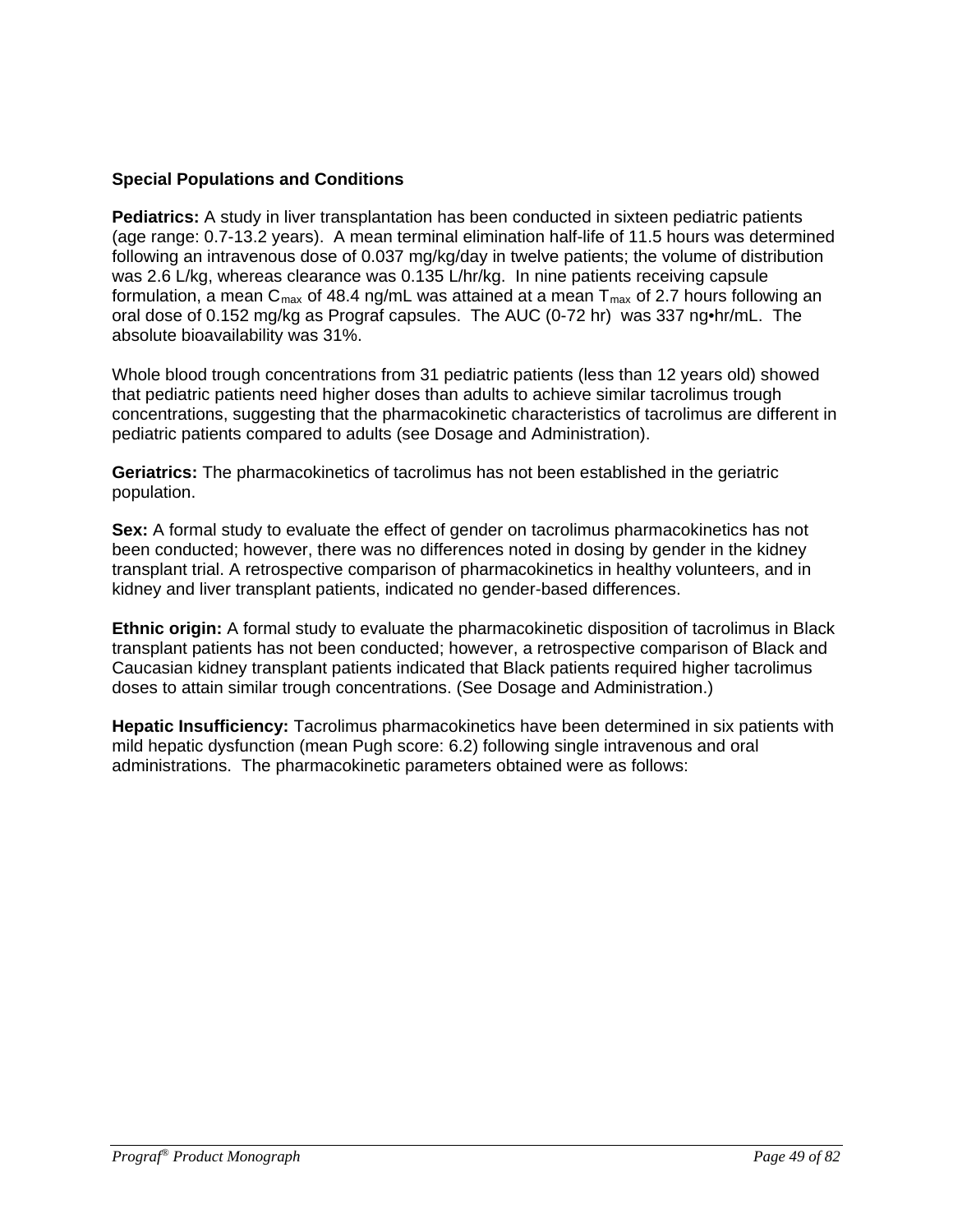| <b>Parameter</b>                   | <b>Dose and Route</b> |                   |  |  |
|------------------------------------|-----------------------|-------------------|--|--|
| $(N = 6)$                          | 7.7 mg P.O.           | 1.3 mg IV         |  |  |
| Age Range (yrs)                    |                       | 52-63             |  |  |
| Absolute Bioavailability (%)       | $22.3 \pm 11.4$       | ٠                 |  |  |
| $C_{\text{max}}$ (ng/mL)           | $48.2 \pm 17.9$       |                   |  |  |
| $T_{\text{max}}$ (hr)              | $1.5 \pm 0.6$         |                   |  |  |
| AUC $_{0-72}$ (ng $\bullet$ hr/mL) | $488 \pm 320$         | $367 \pm 107$     |  |  |
| V(L/kg)                            | $3.7 \pm 4.7^*$       | $3.1 \pm 1.6$     |  |  |
| Cl (L/hr/kg)                       | $0.034 \pm 0.019$ *   | $0.042 \pm 0.020$ |  |  |
| $t_{1/2}$ (hr)                     | $66.1 \pm 44.8$       | $60.6 \pm 43.8$   |  |  |

#### **Table 21: Tacrolimus Pharmacokinetics in Patients with Mild Hepatic Impairment**

\*Corrected for bioavailability

The disposition of tacrolimus in patients with mild hepatic dysfunction was not substantially different from that in normal volunteers (see previous tables). In general, tacrolimus elimination half-life was longer and volume of distribution larger in patients with mild hepatic dysfunction compared to normal volunteers. The clearance in both populations was similar and since tacrolimus is extensively metabolized at multiple sites, patients with mild hepatic dysfunction may not require lower maintenance doses of tacrolimus than patients with normal hepatic function.

Tacrolimus pharmacokinetics were studied in 6 patients with severe hepatic dysfunction (mean Pugh score: > 10). The mean clearance was substantially lower in patients with severe hepatic dysfunction, irrespective of the route of administration.

| Route, N<br><b>Dose</b> |                                    | AUC ng•hr/mL (0-            | $T_{1/2}$ (hr)             | $V$ (L/kg)    | CI (L/hr/kg)      |
|-------------------------|------------------------------------|-----------------------------|----------------------------|---------------|-------------------|
| $IV, N=6$               | $0.02$ mg/kg/4<br>hr IV $(N=2)$    | 762 (t=120 hr)              | $198 \pm 158$              |               |                   |
|                         | $0.01$ mg/kg/8<br>hr<br>IV $(N=4)$ | $289 \pm 117$ (t=144<br>hr) | Range: 81-<br>436          | $3.9 \pm 1.0$ | $0.017 \pm 0.013$ |
|                         | 8 mg PO<br>$(N=1)$                 | 658 (t=120 hr)              | $119 \pm 35$<br>Range: 85- | $3.1 \pm 3.4$ | $0.016 \pm 0.011$ |
| PO, N=5†                | 5 mg PO<br>$(N=4)$                 | $533 \pm 156$ (t=144<br>hr) |                            |               |                   |
|                         | 4 mg PO<br>$(N=1)$                 |                             | 178                        |               |                   |

| Table 22: | Tacrolimus Pharmacokinetics in Patients with Severe Hepatic Impairment |
|-----------|------------------------------------------------------------------------|
|-----------|------------------------------------------------------------------------|

† 1 patient did not receive the PO dose.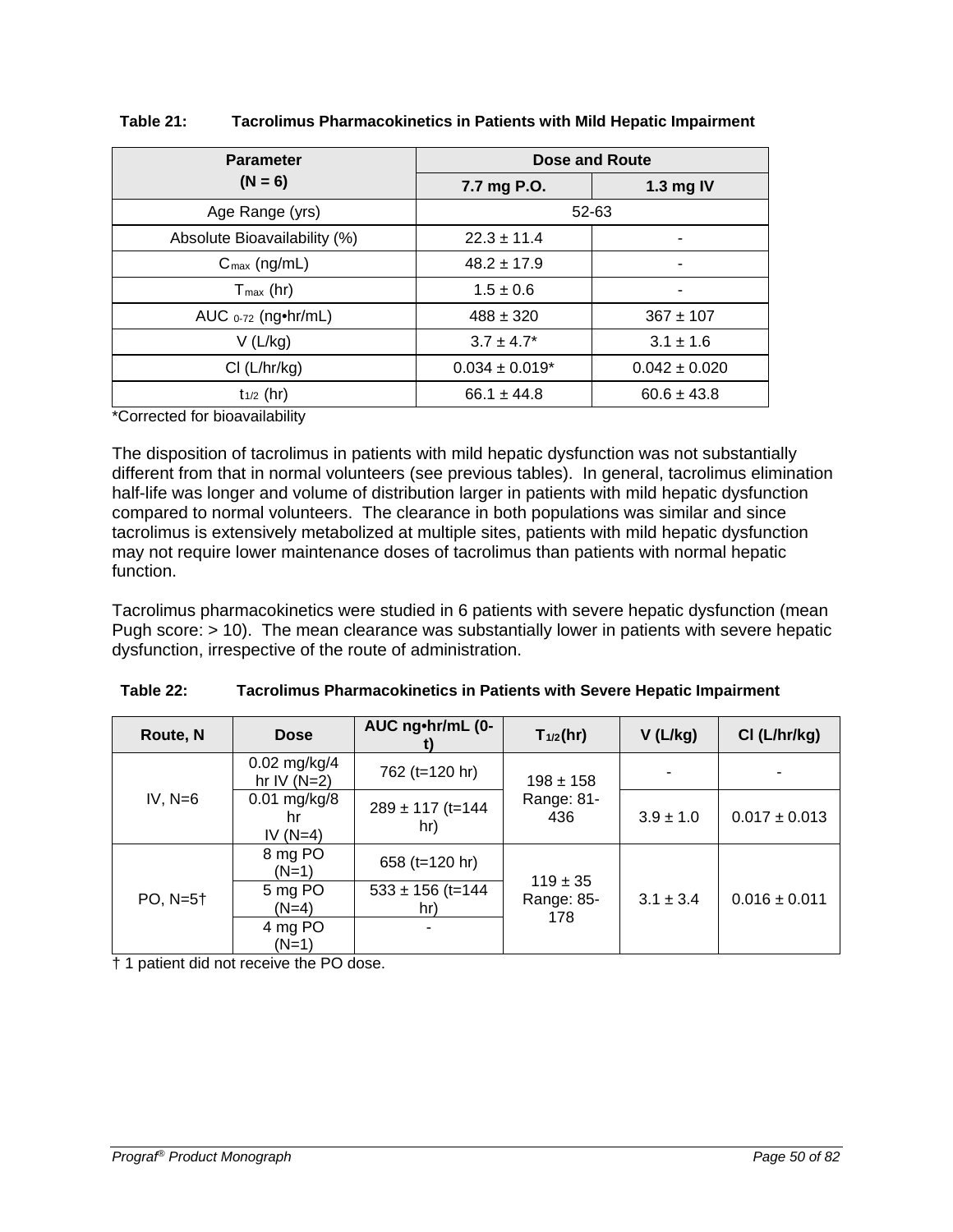*Renal Insufficiency:* Tacrolimus pharmacokinetics following a single intravenous administration have been determined in 12 patients (7 not on dialysis and 5 on dialysis) prior to their kidney transplant. The pharmacokinetic parameters obtained are presented in the table below:

| Serum Creatinine (mg/dL)                   | $3.9 \pm 1.6$ (not on dialysis) |
|--------------------------------------------|---------------------------------|
|                                            | $12.0 \pm 2.4$ (on dialysis)    |
| Age range (yrs)                            | 25-65                           |
| Route                                      | IV                              |
| Dose (mg)                                  | $1.17 \pm 0.28$                 |
| AUC $0.60$ (ng $\bullet$ hr/mL)            | $393 \pm 123$                   |
| AUC $_{0\text{-inf}}$ (ng $\bullet$ hr/mL) | $499 \pm 155$                   |
| V(L/kg)                                    | $1.07 \pm 0.20$                 |
| Cl (L/hr/kg)                               | $0.038 \pm 0.014$               |
| $t_{1/2}$ (hr)                             | $26.3 \pm 9.2$                  |

| Table 23: | <b>Tacrolimus Pharmacokinetics in Patients with Renal Insufficiency</b> |
|-----------|-------------------------------------------------------------------------|
|-----------|-------------------------------------------------------------------------|

The disposition of tacrolimus in patients with renal dysfunction was not different from that in normal volunteers (see previous tables). The clearance was similar whereas volume of distribution was smaller and the mean terminal elimination half-life shorter than that of normal volunteers.

### **11 STORAGE, STABILITY AND DISPOSAL**

Prograf (tacrolimus immediate release capsules, USP): Store and dispense at controlled room temperature, 15° C - 30° C.

Prograf (tacrolimus for injection): Store in the carton and protect from light. Dispense Prograf ampoules between 15° C and 25° C.

Prograf (tacrolimus for injection) must be diluted to a concentration between 0.004 mg/mL and 0.02 mg/mL with 0.9% Sodium Chloride Injection or 5% Dextrose Injection before use. The diluted infusion solution should be stored at 15-25° C in glass or polyethylene containers and should be discarded after 24 hours. The diluted infusion solution should not be stored in a PVC container due to poor stability and the potential for extraction of phthalates. Parenteral drug products should be inspected visually for particulate matter and discoloration prior to administration, whenever solution and container permit.

### **12 SPECIAL HANDLING INSTRUCTIONS**

Based on immunosuppressive effects of tacrolimus, inhalation or direct contact with skin or mucous membranes of injection solutions or powder contained in tacrolimus products should be avoided during preparation. If such contact occurs, wash the skin and eyes.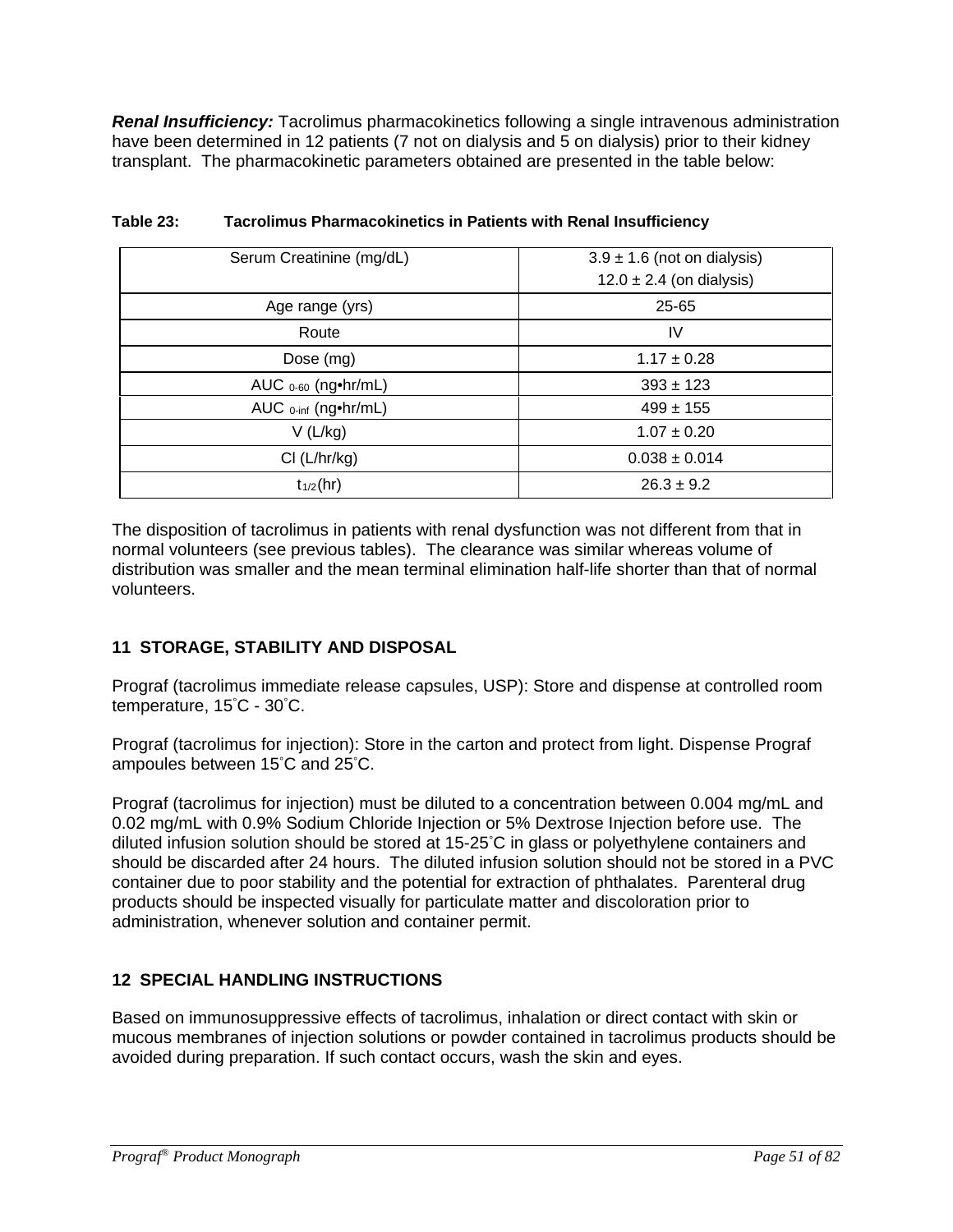### **PART II: SCIENTIFIC INFORMATION**

### **13 PHARMACEUTICAL INFORMATION**

#### **Drug Substance**

Proper name: tacrolimus

Chemical name: [3S-[3R\*[E(1S\*,3S\*,4S\*)],4S\*,5R\*,8S\*,9E,12R\*,14R\*,15S\*,16R\*,18S\*, 19S\*,26aR\*]]-5,6,8,11,12,13,14,15,16,17,18,19,24,25,26,26a-hexadecahydro-5,19-dihydroxy-3- [2-(4-hydroxy-3-methoxycyclohexyl)-1-methylethenyl]-14,16-dimethoxy-4,10,12,18-tetramethyl-8-(2-propenyl)-15,19-epoxy-3H-pyrido[2,1-c][1,4] oxaazacyclotricosine-1,7,20,21(4H,23H) tetrone, monohydrate.

Molecular formula and molecular mass:  $C_{44}H_{69}NO_{12}$ •H<sub>2</sub>O and 822.03

Structural formula:



Physicochemical properties: Tacrolimus appears as white crystals or crystalline powder.

Solubility: It is practically insoluble in water, freely soluble in ethanol, and very soluble in methanol and chloroform.

Melting Point: 124.9 - 126.8° C by thermal analysis

Partition Coefficient: > 1000 (in n-octanol/water)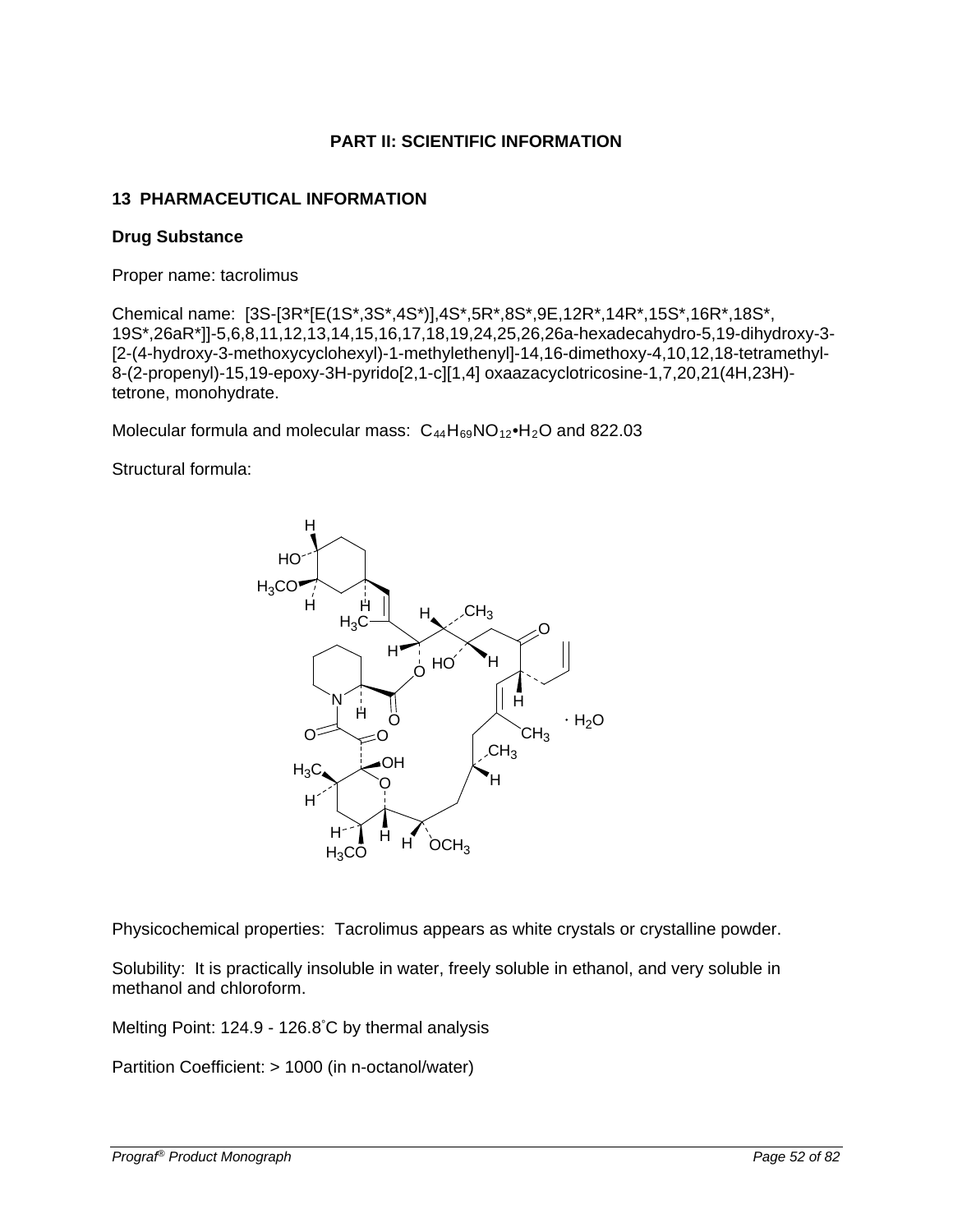# **14 CLINICAL TRIALS**

# **14.1 Trial Design and Study Demographics**

# **Kidney Transplantation**

| Table 24:                | Summary of Patient Demographics for Prograf (tacrolimus) Kidney Transplantation<br><b>Trials</b> |                                                                                                                               |                                        |                                           |                        |                                     |  |
|--------------------------|--------------------------------------------------------------------------------------------------|-------------------------------------------------------------------------------------------------------------------------------|----------------------------------------|-------------------------------------------|------------------------|-------------------------------------|--|
| Study#                   | <b>Trial design</b>                                                                              | Dosage, route of<br>administration<br>and duration                                                                            | <b>Study</b><br>subjects<br>(n=number) | <b>Mean</b><br>age<br>(Range)             | <b>Gender</b>          | Race<br>(Caucasian/Black/<br>Other) |  |
| 93-0006<br>(U.S)         | Randomized,<br>multi-centre,<br>open-label,<br>comparative                                       | 0.2 mg/kg per day<br>tacrolimus BID<br>orally (IV dose is<br>20% of oral dose),<br>1 year                                     | $N = 205$                              | $43.4 \pm$<br>13.1<br>$(9-71)$<br>years)  | $M = 123$<br>$F = 82$  | 114/56/35                           |  |
|                          |                                                                                                  | Initial Dose: 10<br>mg/kg per day<br>cyclosporine A<br>BID orally (IV dose<br>is 33% of oral<br>dose), 1 year                 | $N = 207$                              | $43.6 \pm$<br>12.4<br>$(10-74)$<br>years) | $M = 129$<br>$F = 78$  | 123/48/36                           |  |
| FG-02-<br>02<br>(Europe) | Multicentre,<br>open, parallel-<br>group study,<br>randomized                                    | Initial dose 0.3<br>mg/kg per day BID<br>to target whole<br>blood trough<br>concentrations of<br>10-20 ng/mL, oral,<br>1 year | $N = 303$                              | 46.6 $\pm$<br>13.5<br>$(18-72)$<br>years) | $M = 196$<br>$F = 107$ | 300/1/2                             |  |
|                          |                                                                                                  | Initial dose 8.0<br>mg/kg per day to<br>target blood level<br>100-300 ng/mL,<br>oral, 1 year                                  | $N = 145$                              | 45.8 $\pm$<br>12.5<br>$(20-70)$<br>years) | $M = 92$<br>$F = 53$   | 143/0/2                             |  |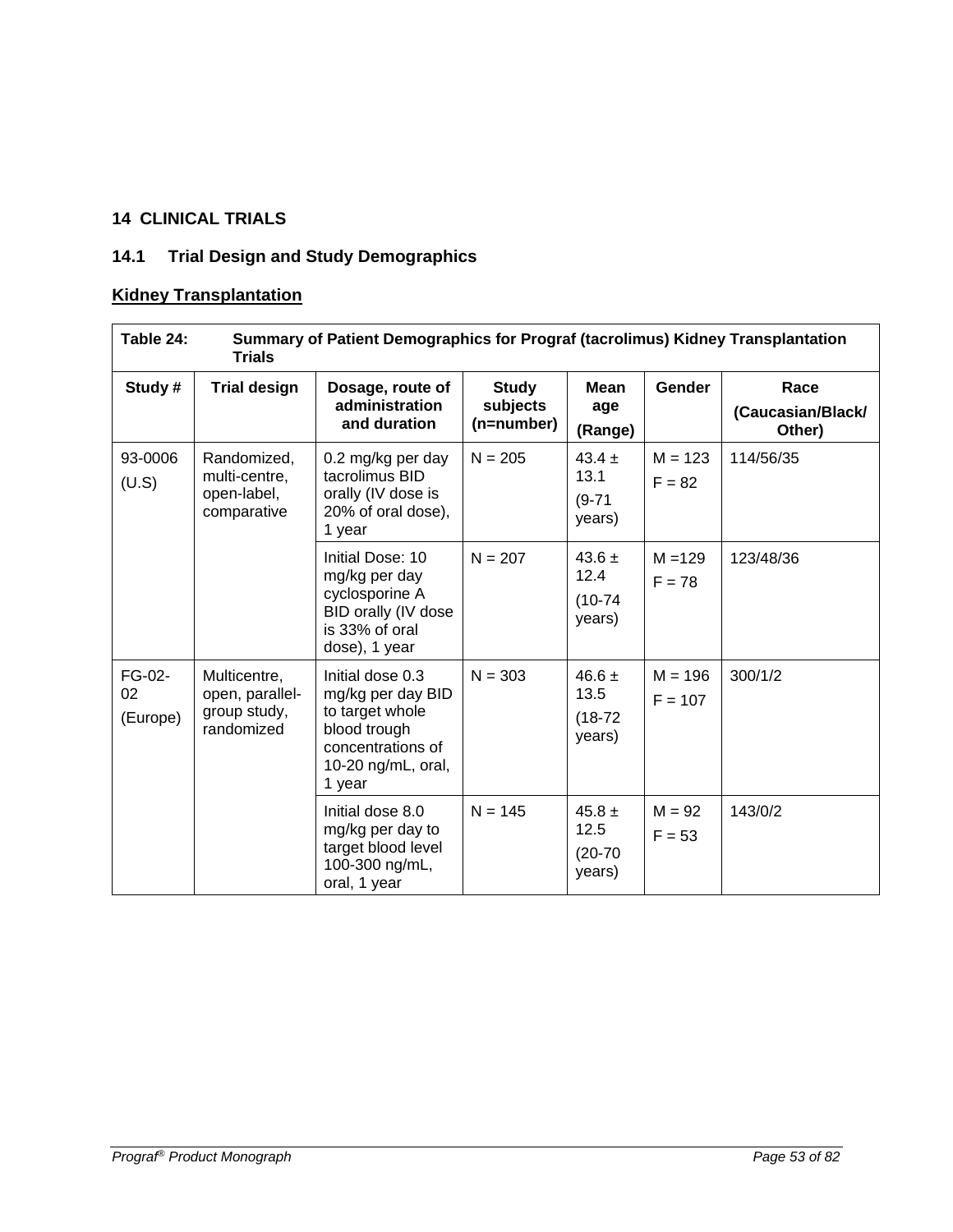# **Liver Transplantation**

| Table 25:<br>Summary of Patient Demographics for Prograf (tacrolimus) Liver<br><b>Transplantation Trials</b> |                                                                                          |                                                                                                     |                                       |                              |                        |                                     |  |  |
|--------------------------------------------------------------------------------------------------------------|------------------------------------------------------------------------------------------|-----------------------------------------------------------------------------------------------------|---------------------------------------|------------------------------|------------------------|-------------------------------------|--|--|
| Study #                                                                                                      | <b>Trial design</b>                                                                      | Dosage, route<br>οf<br>administration<br>and duration                                               | <b>Study</b><br>subjects<br>(n=number | <b>Mean</b><br>age<br>(Range | <b>Gender</b>          | Race<br>(Caucasian/Black/<br>Other) |  |  |
| FPC-<br>FK506-7                                                                                              | Open-label,<br>randomized,<br>multicenter,<br>active<br>comparator,<br>parallel<br>study | Tacrolimus:<br>$0.075$ mg/kg<br>then 0.15<br>mg/kg PO BID<br>or $0.05$ mg/kg<br>IV BID, 360<br>days | $N = 263$                             | 44.0                         | $M = 136$<br>$F = 127$ | 208/13/42                           |  |  |
|                                                                                                              |                                                                                          | CyA*: 1-2<br>mg/kg IV BID, 5<br>mg/kg PO, 360<br>days                                               | $N = 266$                             | 44.0                         | $M = 140$<br>$F = 126$ | 203/14/49                           |  |  |
| <b>GHBA-157</b>                                                                                              | Randomized<br>multicenter,<br>active<br>comparator,<br>open-label,<br>parallel<br>study  | $0.075$ mg/kg<br>then 0.03-0.05<br>IV BID, 360<br>days                                              | $N = 270$                             | 45.7                         | $M = 136$<br>$F = 134$ | 260/2/8                             |  |  |
|                                                                                                              |                                                                                          | CyA*: 1-15<br>mg/kg/day, 360<br>days                                                                | $N = 275$                             | 45.6                         | $M = 158$<br>$F = 117$ | 260/2/13                            |  |  |
| FPC-<br>FK506-9                                                                                              | Open-label,<br>multicenter,<br>rescue use<br>of FK506<br>(tacrolimus)                    | $0.075$ mg/kg<br>then 0.15<br>mg/kg PO BID<br>or 0.05 mg/kg<br>IV BID, 360<br>days                  | $N = 125$                             | 34.7                         | $M = 56$<br>$F = 69$   | 79/18/28                            |  |  |

\*CyA: Cyclosporine A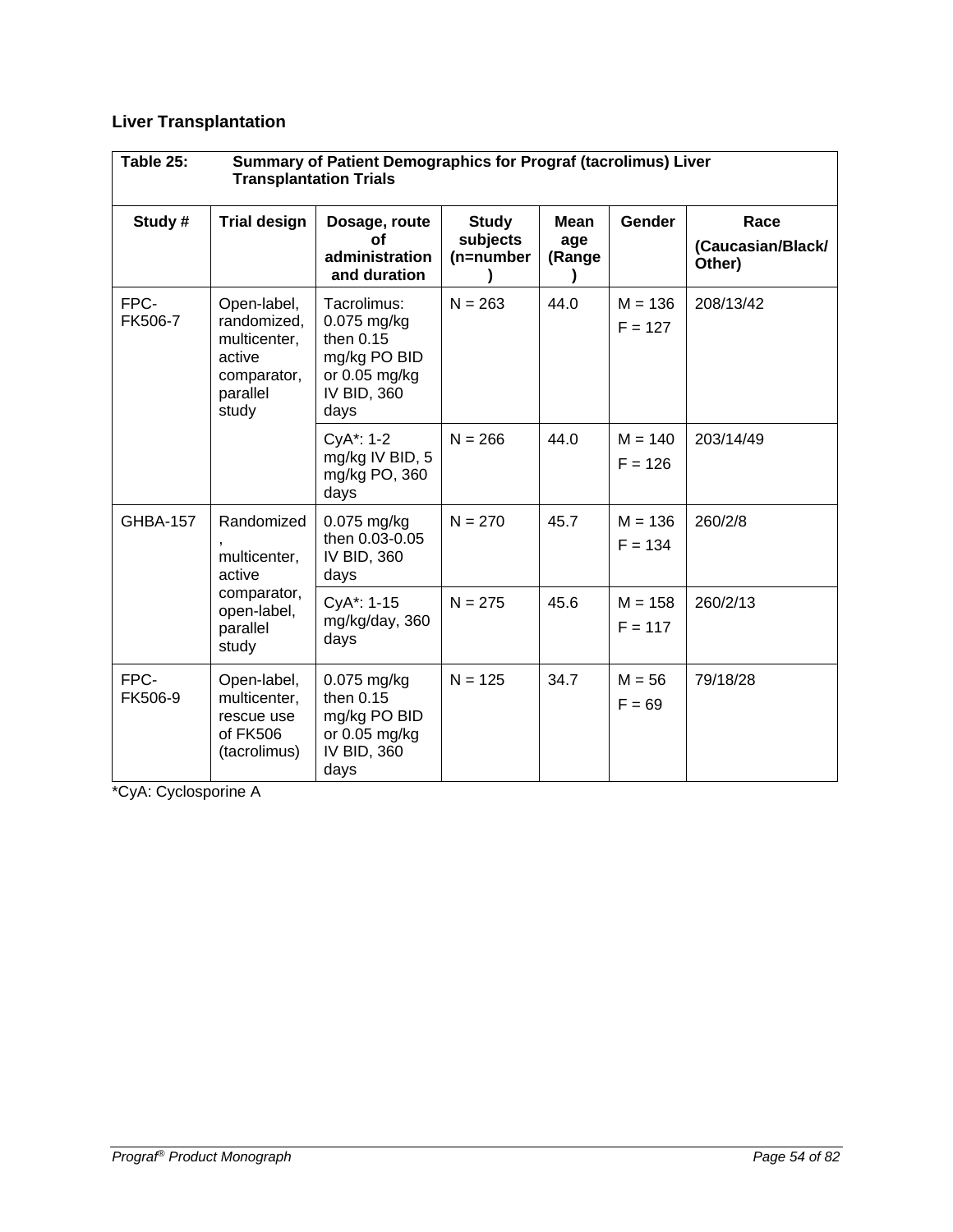# **Heart Transplantation**

| Table 26: | <b>Summary of Patient Demographics for Prograf (tacrolimus) Heart Transplantation</b> |
|-----------|---------------------------------------------------------------------------------------|
|           | Trials                                                                                |

| Study #          | <b>Trial</b><br>design                  | Dosage, route of<br>administration and<br>duration                                                                                                                                                                                                                                                                                                                                                            | <b>Study</b><br>subjects<br>(N) | <b>Mean age</b><br>(Range) | Gender                        | Race<br>(Caucasian/<br><b>Black/Other)</b> |
|------------------|-----------------------------------------|---------------------------------------------------------------------------------------------------------------------------------------------------------------------------------------------------------------------------------------------------------------------------------------------------------------------------------------------------------------------------------------------------------------|---------------------------------|----------------------------|-------------------------------|--------------------------------------------|
| FG-506-05-<br>02 | randomized,<br>parallel-<br>group study | Antibody induction<br>therapy; azathioprine,<br>corticosteroids and<br>tacrolimus.<br>Tacrolimus initial oral<br>dose, 0.075 mg/kg/day.<br>At $\leq$ 3 months post-<br>transplant, tacrolimus<br>blood trough<br>concentrations between<br>10-20 ng/mL. $At > 3$<br>months post-transplant,<br>tacrolimus blood trough<br>concentrations at<br>15 ng/mL.                                                      | 157                             | 50.8<br>±11.0<br>$(18-65)$ | Female:<br>30<br>Male:<br>127 | 153/1/3                                    |
|                  |                                         | Antibody induction<br>therapy; azathioprine,<br>corticosteroids and<br>cyclosporine.<br>Cyclosporine<br>microemulsion: Initial<br>oral dose at 4-6<br>mg/kg/day. At $\leq$ 3<br>months post-transplant,<br>cyclosporine blood<br>trough concentrations<br>between 200-<br>350 ng/mL. At > 3<br>months post-transplant,<br>cyclosporine blood<br>trough concentrations<br>between 100-200 ng/mL<br>thereafter. | 157                             | $50.7 + 9.9$<br>$(18-65)$  | Female:<br>28<br>Male:<br>129 | 151/4/2                                    |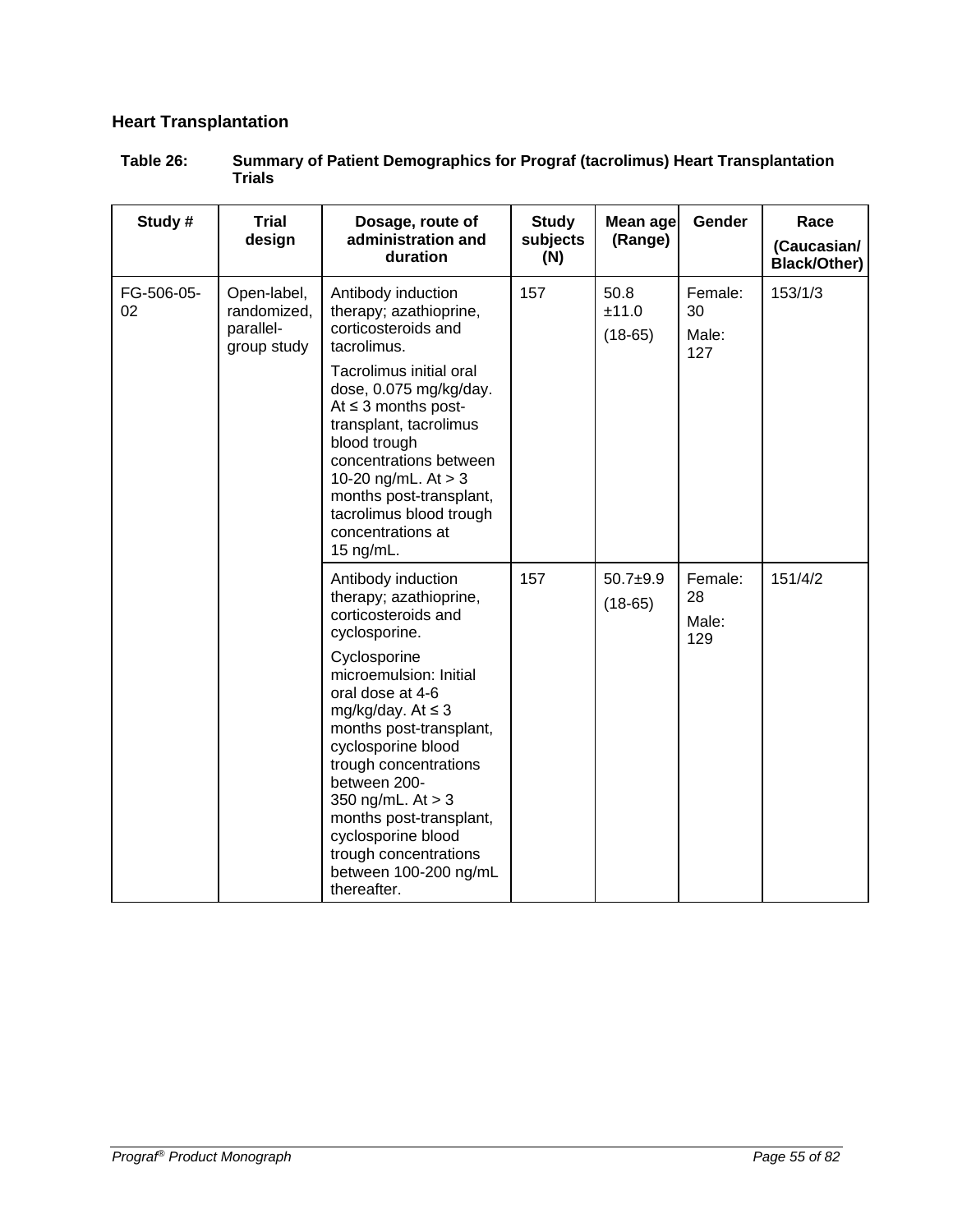| Study#    | <b>Trial</b><br>design                                        | Dosage, route of<br>administration and<br>duration                                                                                                                                                                                                                                                           | <b>Study</b><br>subjects<br>(N) | Mean age<br>(Range)               | Gender               | Race<br>(Caucasian/<br>Black/Other) |
|-----------|---------------------------------------------------------------|--------------------------------------------------------------------------------------------------------------------------------------------------------------------------------------------------------------------------------------------------------------------------------------------------------------|---------------------------------|-----------------------------------|----------------------|-------------------------------------|
| 20-01-003 | Randomize<br>d,<br>Prospective,<br>Multi-center<br>Comparison | Tacrolimus, MMF and<br>steroid treatment<br>therapy<br>Tacrolimus: 2-4 mg/kg<br>per day, in two divided<br>oral doses, within 12<br>hours of transplant.<br>Dosing was adjusted to<br>achieve whole blood<br>concentrations of 200-<br>400ng/mL in the first 3<br>months and 100 to 300<br>ng/mL thereafter. | 113                             | 54.34±10<br>.9<br>$(20-75)$       | $M = 86$<br>$F = 21$ | 95/9/3                              |
|           |                                                               | Cyclosporine, MMF and<br>steroids<br>Cyclosporine: 3 to 5<br>mg/kg per day, as two<br>divided oral doses,<br>within 12 hours of<br>transplant. Dosing was<br>adjusted to achieve<br>whole blood<br>concentrations of 200-<br>400ng/mL in the first 3<br>months and 100 to<br>300ng/mL thereafter.            | 117                             | $51.89 \pm 11$<br>.5<br>$(22-72)$ | $M = 84$<br>$F = 31$ | 91/20/4                             |

#### **Table 26: Summary of Patient Demographics for Prograf (tacrolimus) Heart Transplantation Trials**

### **Rheumatoid Arthritis**

#### **Table 27: Summary of Patient Demographics for Prograf (tacrolimus) Clinical Trials in Rheumatoid Arthritis**

| Study#            | Trial<br>design                                       | Dosage, route of<br>administration<br>and duration                                 | <b>Study</b><br>subjects<br>(n=number) | Mean age<br>(Range) | Gender                | Race<br>(Caucasian/<br><b>Black/Other)</b> |
|-------------------|-------------------------------------------------------|------------------------------------------------------------------------------------|----------------------------------------|---------------------|-----------------------|--------------------------------------------|
| FK-506-<br>RA-001 | Randomize<br>d, double-<br>blind<br>parallel<br>group | Placebo, 1, 3 or 5<br>mg tacrolimus as a<br>single daily oral<br>dose for 24 weeks | $N = 268$                              | $52.0 \pm 10.4$     | $M = 59$<br>$F = 209$ | 253/11/4                                   |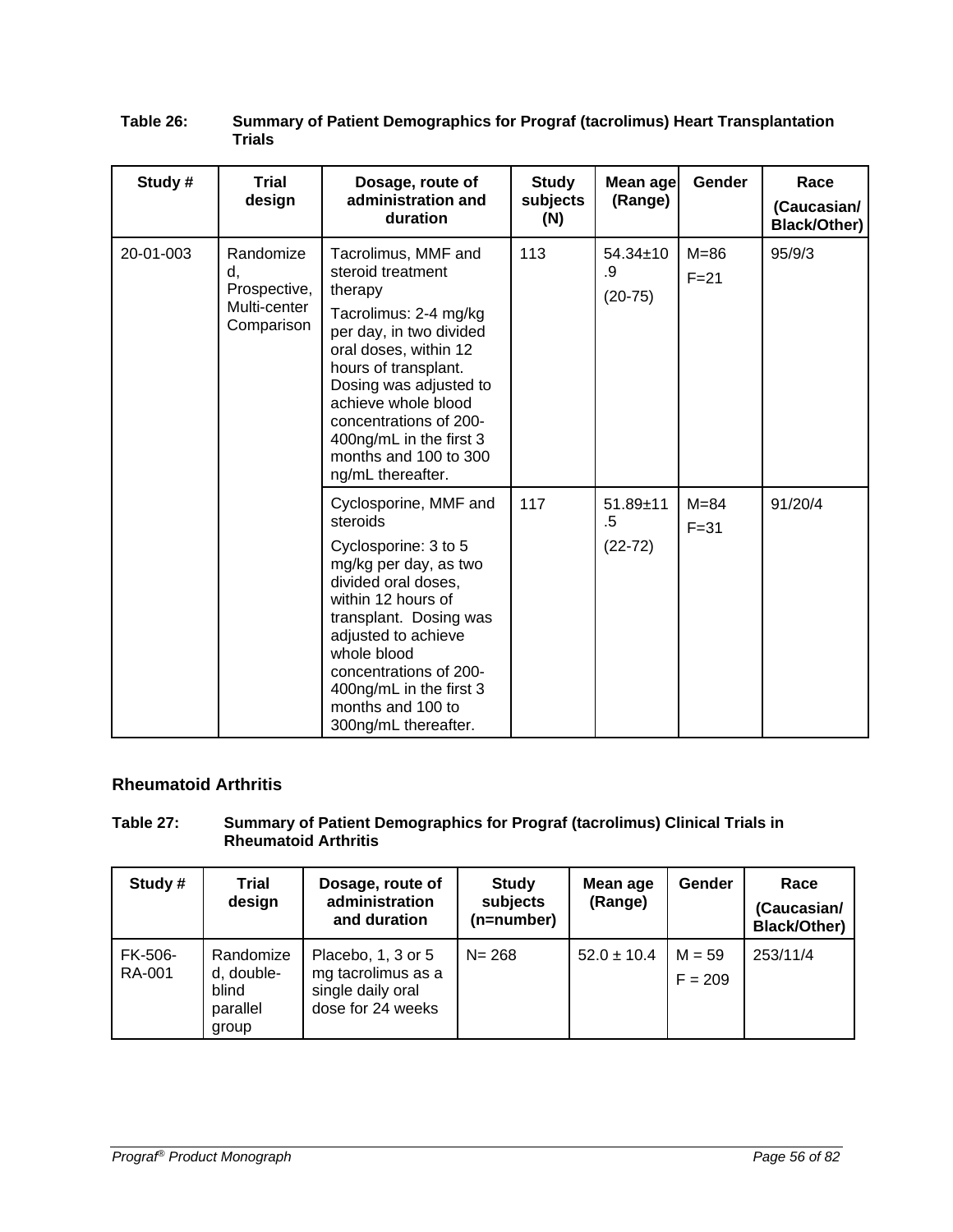| Study #  | Trial<br>design                                       | Dosage, route of<br>administration<br>and duration                                                                                                           | <b>Study</b><br>subjects<br>(n=number) | Mean age<br>(Range) | Gender                 | Race<br>(Caucasian/<br><b>Black/Other)</b> |
|----------|-------------------------------------------------------|--------------------------------------------------------------------------------------------------------------------------------------------------------------|----------------------------------------|---------------------|------------------------|--------------------------------------------|
| 98-0-049 | Randomize<br>d, double-<br>blind<br>parallel<br>group | Placebo, 2 mg<br>tacrolimus, or 3 mg<br>tacrolimus as a<br>single daily dose<br>for 6 months                                                                 | $N = 464$                              | $55.8 \pm 12.25$    | $M = 38$<br>$F = 119$  | 421/25/18                                  |
| 98-0-051 | Open-label,<br>long-term<br>safety<br>study           | 3 mg tacrolimus<br>single daily oral<br>dose for 12 months<br>(roll-over from 98-<br>0-049 in total<br>patient received up<br>to 18 months of<br>treatment.) | $N = 896$                              | $55.7 \pm$<br>11.84 | $M = 242$<br>$F = 654$ | 835/36/25                                  |

### **14.2 Study Results**

### **Kidney Transplantation**

The safety and efficacy of Prograf®-based immunosuppression following kidney transplantation was assessed in two, Phase III randomized, multicentre, non-blinded, prospective studies. The active control groups were treated with cyclosporine-based immunosuppression. These studies were designed to evaluate whether the two regimens were therapeutically equivalent for oneyear patient and graft survival. Based on the results from these two studies, the Prograf-based regimen was found to be therapeutically equivalent to the cyclosporine-based regimen.

In one trial, (Study 93-0006), 412 kidney transplant patients were enrolled at 19 clinical sites in the United States; 205 patients were randomized to Prograf-based immunosuppression and 207 patients were randomized to cyclosporine-based immunosuppression. All patients received prophylactic induction therapy consisting of an antilymphocyte antibody preparation, corticosteroids and azathioprine. Prograf was initiated when renal function was stable as indicated by a serum creatinine  $\leq 4$  mg/dL (353.6 µmol/L). Prograf was initiated a median of 4 days after transplantation. Patients less than 6 years of age were excluded.

In the second trial, (Study FG-02-02), 448 kidney transplant patients were enrolled at 15 clinical sites in Europe; 303 patients were randomized to Prograf-based immunosuppression and 145 patients were randomized to cyclosporine-based immunosuppression. Prograf was initiated within 24 hours of transplantation and was administered with corticosteroids and azathioprine. Patients less than 18 years of age were excluded.

One-year patient and graft survival in the Prograf-based treatment groups were equivalent to those in the cyclosporine-based treatment groups. The overall one-year patient survival (Prograf and cyclosporine combined) was 96.1% in the U.S. study and 94.2% in the European study. The overall one-year graft survival was 89.6% in the U.S. study and 83.7% in the European study.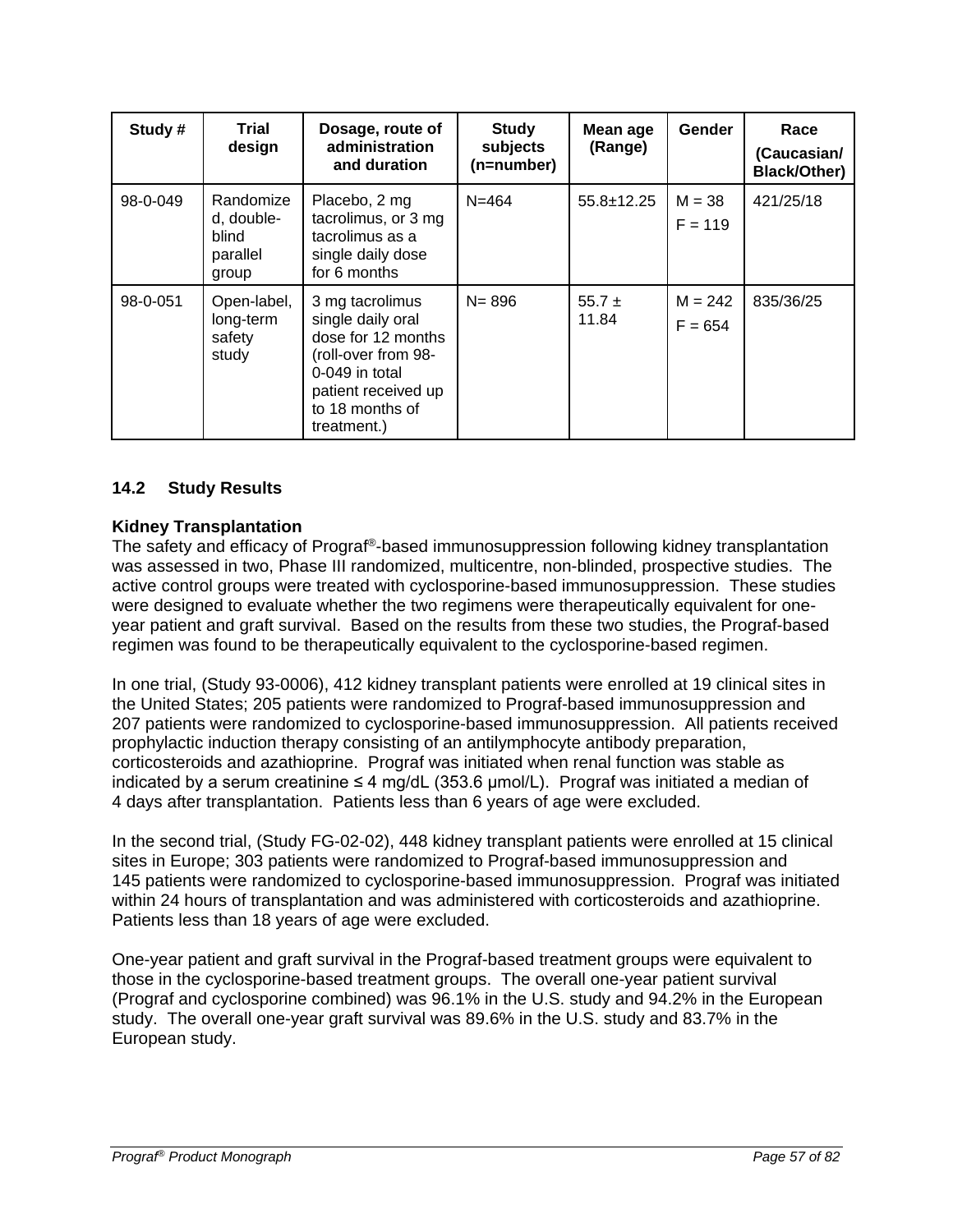The two large, randomized clinical trials demonstrated that significantly fewer tacrolimustreated patients (approximately 16% fewer) experienced an episode of acute rejection during the one-year treatment period compared with cyclosporine-treated patients  $(p < 0.001)$ .

Significantly fewer tacrolimus-treated patients crossed over to cyclosporine therapy due to adverse events and acute rejection episodes compared to cyclosporine-treated patients transferring to tacrolimus therapy ( $p = 0.007$ ). The majority of patients who crossed over from the cyclosporine therapy to tacrolimus therapy were due to rejection ( $n = 27$ ). The majority of patients who crossed over from tacrolimus therapy to cyclosporine therapy were due to adverse reactions ( $n = 13$ ) and rarely for rejection ( $n = 2$ ). Of 27 cyclosporine-treated patients demonstrating acute rejection episodes and transferred to tacrolimus, 21 of these patient rejection episodes resolved (77.8%). Of the 2 tacrolimus patients transferred to cyclosporine due to acute rejection, one of the rejection episodes resolved.

An open-label, rescue study, 93-0003, assessed the effect of tacrolimus on 73 kidney transplant patients with biopsy-proven, corticosteroid-resistant acute rejection. Responses to tacrolimus therapy included improvement in 78% of patients, stabilization in 11% and progressive deterioration in 11%. Patient and graft survival one year-post conversion to tacrolimus was 93% and 75% respectively.

The use of Prograf-based immunosuppression in combination with mycophenolate mofetil or azathioprine was evaluated in a Phase IV, randomized, 3-arm, multicenter, non-blinded, prospective study. A total of 176 deceased donor kidney transplant recipients were randomized to one of three treatment groups; azathioprine, mycophenolate mofetil 1 gram per day or mycophenolate mofetil 2 grams per day in two divided doses. All patients received prophylactic induction therapy consisting of an antilymphocyte antibody preparation and corticosteroids. The respective one year patient survival rates were 98.3%, 94.9% and 94.8% for the three treatment groups of azathioprine, mycophenolate mofetil 1 gram per day and mycophenolate mofetil 2 grams per day in two divided doses. Corresponding one year graft survival rates were 94.9%, 93.2% and 94.8%.

A long-term comparison study of tacrolimus ( $n = 205$ ) and cyclosporine ( $n = 207$ ) in kidney transplantation was conducted as a 5-year follow-up to study 93-0006. The study focused on the long-term impact of tacrolimus therapy. Patient and graft survival rates over the follow-up period were equivalent between tacrolimus and cyclosporine treatment arms (79.1% vs. 81.4% and 64.3% vs. 61.6%, respectively). The estimated graft half-life was 13.3 years for tacrolimus and 11.9 years for cyclosporine. However, the incidence of crossover from cyclosporine to tacrolimus was significantly greater than the crossover from tacrolimus to cyclosporine (27.5% vs. 9.3%).

Kidney function tests showed mean serum creatinine levels were higher among patients treated with cyclosporine than those treated with tacrolimus. Significantly fewer patients in the tacrolimus treatment arm developed serum creatinine levels >1.5 mg/dL (40.4% vs. 62.0%).

The risk of treatment failure (defined as the occurrence of graft loss or discontinuation of randomized drug) was significantly lower among patients treated with tacrolimus compared to those treated with cyclosporine (43.8% vs. 56.3%;  $p = 0.008$ ). Graft failure due to rejection occurred more frequently among cyclosporine-treated patients (22.1% vs. 17.0%). At 5 years, fewer patients receiving tacrolimus-based therapy were treated with antihypertensive and antihyperlipidemia medications. It was found that significantly fewer patients maintained on tacrolimus-based therapy developed hypercholesterolemia compared to those receiving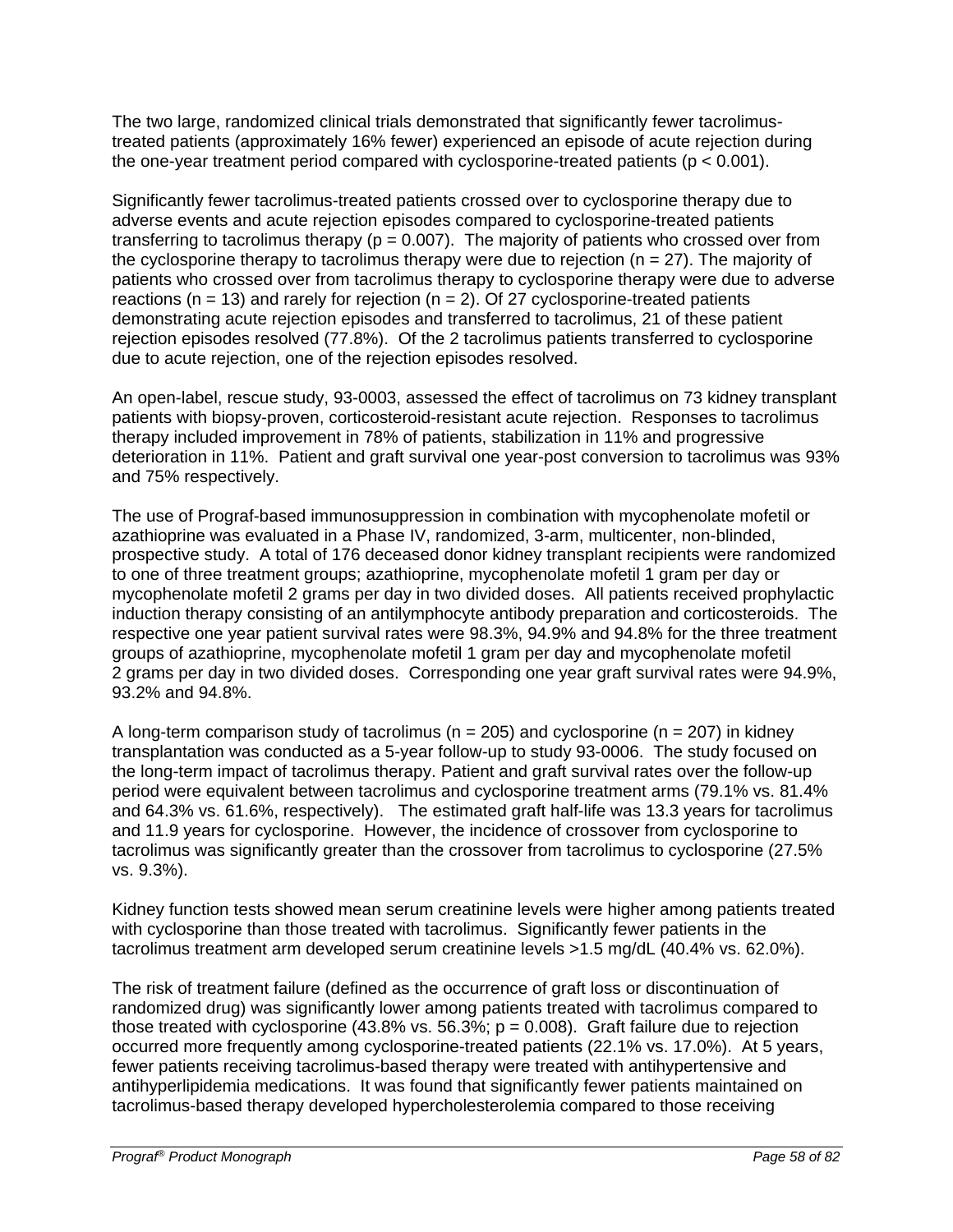cyclosporine (4.7% vs. 17.4%).

### **Liver Transplantation**

The safety and efficacy of Prograf (tacrolimus) administered in combination with adrenal corticosteroids was compared with cyclosporine-based immunosuppressive regimens in two randomized, prospective, open-labelled, multicentre studies after orthotopic liver transplantation. In addition, the efficacy of Prograf as rescue therapy in patients with liver allograft rejection refractory to standard therapy was examined in an open-labelled, nonrandomized, multicentre, historically-controlled trial.

In one controlled trial, (Study FPC-FK506-7), 529 patients were randomized to receive immunosuppression with Prograf (N=263) or cyclosporine-based regimens (N=266). Patient survival was equivalent with Kaplan-Meier actuarial one-year estimates of 88% for both Prograf and cyclosporine-based regimens. Actuarial one-year graft survival estimates were 82% for the Prograf group and 79% for the cyclosporine-based group. The incidences of acute rejection (68% vs. 76%), steroid-resistant rejection requiring treatment with OKT3 (19% vs. 36%), and refractory rejection (3% vs. 15%) were lower in recipients of the Prograf regimen compared with cyclosporine-based regimens (see table below). Cumulative adrenal corticosteroid use was lower in the Prograf group; however, equivalent doses of corticosteroids were not mandated for induction or maintenance in the two arms of the study. Other measures of efficacy, such as liver function tests and Karnofsky scores, showed similar improvement over time in both groups.

| <b>Efficacy Parameters</b>                                                      | Prograf (%) | <b>CBIR*(%)</b> | 95% Confidence<br>Intervals (%) ** |
|---------------------------------------------------------------------------------|-------------|-----------------|------------------------------------|
| <b>Actuarial One Year Patient Survival Estimates</b>                            | 88          | 88              | $-5, 7$                            |
| Actuarial One Year Graft Survival Estimates                                     | 82          | 79              | $-5, 10$                           |
| Incidence of Acute Rejection                                                    | 68          | 76              | $-17.1$                            |
| Incidence of Steroid-Resistant Rejection Requiring<br>Orthoclone OKT3 Treatment | 19          | 36              | $-25, -8$                          |
| Incidence of Refractory Rejection                                               | 3           | 15              | $-18, -6$                          |

\* Cyclosporine-Based Immunosuppressive Regimens \*\* Prograf minus CBIR

In the second controlled study (Study GHBA-157), 545 patients were randomized to receive Prograf combined with adrenal corticosteroids (N=270) as a treatment for prevention of rejection of primary liver allograft patients, compared with cyclosporine-based therapy (N=275).

The estimated one-year Kaplan-Meier patient survival rates were 81% for the Prograf treatment group and 75% for the cyclosporine-based treatment group. One-year estimated Kaplan-Meier graft survival rates were 76% for the Prograf group and 70% for the cyclosporine-based group. The acute rejection rate was 42% for the Prograf group compared with 55% for the cyclosporine-based group. The incidence of refractory rejection was also less in the Prograf group (3%) compared with the cyclosporine-based group (10%). (See table below.) The cumulative amount of adrenal corticosteroids administered to patients in the Prograf group was less than in the cyclosporine-based group.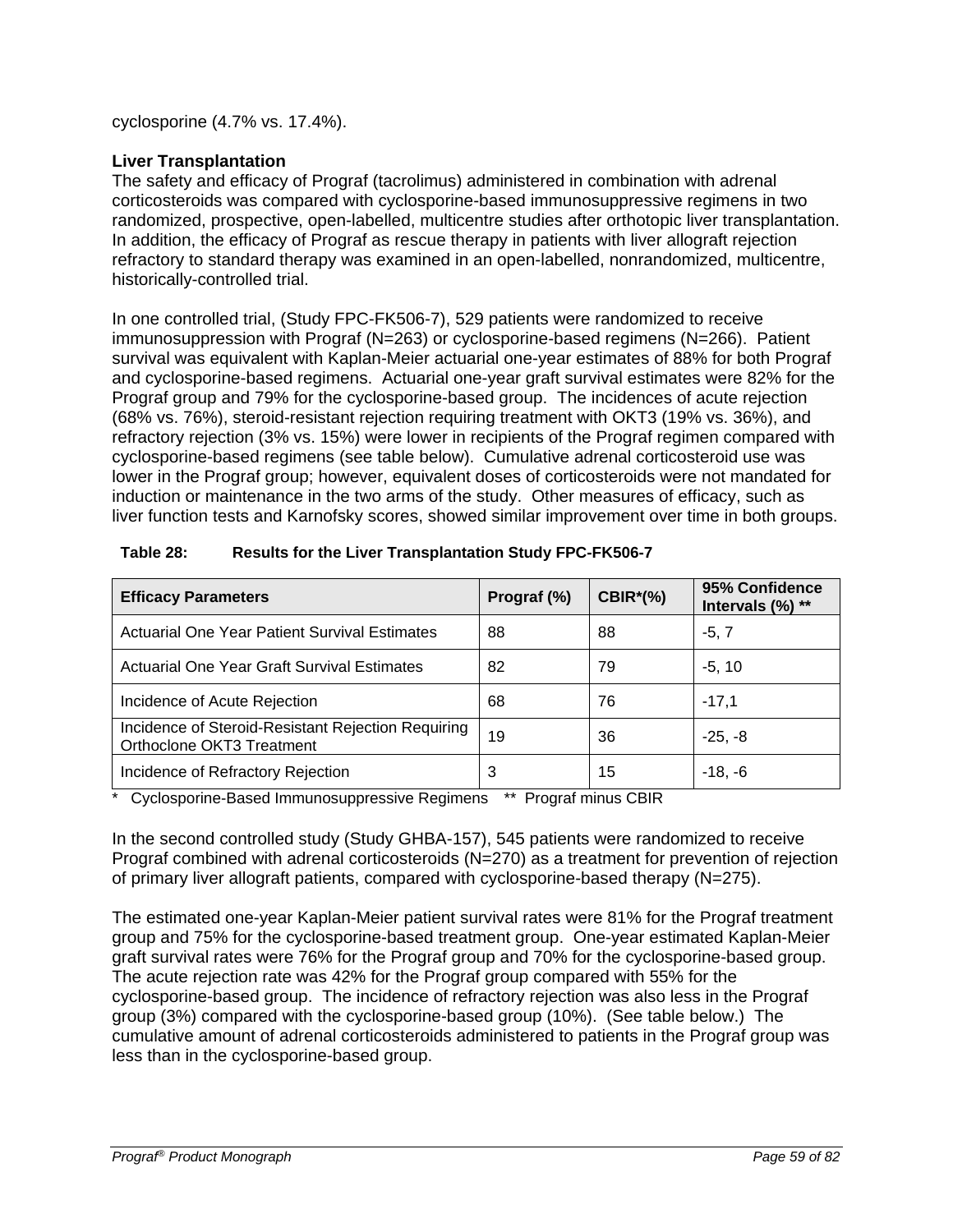| Table 29: | <b>Results for the Liver Transplantation Study GHBA-157</b> |
|-----------|-------------------------------------------------------------|
|-----------|-------------------------------------------------------------|

| <b>Efficacy Parameters</b>                           | Prograf (%) | <b>CBIR* (%)</b> | 95% Confidence<br>Intervals (%) ** |
|------------------------------------------------------|-------------|------------------|------------------------------------|
| <b>Actuarial One Year Patient Survival Estimates</b> | 81          | 75               | $-1, 13$                           |
| Actuarial One Year Graft Survival Estimates          | 76          | 70               | $-1, 14$                           |
| Incidence of Acute Rejection                         | 42          | 54.7             | $-23. -4$                          |
| Incidence of Refractory Rejection                    | 2.6         | 9.2              | $-12, -3$                          |

\* Cyclosporine-Based Immunosuppressive Regimens \*\* Prograf minus CBIR

In a non-randomized historically controlled trial (Study FPC-FK506-9), 125 patients previously treated with cyclosporine-based regimens with refractory acute or chronic liver allograft rejection were treated with Prograf plus adrenal corticosteroids as rescue therapy. Actuarial Kaplan-Meier estimates of survival at one year post-conversion to Prograf were 71% for patient survival and 56% for graft survival. Other measures of efficacy, such as clinical response scores, liver function test, and Karnofsky performance status showed improvement over time after conversion to Prograf.

Study 91-0045 was conducted in the United States to establish a safe and effective reduced dosage regimen for adult liver transplant patients. Patients were randomized to an initial low dose (0.15 mg/kg/day) or an initial high dose (0.30 mg/kg/day) of oral Prograf and all patients received the same initial dose of corticosteroids. Azathioprine was not allowed during the first 42 days of the study. Prograf doses were adjusted upward or downward in the event of rejection or toxicity, respectively. The mean dose in the higher group shifted downward while the mean dose in the lower group shifted upward over time. By study day 42, both groups were receiving similar Prograf doses (0.13 mg/kg/day). At one year post-transplant, patient results based on the two initial dosing groups were as follows:

| Table 30: | <b>Results for the Liver Transplantation Study 91-0045</b> |
|-----------|------------------------------------------------------------|
|-----------|------------------------------------------------------------|

| <b>12 Month Results</b>                      | Low Dose $(n=100)$ | High Dose (n=98)       |
|----------------------------------------------|--------------------|------------------------|
| <b>Patient Survival</b>                      | 91.9%              | 89.7%                  |
| <b>Graft Survival</b>                        | 88.9%              | 85.6%                  |
| <b>Acute Rejection</b>                       | 65.1%              | 49.7%                  |
| Mean Whole Blood Trough Levels of Tacrolimus | 9.6 $ng/mL (n=76)$ | 10.6 ng/mL<br>$(n=67)$ |

Two of 100 patients in the low dose group and 8 of 98 patients in the high dose group discontinued the study due to an adverse event during the first 6 weeks of therapy.

A long-term (5-year) comparison study of tacrolimus (n=263) versus cyclosporine (n=266) in primary liver transplantation was conducted in a 1-year randomized, multicenter trial (FPC-FK506-7) with a 4-year follow-up period.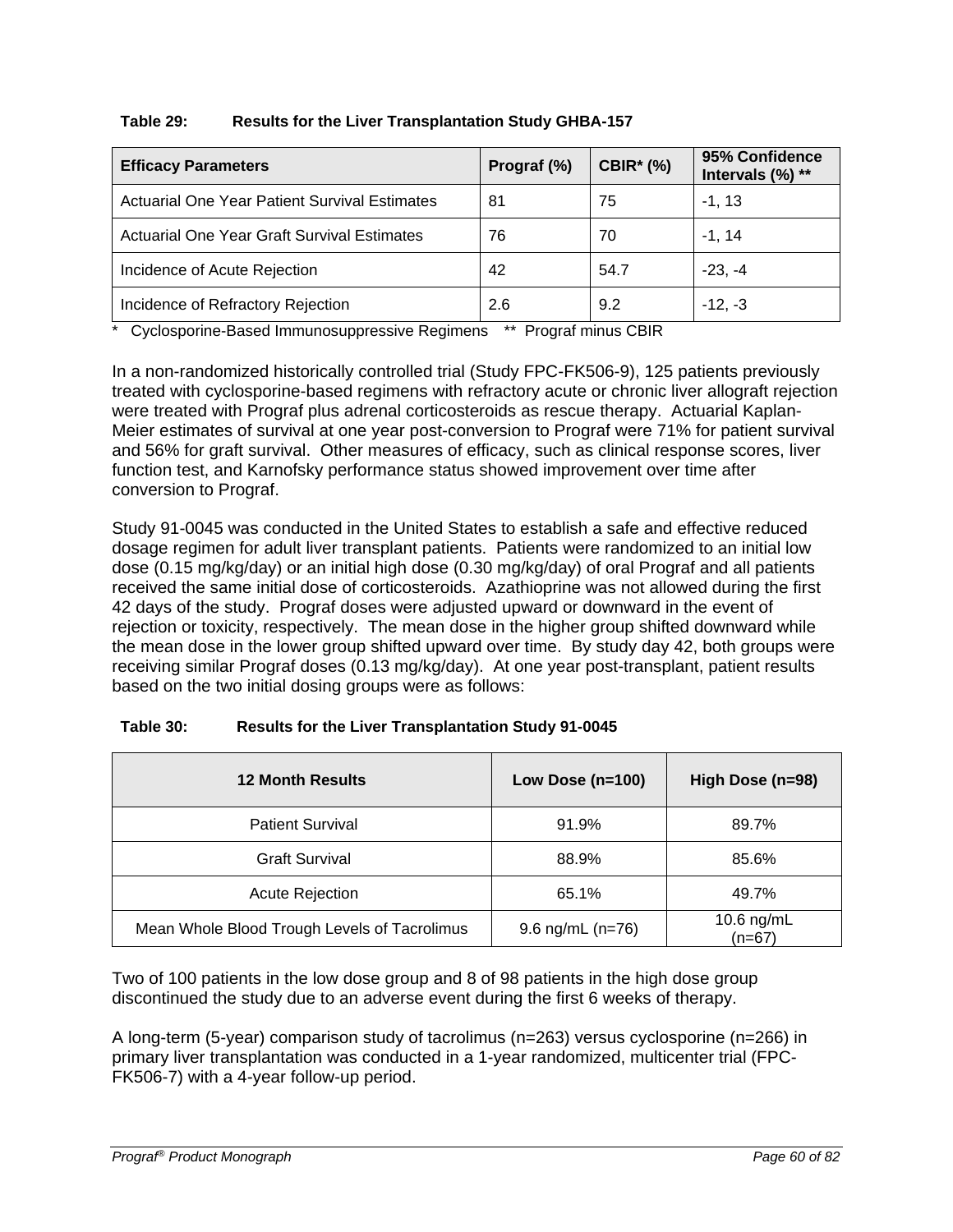The 5-year patient and graft survival rates were comparable among tacrolimus (79.0%, 71.8%) and cyclosporine (73.1%, 66.4%) treatment groups. However, patient half-life survival was significantly longer for tacrolimus-treated patients (25.1  $\pm$  5.1 years vs. 15.2  $\pm$  2.5 years), a similar trend occurred with graft half-life. Patient survival of hepatitis C-positive patients was also significantly longer with tacrolimus treatment (78.9% vs. 60.5%).

During the first year after transplant, patients in the tacrolimus group had a statistically significant lower incidence of acute rejection (68% vs. 76%) and steroid-resistant rejection (19% vs. 36%). There was no significant difference between treatment groups in the following years. The incidence of death or graft loss due to rejection was 3% in both treatment groups over the 5-year follow-up period. The incidence of malignancies, lymphoproliferative disorders, and late infections were low and comparable between treatment groups.

### **Heart Transplantation**

Two open-label, randomized, comparative studies evaluated the safety and efficacy of Prografbased and cyclosporine-based immunosuppression in primary orthotopic heart transplantation. In a Phase III study conducted in Europe, 314 patients received a regimen of antibody induction, corticosteroids and azathioprine in combination with Prograf or cyclosporine modified for 18 months. In the US study, all patients received corticosteroids in addition to Prograf plus mycophenolate (MMF) (113 patients) or cyclosporine modified plus MMF (117 patients) for 1 year.

In the European Phase III study, patient/graft survival at 18 months post-transplant was similar between treatment arms, 91.7% in the tacrolimus group and 89.2% in the cyclosporine group (treatment difference 2.4%; 95% CI: -4.0%, 8.9%). In the US study, patient and graft survival at 12 months was comparable between the treatment groups with 93.5% survival in the Prograf plus MMF group and 86.1% survival in the cyclosporine modified plus MMF group.

In the European Phase III study, the incidence of biopsy-verified acute rejection standardized grade  $\geq$ 1B at 6 months post-transplantation was significantly lower ( $p = 0.029$ , Cochran-Mantel-Haenszel) in the tacrolimus group (54%) compared with the cyclosporine group (66.4%) based on blinded central assessments. The incidence of biopsy-verified acute rejection standardized grade ≥3A at 6 months post-transplantation was significantly lower with tacrolimus-based immunosuppression (29.3%) compared with cyclosporine-based immunosuppression (42%; p = 0.018, chi-square) based on blinded central assessments. The incidence of biopsy-verified acute rejection grade ≥3A with hemodynamic compromise was similar (Prograf: 0.6% vs cyclosporine modified 0%; treatment difference 0.6%; 95% CI: -0.6%, 1.9%).

In the US comparative study, biopsy-verified acute rejection grade ≥3A and biopsy-verified acute rejection grade ≥3A with hemodynamic compromise at 1 year were similar between the treatment groups (Prograf/MMF: 24.3% and 3.7%; cyclosporine/MMF: 35.7% and 7.8%).

### **Rheumatoid Arthritis**

Safety and efficacy of Prograf-based treatment in rheumatoid arthritis patients was evaluated in one Phase II study and two Phase III studies.

The results for the Phase II study, FK506RA-001 and a Phase III study, 98-0-049, depicting the ACR response rates and change from baseline to the end of treatment for individual component scores are depicted below: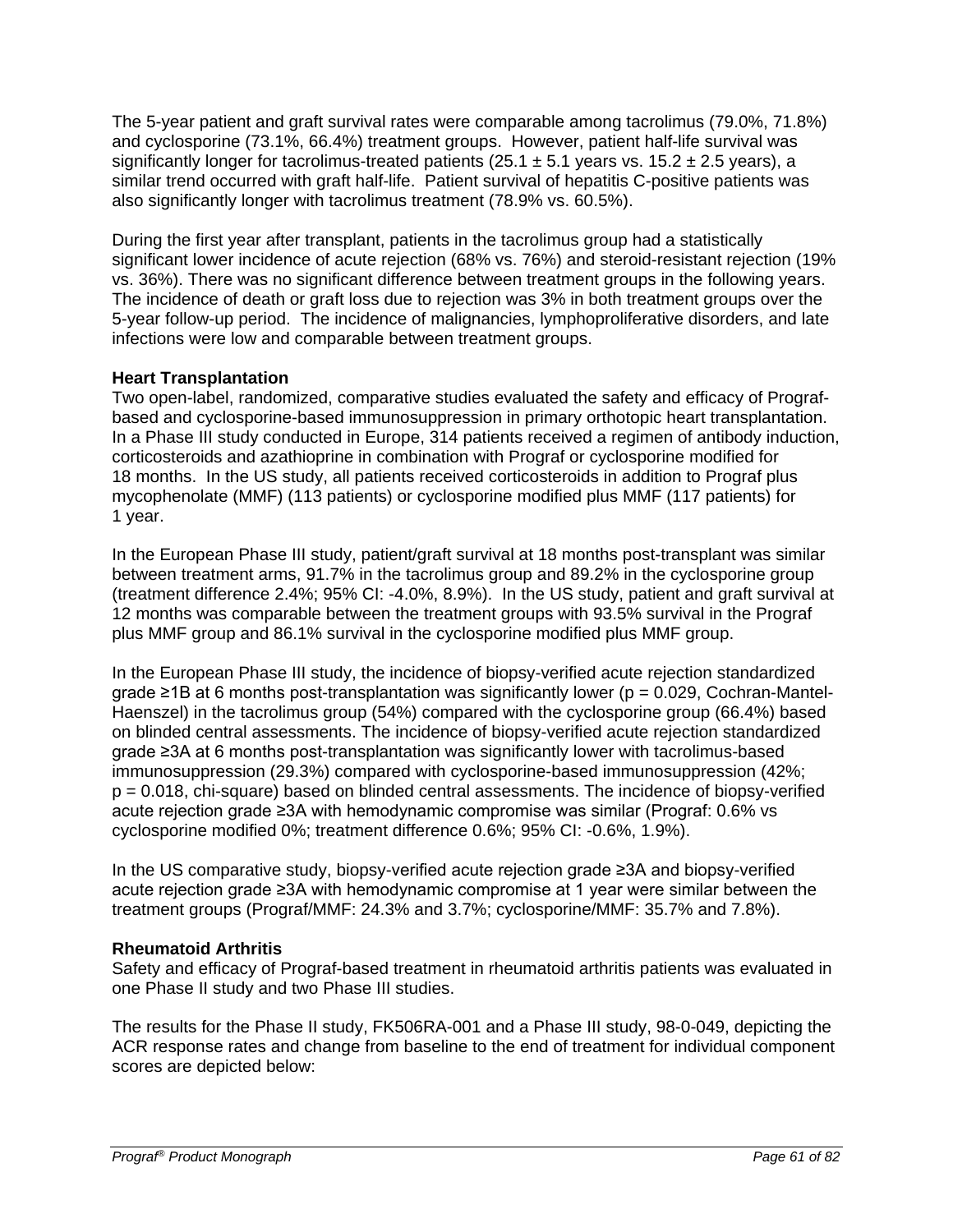| <b>Variable</b>                                                                 | FK506RA-0011   |                 |            |                 | $98 - 0 - 049$ <sup>1</sup> |                 |                 |  |
|---------------------------------------------------------------------------------|----------------|-----------------|------------|-----------------|-----------------------------|-----------------|-----------------|--|
|                                                                                 | <b>Placebo</b> | 1 <sub>mg</sub> | 3 mg       | 5 <sub>mg</sub> | <b>Placebo</b>              | 2 <sub>mg</sub> | 3 <sub>mg</sub> |  |
| <b>ACR20 Response</b><br>Rate                                                   | 15.5%          | 29.9%#          | 34.4%*     | 50.0%***        | 13.4%                       | 21.4%#          | 32.0%***        |  |
| <b>ACR20 Success</b><br>Rate                                                    | 11.3%          | 29.0%#          | 23.4%#     | 40.6%***        | 10.2%                       | 18.8%*          | 26.8%***        |  |
| <b>ACR50 Response</b><br>Rate                                                   | 1.4%           | 14.5%*          | $17.2\%$ * | $14.1\%$ *      | 4.5%                        | 11.7%           | 11.8%*          |  |
| <b>ACR70 Response</b><br>Rate                                                   | <b>NA</b>      | <b>NA</b>       | <b>NA</b>  | <b>NA</b>       | 0.6%                        | $5.2\%$ *       | 3.3%            |  |
| Swollen Joint<br>Count <sup>2</sup> (LS Mean)                                   | $-1.8$         | $-3.8$          | $-5.4*$    | $-6.8**$        | $-1.47$                     | $-4.02*$        | $-5.3***$       |  |
| <b>Tender Joint</b><br>Count <sup>2</sup> (LS Mean)                             | $-0.9$         | $-6.3*$         | $-7.9***$  | $-12.9***$      | $-1.87$                     | $-3.09$         | $-7.25***$      |  |
| Patient's<br>Assessment of<br>Pain <sup>2</sup>                                 | $-5.4$         | $-11.4$         | $-16.2*$   | $-23.7***$      | $-2.13$                     | $-11.3**$       | $-10.6**$       |  |
| Patient's Global<br>Assessment of<br>Disease Activity <sup>2</sup><br>(mm)      | $-3.4$         | $-11.0$         | $-13.5#$   | $-21.1***$      | 2.5                         | $-7.2***$       | $-6.6***$       |  |
| Physician's<br>Global<br>Assessment of<br>Disease Activity <sup>2</sup><br>(mm) | $-10.2$        | $-13.4$         | $-18.5#$   | $-27.8***$      | $-9.0$                      | $-15.8*$        | $-18.2**$       |  |
| Patient's<br>Assessment of<br><b>Physical Function</b><br>$(MHAQ)^2$            | 0.0            | $-0.1$          | $-0.3*$    | $-0.4***$       | 0.09                        | $-0.13***$      | $-0.03*$        |  |
| CRP <sup>2</sup> (mg/dL)                                                        | 0.5            | $-0.3#$         | $-0.8**$   | $-1.7***$       | 0.01                        | $-0.8***$       | $-0.6*$         |  |
| $ESR2$ (mm/hr)                                                                  | 5.1            | $-4.0*$         | $-4.3*$    | $-11.4*$        | 2.6                         | $-4.3**$        | $-8.6$          |  |

#### **Table 31: ACR Response Rates and Change from Baseline to End of Treatment for Individual Component Scores**

<sup>1</sup>Patients who were randomized and received at least one dose of study medication.

<sup>2</sup>Mean change from baseline. ACR20, ACR50 and ACR70: ≥ 20%, ≥ 50% and ≥ 70%, respectively, improvement in tender or painful joint count and swollen joint count and ≥ 20%, ≥ 50% and ≥ 70% respectively, improvement in 3 of the 5 following parameters: patient's assessment of pain, patient's global assessment of disease activity, physician's global assessment of disease activity, patient's assessment of physical function (based on the modified health assessment questionnaire), and an acutephase reactant (erythrocyte sedimentation rate or C-reactive protein). LS Mean: Least square means are based on general linear model analysis with treatment group and DMARD strata included in the model. #p ≤ 0.10, \*p ≤ 0.05, \*\*p ≤ 0.01, \*\*\* p ≤ 0.001. NA: not available

### Phase II Study

In the randomized, double-blind, placebo-controlled study (Study FK-506-RA-001), patients intolerant or resistant to methotrexate were enrolled and were also being treated with corticosteroids, such as prednisone or its equivalent and/or nonsteroidal anti-inflammatory drugs (NSAIDS) and /or analgesics. Patients were randomized to receive one of the following oral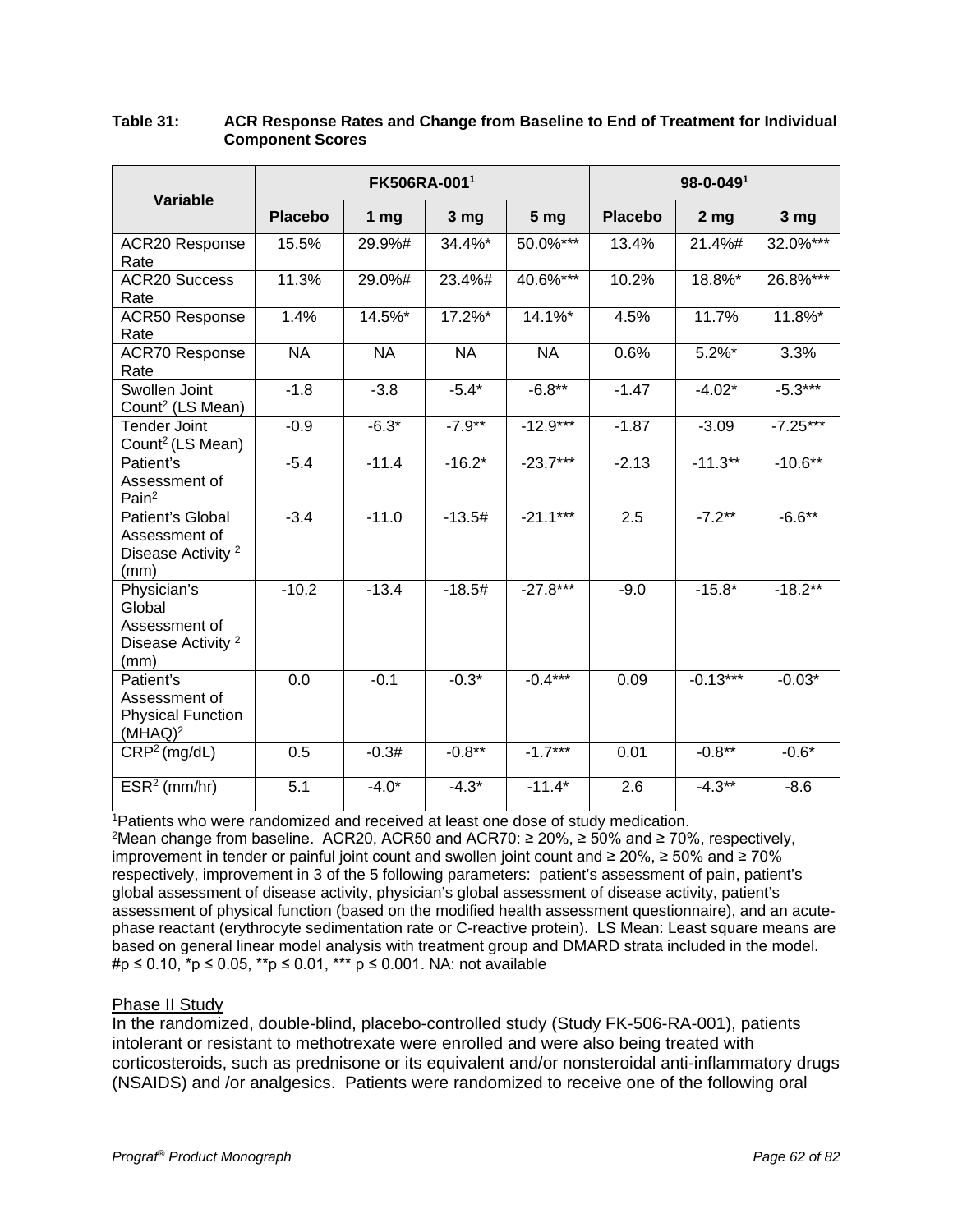doses of study medication capsules: 1 mg FK506, 3 mg FK506, 5 mg FK506 or placebo once a day, for 6 months.

The primary and secondary efficacy endpoints evaluated in this patient population included the ACR20, 50 and 70 responses, as defined by the American College of Rheumatology, for improvement assessment in rheumatoid arthritis at the end of treatment. These criteria are based in corresponding increases of 20, 50 or 70% improvement in tender or painful joint counts and swollen joint counts and a 20%, 50% or 70% improvement in 3 of 5 of the following parameters: patient's assessment of pain, patient's global assessment of disease activity, physician's global assessment of disease activity, patient's assessment of physical function (based on the modified health assessment questionnaire), and an acute-phase reactant (ESR or C-reactive protein (CRP)).

The ACR20 response rate at the end of treatment was higher in all 3 dose groups: 29.0%  $(1 \text{ mg})$ , 34.4%  $(3 \text{ mg})$ , 50.0%  $(5 \text{ mg})$  compared to placebo  $(15.5\%)$ . The response rates in the 3 mg and 5 mg groups were statistically significantly higher than placebo ( $p = 0.013$  and  $< 0.001$ , respectively), while the rate for the 1 mg group was not statistically significant ( $p = 0.058$ ). A difference in ACR20 response rates between placebo and active dose groups was first observed at Week 8, with substantial increases seen in the proportion of patients in the 5 mg group who achieved ACR20 responses during Weeks 12 and 16.

While there were no differences in swollen and tender joint counts in all 3 dose groups at baseline, there was a definite dose response, with the greatest improvement occurring in the 5 mg dose group. Improvement in swollen joint count was significantly higher in the 3 mg and 5 mg groups than in the placebo group ( $p = 0.029$  and 0.002, respectively). Improvement in tender joint counts was significantly greater for the 1, 3 and 5 mg dose groups versus placebo  $(p = 0.022, 0.004, and < 0.001, respectively).$ 

There was a statistically significant linear dose relationship over the 4 groups with respect to ACR20 at the end of treatment ( $p < 0.001$ ), swollen joint counts at end of treatment ( $p = 0.001$ ) and tender joint counts at the end of treatment ( $p < 0.001$ ). The primary efficacy measure indicated a dose response among the Prograf groups, with statistically significantly greater efficacy at the 3 and 5 mg dose levels versus placebo for all primary measures.

### Phase III Studies

In a randomized, double-blind, placebo-controlled study (Study 98-0-049), 465 patients who were concomitantly using prednisone (or its equivalent) and/or NSAIDS and had previously demonstrated resistance or intolerance to one or more disease-modifying antirheumatic drugs (DMARDS), were enrolled to receive either placebo, 2 mg/day or 3 mg/day Prograf, for a duration of 6 months.

Patients treated with Prograf generally experienced notable improvements in the ACR components of tender or painful joint counts, swollen joint counts as well as the physician's global assessment while experiencing either no change or a slight improvement in the other ACR components. The median time required for the first ACR20 response to be detected in the tacrolimus dose group (2 mg/day and 3 mg/day) was approximately 8 weeks and was achieved by approximately 42% of the patient population.

The ACR20 response rate at the end of treatment for the full analysis set was significantly greater in the 2 mg and 3 mg tacrolimus treatment groups as well as the combined treatment groups compared with placebo. The differences between the ACR20 response rates at the end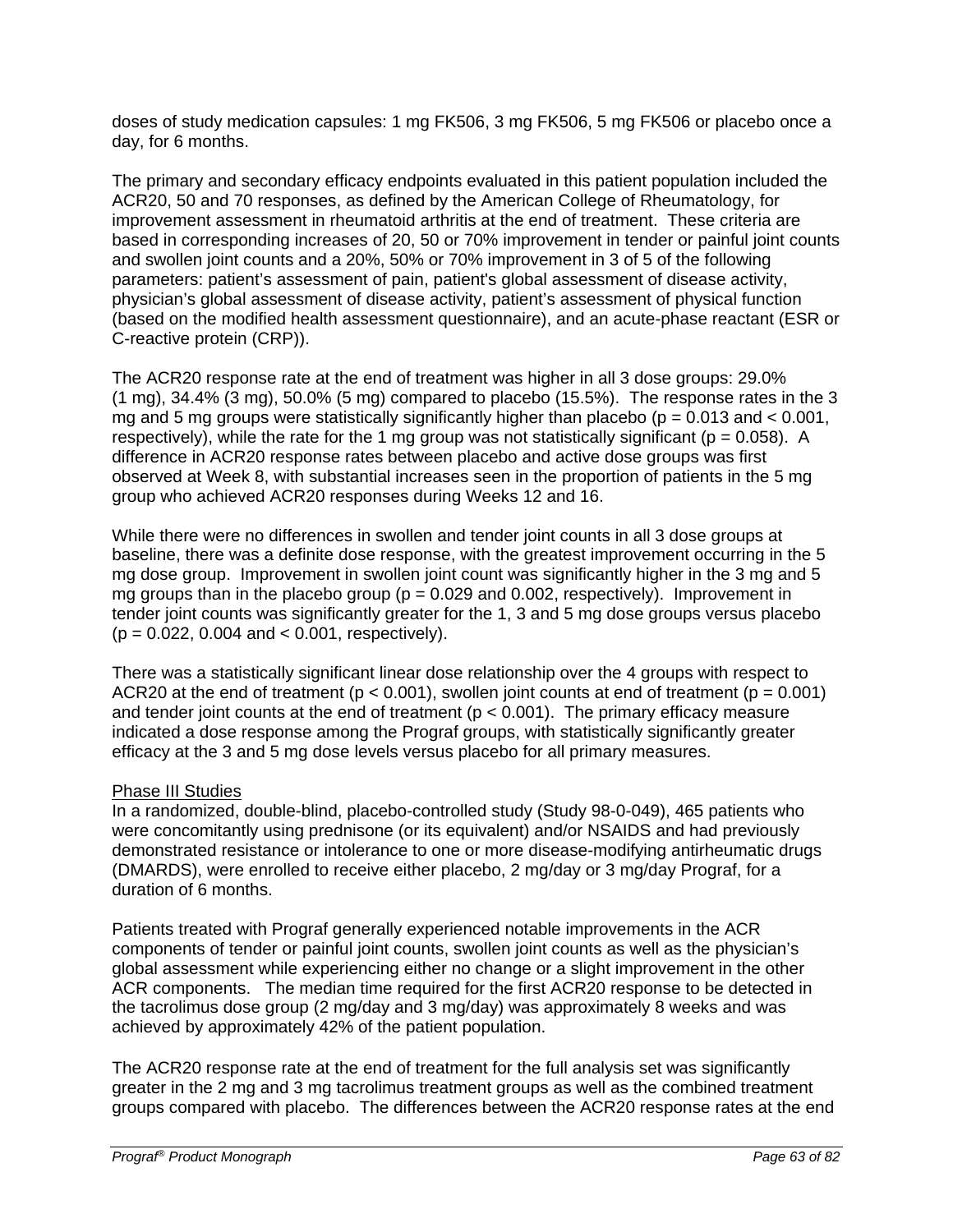of treatment for the 2 mg tacrolimus treatment group and the placebo treatment group were not statistically significant ( $p = 0.0595$ ), while that for the 3 mg tacrolimus treatment group and placebo were statistically significant ( $p = 0.0001$ ). The ACR20 response at the end of treatment demonstrated a dose-response relationship.

Based on the median percent change from baseline to the end of treatment, patients in the 2 mg and 3 mg tacrolimus treatment groups also generally experienced notable improvements in tender or painful joint counts, 10.5% (2 mg) and 30.0% (3 mg) versus 2.2% (placebo) as well as improvements in the swollen joint counts 16.7% (2 mg) and 30.0% (3 mg) versus 5.9% (placebo). With the exception of tender or painful joint counts for the 2 mg tacrolimus treatment group, statistically significantly greater improvements from baseline to the end of treatment in each of the ACR component scores were observed in the 2 mg tacrolimus treatment group, the 3 mg tacrolimus treatment group and the combined tacrolimus treatment group as compared to placebo.

Among DMARD intolerant patients (those patients unable to continue on methotrexate therapy as determined by documented adverse events as judged by the investigator), significantly greater proportions of patients in the combined 2 mg and 3 mg tacrolimus treatment groups achieved ACR20 and ACR50 responses at the end of treatment compared with patients in the placebo treatment group. Among DMARD resistant patients (a patient on 15 mg/wk or more of methotrexate for at least 8 weeks who still presented with active disease), the proportion of patients achieving an ACR20 response at the end of treatment was not significantly different for the 2 mg tacrolimus treatment group or the combined tacrolimus treatment group compared with the placebo treatment group. However, a significantly greater proportion of DMARD resistant patients treated with 3 mg tacrolimus achieved an ACR20 response at the end of treatment compared with placebo. Among tacrolimus-treated patients, ACR20, 50 and 70 response rates at the end of treatment were greater for DMARD intolerant patients compared with DMARD resistant patients.

In the long-term safety study, (Study 98-0-051), an extension of study 98-0-049, patients were treated for a 12 to 18 month duration. These patients demonstrated continued improvement in the ACR20 response rates with an overall response rate at the end of treatment of 37.6%. Approximately 30% of patients experienced an ACR20 response within 3 months of receiving Prograf treatment. The ACR20 response rate was higher among patients who had previously received tacrolimus therapy in 98-0-049, at 45.5% (96/211) than among *de novo* patients enrolled in this study 35.2% (241/685), thereby indicating that those patients receiving a longer duration of treatment experienced a greater rate of response. Two of the greatest improvements in the median percent change from baseline were the ACR component scores at the end of treatment observed for swollen joint counts (47.5%) and tender or painful joint counts (50.0%).

### **15 MICROBIOLOGY**

Not Applicable.

### **16 NON-CLINICAL TOXICOLOGY**

### **Animal Studies**

The primary mechanism of rejection following transplantation involves activation of Tlymphocytes and the subsequent formation of factors such as interleukin-2 (IL-2). Tacrolimus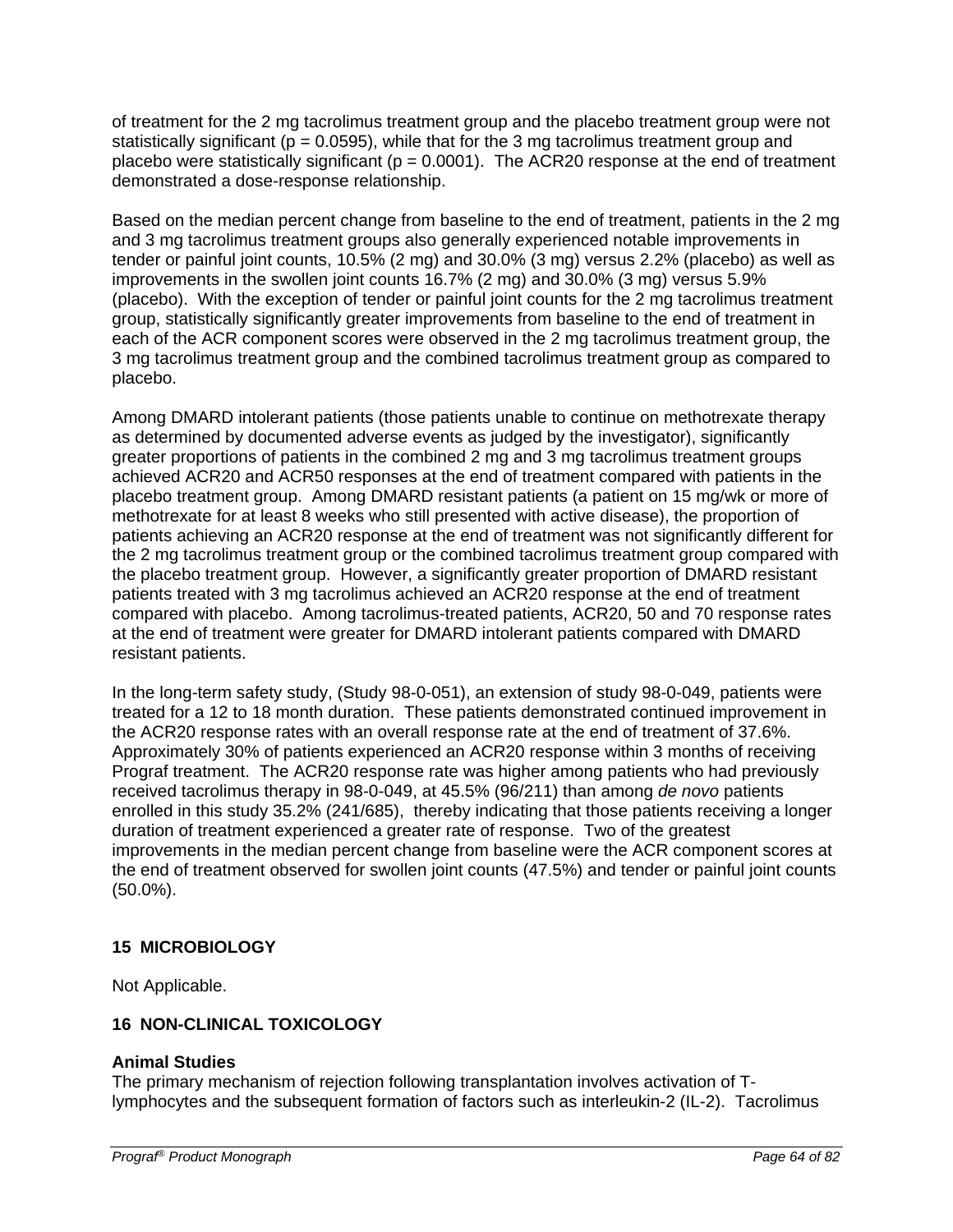inhibits the activation of T-lymphocytes in both animals and humans, especially the activation that is calcium-dependent. The minimum inhibitory tissue culture level of tacrolimus that prevents antigen stimulation of T-lymphocytes is 0.1 nM - 0.3 nM. Tacrolimus interferes with the formation of active transcription factor NF-AT (nuclear factor of activated T-cells) and inhibits the formation of lymphokines such as IL-2, IL-3, IL-4, and interferon-γ. The net result is immunosuppression.

Tacrolimus significantly prolonged host survival and/or graft viability in animal transplant models involving the liver, kidney, heart, small bowel, lung, pancreas, pancreatic islet, bone marrow, skin, limb, cornea, and trachea. A dose range of 0.1 to 1 mg/kg/day PO or IM was used in most studies in various dosing regimens: pre- and post-surgery, short- and long-term administration.

At intravenous doses of 0.32 to 3.2 mg/kg, and at oral doses of 3.2 to 32 mg/kg, tacrolimus showed little effect on general activity and the central nervous system; little or no effect on somatic and autonomic nervous systems and smooth muscle.

Most of the effects shown by IV tacrolimus in dogs and cats were also shown by the tacrolimusplacebo IV formulation. Intravenous tacrolimus at  $\geq 0.1$  mg/kg increased the respiration rate in dogs only; blood pressure was decreased by IV tacrolimus at ≥ 0.1 mg/kg in dogs, to a lesser extent at 3.2 mg/kg in cats, and by PO tacrolimus at 32 mg/kg in rats; heart rate was decreased by IV tacrolimus at ≥ 0.1 mg/kg in dogs, at ≥ 0.32 mg/kg in cats, at 3.2 mg/kg in rats, and by PO tacrolimus at 10 and 32 mg/kg in rats; blood flow in femoral artery of dogs was decreased by IV tacrolimus at ≥ 0.1 mg/kg; carotid artery blood flow was increased at 3.2 mg/kg IV in cats.

Intravenous tacrolimus at ≥ 1.0 mg/kg increased pilocarpine-induced salivary secretion in rabbits and decreased gastric fluid secretion in rats; and, at 3.2 mg/kg, increased accumulation of intestinal fluid and slightly inhibited gastrointestinal transit rate in rats. Intravenous tacrolimus did not affect bile secretion nor produce irritation to gastric mucosa in rats. Gastrointestinal transit rate and accumulation of intestinal fluid in rats were not affected by PO tacrolimus. Bleeding time in mice and prothrombin time and activated partial thromboplastin time in rats were not affected by IV or PO tacrolimus. Tacrolimus did not affect ADP- or collagen-induced aggregation of rabbit platelets, or produce hemolysis in rabbit blood. Oral tacrolimus at 32 mg/kg slightly increased urine volume and Na+ excretion, but not excretion of K+, Cl-, or uric acid, in rats; IV tacrolimus at 3.2 mg/kg had no effect. Oral tacrolimus had no effect on carrageenin-induced paw edema in rats.

When 14C-tacrolimus was dosed orally to pregnant or lactating rats, trace amounts of tacrolimus were found in fetal liver and in breast milk, respectively.

When 14C-tacrolimus was administered to rats, either intravenously or orally, total recovery of radioactivity in urine and feces was over 95%. Trace amounts of unchanged tacrolimus, as well as small amounts of numerous metabolites, were detected in urine, feces, and bile, indicating that the drug is extensively metabolized. In vitro studies identified the main metabolite as 13-demethylated-tacrolimus in animals and humans.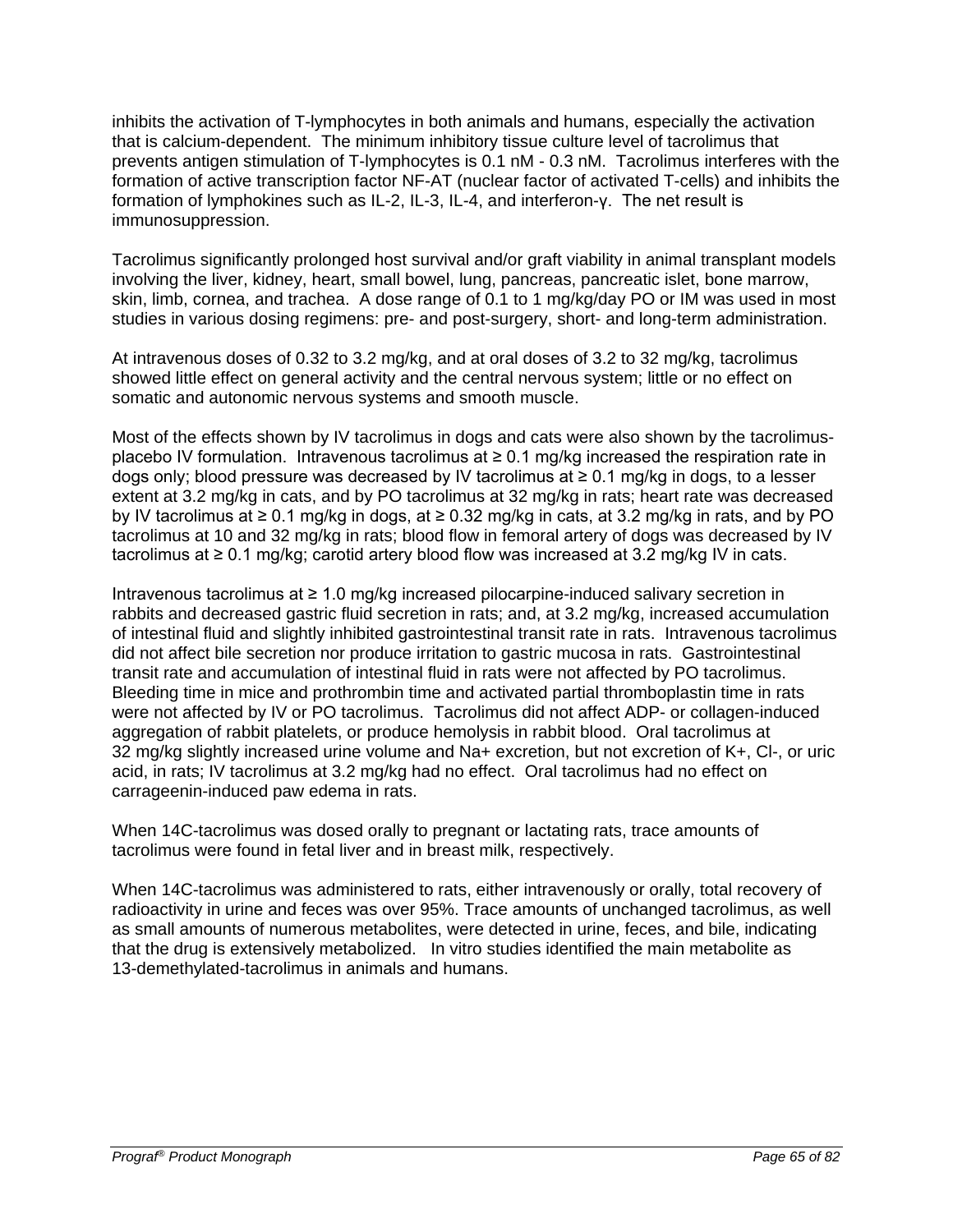### **Acute Toxicology**

| <b>Species</b>                           | No.<br>Group<br>(M/F) | Route  | <b>Dose</b><br>Range<br>(mg/kg) | <b>Overt Signs of Toxicology</b>                                                            | $LD_{50}$<br>(mg/kg)    |
|------------------------------------------|-----------------------|--------|---------------------------------|---------------------------------------------------------------------------------------------|-------------------------|
| Rat, Sprague-<br>Dawley                  | 5/5                   | Gavage | 32-320                          | Tremor, ptosis, salivation,<br>hyperreactivity, decreased<br>spontaneous motility           | $134 \, (M)$<br>194 (F) |
|                                          | 5/5                   | IV     | $10 - 100$                      | Bloody urine, prone position,<br>ptosis, hyperreactivity,<br>salivation, decreased motility | 57.0 (M)<br>23.6(F)     |
| Rat, Sprague-<br>Dawley<br>(21 days old) | 5/5                   | Gavage | 10-320                          | Hyperreactivity, salivation,<br>decreased motility                                          | 70 (M)<br>32-100 (F)    |
| <b>Baboon</b>                            | 1/1                   | Gavage | $5 - 250$                       | Huddled posture, emesis                                                                     | $ND^*$                  |
|                                          | 1/1                   | IV     | $2 - 50$                        | Debility and exhaustion: 1 of<br>2                                                          | $ND^*$                  |

#### **Table 32: Acute Toxicology Studies of Tacrolimus in Rats and Baboon**

\*Not determined

### **Subchronic and Chronic Toxicity**

Both rats and baboons showed a similar toxicologic profile following oral or intravenous administration of tacrolimus. Toxicity following intravenous administration was evident at lower doses than after oral administration for both rats and baboons. Toxicity was seen at lower doses in rats than in baboons. The primary target organs of toxicity were the kidney, pancreatic islets of Langerhans and exocrine pancreas, spleen, thymus, gastrointestinal tract, and lymph nodes. In addition, decreases in erythrocyte parameters were seen. Effects such as atrophy of the spleen, lymph nodes, and thymus may be a reflection of the immunosuppressant actions of tacrolimus. In rats, chronic oral administration of tacrolimus at high doses resulted in changes in sex organs and glaucoma/eye changes.

Rats receiving oral doses greater than 1 mg/kg/day for two and 13 weeks experienced decreased body weight gain, hypersalivation, hematology changes, elevated BUN, atrophy of the thymus and kidney, mineralization of the kidney, vacuolation of the islets of Langerhans, lenticular opacity and degeneration, and prostate contraction. In a 52-week study, the noobservable effect level was 0.15 mg/kg/day PO.

A 4-week oral toxicity study of tacrolimus in immature rats showed a similar toxicological profile; however, the severity of the changes noted appeared to be increased relative to mature animals. The no-observable effect level in immature rats was 0.32 mg/kg/day PO.

Rats receiving intravenous doses showed a dose-dependent decrease in weight gain. Micropathological changes were similar to those seen after oral administration of higher doses, and consisted of thymic, lymph node, and splenic atrophy, vacuolation of the pancreatic islets, reduced colloid and contraction of the prostate and seminal vesicles, uterine wall narrowing, and corticomedullary mineralization in the kidney. The no-observable effect level was 0.032 mg/kg/day IV.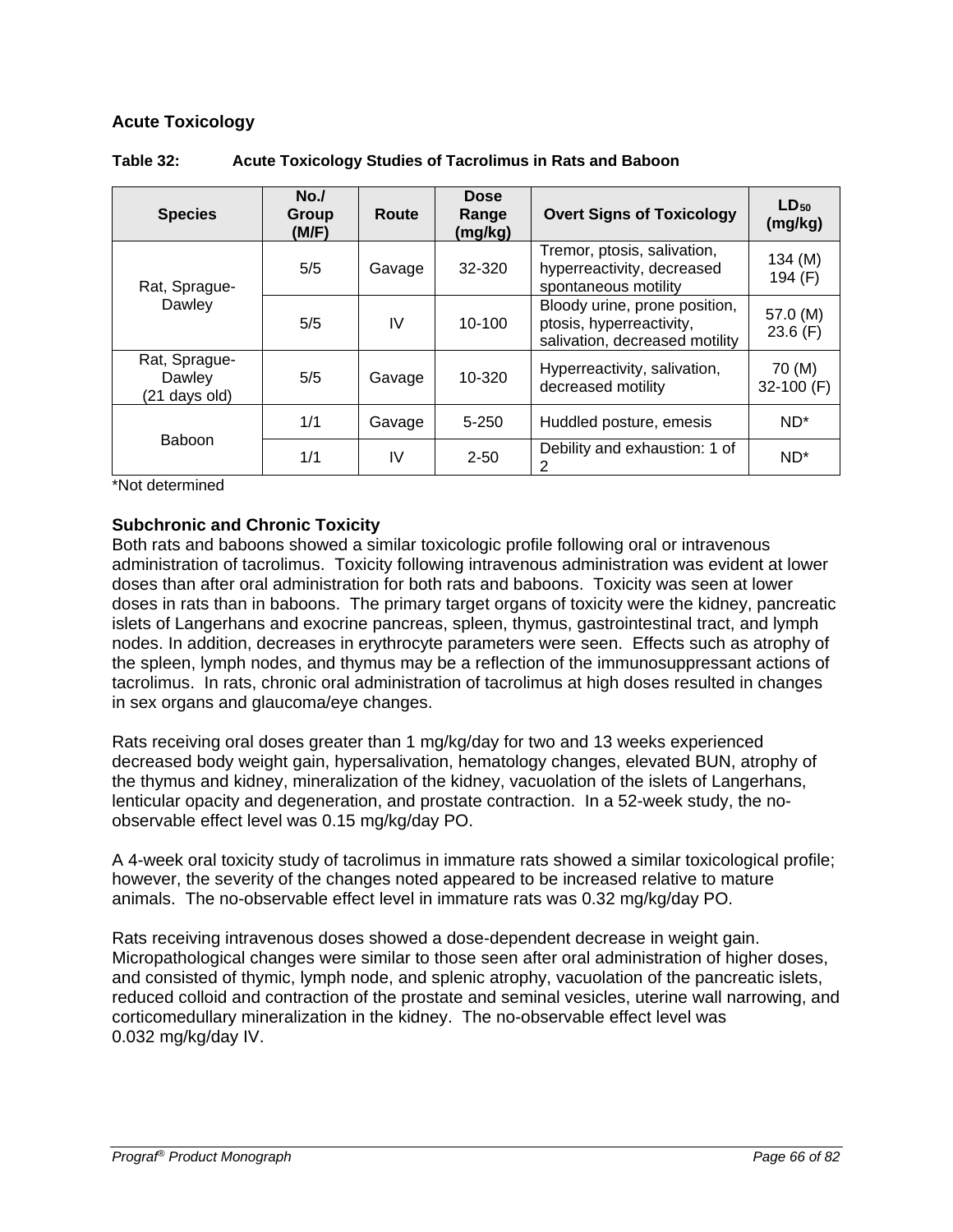Baboons receiving 10 mg/kg/day PO for 4 weeks, showed body weight loss, quiet behaviour, huddled behaviour, pelleted feces, and piloerection. There were no abnormal laboratory findings or lesions.

In a 13-week oral study, body weight gain increased after the first 4 weeks in a manner parallel to that of controls. There were incidences of drowsiness and 4 huddled and/or unnatural posture. Histopathological examination indicated atrophy of the thymus and spleen. The noobservable effect level was 1 mg/kg/day PO.

A second 13-week oral study additionally produced intermittent tremors, unsteadiness, gingivitis, and emesis. There was a slight reduction in packed cell volume and hemoglobin, and a slight increase in clotting time in the high-dosage group animals. Elevations in BUN and blood glucose levels and a reduction in serum cholesterol concentration were dose related. There were increased levels of total reducing substances and glucose, and significant reductions in absolute thymus and pancreas weight in both dosage groups. There were dose-related pathological changes in the thymus (atrophy), spleen (atrophy), lymph nodes (atrophy), pancreas (exocrine cell degranulation or increased eosinophilic islet cells), intestinal tract (lymphoid infiltration, ulceration), and kidneys (interstitial inflammation).

Oral administration to baboons for 52 weeks at doses of 0, 1, 3.2, or 10 mg/kg/day resulted in an initial decreased weight gain, increase in urinary glucose and reducing substances, and pathological changes in the thymus, lymph nodes, and pancreas. The no-observable effect level was 1 mg/kg/day PO.

IV administration of tacrolimus to baboons for 4 weeks at doses of 0.5, 1, or 2 mg/kg/day resulted in overt signs of toxicity in all animals. Body weight gain was reduced and animals displayed quiet behavior, huddled posture, sleepiness, and piloerection. One out of 3 female animals at 2 mg/kg was sacrificed because of overt toxicity. BUN and serum potassium were elevated in animals dosed at 1 and 2 mg/kg. Glucose and total reducing substances were present in urine samples from one animal in each of the treatment groups. Pathological changes were noted in the thymus (atrophy), lymph nodes (atrophy), spleen (atrophy), and pancreatic islets (angiectasis of islets).

### **Carcinogenicity**

No evidence of genotoxicity was seen in bacterial (*Salmonella* and *E. coli*) or in mammalian (Chinese hamster lung-derived cells) *in vitro* assays of mutagenicity. Tacrolimus did not cause unscheduled DNA synthesis in rodent hepatocytes in either the *in vitro* CHO/HGRPT assay of mutagenicity or in the *in vivo* clastogenicity assays performed in mice.

An 80 week study in mice administered tacrolimus at oral doses of 0.3, 1.0 and 3.0 mg/kg/day showed no evidence of tumorigenicity. The 104 week studies in rats administered tacrolimus at oral doses of 0.2, 0.5, 1.25, 2.5 and 5.0 mg/kg/day demonstrated no evidence of tumorigenicity.

The carcinogenicity potential of FK506 has been evaluated in mice and rats. Mice (56/sex) were administered FK506 as a dietary admix at doses of 0 (control), 0 (placebo), 0.3, 1 and 3 mg/kg/day. There was no evidence of any tumorigenic potential of FK506 in this study. Signs of toxicity were evident in the form of reduced bodyweight gain in both sexes receiving 3.0 mg/kg/day and for males receiving 1 mg/kg/day. For males receiving 3.0 mg/kg/day, there was a reduction in the efficiency of food utilization. An increase in mortality for males at 3.0 mg/kg/day was accompanied by pathological findings of minimal adipose tissue and fur staining, evidence of dysfunctional testes/epididymides, prostate glands and seminal vesicles.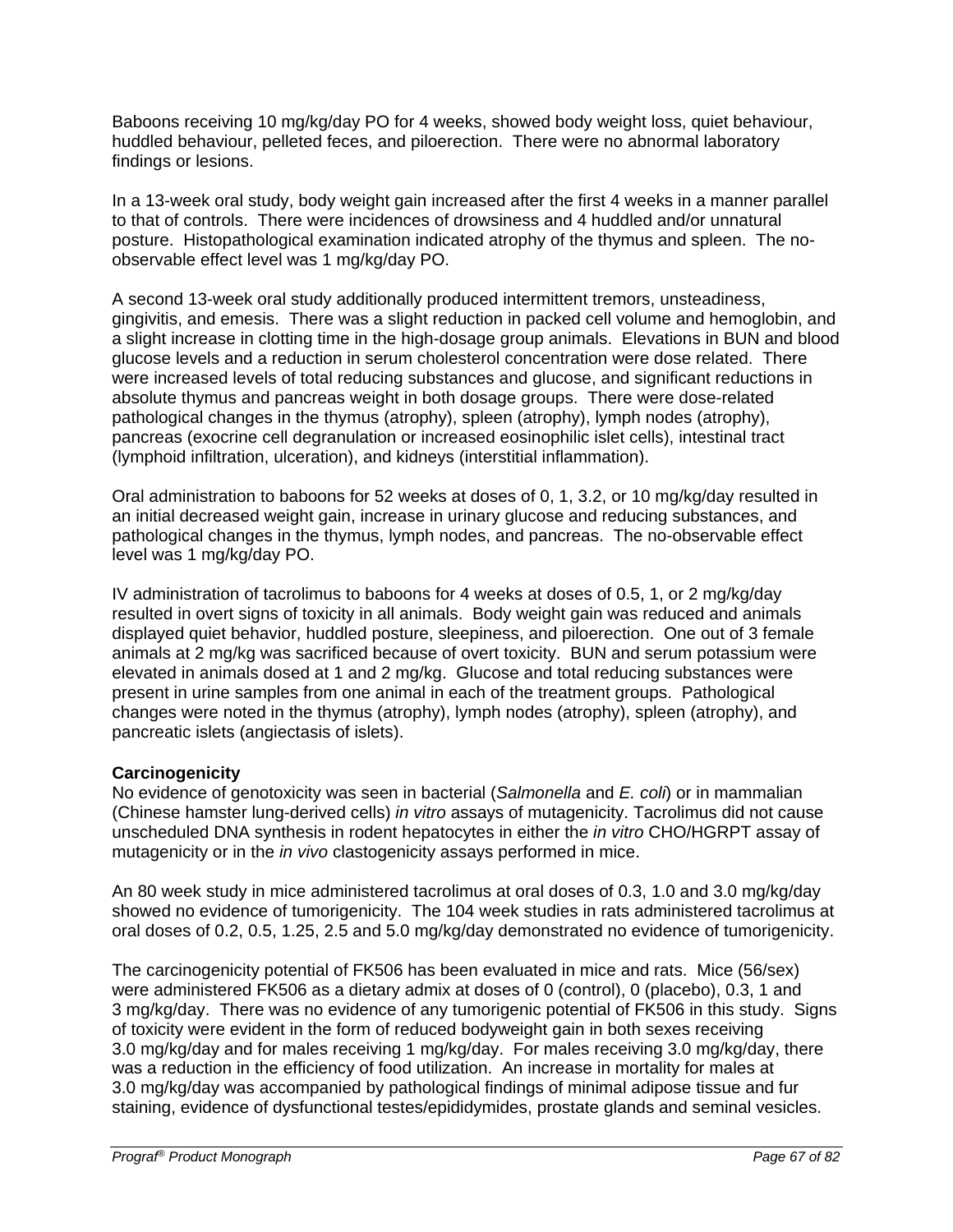Males and females at 3.0 mg/kg/day also demonstrated reduced islets of Langerhans and increased basophilia and cellularity of islets. The no-effect level was considered to be 0.3 mg/kg/day in both sexes. In addition, 1 mg/kg/day was a no-effect level for females only.

Rats (55/sex/group) were administered FK506 as a dietary admix at doses of 0 (basal diet), 0 (placebo), 0.2, 0.5 and 1.25 mg/kg/day. There was no evidence of any tumorigenic potential for FK506 in this study, nor were there any FK506 administration-related effects on factors contributory to death. Evidence of toxicity were reduced body weight gain in both sexes at 1.25 mg/kg/day and in males at 0.5 mg/kg/day. The non-toxic dose level in the study was 0.2 mg/kg/day for males and 0.5 mg/kg/day for females.

FK506 was administered to rats as a dietary admix in the supplementary study, at doses of 0 (placebo) to 50/sex, and 2.5 mg/kg/day (100/sex). In the absence of clear toxicity, at the end of week 26, the FK506-treated group was divided into two groups (50/sex/group). One group received a dose of 2.5 mg/kg/day whereas the dose in the other group was increased to 5.0 mg/kg/day. There was no evidence of tumorigenic potential at either dose level. Evidence of toxicity were dose-related mortality rates, reduced body weight gain and histopathological changes; toxicity was more pronounced in males. There was no non-toxic dose in this study.

### **Reproductive and Developmental Toxicity**

The reproductive toxicity of tacrolimus was evaluated in Segment 1 (rats), Segment 2 (rats and rabbits) and Segment 3 (rats) studies. The results of these studies are summarized below in Table 33.

| Table 33:<br>Reproductive and Developmental Toxicity Studies of Orally Administered<br><b>Tacrolimus</b> |                  |                                                                                                                                             |                                                                                                                  |  |  |  |
|----------------------------------------------------------------------------------------------------------|------------------|---------------------------------------------------------------------------------------------------------------------------------------------|------------------------------------------------------------------------------------------------------------------|--|--|--|
| <b>Study</b>                                                                                             | <b>Oral Dose</b> | <b>Major Findings</b>                                                                                                                       |                                                                                                                  |  |  |  |
|                                                                                                          | (mg/kg/day)      | <b>Parental</b>                                                                                                                             | $F_1$ Offspring                                                                                                  |  |  |  |
| Segment 1, Rat                                                                                           | 0.32             | No observable effect                                                                                                                        | No observable effect                                                                                             |  |  |  |
|                                                                                                          | 1                | Incomplete delivery                                                                                                                         | No observable effect                                                                                             |  |  |  |
|                                                                                                          | 3.2              | ↓Body weight with ↓food<br>consumption<br>↓Male copulatory index<br>↑ Copulatory interval<br>Incomplete delivery<br>↑Female diestrus period | Some lethality;<br>$\downarrow$ Implantation<br>↑Post-implantation loss<br>↓Embryo/offspring viability           |  |  |  |
| Segment 2, Rat                                                                                           | 0.32             | No observable effect                                                                                                                        | No observable effect                                                                                             |  |  |  |
|                                                                                                          |                  | No observable effect                                                                                                                        | ↓Fetal body weight                                                                                               |  |  |  |
|                                                                                                          | 3.2              | Some lethality;<br>$\downarrow$ Body weight with $\downarrow$ food<br>consumption                                                           | $\downarrow$ Fetal body weight<br>↑Post-implantation loss<br>↓ Offspring viability<br>↑Skeletal variations       |  |  |  |
| 2,<br>Segment                                                                                            | 0.1              | ↓Body weight                                                                                                                                | No observable effect                                                                                             |  |  |  |
| Rabbit                                                                                                   | 0.32             | $\downarrow$ Body weight<br>Abortions                                                                                                       | ↑Developmental variations                                                                                        |  |  |  |
|                                                                                                          | 1                | ↓Body weight<br>Abortions                                                                                                                   | TDevelopmental variations<br>↑Post-implantation loss<br>$\downarrow$ Viable fetuses<br>↑Morphological variations |  |  |  |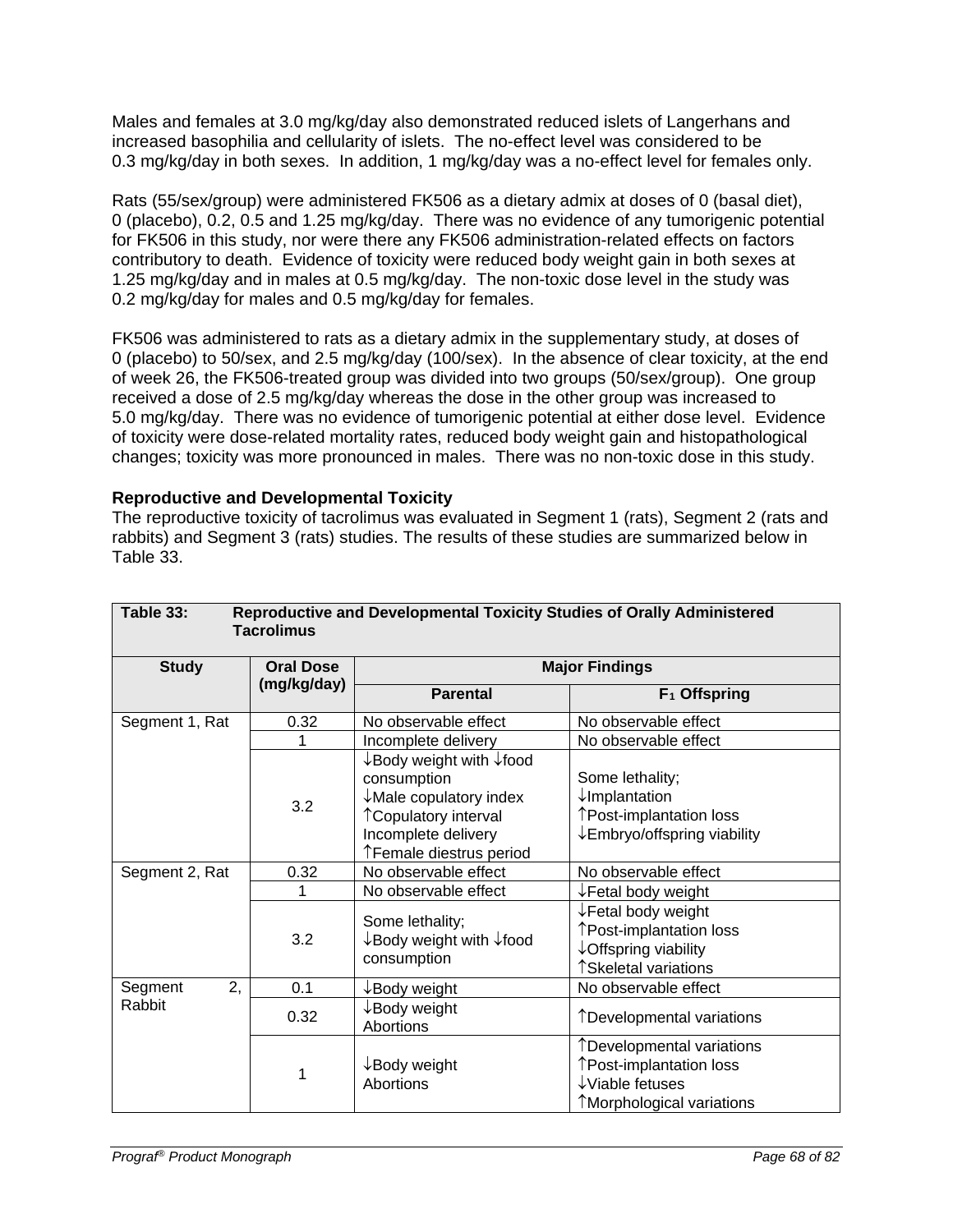| Rat        | ົດດ  | observable effect | No observable effect |
|------------|------|-------------------|----------------------|
| Segment 3, | ∪.ు∠ | No.               |                      |
|            | ◡.∠  | weight<br>√Roq∧   | √Body weight         |

Tacrolimus subcutaneously administered to male rats at doses of 2 or 3 mg/kg/day (1.6 to 6.4 times the clinical dose range based on body surface area) resulted in a dose-related decrease in sperm count.

#### **Special Studies**

The toxicity of tacrolimus degradation products and a dosage form excipient were studied for antigenicity, effects on morphology and function of pancreas, and local irritation in several species. The acute IV toxicity of known heat- and light-degradation products of tacrolimus, a tacrolimus tautomer, related compounds, and a tacrolimus metabolite was assessed in mice. The acute toxicity of these compounds was not greater than that of tacrolimus as bulk drug or as the IV formulation.

Antigenicity studies produced no antibody formation in mice, and no skin reactions, sensitization, or delayed hypersensitivity reactions.

Tacrolimus produced a reversible, dose-dependent, pancreatic islet cell toxicity in rats; there were no effects on pancreatic exocrine function.

The irritation potential of the IV formulation of tacrolimus was similar to that of 0.425% acetic acid.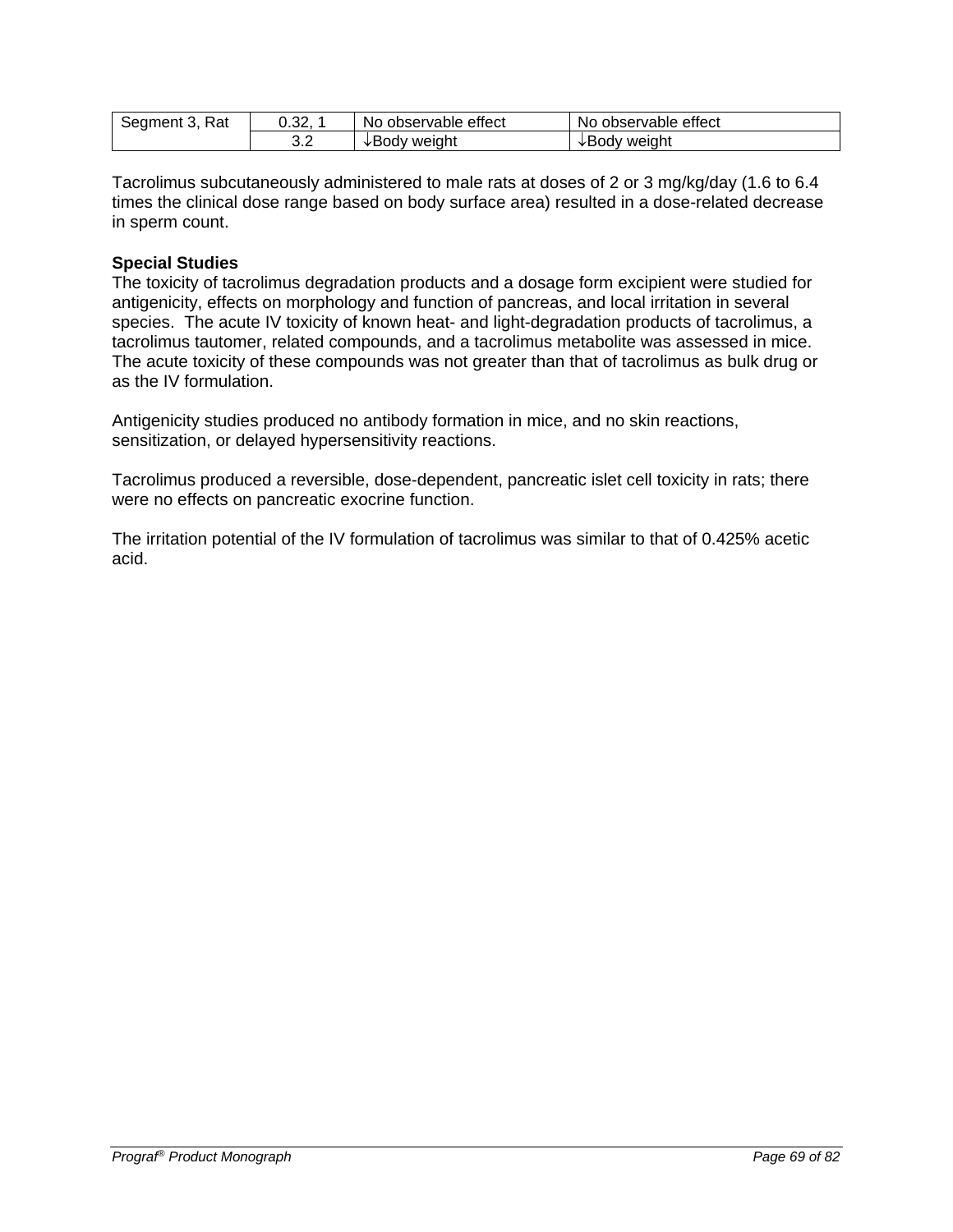# **READ THIS FOR SAFE AND EFFECTIVE USE OF YOUR MEDICINE PATIENT MEDICATION INFORMATION**

#### TRANSPLANTATION

#### **PrPrograf® tacrolimus for injection tacrolimus immediate release capsules, USP**

Read this carefully before you start taking **Prograf®** and each time you get a refill. This leaflet is a summary and will not tell you everything about this drug. Talk to your healthcare professional about your medical condition and treatment and ask if there is any new information about **Prograf®**.

#### **Serious Warnings and Precautions**

- Prograf may increase your chances of getting serious infection and some kinds of cancer.
- Prograf should only be prescribed by doctors with experience in the use of immunosuppressive (anti-rejection) drugs and the management of organ transplants.

#### **What is Prograf® used for?**

- Prograf is used to help prevent organ rejection.
- It is used in patients who have received a kidney, a liver transplant or a heart transplant.
- It is used along with other medicines.
- Prograf is the brand name for tacrolimus immediate release capsules.

#### **How does Prograf® work?**

Your immune system is your body's defence system. Immunity is the way your body protects itself from infections and other foreign material. When you receive a transplant, your immune system recognizes the transplanted organ as foreign and will try to reject it. Prograf is an anti-rejection drug that helps your body accept your transplanted organ.

#### **What are the ingredients in Prograf®?**

Medicinal ingredients:tacrolimus

Non-medicinal ingredients:

Prograf immediate release capsules contain croscarmellose sodium, hydroxypropylmethylcellulose 2910, lactose and magnesium stearate. The 1 mg capsule shell also contains gelatin and titanium dioxide and the 0.5 mg and 5 mg capsule shells also contain gelatin, titanium dioxide and ferric oxide.

Prograf injection contains polyoxyl 60 hydrogenated castor oil and dehydrated alcohol.

#### **Prograf® comes in the following dosage forms:**

Prograf is available in 0.5 mg, 1 mg and 5 mg immediate release capsules.

Prograf solution for injection is available as a 5 mg / mL solution.

#### **Do not use Prograf® if you:**

- are allergic to tacrolimus.
- are allergic to any of the other ingredients in this medication or to a component of the container.
- are allergic to castor oil which is in the Prograf solution for injection only.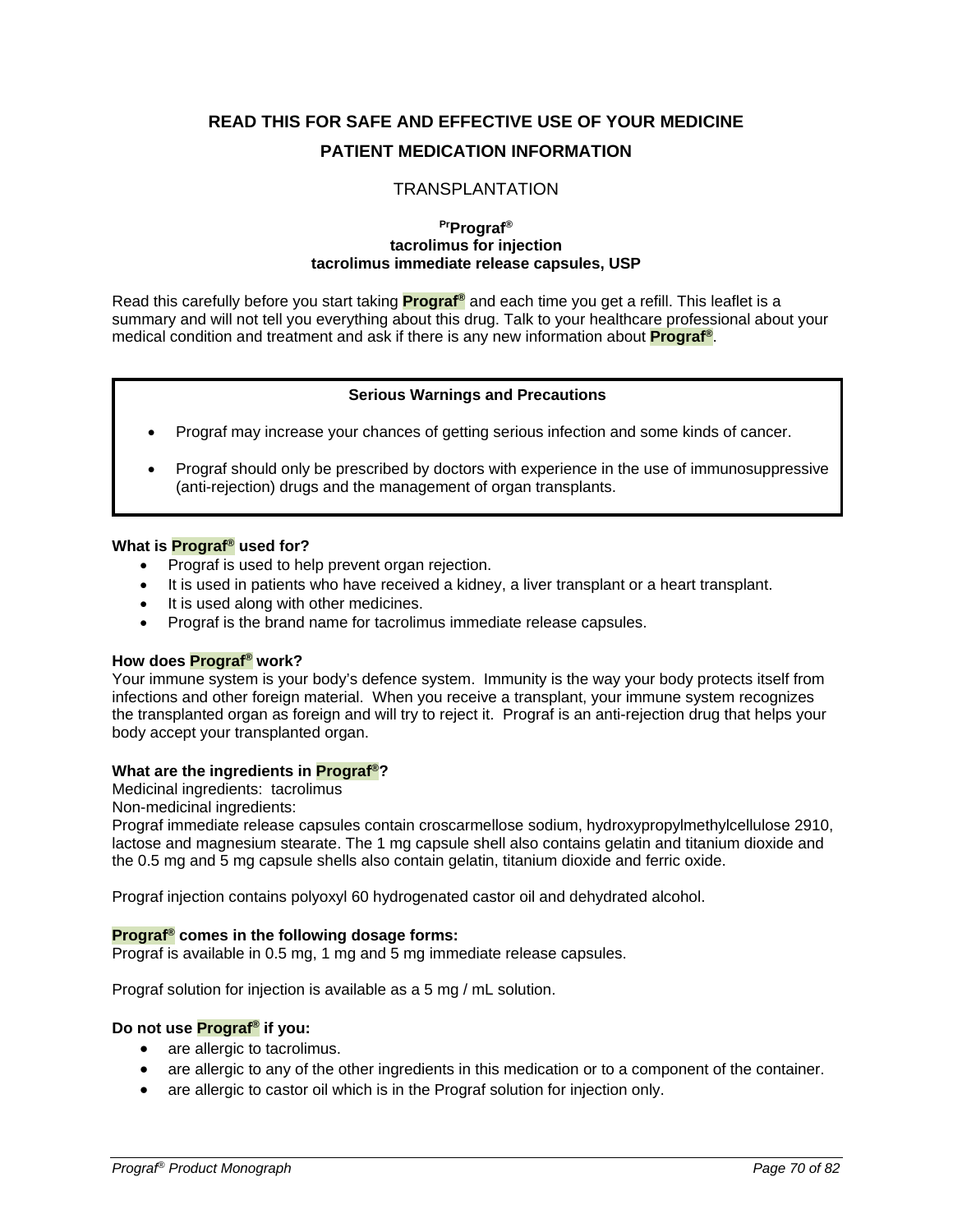**To help avoid side effects and ensure proper use, talk to your healthcare professional before you take Prograf®. Talk about any health conditions or problems you may have, including if you:**

- have heart problems including congenital or acquired QT prolongation.
- have or have had kidney problems.
- have a rare hereditary disease of galactose intolerance, such as the Lapp lactase deficiency or glucose-galactose malabsorption, because Prograf capsules contain lactose.
- are taking a diuretic.
- were previously taking cyclosporine to protect your organ.

#### **Other warnings you should know about:**

#### *Allergic reactions (injection):*

• Prograf injection can cause serious allergic reactions. These may be caused by the castor oil which is part of the Prograf solution for injection. Do not use Prograf solution for injection if you are allergic to castor oil. Tell your doctor if you are allergic to castor oil.

#### *Vaccinations and other medicines:*

- Prograf is often given with other medications. Make sure you know if you are to stop, or continue, other immunosuppressive drugs you had been taking.
- Talk to your doctor if you have had or are planning to have any vaccinations including live vaccines. The vaccination may not work as well as it should or may result in serious side effects.
- You should avoid taking too much potassium while you are taking Prograf. Talk to your doctor if you are not sure if your potassium intake is high.

#### *New onset diabetes:*

• Prograf may cause new onset diabetes in kidney transplant patients. Your doctor may order tests to monitor your blood glucose levels.

#### *General:*

• Be sure that you are taking the correct dose and correct formulation of tacrolimus (Prograf, immediate release capsules) prescribed by your doctor

#### *Pregnancy:*

• Tell your doctor if you are pregnant, think you might be pregnant, are planning to become pregnant, or father a child while taking Prograf. Prograf can cause abnormalities and malformations in an unborn baby. You should not use Prograf if you are pregnant unless advised by your doctor. It is not known if it will harm your unborn baby.

You should use a reliable method of birth control before, during your treatment and for 6 weeks after stopping your treatment with Prograf.

#### *Breastfeeding:*

• Tell your doctor if you are breastfeeding or planning to breastfeed your baby. Prograf can pass into your breast milk. It is not known if this can harm your baby. You should not breastfeed your baby while you are taking Prograf.

#### *Skin protection:*

• Prograf may increase your chances of getting some kinds of cancer including skin cancer. You must protect your skin from sunlight and UV light. Wear protective clothing and use a sunscreen with a high sun protection factor (SPF 30 or higher) while you are taking Prograf.

#### *Driving and using machines:*

• Prograf may cause vision and nervous system problems. Wait until you know how Prograf affects you before driving or using machines.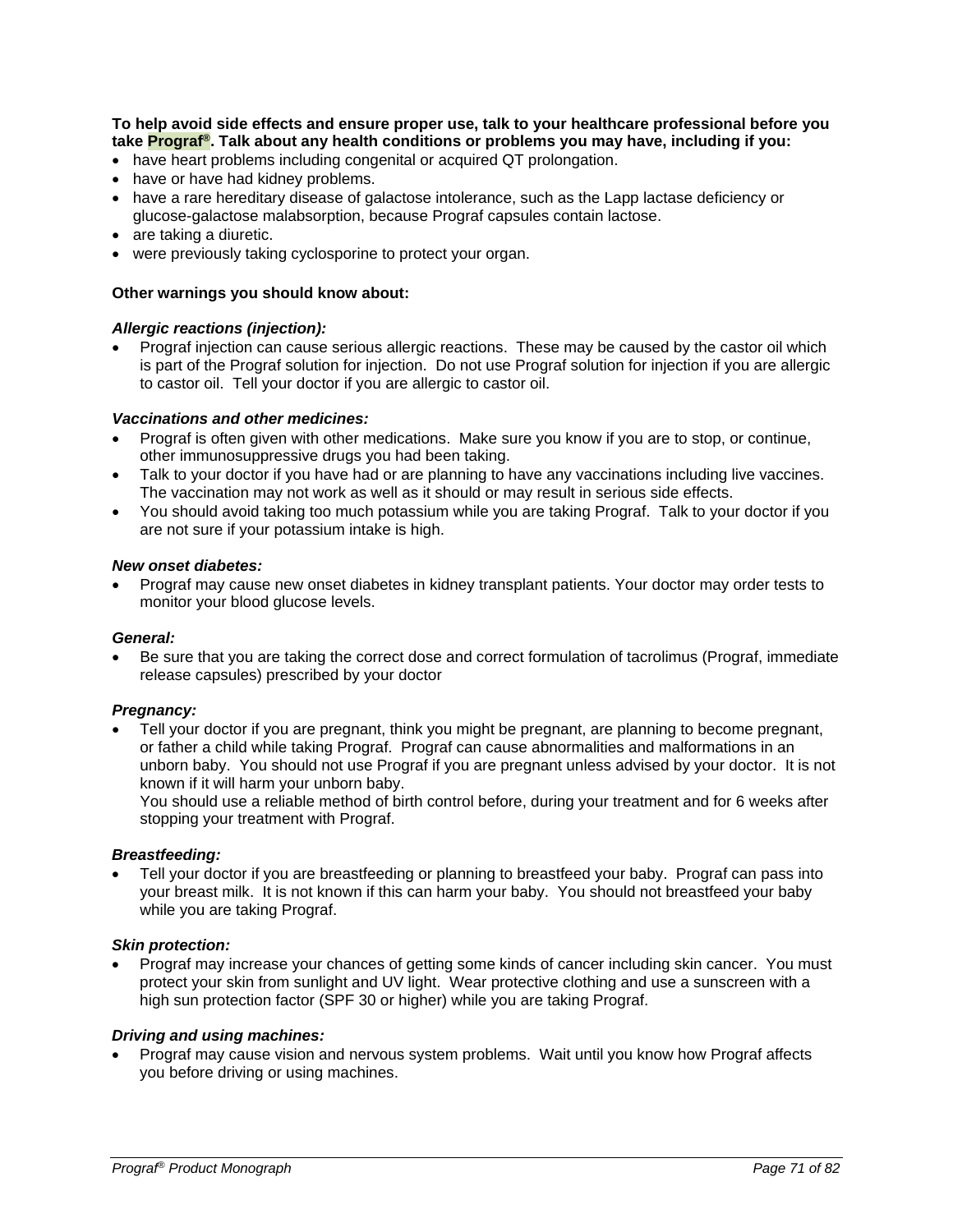**Tell your healthcare professional about all the medicines you take, including any drugs, vitamins, minerals, natural supplements or alternative medicines. Tell all health professionals you see that you are taking Prograf.** 

**The following may interact with Prograf®:**

- Antacids: magnesium aluminum hydrochloride
- Medicines used to treat irregular heart rhythm such as amiodarone
- Medicines used for fungal infections such as clotrimazole, fluconazole, ketoconazole, itraconazole, voriconazole
- Medicines used to treat circulation and heart problems such as diltiazem, nicardipine, nifedipine, verapamil
- Medicines used to treat stomach disorders such as cisapride, metoclopramide, lansoprazole, omeprazole
- Medicines used for bacterial infections such as erythromycin, clarithromycin, troleandomycin
- Other drugs such as bromocriptine, cimetidine, chloramphenicol, cyclosporine, danazol, ethinyl estradiol, methylprednisolone, nefazodone
- Medicines used to treat HIV infection such as ritonavir, nelfinavir, and saquinavir
- Medicines used to treat HCV infection such as sofosbuvir, telaprevir and boceprevir
- Cytomegalovirus (CMV) antiviral medicines such as letermovir
- Anticonvulsant medicines used to control seizure such as carbamazepine, phenobarbital, phenytoin
- Anti-infective medicines used to treat tuberculosis such as rifampin, rifabutin, caspofungin
- Sirolimus, a medicine used to avoid rejection of the kidney transplant
- Potassium sparing diuretics such as amiloride, triamterene, or spironolactone
- St. John's Wort (Hypericum perforatum), an herbal product used for depression
- Schisandra sphenanthera extracts, an herbal product with various uses
- Grapefruits or grapefruit juice

#### **How to take Prograf®:**

#### **Prograf – Capsules:**

- Take Prograf exactly as your doctor has told you to. Your doctor will tell you when and how many times a day to take Prograf.
- Try to take your doses at the same time every day. This will help keep the same amount of Prograf in your body so it can continue to protect your transplanted organ.
- Space your doses of Prograf as evenly as you can throughout the day. For example, if you take Prograf twice a day, doses should be 12 hours apart. Ask your transplant nurse or pharmacist about a dosing schedule that best fits your lifestyle.
- Prograf may be taken with or without food, but it is best to be consistent. Once you decide when you are going to take it in relation to food, do it the same way each time.
- Swallow the capsules whole. Do not cut, crush, or chew the Prograf capsule.
- Avoid contact of your skin or mucous membranes with the tacrolimus powder inside the Prograf capsule. If such contact occurs, wash the skin and eyes.

Make sure that you receive the same tacrolimus medicine every time you collect your prescription. If the appearance of Prograf is not the same as usual, if dosage instructions have changed or if the brand name has changed, speak to your doctor or pharmacist as soon as possible to make sure that you have the right medicine. Serious side effects can occur if you do not take the exact tacrolimus medication that you are supposed to take. You need to be taking the exact tacrolimus medicine prescribed to you by your doctor to ensure that your organ is protected.

#### **Prograf – Solution for Injection:**

- If you are receiving the Prograf solution for injection, it will be given to you by your doctor.
- Your doctor will make sure that Prograf is prepared correctly before it is given to you.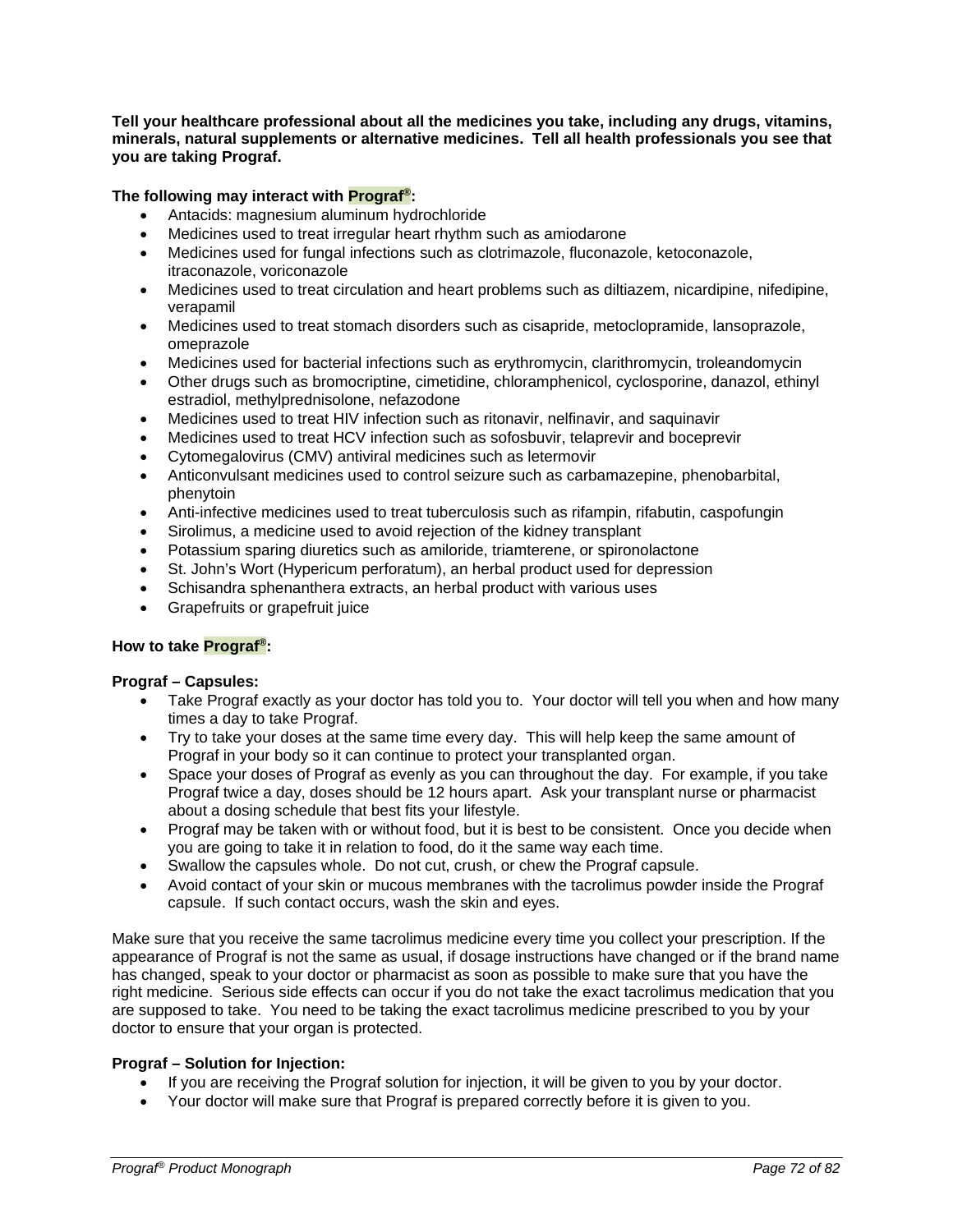- It will be infused into your vein.
- Follow all instructions given to you by your doctor.

# **Usual dose:**

Your doctor will give you specific instructions about how much Prograf you should take each day. Your doctor has decided the dose you should take based on your medical condition and response to the drug. **It is very important to take the exact amount of Prograf that your doctor has told you.**

Blood tests are one of the ways your doctor decides how much Prograf you need. Based on these tests and your response to Prograf, your doctor may change your dose from time to time. **Do not change your dose on your own.**

### **Overdose:**

If you think you have taken too much Prograf, contact your healthcare professional, hospital emergency department or regional poison control centre immediately, even if there are no symptoms.

## **Missed Dose:**

Missing even a few doses of Prograf may cause your body to reject your transplanted organ. That is why it is very important to take each dose as your doctor prescribed. If you have trouble remembering doses, or if you are not sure how to take them, talk to your doctor. Be sure to discuss any concerns you have about taking Prograf as prescribed.

If you do miss a dose of Prograf, do not try to catch up on your own and take a missed dose. Instead, call your doctor or pharmacist right away for advice. Ask your doctor ahead of time what to do about missed doses.

Never allow your medication to run out between refills. Be sure to take enough medication with you when you will be away from home for a long period of time.

## **What are possible side effects from using Prograf®?**

These are not all the possible side effects you may feel when taking Prograf®. If you experience any side effects not listed here, contact your healthcare professional.

Common side effects may include:

- Anxiety
- **Constipation**
- Diarrhea
- Edema (swelling) of the legs and arms
- Headache
- Insomnia
- Tremor (shaking), especially of the hands

Prograf can cause abnormal blood test results. Your doctor may perform blood tests and will interpret the results.

Like other medicines, Prograf may cause side effects in some people. If you think that you are having side effects, talk to your doctor right away. **DO NOT stop taking Prograf on your own.**

**It is important to regularly tell your doctor how you are feeling and if you have developed any new symptoms while taking Prograf.**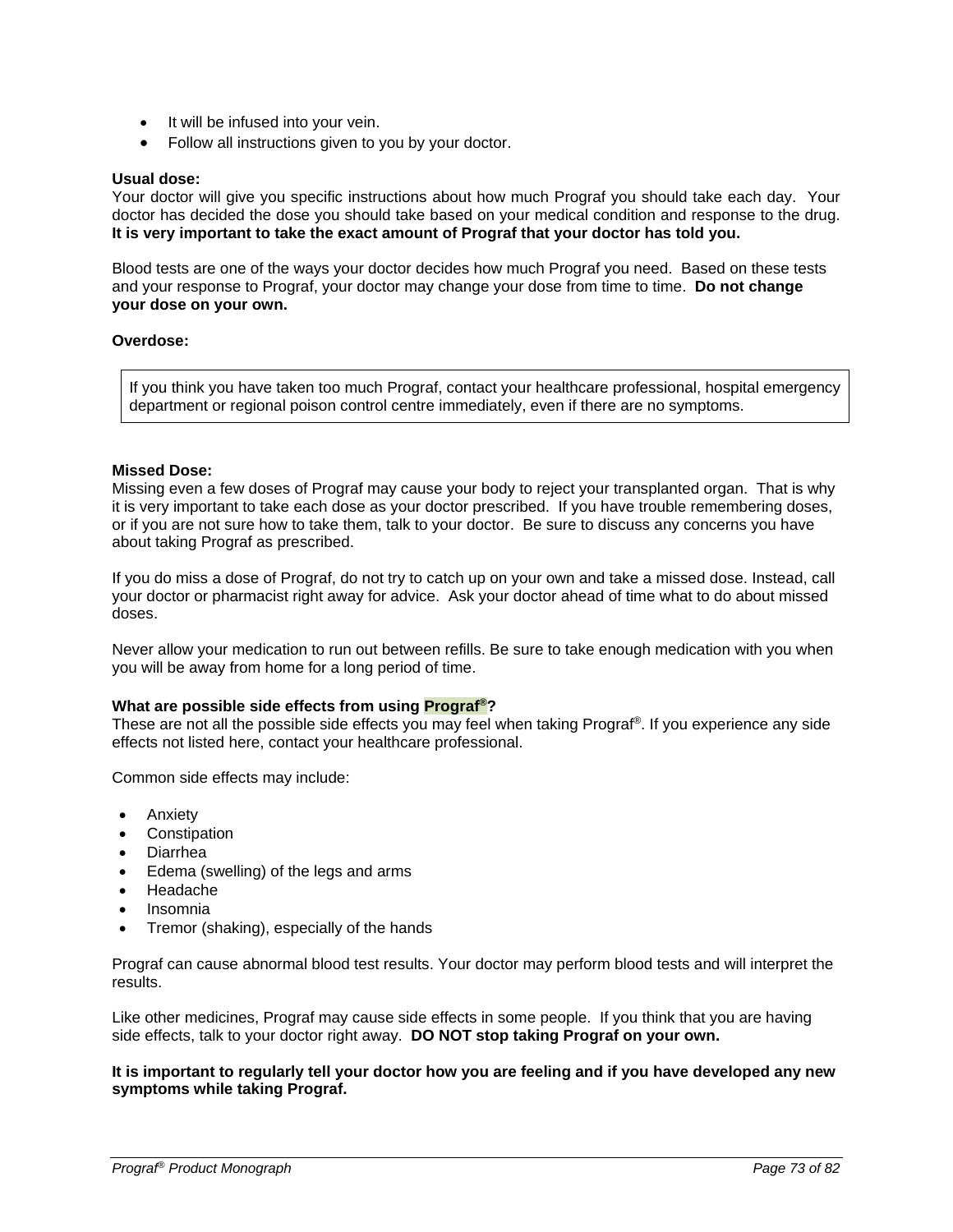| Serious side effects and what to do about them                                |                |                                      |                               |
|-------------------------------------------------------------------------------|----------------|--------------------------------------|-------------------------------|
|                                                                               |                | Talk to your healthcare professional | Stop taking drug and          |
| Symptom / effect                                                              | Only if severe | In all cases                         | get immediate<br>medical help |
| <b>VERY COMMON</b>                                                            |                |                                      |                               |
| Anemia (decreased red blood cells):<br>dizziness, fainting, fatigue, feeling  |                |                                      |                               |
| unwell, lack of energy, pale skin,                                            |                | ✓                                    |                               |
| pale stool, rapid heartbeat,                                                  |                |                                      |                               |
| shortness of breath, weakness                                                 |                |                                      |                               |
| Diabetes (high blood sugar): blurred<br>vision, confusion, drowsiness,        |                |                                      |                               |
| frequent urination, fruity smell on                                           |                |                                      |                               |
| your breath, increased thirst and                                             |                |                                      |                               |
| hunger, loss of appetite, nausea,                                             |                |                                      |                               |
| stomach pain or vomiting                                                      |                |                                      |                               |
| <b>Hypertension</b> (high blood                                               |                |                                      |                               |
| pressure): usually without symptoms                                           |                |                                      |                               |
| but can appear as altered vision,                                             |                | ✓                                    |                               |
| dizziness, fainting, headache, head                                           |                |                                      |                               |
| feeling "light", tinnitus (buzzing or                                         |                |                                      |                               |
| hissing in the ears), vertigo                                                 |                |                                      |                               |
| Infections of urinary tract: frequent<br>urination, pain or burning sensation |                |                                      |                               |
| when urinating, pain or pressure in                                           |                | ✓                                    |                               |
| lower back or abdomen, urine not                                              |                |                                      |                               |
| looking or smelling normal                                                    |                |                                      |                               |
| Leukopenia (decreased white blood                                             |                |                                      |                               |
| cells): aches, fatigue, fever,                                                |                | ✓                                    |                               |
| infections, mouth ulcers, pains and                                           |                |                                      |                               |
| flu-like symptoms, sweating                                                   |                |                                      |                               |
| Liver problem: back pain, yellowing                                           |                | ✓                                    |                               |
| of the skin or eyes                                                           |                |                                      |                               |
| Kidney problem: back and                                                      |                |                                      |                               |
| abdominal pain, change in the colour                                          |                |                                      |                               |
| of urine (pale or dark), less urine<br>produced, pain or discomfort when      |                |                                      |                               |
| urinating, swelling of the legs and                                           |                |                                      |                               |
| ankles                                                                        |                |                                      |                               |
| <b>COMMON</b>                                                                 |                |                                      |                               |
| Infections of upper respiratory                                               |                |                                      |                               |
| tract (sinus, nose, throat):                                                  |                |                                      |                               |
| common cold symptoms, cough,                                                  |                |                                      |                               |
| facial pain or pressure, fever,                                               |                |                                      |                               |
| headache, nasal congestion, runny                                             |                |                                      |                               |
| or stuffy nose, sneezing, sore throat                                         |                |                                      |                               |
| <b>Infections:</b>                                                            |                |                                      |                               |
| chills, fatigue, feeling unwell, fever,                                       |                | ✓                                    |                               |
| sore throat<br>Electrolyte disturbance (high/low                              |                |                                      |                               |
| blood levels of calcium, magnesium                                            |                |                                      |                               |
| and/or phosphate): dehydration,                                               |                | ✓                                    |                               |
| diarrhea, eating disorders, vomiting                                          |                |                                      |                               |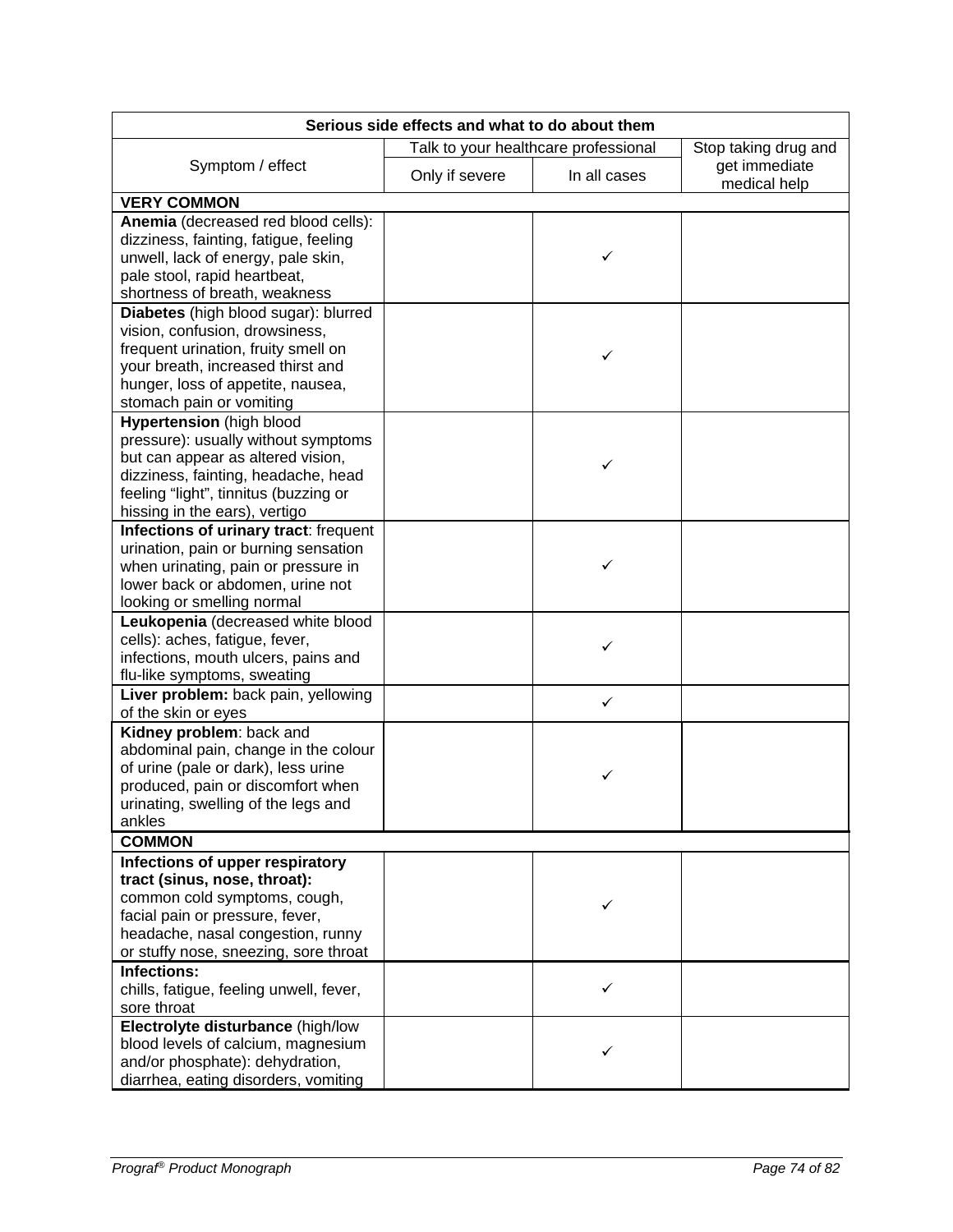| <b>RARE/UNKNOWN</b>                    |              |   |
|----------------------------------------|--------------|---|
| <b>Posterior encephalopathy</b>        |              |   |
| syndrome                               |              |   |
| (a nervous system disorder): change    |              |   |
| in mental state, coma, confusion,      | ✓            |   |
| numbness and tingling, headache,       |              |   |
| seizures, vision changes               |              |   |
| Heart problems: abnormal heart         |              |   |
| rhythms, chest pain, dizziness,        |              |   |
| fainting, low or no pulse, nausea,     |              |   |
| pain irradiating in the arm, neck or   |              | ✓ |
| back, palpitations, short breath,      |              |   |
| sweating                               |              |   |
| Gastrointestinal perforation (a        |              |   |
| hole in your stomach or bowels):       |              |   |
| chills or fever, nausea, severe        |              | ✓ |
| abdominal pain, vomiting               |              |   |
| Respiratory distress: chest pain,      |              |   |
| difficulty to breathe, short breath    |              | ✓ |
| Sepsis: confusion, fever, low body     |              |   |
| temperature, rapid breathing, rapid    |              | ✓ |
| heart rate, swelling                   |              |   |
| Cancer: new or abnormal mole on        |              |   |
| the skin, patch on the skin that       |              |   |
| doesn't heal, or is itchy, bleeds or   |              |   |
| oozes, size or shape of an existing    |              |   |
| mole, skin ulcers (broken skin with    |              |   |
| an open wound), appearance of          |              |   |
| lumps in your breast or other areas    | ✓            |   |
| of the body, a nagging cough or        |              |   |
| hoarseness, persistent and severe      |              |   |
| headaches, swollen lymph nodes, a      |              |   |
| change in your bladder or bowel        |              |   |
| habits                                 |              |   |
| <b>Progressive multifocal</b>          |              |   |
| leukoencephalopathy (PML) (rare        |              |   |
| brain infection): changes in thinking, |              |   |
| clumsiness of limbs, confusion,        | ✓            |   |
| disturbance of vision, progressive     |              |   |
| weakness on one side of the body,      |              |   |
| memory and orientation, personality    |              |   |
| changes                                |              |   |
| Pure red cell aplasia (PRCA) (bone     |              |   |
| marrow stops producing red cells):     |              |   |
| dizziness, fainting, fatigue, feeling  | ✓            |   |
| unwell, pale skin, pale stools, rapid  |              |   |
| heartbeat, shortness of breath,        |              |   |
| weakness                               |              |   |
| Febrile Neutropenia (decrease in       | $\checkmark$ |   |
| white blood cells): fever              |              |   |
| Optic neuropathy (problem with the     |              |   |
| nerves in your eye): change or loss    | ✓            |   |
| of vision                              |              |   |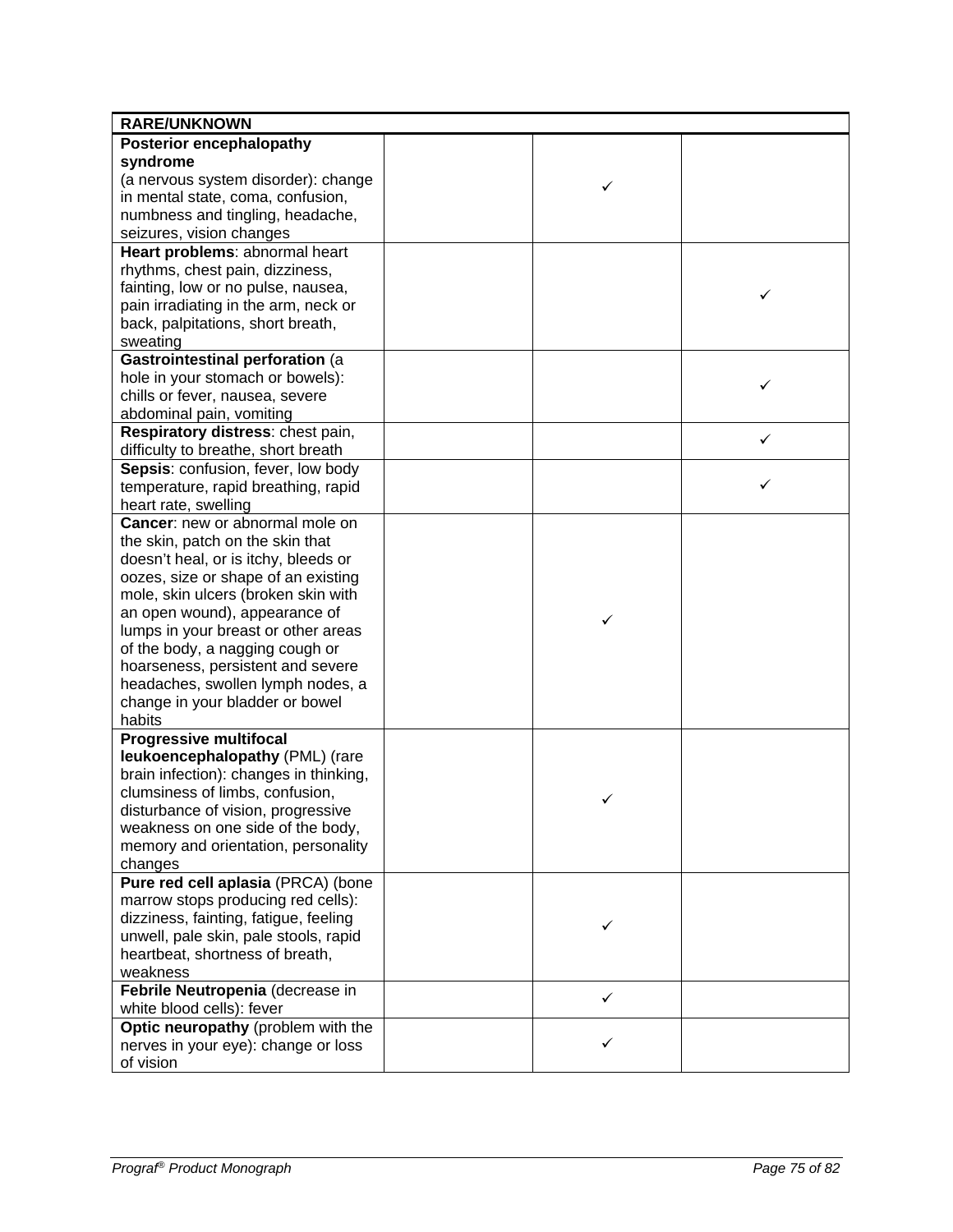If you have a troublesome symptom or side effect that is not listed here or becomes bad enough to interfere with your daily activities, talk to your healthcare professional.

# **Reporting Side Effects**

You can report any suspected side effects associated with the use of health products to Health Canada by:

- Visiting the Web page on Adverse Reaction Reporting (http://www.hc-sc.gc.ca/dhpmps/medeff/report-declaration/index-eng.php) for information on how to report online, by mail or by fax; or
- Calling toll-free at 1-866-234-2345.

*NOTE: Contact your health professional if you need information about how to manage your side effects. The Canada Vigilance Program does not provide medical advice.*

# **Storage:**

Store Prograf capsules at room temperature (15°C – 30°C).

Store Prograf solution for injection between 15°C and 25°C.

Keep out of reach and sight of children.

## **If you want more information about Prograf®:**

- Talk to your healthcare professional
- Find the full product monograph that is prepared for healthcare professionals and includes this Patient Medication Information by visiting the Health Canada website (http://hc-sc.gc.ca/indexeng.php); the manufacturer's website<http://www.astellas.ca/>, or by calling 1-888-338-1824.

This leaflet was prepared by Astellas Pharma Canada, Inc.

Prograf® and Advagraf® are registered trademarks of Astellas Pharma Inc. All other trademarks or registered trademarks are the property of their respective owners.

Last Revised DEC-01-2020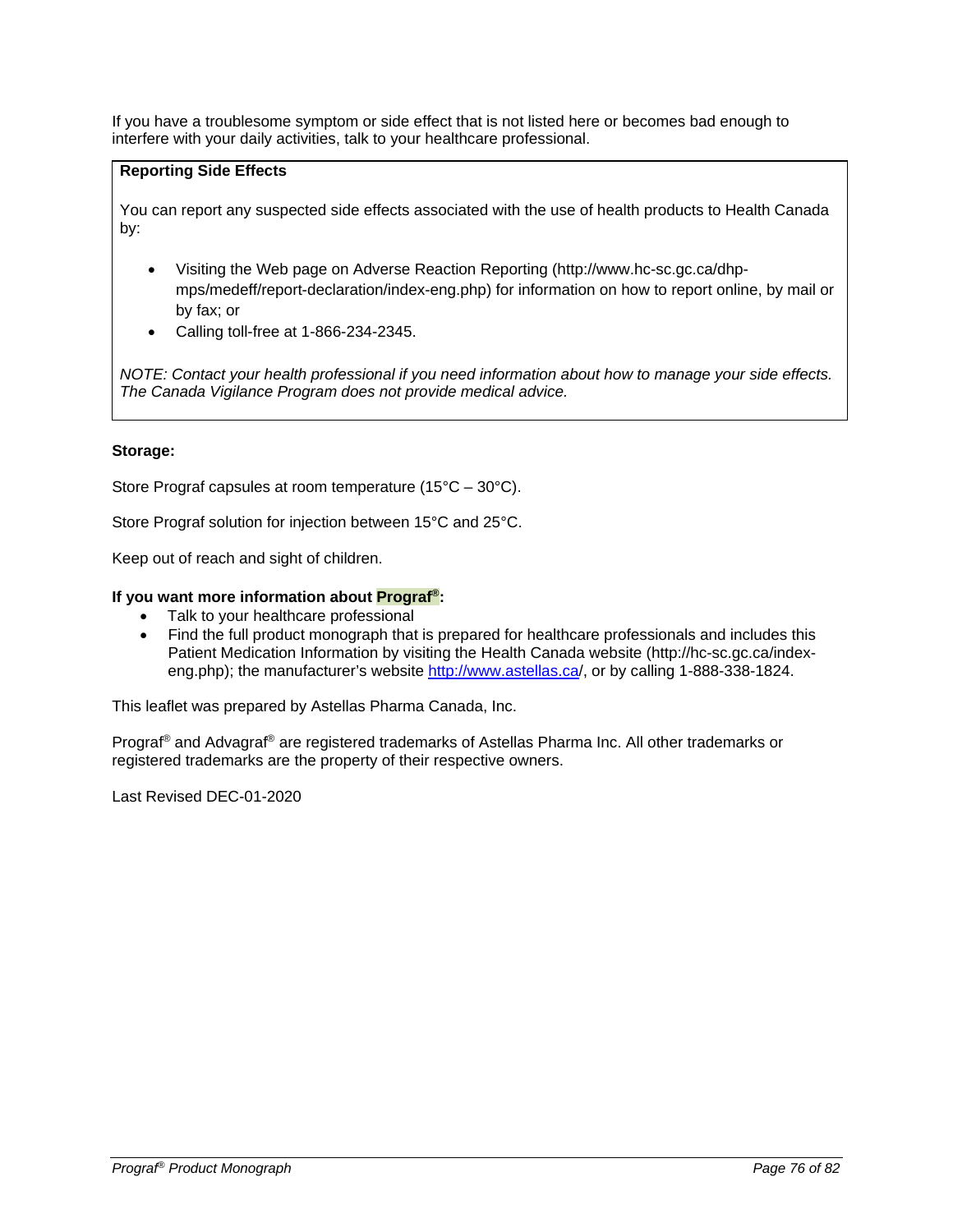# **READ THIS FOR SAFE AND EFFECTIVE USE OF YOUR MEDICINE**

# **PATIENT MEDICATION INFORMATION**

### RHEUMATOID ARTHRITIS

# **PrPrograf® tacrolimus immediate release capsules, USP**

Read this carefully before you start taking **Prograf®** and each time you get a refill. This leaflet is a summary and will not tell you everything about this drug. Talk to your healthcare professional about your medical condition and treatment and ask if there is any new information about **Prograf®**.

### **Serious Warnings and Precautions**

- Prograf may increase your chances of getting serious infection and some kinds of cancer.
- Prograf should only be prescribed by doctors with experience in the use of immunosuppressive (anti-rejection) drugs and the management of organ transplants.

### **What is Prograf® used for?**

- Prograf is used to treat rheumatoid arthritis (RA) in adult patients.
- It is used in patients whose RA could not be treated with other medicines, called disease modifying anti-rheumatic drugs (DMARDs).
- It is used alone or in combination with other medicines.

## **How does Prograf® work?**

A normal immune system leaves healthy body tissues alone. In people with rheumatoid arthritis, the immune system attacks normal body tissues causing damage and inflammation, especially in the tissues of your joints.

The way tacrolimus works in rheumatoid arthritis is not known. Approximately 8 weeks of treatment with Prograf may be required before any significant improvement is seen in your symptoms of rheumatoid arthritis.

## **What are the ingredients in Prograf®?**

Medicinal ingredients:tacrolimus

Non-medicinal ingredients: Prograf immediate release capsules contain croscarmellose sodium, hydroxypropylmethylcellulose 2910, lactose and magnesium stearate. The 1 mg capsule shell also contains gelatin and titanium dioxide and the 0.5 mg and 5 mg capsule shells also contain gelatin, titanium dioxide and ferric oxide.

## **Prograf® comes in the following dosage forms:**

Prograf is available in 0.5 mg, 1 mg and 5 mg immediate release capsules.

## **Do not use Prograf® if you:**

- are allergic to tacrolimus.
- are allergic to any of the other ingredients in this medication or to a component of the container.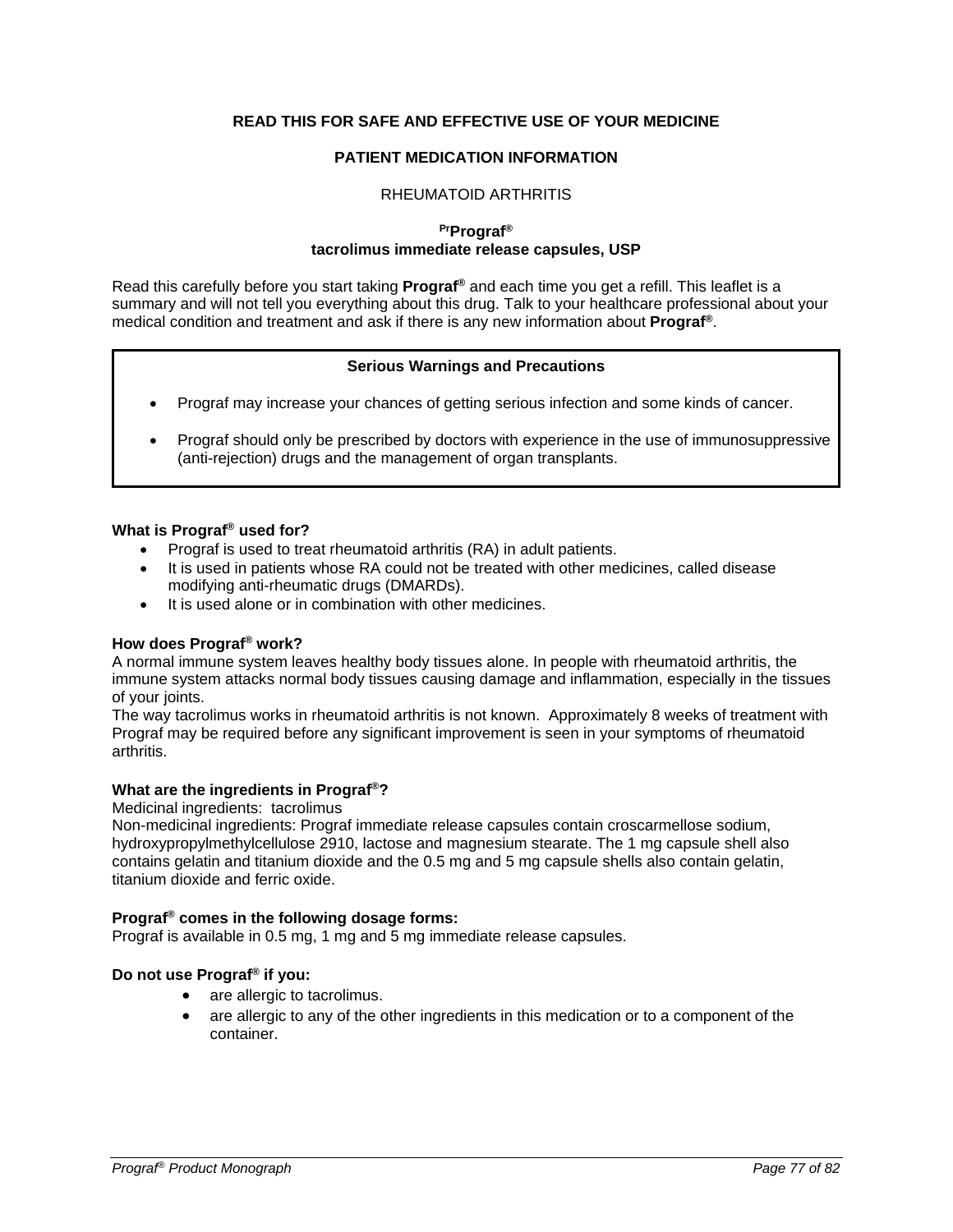**To help avoid side effects and ensure proper use, talk to your healthcare professional before you take Prograf®. Talk about any health conditions or problems you may have, including if you:**

- have heart problems including congenital or acquired QT prolongation.
- have or have had kidney problems.
- have a rare hereditary disease of galactose intolerance, such as the Lapp lactase deficiency or glucose-galactose malabsorption, because Prograf capsules contain lactose.
- are taking a diuretic.
- were previously taking cyclosporine to protect your organ.

#### **Other warnings you should know about:**

#### *Vaccinations and other medicines:*

- Prograf is often given with other medications. Make sure you know if you are to stop, or continue, other drugs you had been taking.
- Talk to your doctor if you have had or are planning to have any vaccinations including live vaccines. The vaccination may not work as well as it should or may result in serious side effects.

#### *Pregnancy:*

• Tell your doctor if you are pregnant, think you might be pregnant, are planning to become pregnant, or father a child while taking Prograf. Prograf can cause abnormalities and malformations in an unborn baby. You should not use Prograf if you are pregnant unless advised by your doctor. It is not known if it will harm your unborn baby. You must use a reliable method of birth control before, during your treatment and for 6 weeks after stopping your treatment with Prograf.

#### *Breastfeeding:*

• Tell your doctor if you are breastfeeding or planning to breastfeed your baby. Prograf can pass into your breast milk. It is not known if this can harm your baby. You should not breastfeed your baby while you are taking Prograf.

#### *Skin protection:*

• Prograf may increase your chances of getting some kinds of cancer including skin cancer. You must protect your skin from sunlight and UV light. Wear protective clothing and use a sunscreen with a high sun protection factor (SPF 30 or higher) while you are taking Prograf.

### *Driving and using machines:*

• Prograf may cause vision and nervous system problems. Wait until you know how Prograf affects you before driving or using machines.

#### *General:*

- Be sure that you are taking the correct dose and correct formulation of tacrolimus (Prograf, immediate release capsules) prescribed by your doctor
- Tell all doctors you see that you are taking Prograf.

#### **The following may interact with Prograf®:**

- Antacids: magnesium aluminum hydrochloride
- Medicines used to treat irregular heart rhythm such as amiodarone
- Medicines used for fungal infections such as clotrimazole, fluconazole, ketoconazole, itraconazole, voriconazole
- Medicines used to treat circulation and heart problems such as diltiazem, nicardipine, nifedipine, verapamil
- Medicines used to treat stomach disorders such as cisapride, metoclopramide, lansoprazole, omeprazole
- Medicines used for bacterial infections such as erythromycin, clarithromycin, troleandomycin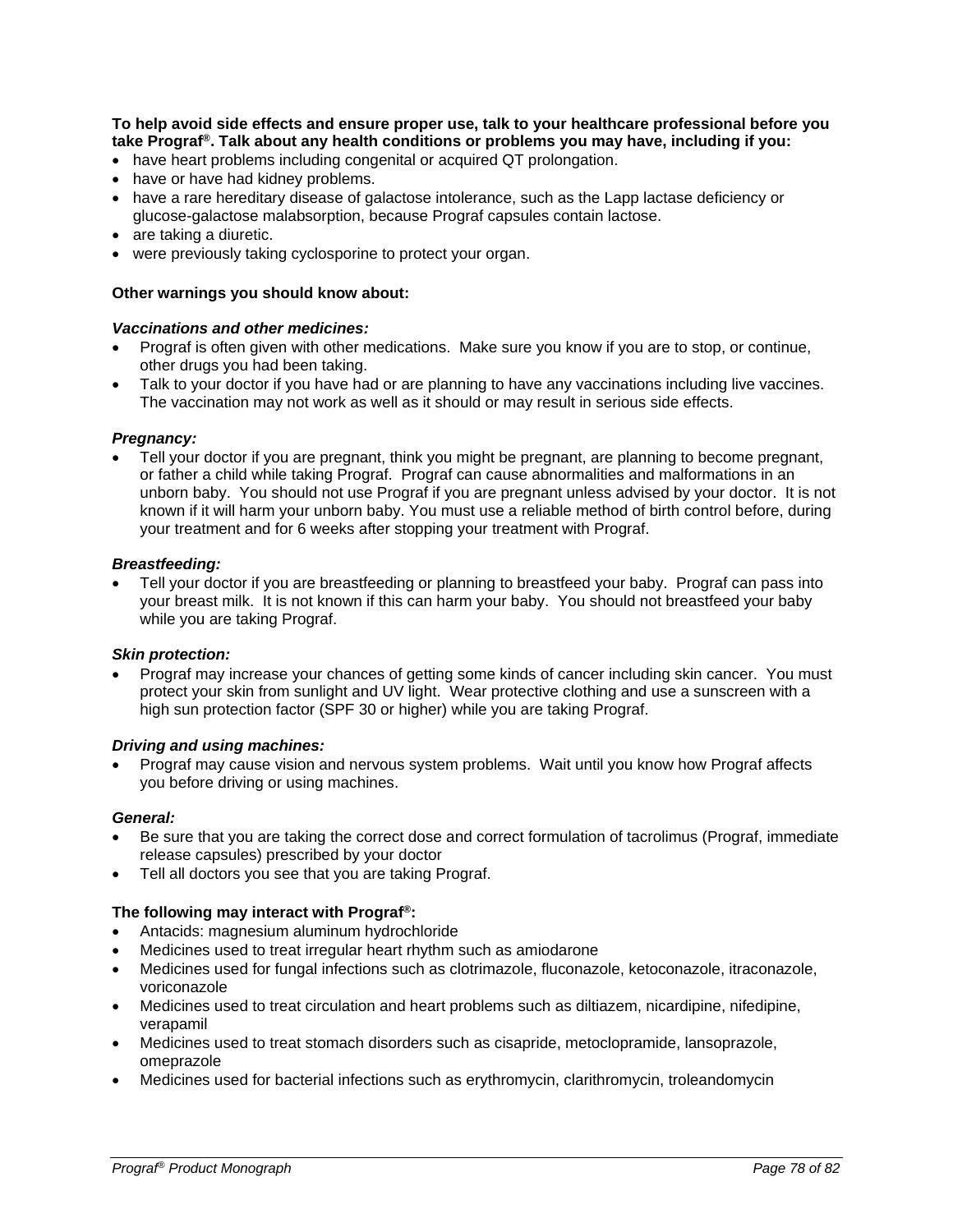- Other drugs such as bromocriptine, cimetidine, chloramphenicol, cyclosporine, danazol, ethinyl estradiol, methylprednisolone, nefazodone
- Medicines used to treat HIV infection such as ritonavir, nelfinavir, and saquinavir
- Medicines used to treat HCV infection such as sofosbuvir, telaprevir and boceprevir
- Cytomegalovirus (CMV) antiviral medicines such as letermovir
- Anticonvulsant medicines used to control seizure such as carbamazepine, phenobarbital, phenytoin
- Anti-infective medicines used to treat tuberculosis such as rifampin, rifabutin, caspofungin
- Sirolimus, a medicine used to avoid rejection of the kidney transplant
- Potassium sparing diuretics such as amiloride, triamterene, or spironolactone
- St. John's Wort (Hypericum perforatum), an herbal product used for depression
- Schisandra sphenanthera extracts, an herbal product with various uses
- Grapefruits or grapefruit juice

### **How to take Prograf®:**

Prograf may be taken with or without food, but it is best to be consistent. Once you decide when you are going to take it in relation to food, do it the same way each time.

Swallow the capsules whole. Do not cut, crush, or chew the Prograf capsule.

Avoid contact of your skin or mucous membranes with the tacrolimus powder inside the Prograf capsule. If such contact occurs, wash the skin and eyes.

Try to take your doses at the same time every day.

### **Usual dose:**

Your doctor will decide the dosage. The usual adult dosage is 3 mg taken once daily.

Make sure that you receive the same tacrolimus medicine every time you collect your prescription. If the appearance of Prograf is not the same as usual, speak to your doctor or pharmacist as soon as possible to make sure that you have the right medicine.

#### **Overdose:**

If you think you have taken too much Prograf®, contact your healthcare professional, hospital emergency department or regional poison control centre immediately, even if there are no symptoms.

#### **Missed Dose:**

If you do miss a dose of Prograf, skip this dose and take the next one at the regular scheduled time; do not take twice your dose. Call your doctor or pharmacist right away for advice. It is also a good idea to ask your doctor ahead of time what to do about missed doses.

Do not allow your medication to run out between refills. Be sure to take enough medication with you when you will be away from home for a long extended period of time.

## **What are possible side effects from using Prograf®?**

These are not all the possible side effects you may feel when taking Prograf®. If you experience any side effects not listed here, contact your healthcare professional.

Common side effects may include:

- Anxiety
- **Constipation**
- Diarrhea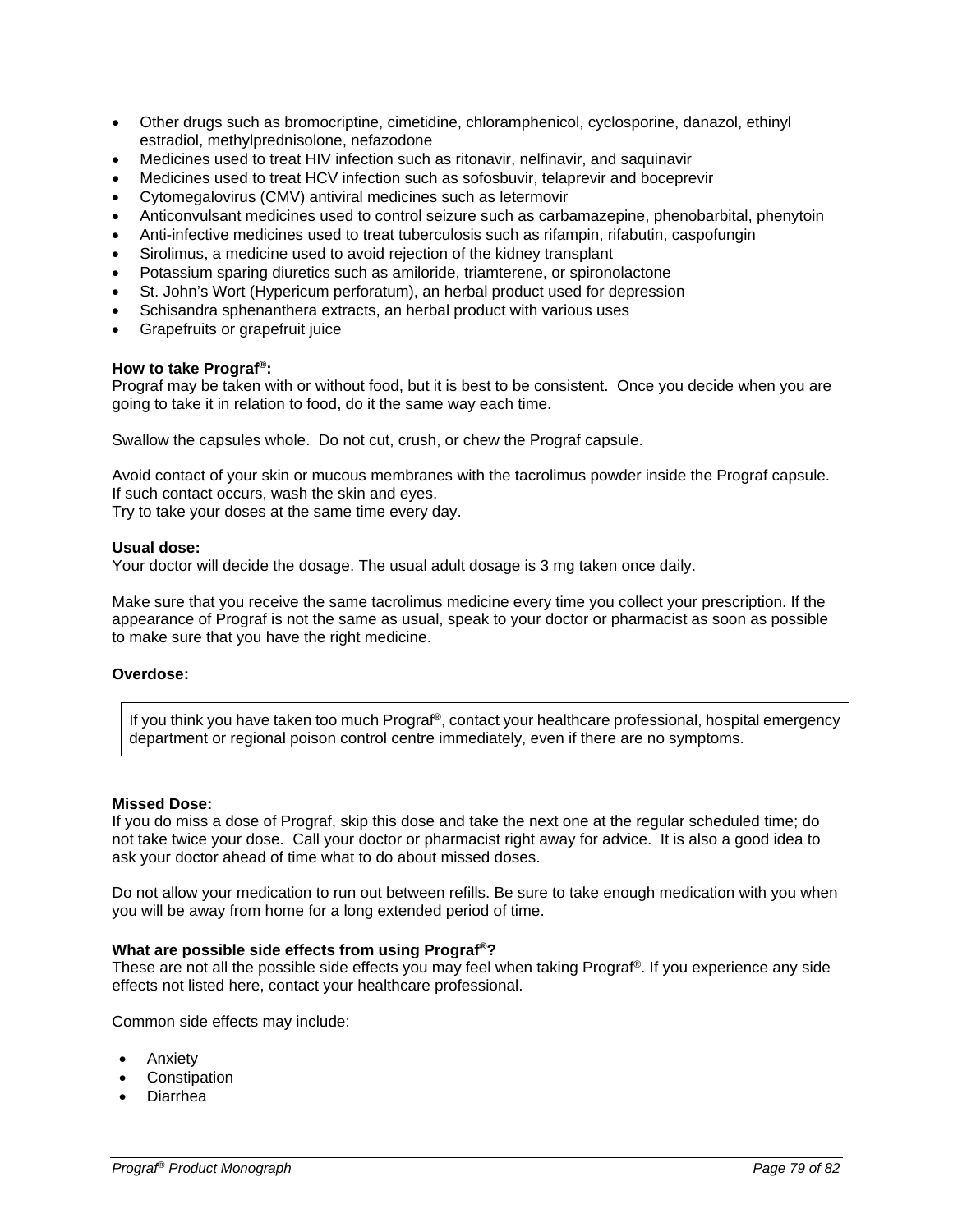- Edema (swelling) of the legs and arms
- Headache
- Insomnia
- Tremor (shaking), especially of the hands

Prograf can cause abnormal blood test results. Your doctor may perform blood tests and will interpret the results.

Like other medicines, Prograf may cause side effects in some people. If you think that you are having side effects, talk to your doctor right away.

## **It is important to regularly tell your doctor how you are feeling and if you have developed any new symptoms while taking Prograf.**

| Serious side effects and what to do about them                                                                                                                                                                               |                                      |              |                               |
|------------------------------------------------------------------------------------------------------------------------------------------------------------------------------------------------------------------------------|--------------------------------------|--------------|-------------------------------|
| Symptom / effect                                                                                                                                                                                                             | Talk to your healthcare professional |              | Stop taking drug and          |
|                                                                                                                                                                                                                              | Only if severe                       | In all cases | get immediate<br>medical help |
| <b>VERY COMMON</b>                                                                                                                                                                                                           |                                      |              |                               |
| Anemia (decreased red blood cells):<br>dizziness, fainting, fatigue, feeling<br>unwell, lack of energy, pale skin,<br>pale stool, rapid heartbeat,<br>shortness of breath, weakness                                          |                                      | ✓            |                               |
| Diabetes (high blood sugar): blurred<br>vision, confusion, drowsiness,<br>frequent urination, fruity smell on<br>your breath, increased thirst and<br>hunger, loss of appetite, nausea,<br>stomach pain or vomiting          |                                      | ✓            |                               |
| <b>Hypertension</b> (high blood<br>pressure): usually without symptoms<br>but can appear as altered vision,<br>dizziness, fainting, headache, head<br>feeling "light", tinnitus (buzzing or<br>hissing in the ears), vertigo |                                      | ✓            |                               |
| <b>Infections of urinary tract: frequent</b><br>urination, pain or burning sensation<br>when urinating, pain or pressure in<br>lower back or abdomen, urine not<br>looking or smelling normal                                |                                      | ✓            |                               |
| Leukopenia (decreased white blood<br>cells): aches, fatigue, fever,<br>infections, mouth ulcers, pains and<br>flu-like symptoms, sweating                                                                                    |                                      | ✓            |                               |
| Liver problem: back pain, yellowing<br>of the skin or eyes                                                                                                                                                                   |                                      | ✓            |                               |
| Kidney problem: back and<br>abdominal pain, change in the colour<br>of urine (pale or dark), less urine<br>produced, pain or discomfort when<br>urinating, swelling of the legs and<br>ankles                                |                                      | ✓            |                               |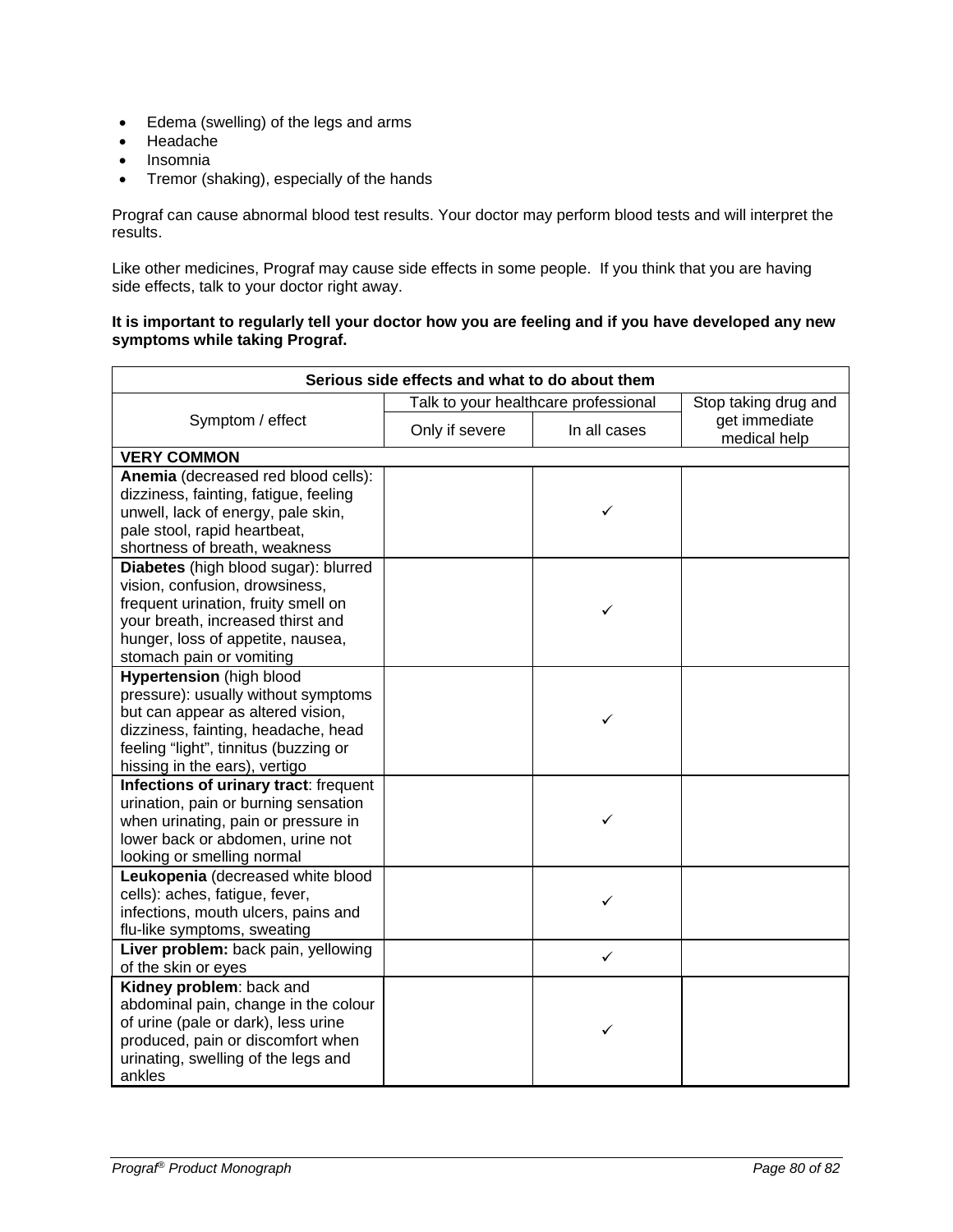| <b>COMMON</b>                           |   |   |
|-----------------------------------------|---|---|
| Infections of upper respiratory         |   |   |
| tract (sinus, nose, throat):            |   |   |
| common cold symptoms, cough,            | ✓ |   |
| facial pain or pressure, fever,         |   |   |
| headache, nasal congestion, runny       |   |   |
| or stuffy nose, sneezing, sore throat   |   |   |
| Infections:                             |   |   |
| chills, fatigue, feeling unwell, fever, | ✓ |   |
| sore throat                             |   |   |
| Electrolyte disturbance (high/low       |   |   |
| blood levels of calcium, magnesium      |   |   |
| and/or phosphate): dehydration,         | ✓ |   |
| diarrhea, eating disorders, vomiting    |   |   |
| <b>RARE</b>                             |   |   |
| <b>Posterior encephalopathy</b>         |   |   |
| syndrome                                |   |   |
| (a nervous system disorder): change     |   |   |
| in mental state, coma, confusion,       | ✓ |   |
| numbness and tingling, headache,        |   |   |
| seizures, vision changes                |   |   |
| Heart problems: abnormal heart          |   |   |
| rhythms, chest pain, dizziness,         |   |   |
| fainting, low or no pulse, nausea,      |   |   |
| pain irradiating in the arm, neck or    |   | ✓ |
| back, palpitations, short breath,       |   |   |
| sweating                                |   |   |
| Gastrointestinal perforation (a         |   |   |
| hole in your stomach or bowels):        |   | ✓ |
| chills or fever, nausea, severe         |   |   |
| abdominal pain, vomiting                |   |   |
| Respiratory distress: chest pain,       |   | ✓ |
| difficulty to breathe, short breath     |   |   |
| Sepsis: confusion, fever, low body      |   |   |
| temperature, rapid breathing, rapid     |   | ✓ |
| heart rate, swelling                    |   |   |
| Cancer: new or abnormal mole on         |   |   |
| the skin, patch on the skin that        |   |   |
| doesn't heal, or is itchy, bleeds or    |   |   |
| oozes, size or shape of an existing     |   |   |
| mole, skin ulcers (broken skin with     |   |   |
| an open wound), appearance of           | ✓ |   |
| lumps in your breast or other areas     |   |   |
| of the body, a nagging cough or         |   |   |
| hoarseness, persistent and severe       |   |   |
| headaches, swollen lymph nodes, a       |   |   |
| change in your bladder or bowel         |   |   |
| habits                                  |   |   |
| <b>Progressive multifocal</b>           |   |   |
| leukoencephalopathy (PML) (rare         |   |   |
| brain infection): changes in thinking,  | ✓ |   |
| clumsiness of limbs, confusion,         |   |   |
| disturbance of vision, progressive      |   |   |
| weakness on one side of the body,       |   |   |